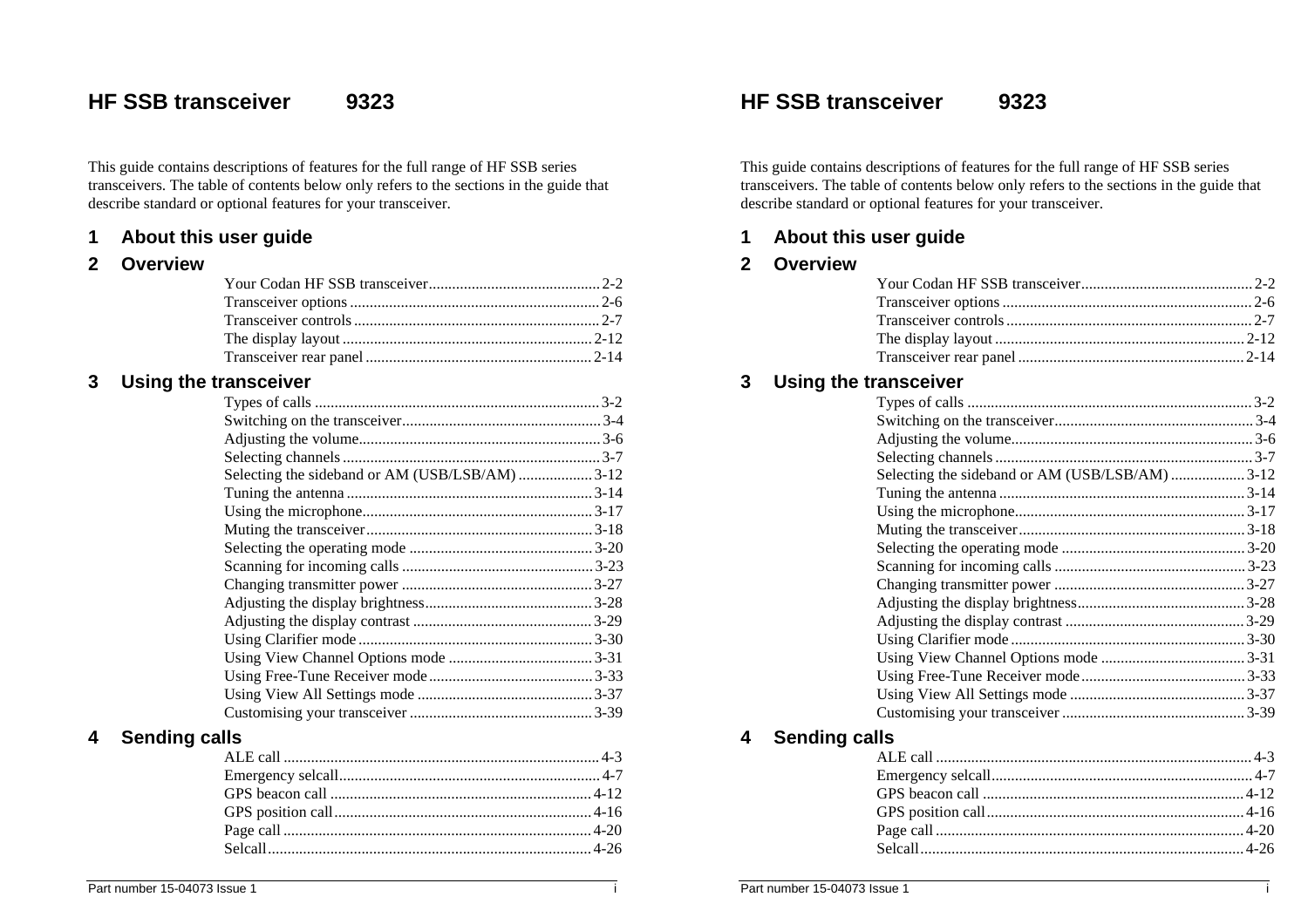| <b>Receiving calls</b>   |  |
|--------------------------|--|
|                          |  |
|                          |  |
|                          |  |
|                          |  |
| <b>Advanced features</b> |  |
|                          |  |
|                          |  |
|                          |  |
|                          |  |
| Index                    |  |
| <b>Figures</b>           |  |
|                          |  |
|                          |  |
|                          |  |
|                          |  |
|                          |  |
|                          |  |

#### Figure 4.1 Private network for sending telephone calls....... 4-40

## **Specifications specific to transceiver type 9323**

| Channel capacity  | Up to 400 channels         |
|-------------------|----------------------------|
| Frequency range   | Transmit: 2 to 26.5MHz     |
|                   | Receive: 250kHz to 30MHz   |
| Operating mode    | Single sideband (J3E; USB) |
| Transmitted power | 100 watts (PEP)            |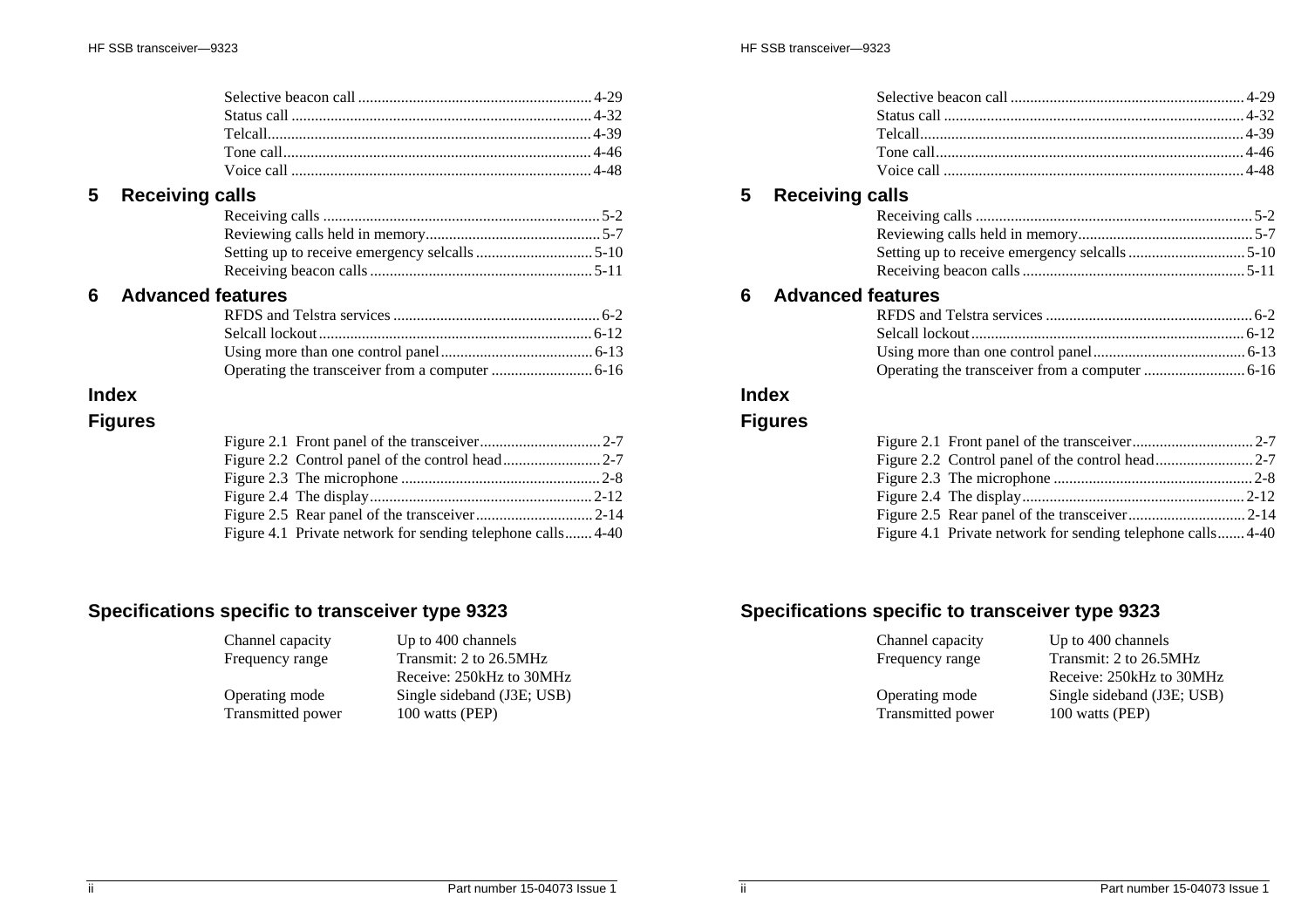# **Options factory fitted in your transceiver**

| Code        | <b>Description</b>                                                                                                |
|-------------|-------------------------------------------------------------------------------------------------------------------|
| C           | CICS—access to Computer Interface Command Set through transceiver's<br>$I2C$ adapter (accessory) or RS-232 port.  |
| D           | Data—support for 9001/9002 fax/data modems.                                                                       |
| I           | IPC-500—support for IPC-500.                                                                                      |
| LD          | Local Diagnostics—local diagnostics such as dB volts display and SWR.                                             |
| RC          | Remote Control—support for control of transceiver by 8570/8571 remote<br>control system.                          |
| <b>RDD</b>  | RDD Telcall—telcall format for use with RDD bases (needs SEL or T).                                               |
| <b>RFDS</b> | RFDS—send RFDS emergency call (Australia only).                                                                   |
| <b>SEL</b>  | Selcall: Full—send and receive selcall, group call, page call, selective<br>beacon call, status call and telcall. |
| TP          | Tx Power Select—selectable transmit power level.                                                                  |
| TxD         | TxD—sets channel programming capability.                                                                          |
| U           | Upper Sideband—upper sideband on transmit frequencies.                                                            |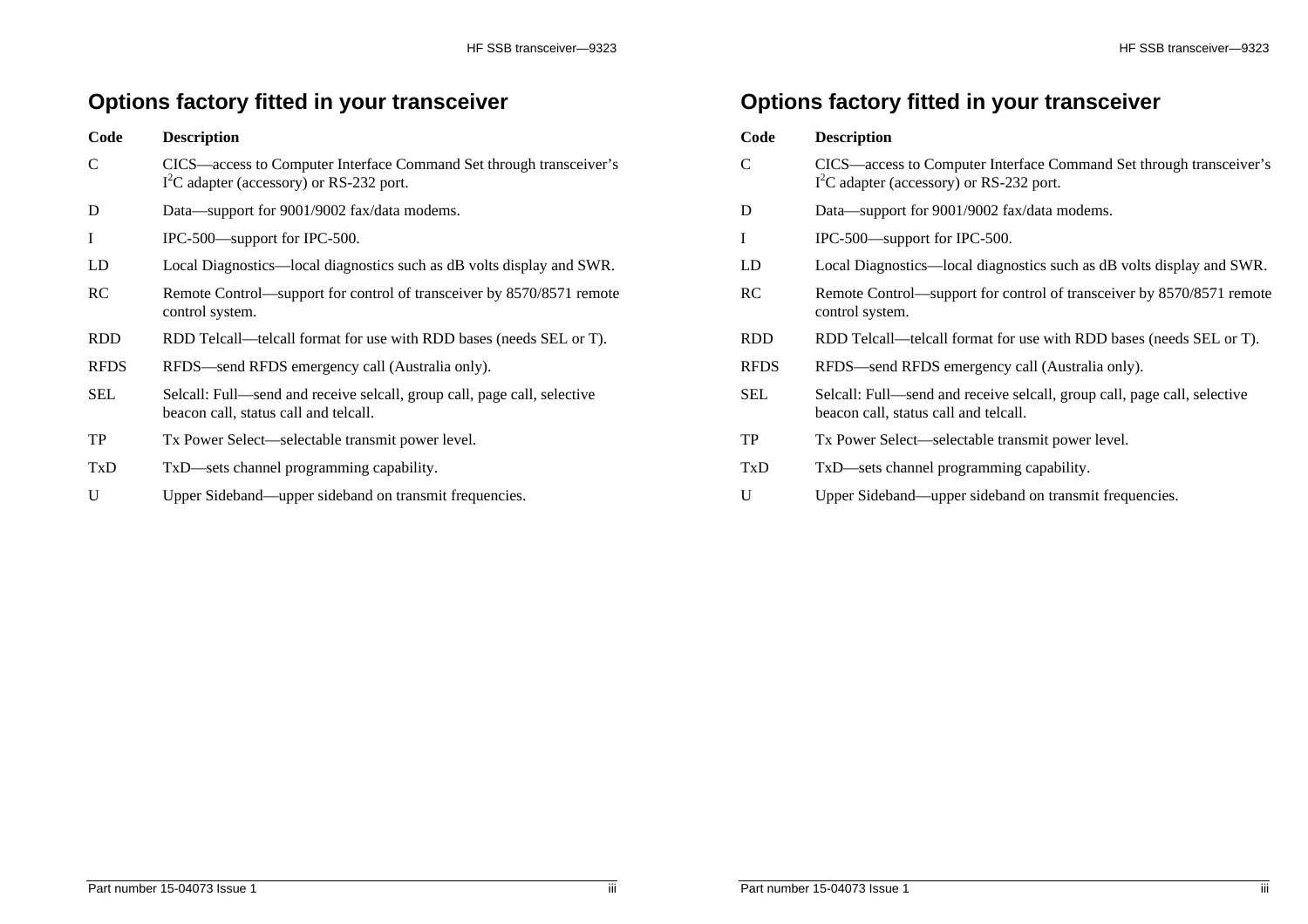HF SSB transceiver—9323

The following plastic envelopes are provided for holding your notes.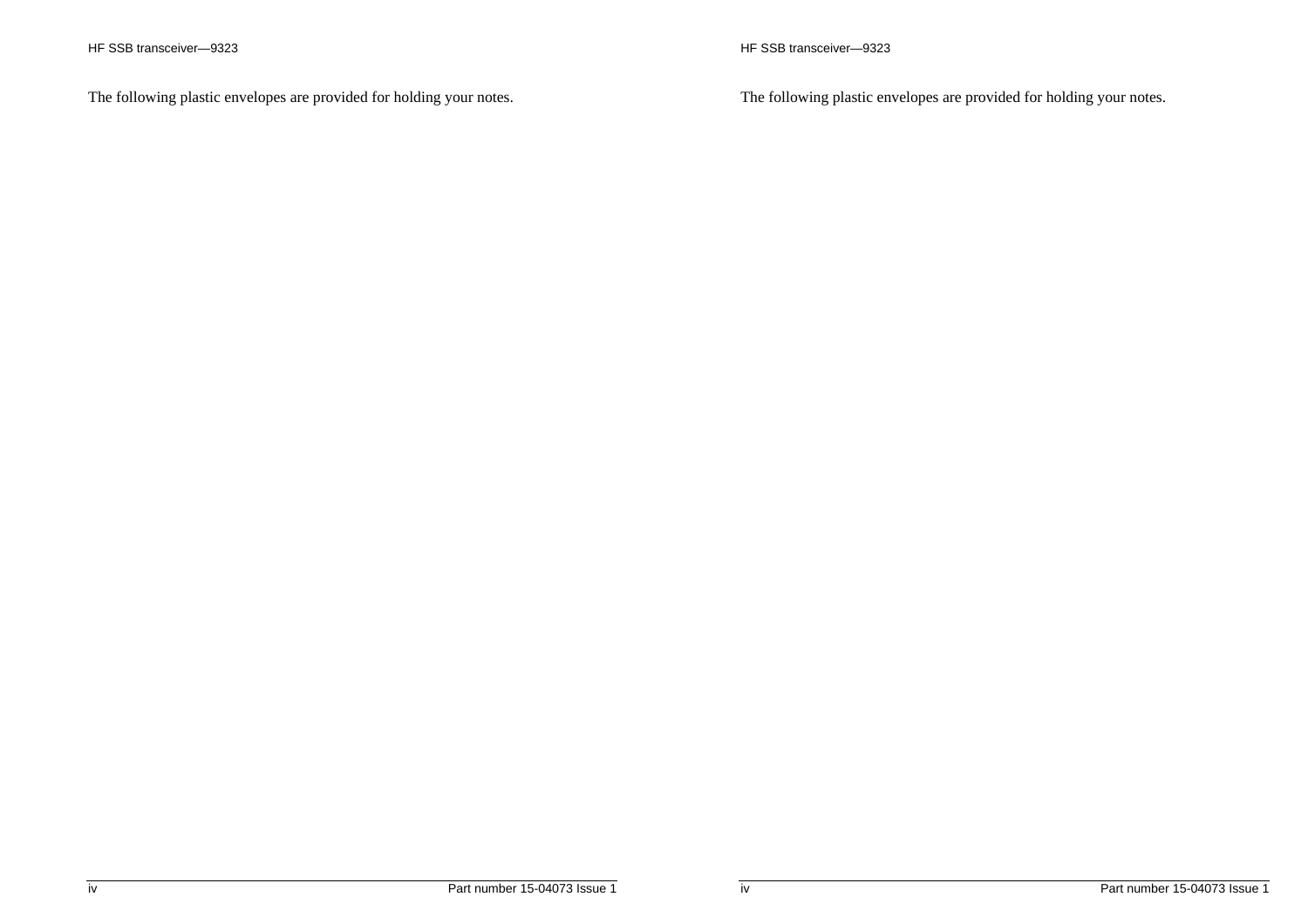# **HF SSB transceiver 9360**

This guide contains descriptions of features for the full range of HF SSB series transceivers. The table of contents below only refers to the sections in the guide that describe standard or optional features for your transceiver.

#### **1 About this user guide**

#### **2 Overview**

### **3 Using the transceiver**

| Selecting the sideband or AM (USB/LSB/AM) 3-12 |  |
|------------------------------------------------|--|
|                                                |  |
|                                                |  |
|                                                |  |
|                                                |  |
|                                                |  |
|                                                |  |
|                                                |  |
|                                                |  |
|                                                |  |
|                                                |  |
|                                                |  |
|                                                |  |
|                                                |  |

#### **4 Sending calls**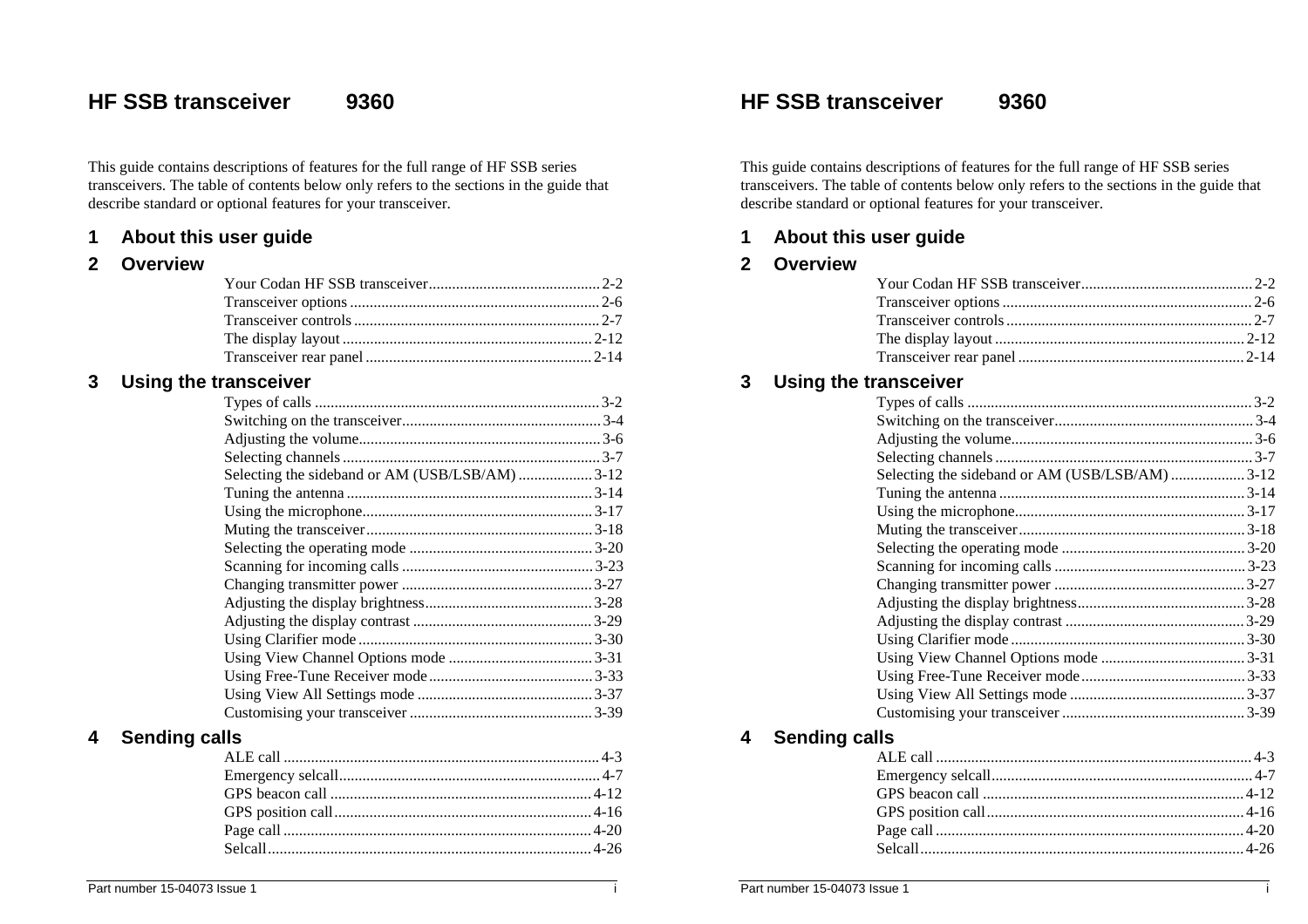| 5 | <b>Receiving calls</b>                                      |
|---|-------------------------------------------------------------|
|   |                                                             |
|   |                                                             |
|   |                                                             |
|   |                                                             |
| 6 | <b>Advanced features</b>                                    |
|   |                                                             |
|   |                                                             |
|   |                                                             |
|   | Index                                                       |
|   | Figures                                                     |
|   |                                                             |
|   |                                                             |
|   |                                                             |
|   |                                                             |
|   |                                                             |
|   | Figure 4.1 Private network for sending telephone calls 4-40 |
|   |                                                             |

# **Specifications specific to transceiver type 9360**

| Channel capacity  | Up to $400$ channels           |
|-------------------|--------------------------------|
| Frequency range   | Transmit: 2.25 to 30MHz        |
|                   | Receive: 250kHz to 30MHz       |
| Operating mode    | Single sideband (J3E; USB-LSB) |
| Transmitted power | 125 watts (PEP)                |
|                   |                                |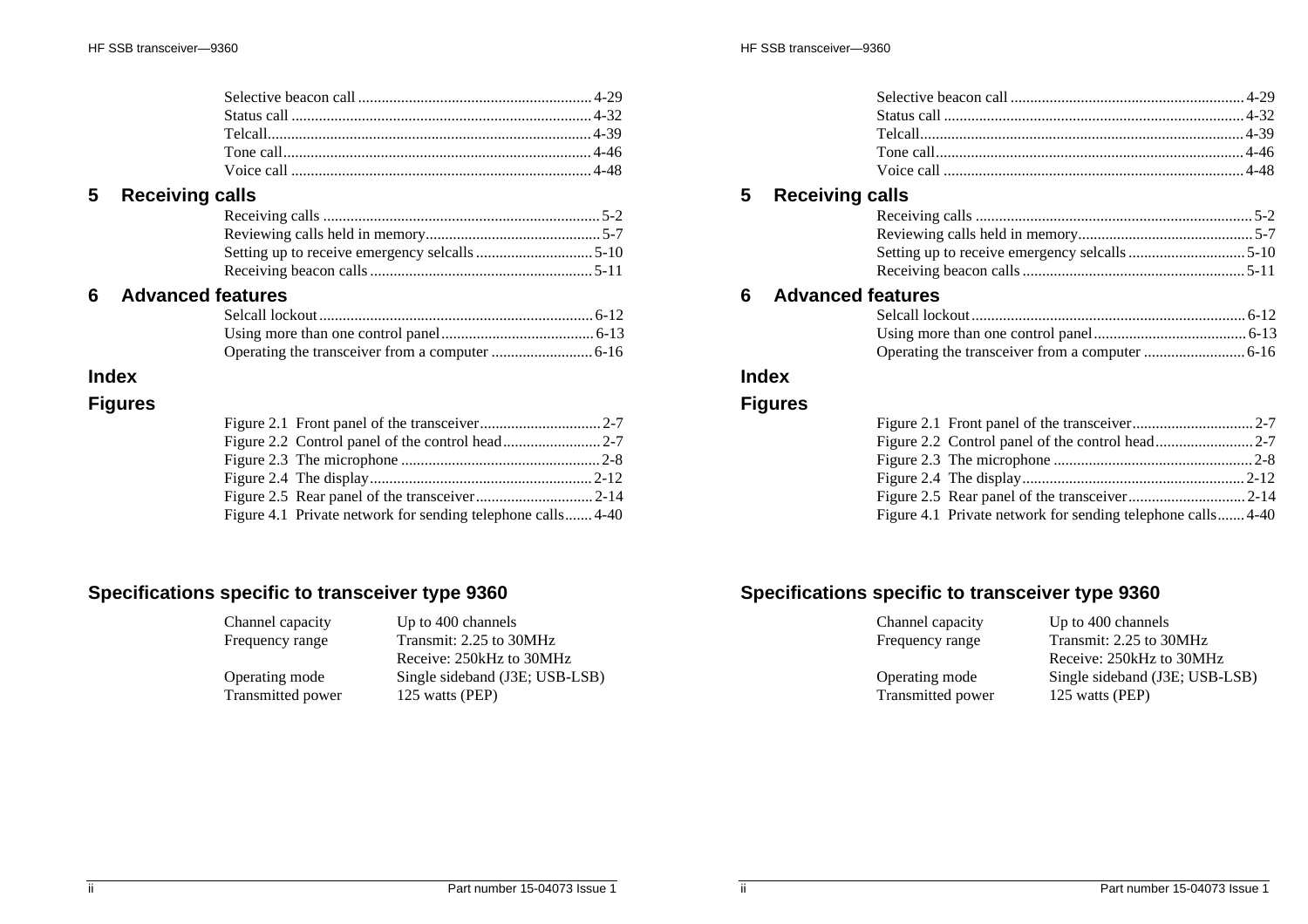# **Options factory fitted in your transceiver**

| Code       | <b>Description</b>                                                                                                |
|------------|-------------------------------------------------------------------------------------------------------------------|
| <b>ALE</b> | Automatic Link Establishment—support for 9300 ALE controller.                                                     |
| C          | CICS—access to Computer Interface Command Set through transceiver's<br>$I2C$ adapter (accessory) or RS-232 port.  |
| D          | Data—support for 9001/9002 fax/data modems.                                                                       |
| ES         | Emergency Selcall—send and receive emergency selcall.                                                             |
| I          | IPC-500—support for IPC-500.                                                                                      |
| LD         | Local Diagnostics—local diagnostics such as dB volts display and SWR.                                             |
| LU         | Lower/Upper Sideband—lower or upper sideband selectable for channel.                                              |
| RC         | Remote Control—support for control of transceiver by 8570/8571 remote<br>control system.                          |
| <b>RDD</b> | RDD Telcall—telcall format for use with RDD bases (needs SEL or T).                                               |
| <b>SEL</b> | Selcall: Full-send and receive selcall, group call, page call, selective<br>beacon call, status call and telcall. |
| <b>SLO</b> | Selcall Lock Out—prevents sending selective call if channel busy (needs<br>S or St.                               |
| TP         | Tx Power Select—selectable transmit power level.                                                                  |
| TxE        | TxE—sets channel programming capability.                                                                          |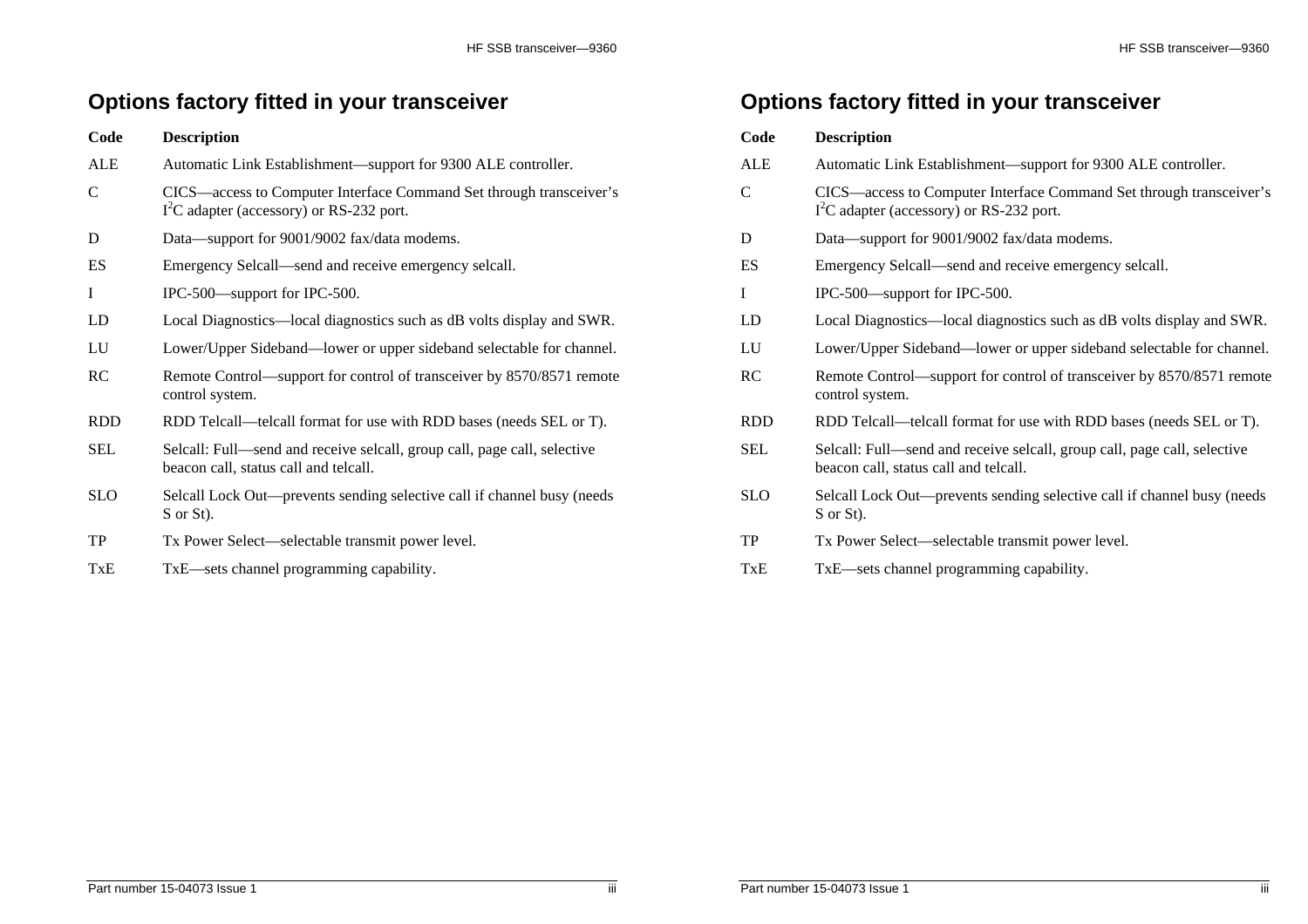HF SSB transceiver—9360

The following plastic envelopes are provided for holding your notes.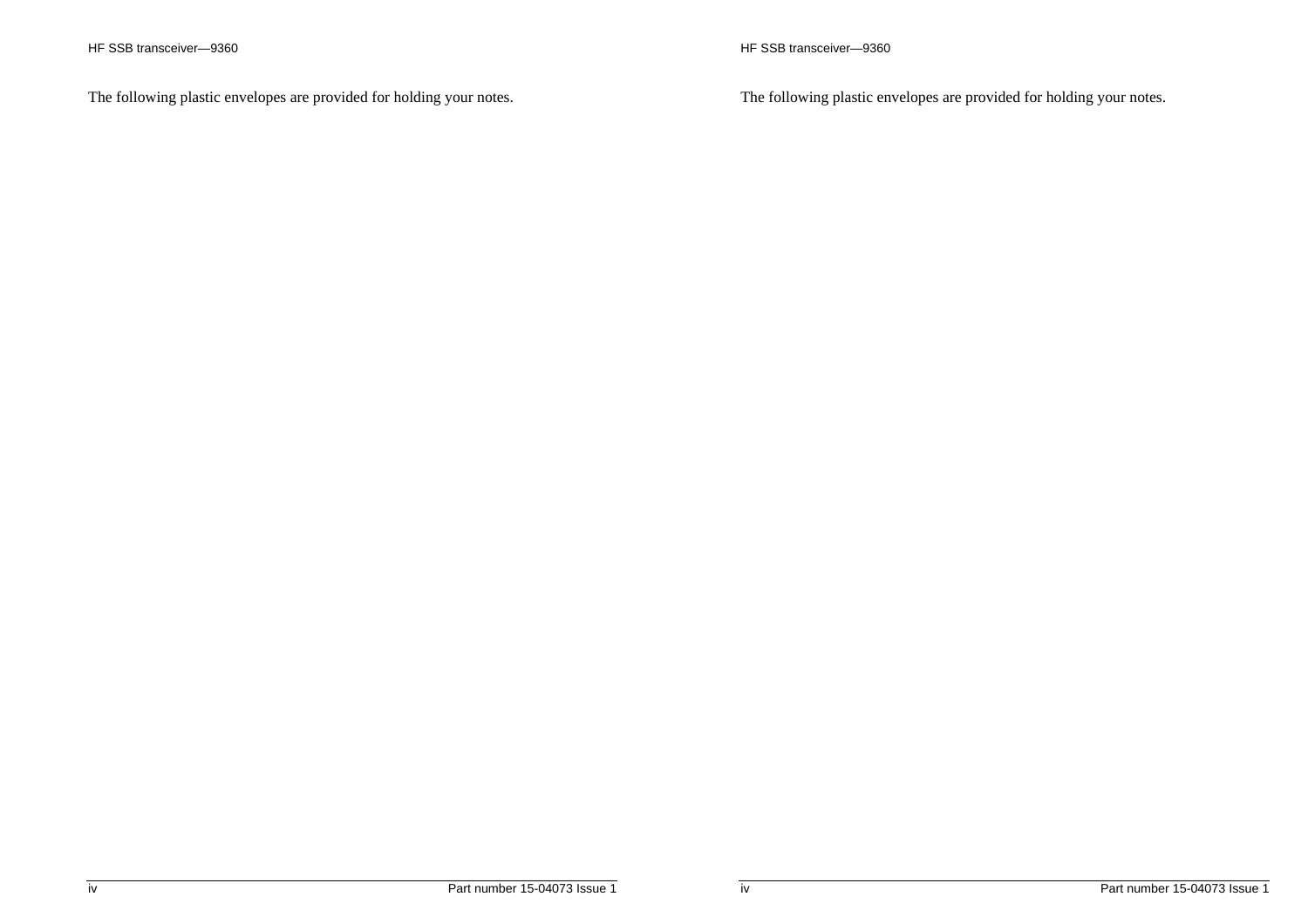No part of this handbook may be reproduced, transcribed, translated into any language or transmitted in any form whatsoever without the prior written consent of Codan Pty Ltd.

© Copyright 1997 Codan Pty Ltd.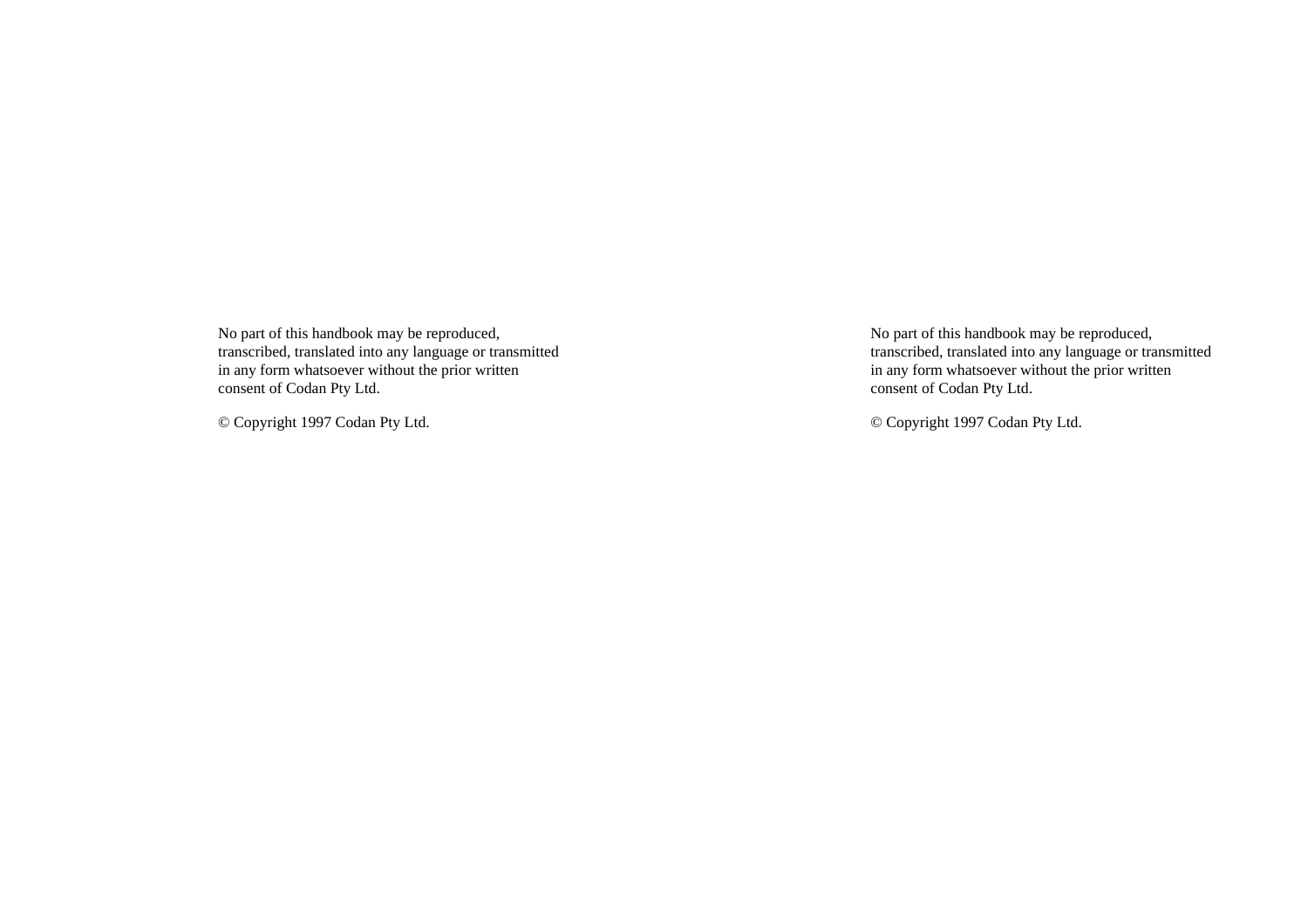

# **1 About this user guide**

This guide describes how you use the Codan HF SSB transceiver to make and receive calls.

The user guide contains six chapters.

Chapter 1 explains how to use this user guide.

Chapter 2 gives you an overview and describes the equipment and controls.

Chapter 3 explains the basic steps necessary to operate your transceiver.

Chapter 4 explains how to send calls.

Chapter 5 explains how to respond to received calls.

Chapter 6 describes advanced features of the transceiver.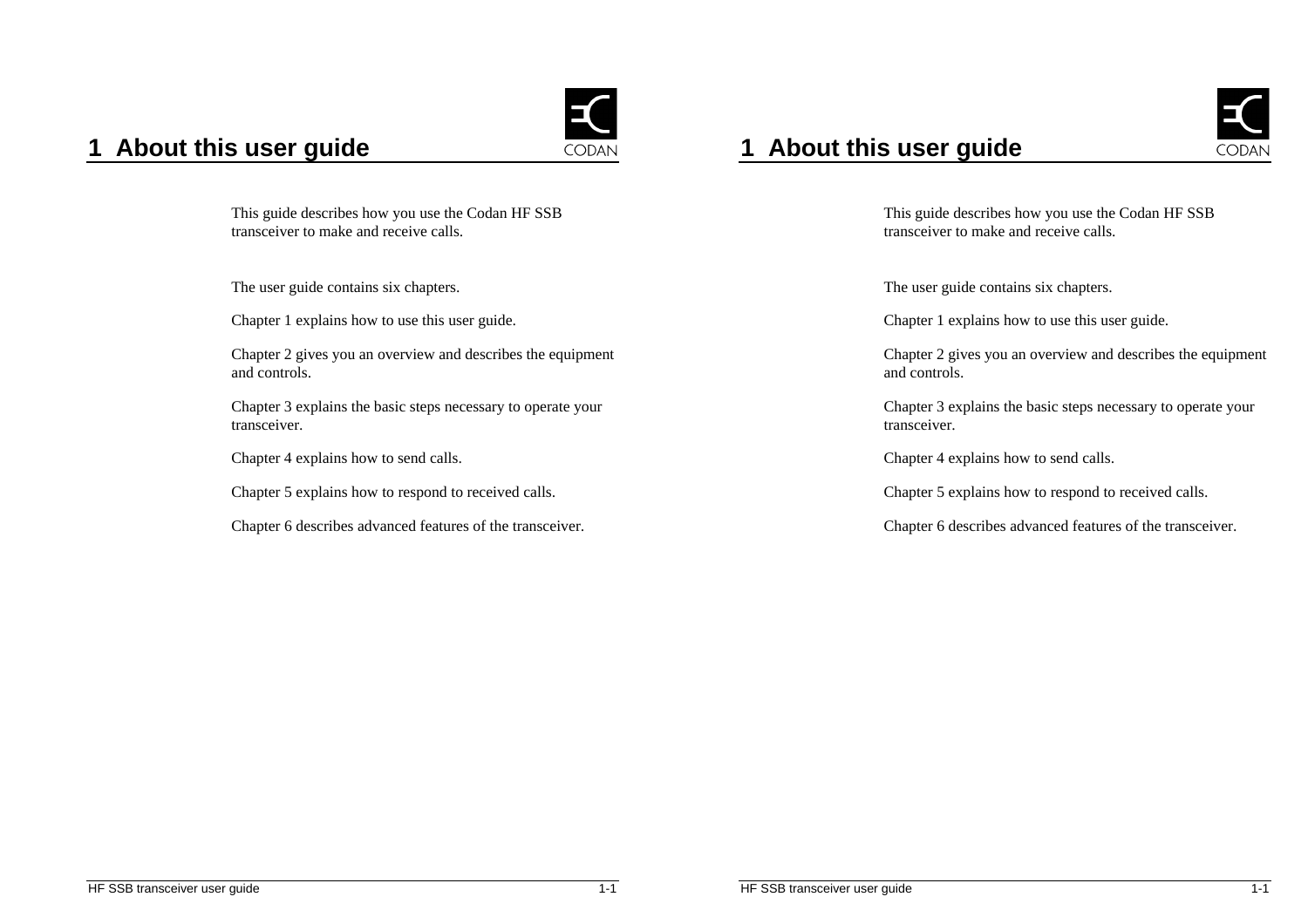#### **Standards and icons**

In this guide, Arial typeface is used for text shown on the transceiver display. For example:

If no response was displayed, send the call again.

Arial typeface in bold is used for the names of buttons, knobs and connectors. For example:

Press the **On/Off** button.

**This icon... Means...**



the end of a subject.



a warning.



the transceiver button or knob that you need to operate (the **On/Off** button in this example). The solid area in the picture of the transceiver control panel on the left shows you where to find the button or knob.



**Call**  $\vert$  the microphone button that you need to operate (the **Call** button in this example). The solid area in the picture of the microphone on the left shows you where to find the button.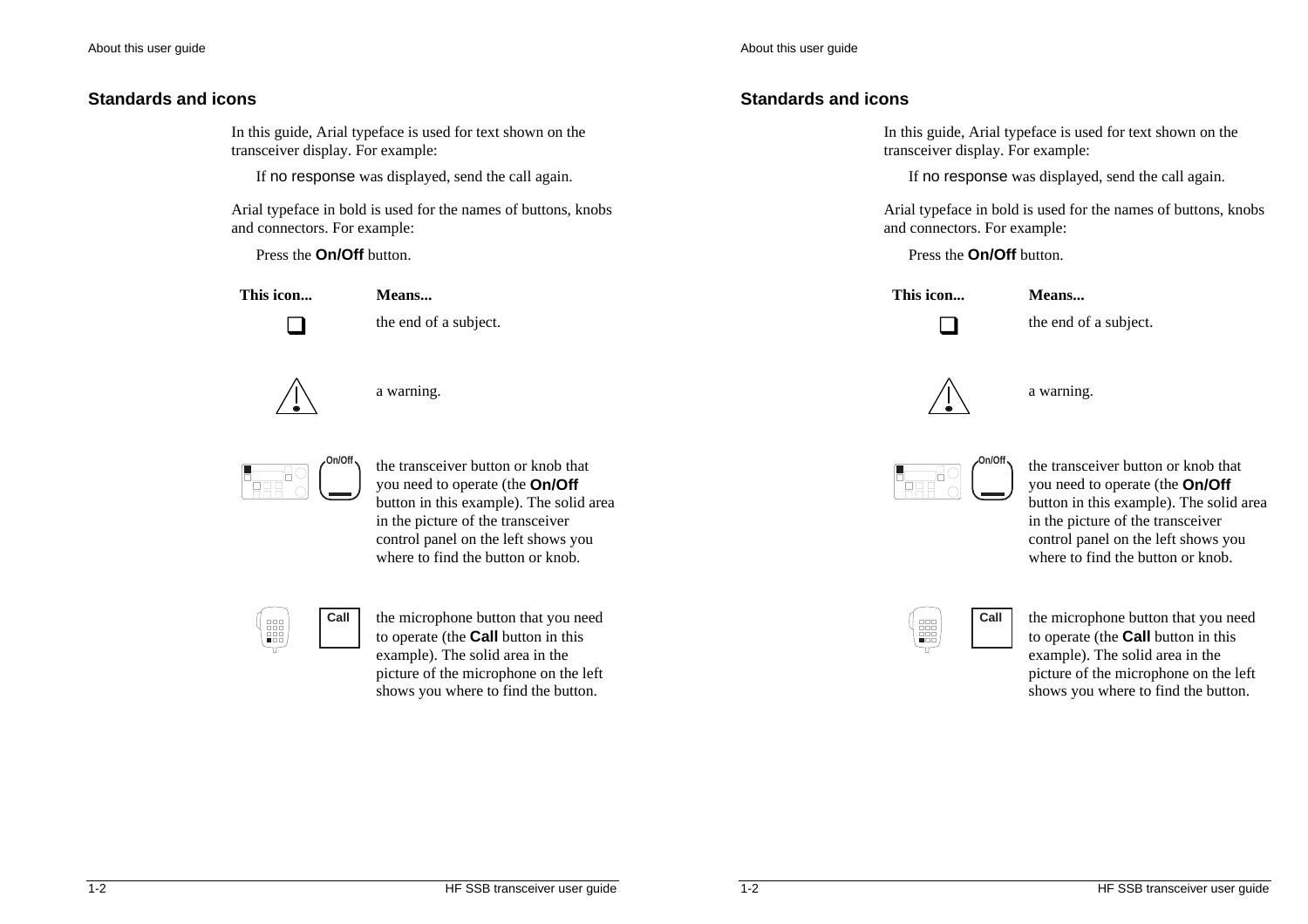#### **Glossary**

| This term                                                        | Means                                                                 |
|------------------------------------------------------------------|-----------------------------------------------------------------------|
| μV                                                               | Microvolt.                                                            |
| <b>BER</b>                                                       | Bit Error Rate.                                                       |
| A                                                                | Ampere.                                                               |
| AC                                                               | Alternating Current.                                                  |
| <b>ALE</b>                                                       | Automatic Link Establishment.                                         |
| AM                                                               | Amplitude Modulation.                                                 |
| Baud                                                             | Binary transfer rate.                                                 |
| Call memory                                                      | a list containing details of the last ten calls<br>you have received. |
| <b>CICS</b>                                                      | Computer Interface Command Set.                                       |
| D                                                                | Depth.                                                                |
| dB                                                               | Decibel.                                                              |
| DC                                                               | Direct Current.                                                       |
| <b>EPROM</b><br><b>EEPROM</b><br><b>BBPROM</b><br><b>SEEPROM</b> | types of Programmable Read-Only<br>Memory.                            |
| <b>GPS</b>                                                       | Global Positioning System.                                            |
| H                                                                | Height.                                                               |
| ΗF                                                               | High Frequency.                                                       |
| kg                                                               | Kilogram.                                                             |
| kHz                                                              | Kilohertz.                                                            |
| L/S                                                              | Loudspeaker.                                                          |
| LCD                                                              | Liquid Crystal Display.                                               |
| <b>LSB</b>                                                       | Lower Sideband.                                                       |
| LU                                                               | Lower/Upper sideband selectable.                                      |
| <b>MHz</b>                                                       | Megahertz.                                                            |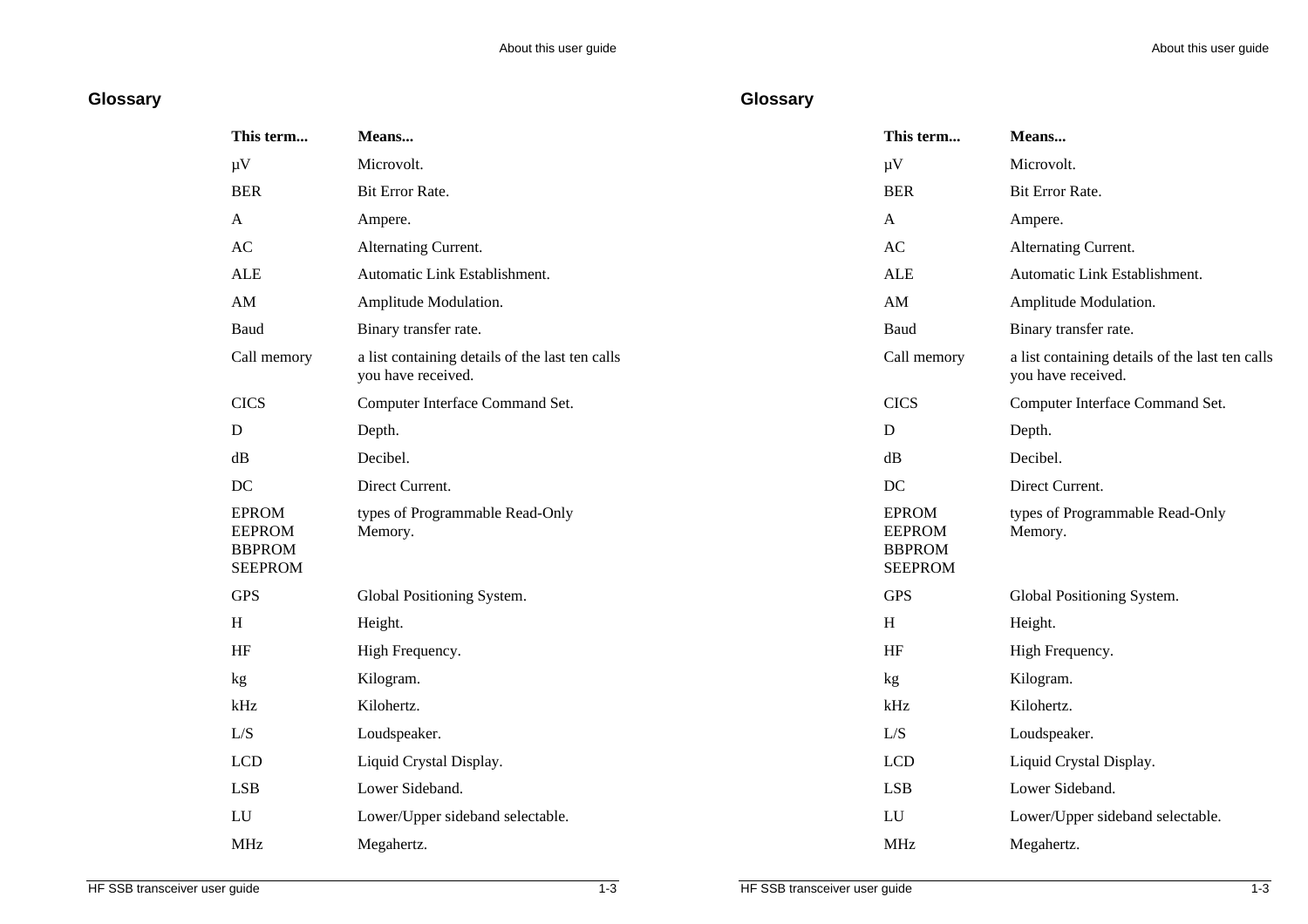| This term               | Means                                                                                                                                                                                           |
|-------------------------|-------------------------------------------------------------------------------------------------------------------------------------------------------------------------------------------------|
| mm                      | Millimetre.                                                                                                                                                                                     |
| PA                      | Power Amplifier.                                                                                                                                                                                |
| <b>PCB</b>              | Printed Circuit Board.                                                                                                                                                                          |
| <b>PIN</b>              | Personal Identification Number.                                                                                                                                                                 |
| <b>PSTN</b>             | Public Switched Telephone Network.                                                                                                                                                              |
| <b>PTT</b> button       | Press-To-Talk button.                                                                                                                                                                           |
| <b>RAM</b>              | Random Access Memory.                                                                                                                                                                           |
| <b>RDD</b>              | Radphone Direct Dial.                                                                                                                                                                           |
| Receive-only<br>channel | a channel that allows you to receive calls<br>but not send calls.                                                                                                                               |
| Revertive signal        | an acknowledgment signal automatically<br>transmitted from a station receiving a call.                                                                                                          |
| RF                      | Radio Frequency.                                                                                                                                                                                |
| <b>RFDS</b>             | Royal Flying Doctor Service.                                                                                                                                                                    |
| Rx                      | Receive.                                                                                                                                                                                        |
| Scan table              | a list of channels used when scanning for<br>incoming calls.                                                                                                                                    |
| Selcall                 | the simplest type of selective call.                                                                                                                                                            |
| Selective call          | a call to a specific station using the<br>station's address. Selective calls include<br>beacon calls, selcalls, group calls, telcalls,<br>GPS calls, page calls, ALE calls and<br>status calls. |
| <b>SSB</b>              | Single Sideband transmission format.                                                                                                                                                            |
| SWR                     | Standing Wave Ratio.                                                                                                                                                                            |
| <b>Transceiver ID</b>   | a factory set 16-character alphanumeric<br>code that uniquely identifies your<br>transceiver.                                                                                                   |
| Transmit channel        | a channel that allows you to receive and<br>send calls.                                                                                                                                         |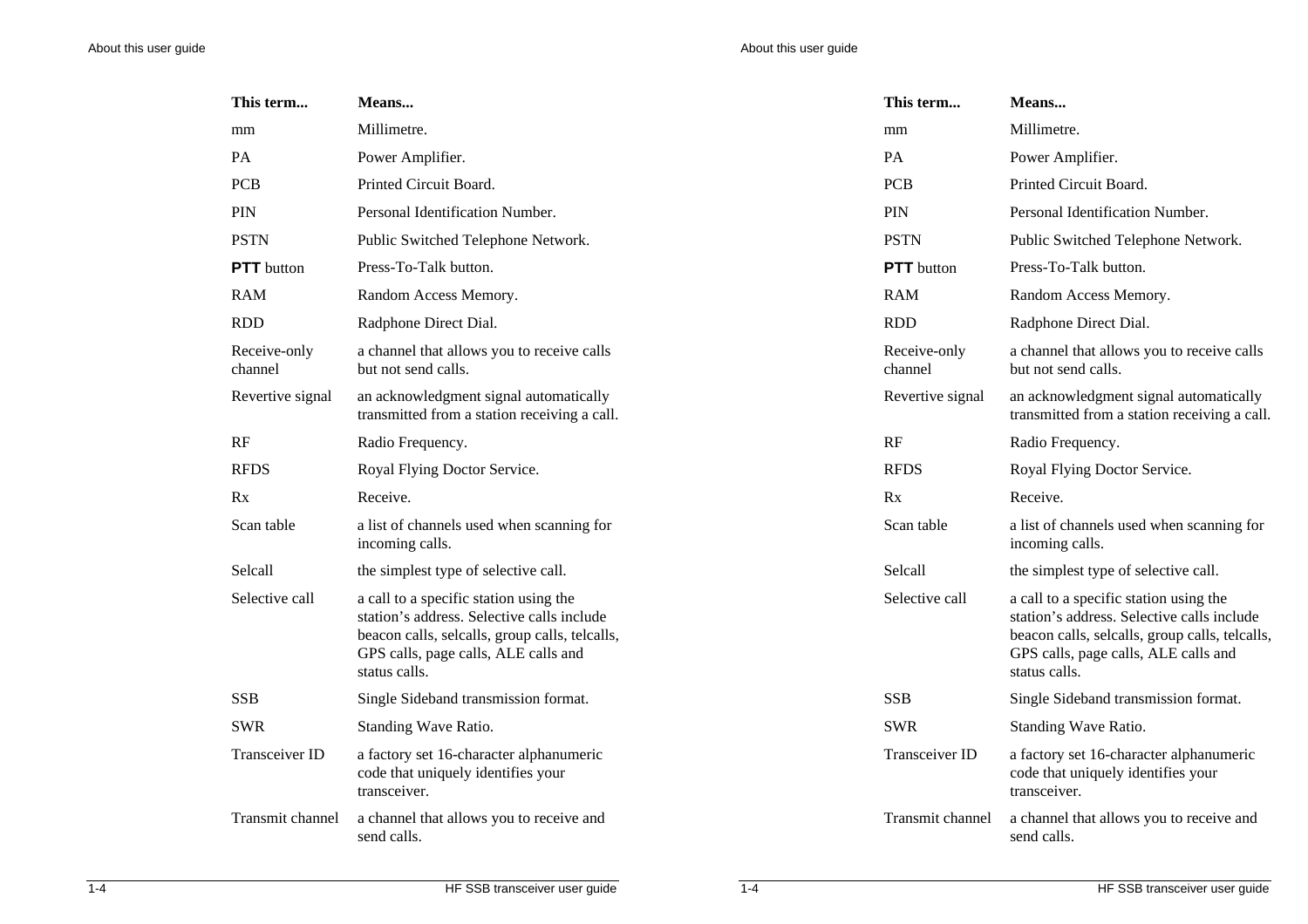| This term                | Means                                                                                                                     |
|--------------------------|---------------------------------------------------------------------------------------------------------------------------|
| Two-frequency<br>simplex | a channel that has different transmit and<br>receive frequencies but does not allow<br>simultaneous transmit and receive. |
| Tx                       | Transmit.                                                                                                                 |
| <b>TXE</b>               | Transmit Enabled—allows you to set up<br>new transmit frequencies.                                                        |
| USB                      | Upper Sideband.                                                                                                           |
| V                        | Volt.                                                                                                                     |
|                          | Width.                                                                                                                    |

#### **Other documents**

For information on how you set up the transceiver, refer to the *HF SSB transceiver reference manual* (Codan part number 15-04076).

For information on ALE calling, refer to the *9300 ALE controller user guide* (Codan part number 15-04046).

For information on Telstra radiophone services within Australia, refer to the *Radphone Direct Dial User Guide* and *Radphone User Guide* produced by Telstra.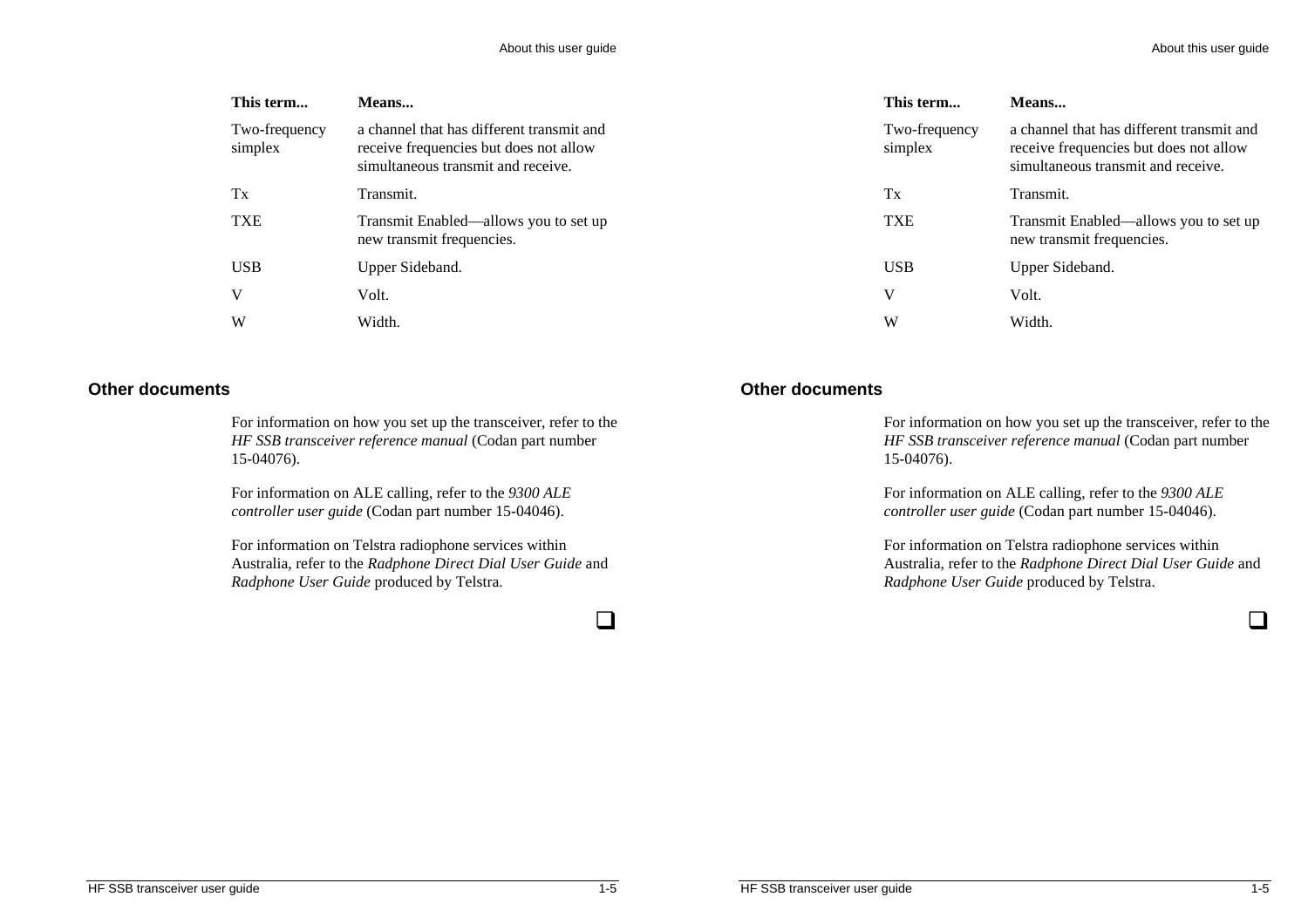About this user guide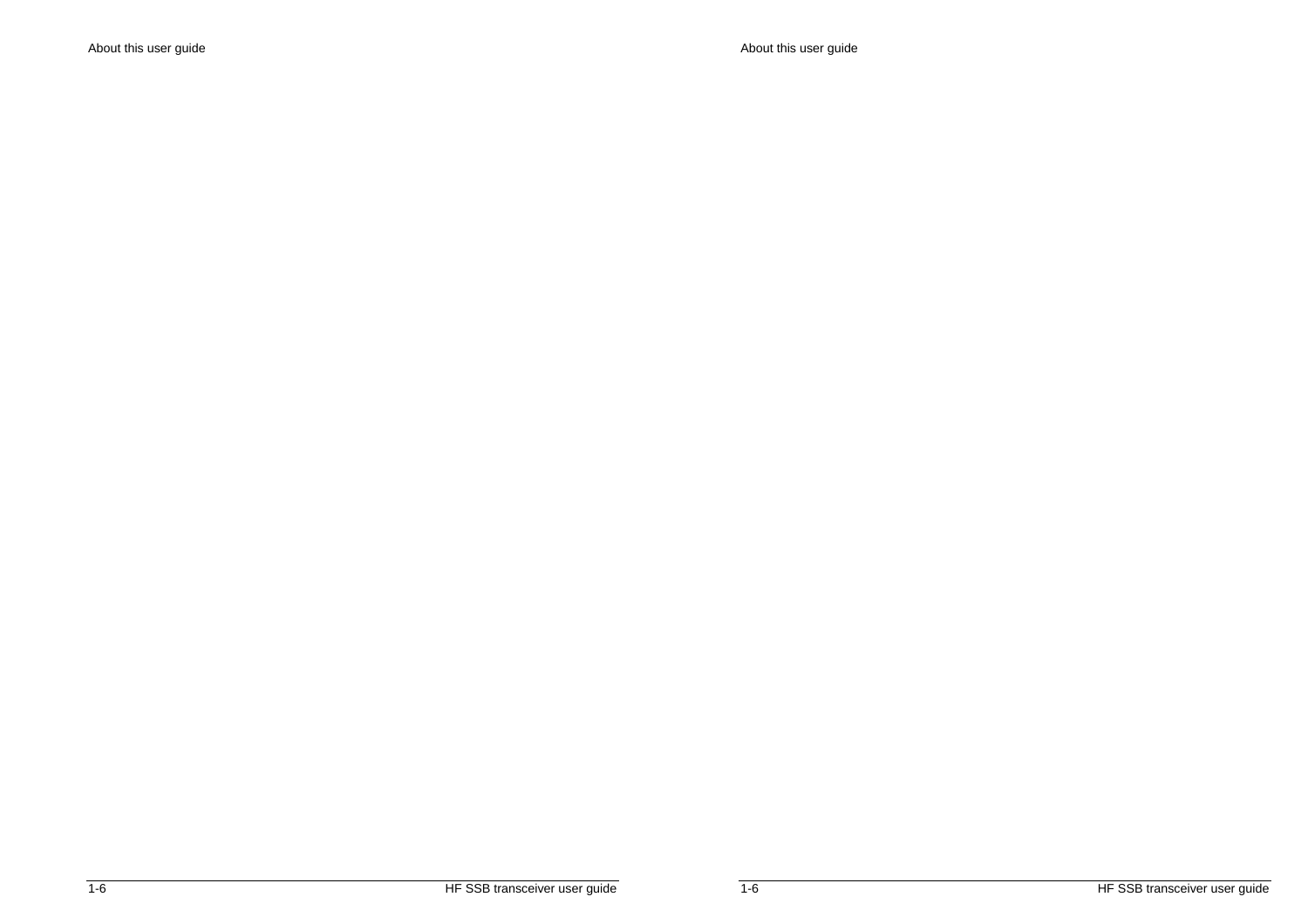

This chapter describes:

- the main features of the transceiver  $(2-2)$
- the buttons and knobs that control the transceiver  $(2-7)$
- the display layout  $(2-12)$
- the connectors on the rear panel of the transceiver  $(2-14)$ .

Continual research and development has produced different versions of the HF SSB transceiver. Newer versions mean later issues of EPROM which provide different operating features. To check the version of your transceiver, see *Chapter 3, Using View All Settings mode—transceiver software issue.*

This issue of the handbook incorporates operating information for software versions from:

- transceiver (main) 4.00
- head (control) panel 4.00.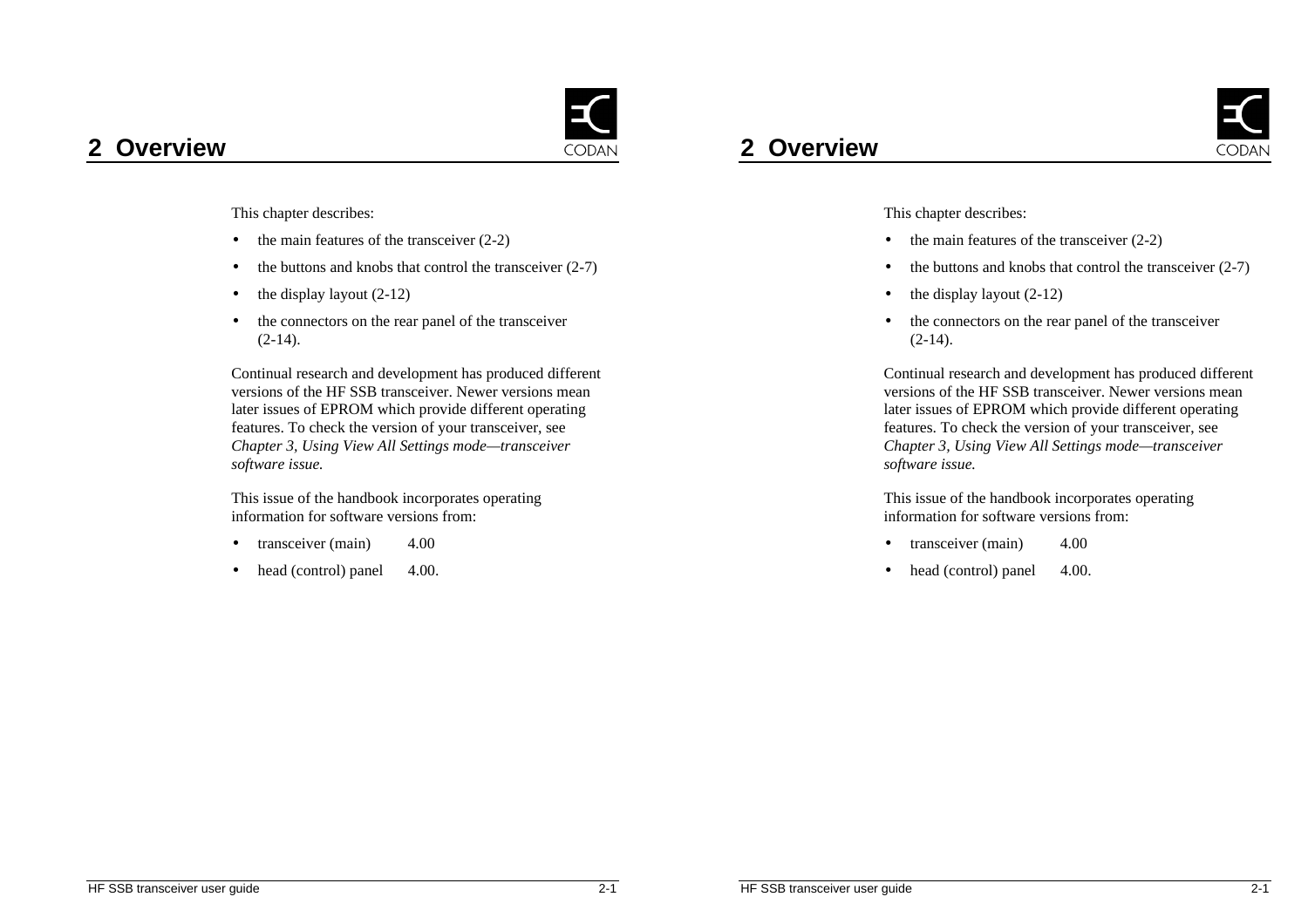## **Your Codan HF SSB transceiver**

The innovative HF SSB series transceiver incorporates the most recent circuit technology and manufacturing techniques to give unbeatable operating performance and reliability. The transceiver is designed for fixed base and mobile installations.

The transceiver is available with either front panel control or with an extended control head using a separate loudspeaker. It can also operate in a multi-control system consisting of a front control panel and up to three control heads.

The special purpose microphone provides key-pad control of most of the transceiver operations and is an extension of the control panel functions.

The control panel features 10 buttons (sealed membrane switches), two knobs and a Liquid Crystal Display (LCD). The display shows the operating status of the transceiver, including channel number, frequency, channel option settings and channel comment. There is a bar graph indication of the transmit and receive signal strengths.

The main features of the transceiver are:

- channels
- scanning
- free-tuning receiver
- selective calling\*
- paging\*
- GPS\*
- telephone interconnect calling\*
- fax and data (additional equipment required) $*$
- cloning.

\* These features may require transceiver options to be added to your transceiver.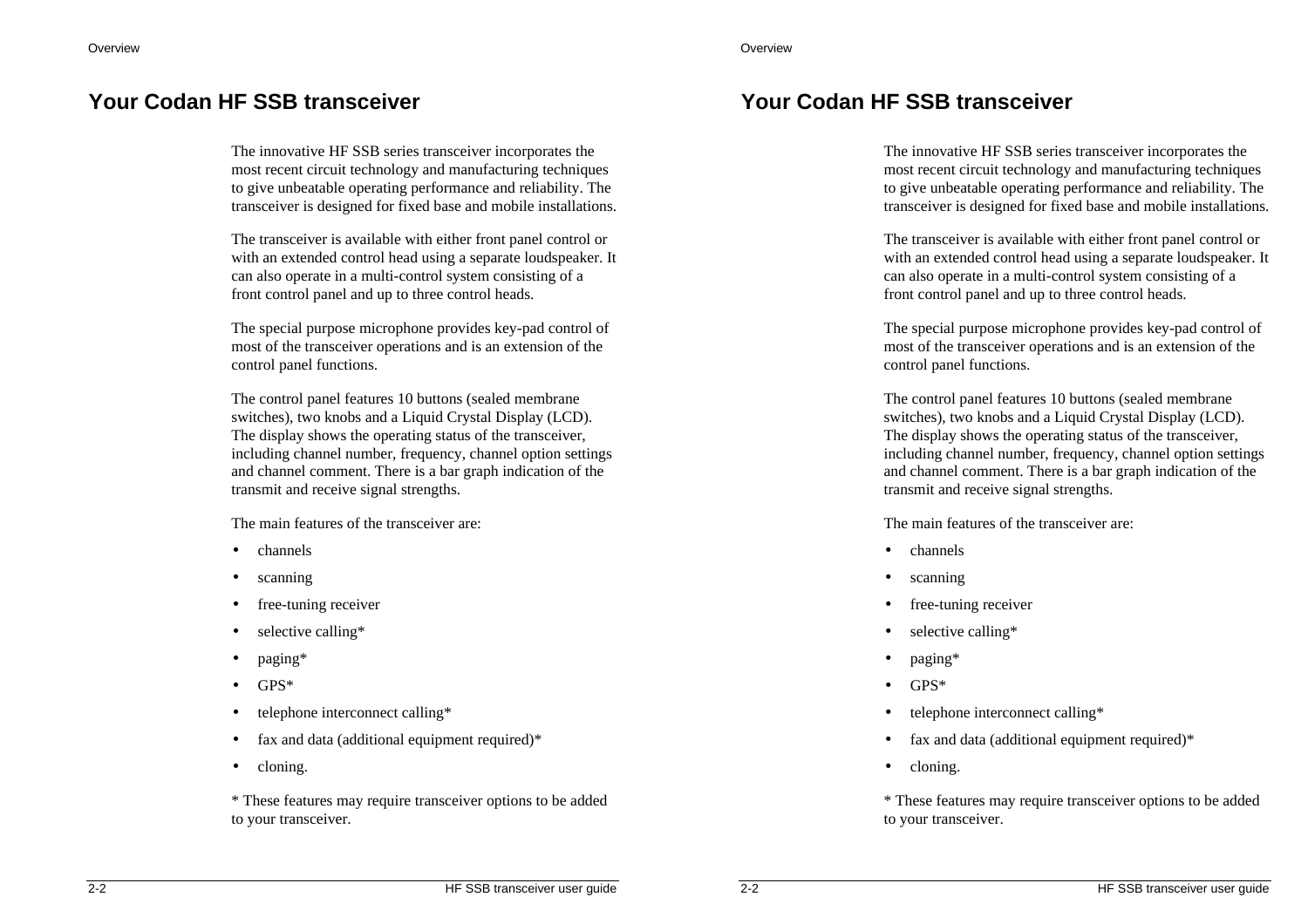#### **Channels**

The total number of channels that can be stored depends on the transceiver type and the amount of channel comments used.

Channels cover:

- the transmit frequency range specified at the front of this guide
- the receive frequency range 250kHz to 30MHz.

Channels can be single or two-frequency simplex. They can be programmed at the factory or by an authorised Codan dealer through the transceiver microphone socket using Codan XP programming software and an IBM compatible computer.

You can copy existing channel frequencies in the transceiver to other channel locations. You can also create receive-only channel frequencies.

#### **Scanning**

This feature allows you to monitor up to 10 selected channels for incoming calls. Scanning can be programmed to stop on receipt of a voice call or a selcall (if option selcall is fitted).

#### **Free-tuning receiver**

Your transceiver can be used as a free-tuning receiver covering the receiver world broadcast bands over the frequency range of 250kHz to 30MHz.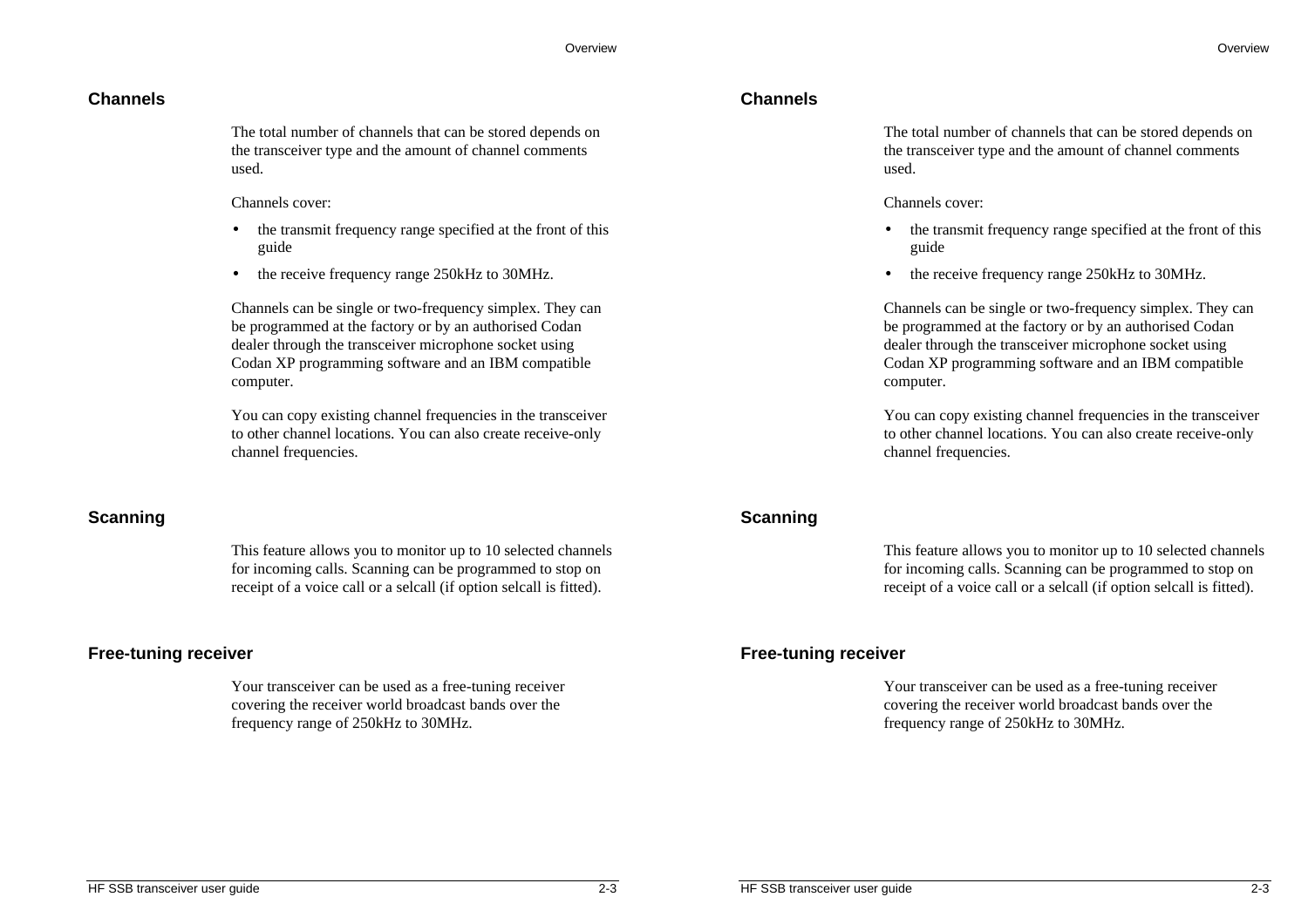#### **Selective call (where fitted)**

Selective calling simplifies calling stations. Each transceiver has its own address rather like a telephone number. You call a station by specifying its address. If the station is unattended, your call details are automatically recorded. Selective calling saves you from having to listen to noise when waiting for a call.

Selective calls consist of ALE calls, beacon calls, GPS calls, page calls, selcalls, status calls and telcalls. Selcall is the basic type of selective call for voice communication.

GPS position calls, page calls and selcalls allow you to call a range of stations simultaneously by group calling. This is useful for base stations wanting to contact all mobile stations or for starting a conference discussion between several stations.

To change the call to a group call, you end the address with 00. All stations with matching addresses, excluding the last two digits, will receive your call. For example, a call to 123400 will be received by all stations with addresses in the range 123401–123498.

Your transceiver can store information from 10 stations that have called you while your station was unattended.

#### **Paging (where fitted)**

The transceiver has a paging feature that allows you to send and receive text messages up to 64 characters long.

You can either send messages directly from the control panel or from an attached computer terminal. Received messages are displayed and recorded in the call memory of the transceiver.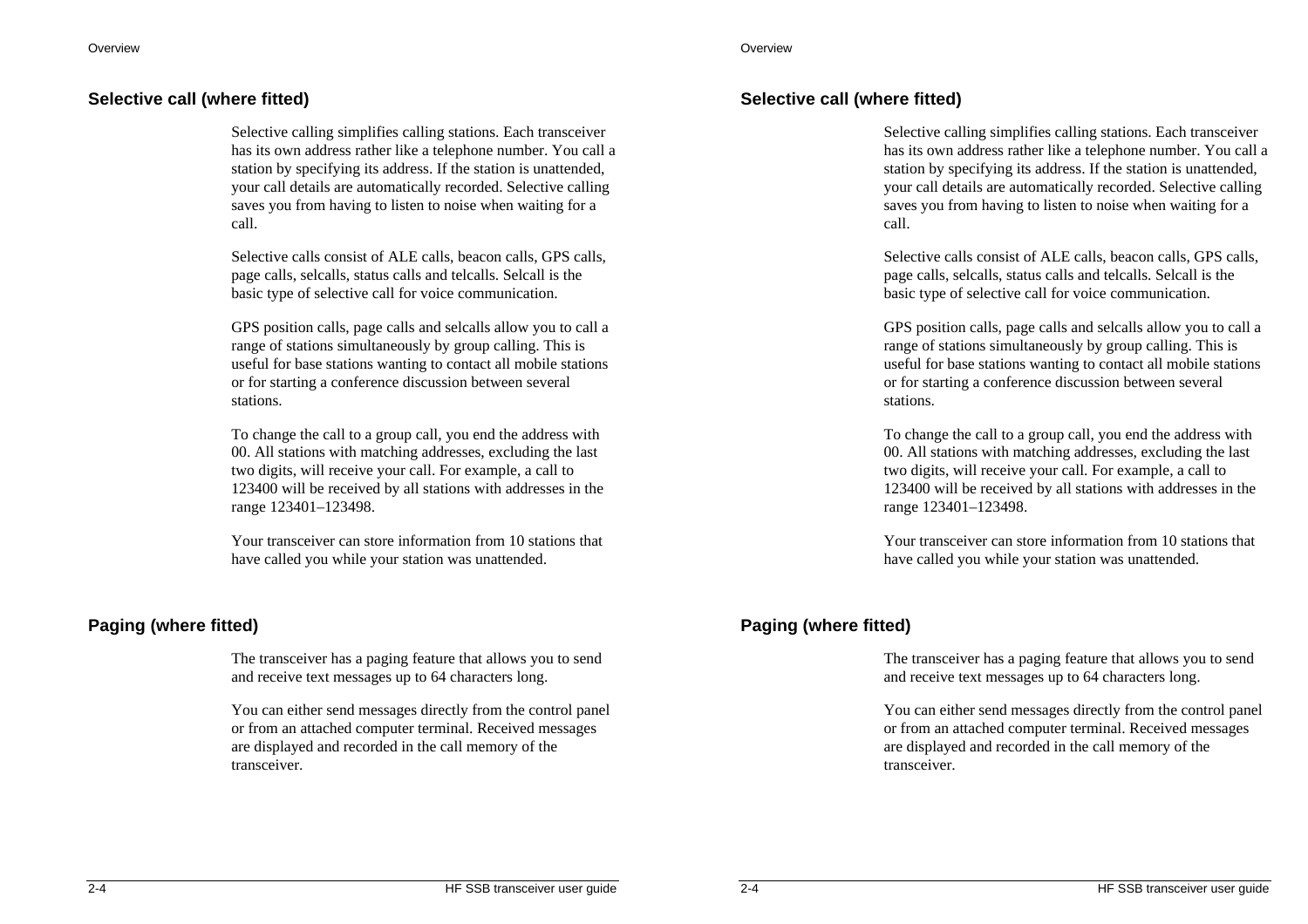#### **GPS (where fitted)**

You can attach a GPS receiver to the transceiver. The transceiver automatically transmits GPS information in response to a request from another station. You can also send your GPS location to another transceiver.

#### **Telephone (where fitted)**

A base station can be connected to an IPC-500 telephone interconnect unit. This allows you to use your transceiver to make telephone calls through the public telephone system.

#### **Fax and data (where fitted)**

By connecting ancillary equipment you can use your transceiver for fax and data transmission and reception.

#### **Cloning**

For network users, you can copy frequencies and settings from one transceiver to another by the simple process of cloning. A special cable joins the two transceivers together at their microphone sockets.

#### **Installing your transceiver**

To install your transceiver and connect the components that make up your station, refer to the *HF SSB transceiver reference manual, Chapter 2, Installation*.

┒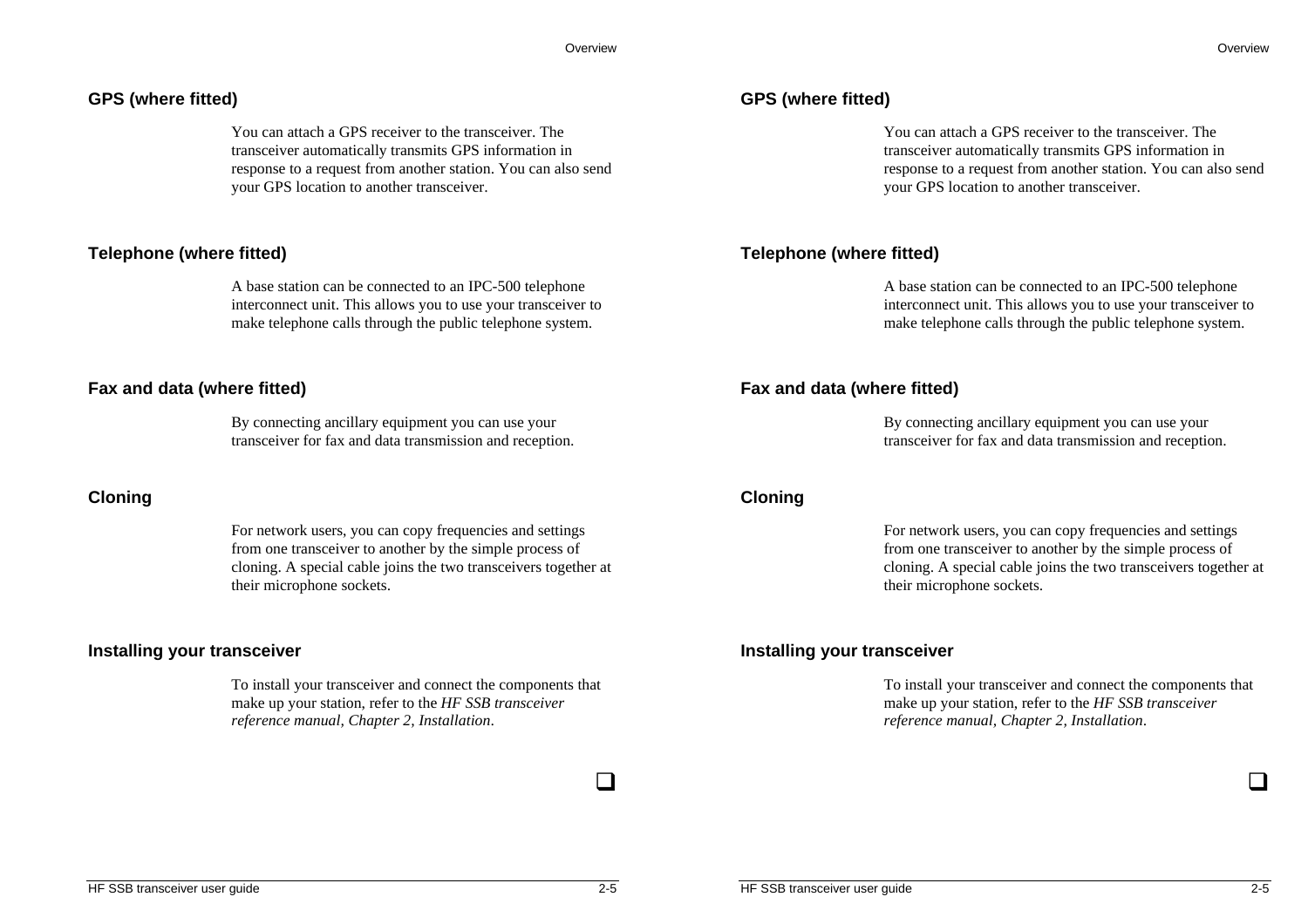## **Transceiver options**

See the front of this guide for the list of transceiver options fitted in your transceiver.

You can also check which options are fitted in your transceiver by using View All Settings mode (see *Using View All Settings mode*, *Chapter 3*). This mode provides a list of codes for most fitted options.

To check options such as RDD, which are not displayed in View All Settings mode, refer to the *HF SSB transceiver reference manual, Chapter 8, Selcall address setup*.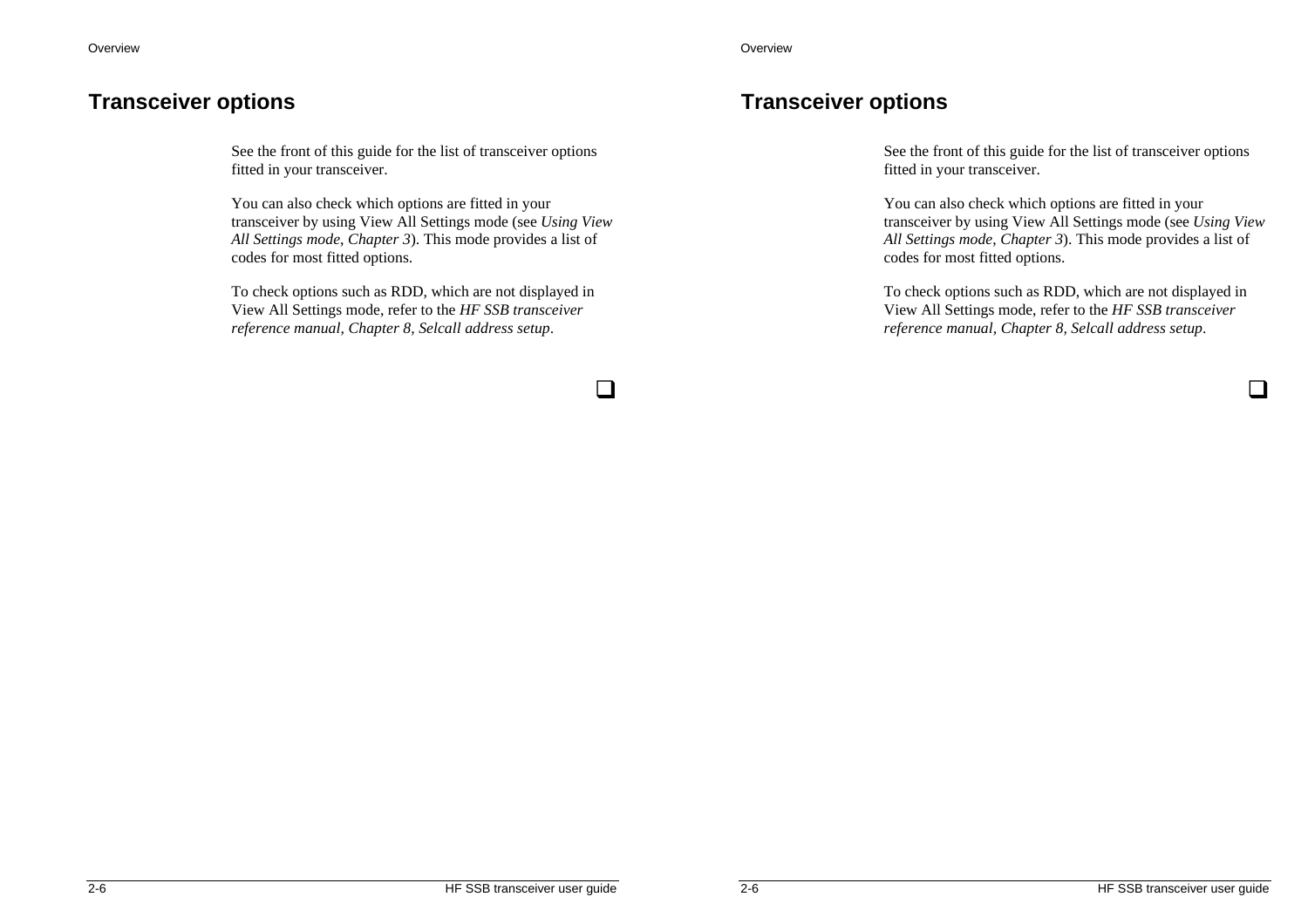

# **Transceiver controls**

**Figure 2.1** Front panel of the transceiver



**Figure 2.2** Control panel of the control head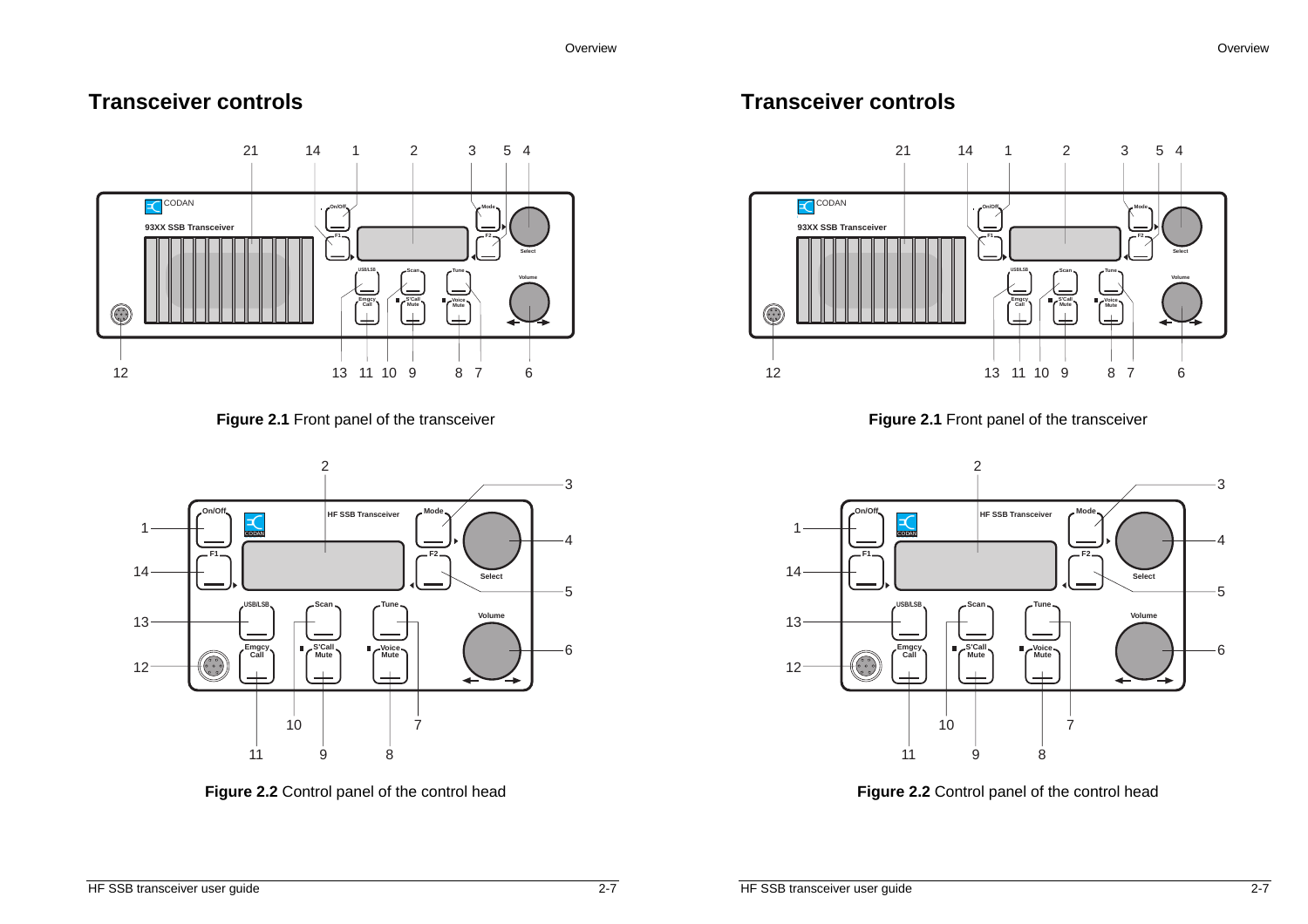**Overview** 



**Figure 2.3** The microphone

|                       | Control panel | <b>Microphone</b> | <b>Function</b>                                                                  |
|-----------------------|---------------|-------------------|----------------------------------------------------------------------------------|
| $\mathbf{1}$ .        | On/Off        |                   | The On/Off button switches the transceiver<br>on or off.                         |
| 2.                    |               |                   | The display shows information about the<br>current operation of the transceiver. |
| $\ddot{\textbf{3}}$ . |               |                   | The Mode button changes the operating<br>mode of the transceiver.                |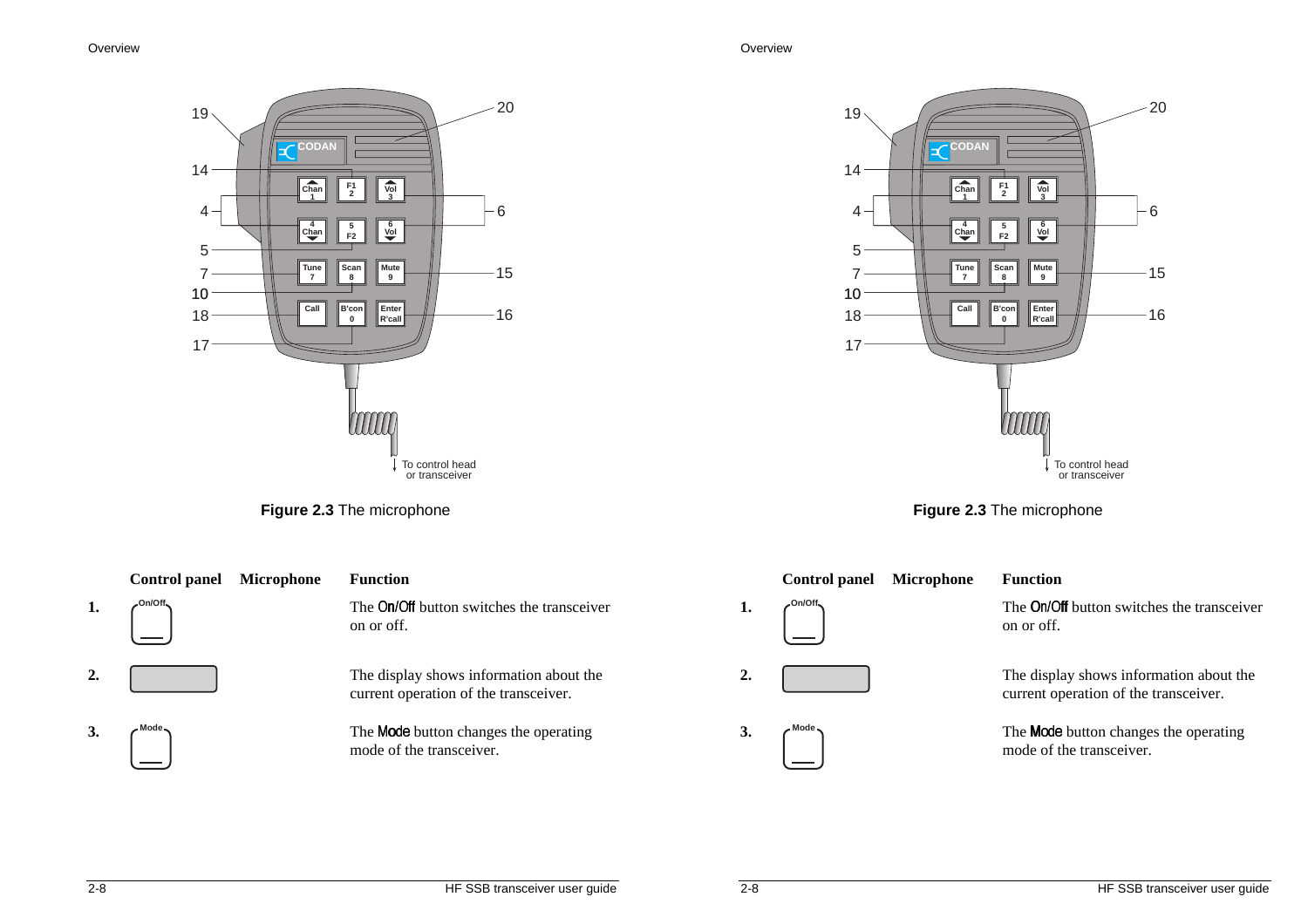**Select**







**F2** 

**Chan 1** 

The Select knob on the control panel and the channel buttons on the microphone change the channel when you are in Channel mode (the normal operating mode).

The Select knob is also used with the Volume knob to enter message or channel comment. You rotate the Select knob to select each character. To input numbers you can also use the buttons on the microphone.

The F2 button performs different functions depending on the transceiver's operating mode. The bottom right position of the transceiver display shows the current function.

The Volume knob on the control panel and the volume buttons on the microphone change the loudspeaker volume when you are in Channel mode.

The Volume knob is also used with the Select knob to enter message or channel comment. You rotate the Volume knob to move the cursor to where you want to enter the next character.

The Tune button tunes the antenna for auto tuners and antenna systems.

**Mute** The Voice Mute button removes normal background noise when there is no audio signal. When voice mute is selected, the indicator at the top left of the button is on.



**5. F2 <sup>5</sup>**

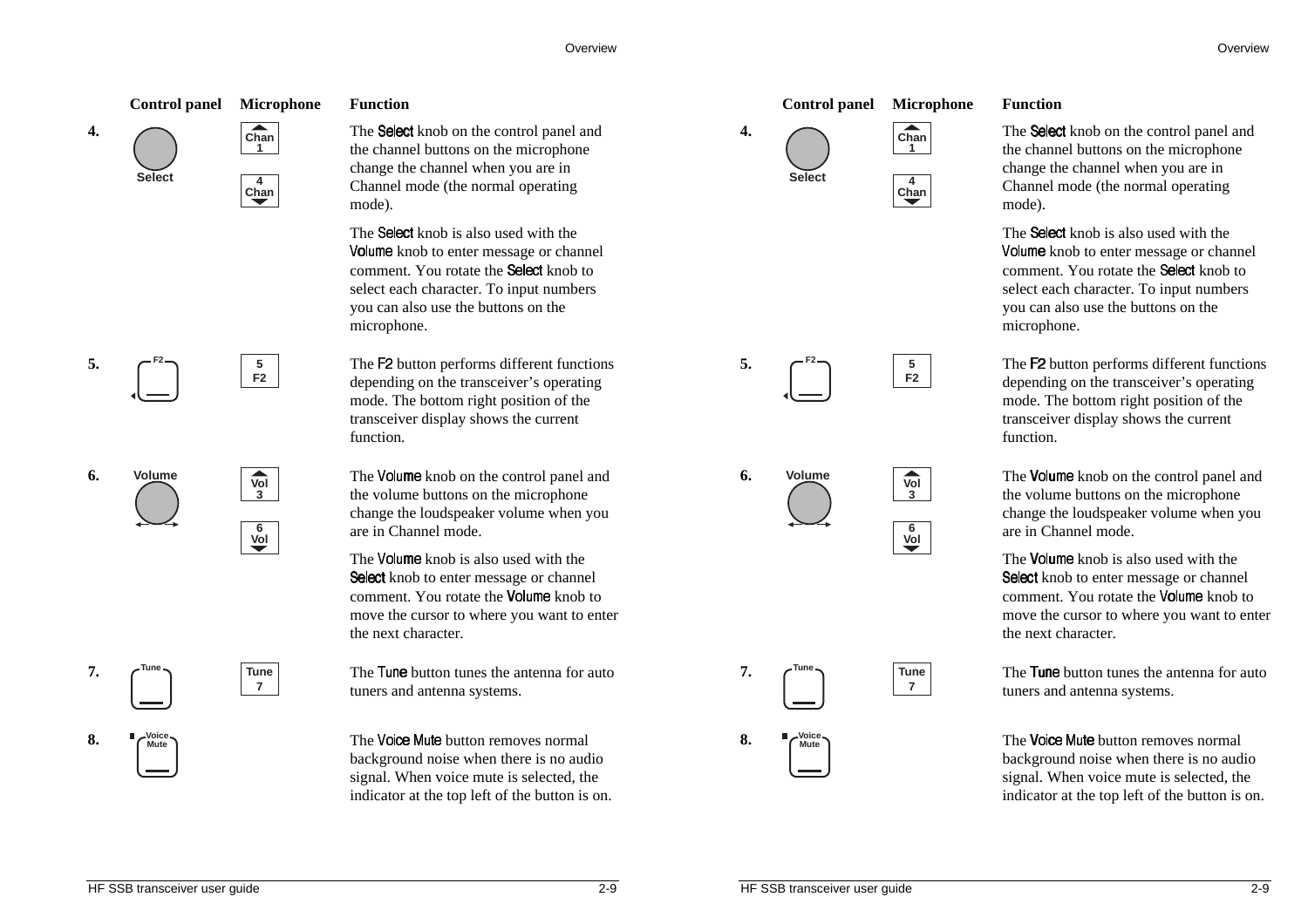|     | <b>Control panel</b> | Microphone | <b>Function</b>                                                                                                                                                                                  |
|-----|----------------------|------------|--------------------------------------------------------------------------------------------------------------------------------------------------------------------------------------------------|
| 9.  | S'Call.<br>Mute      |            | The S'Call Mute button removes normal<br>background noise until a selcall is<br>received. When selcall mute is selected,<br>the indicator at the top left of the button is<br>on.                |
| 10. |                      | Scan<br>8  | The Scan button starts and stops the<br>transceiver scanning selected channels for<br>incoming calls.                                                                                            |
| 11. | Emacv<br>Call        |            | The Emgcy Call button sends an emergency<br>selcall depending on how you set up the<br>transceiver.                                                                                              |
| 12. |                      |            | The microphone socket.                                                                                                                                                                           |
| 13. | <b>ISB/LSE</b>       |            | The USB/LSB button selects upper or lower<br>sideband (USB or LSB). The display<br>indicates the selected sideband.                                                                              |
| 14. |                      | F1<br>2    | The F1 button performs different functions<br>depending on the transceiver's operating<br>mode. The bottom left position of the<br>transceiver display shows the current<br>function.            |
| 15. |                      | Mute<br>9  | The Mute button silences the transceiver<br>until a call is received. It switches the mute<br>on in whichever mute setting (selcall or<br>voice mute) was last selected on the<br>control panel. |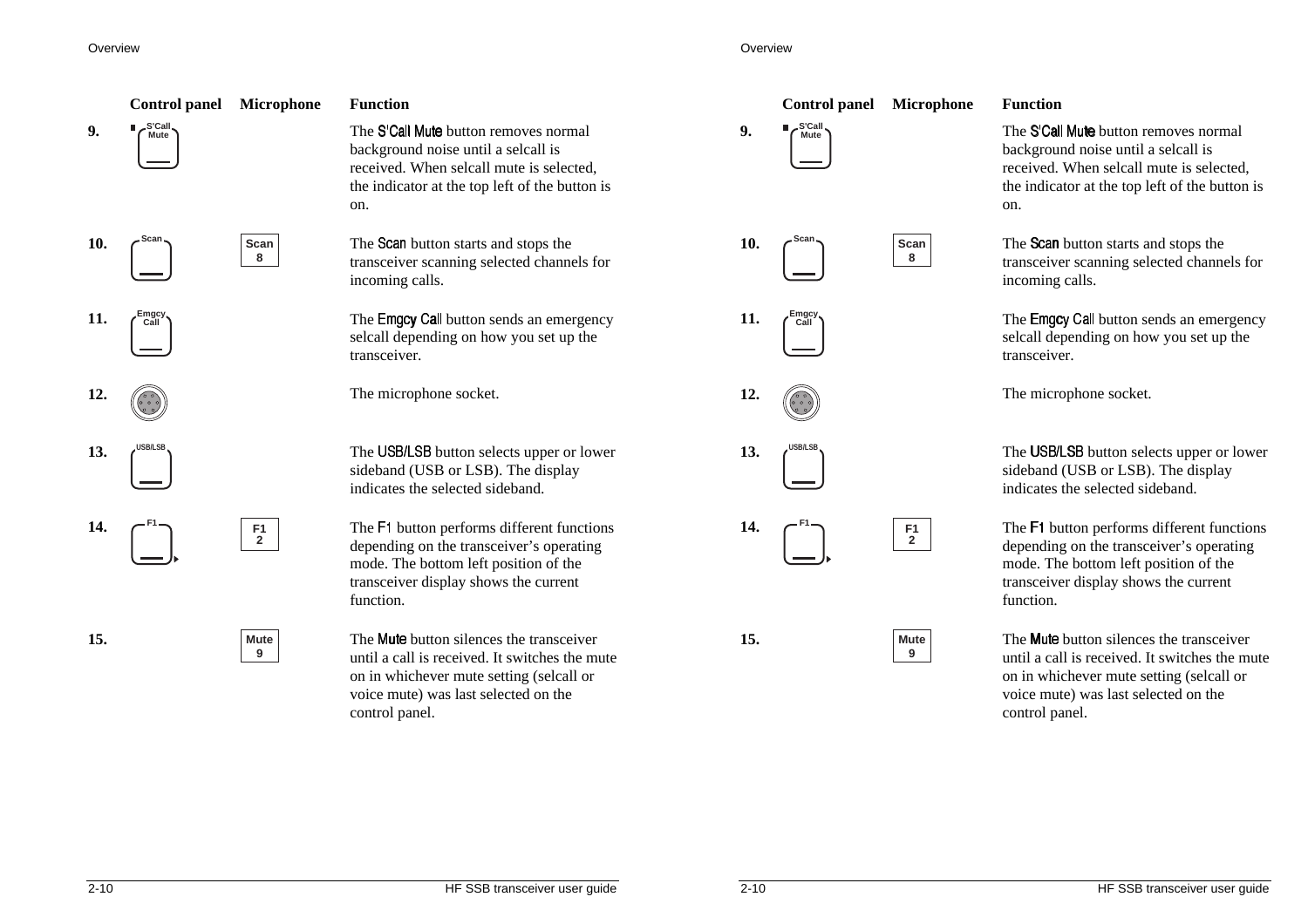|     | <b>Control panel</b> | <b>Microphone</b> | <b>Function</b>                                                                                                                                              |
|-----|----------------------|-------------------|--------------------------------------------------------------------------------------------------------------------------------------------------------------|
| 16. |                      | Enter<br>R'call   | The Enter/R call button on the microphone<br>is used for such functions as:                                                                                  |
|     |                      |                   | recalling an existing channel number in<br>Channel mode                                                                                                      |
|     |                      |                   | viewing the call memory for details of<br>received calls                                                                                                     |
|     |                      |                   | entering information.                                                                                                                                        |
| 17. |                      | <b>B'con</b><br>0 | Pressing the B'con button followed by the<br>Call button sends a selective beacon call to<br>establish if communication is possible with<br>another station. |
| 18. |                      | Call              | The Call button starts a call on the current<br>channel.                                                                                                     |
| 19. |                      | <b>PTT</b>        | The Press-To-Talk (PTT) button.                                                                                                                              |
| 20. |                      |                   | Microphone grille. You speak into this part<br>of the microphone.                                                                                            |
| 21. |                      |                   | The loudspeaker.                                                                                                                                             |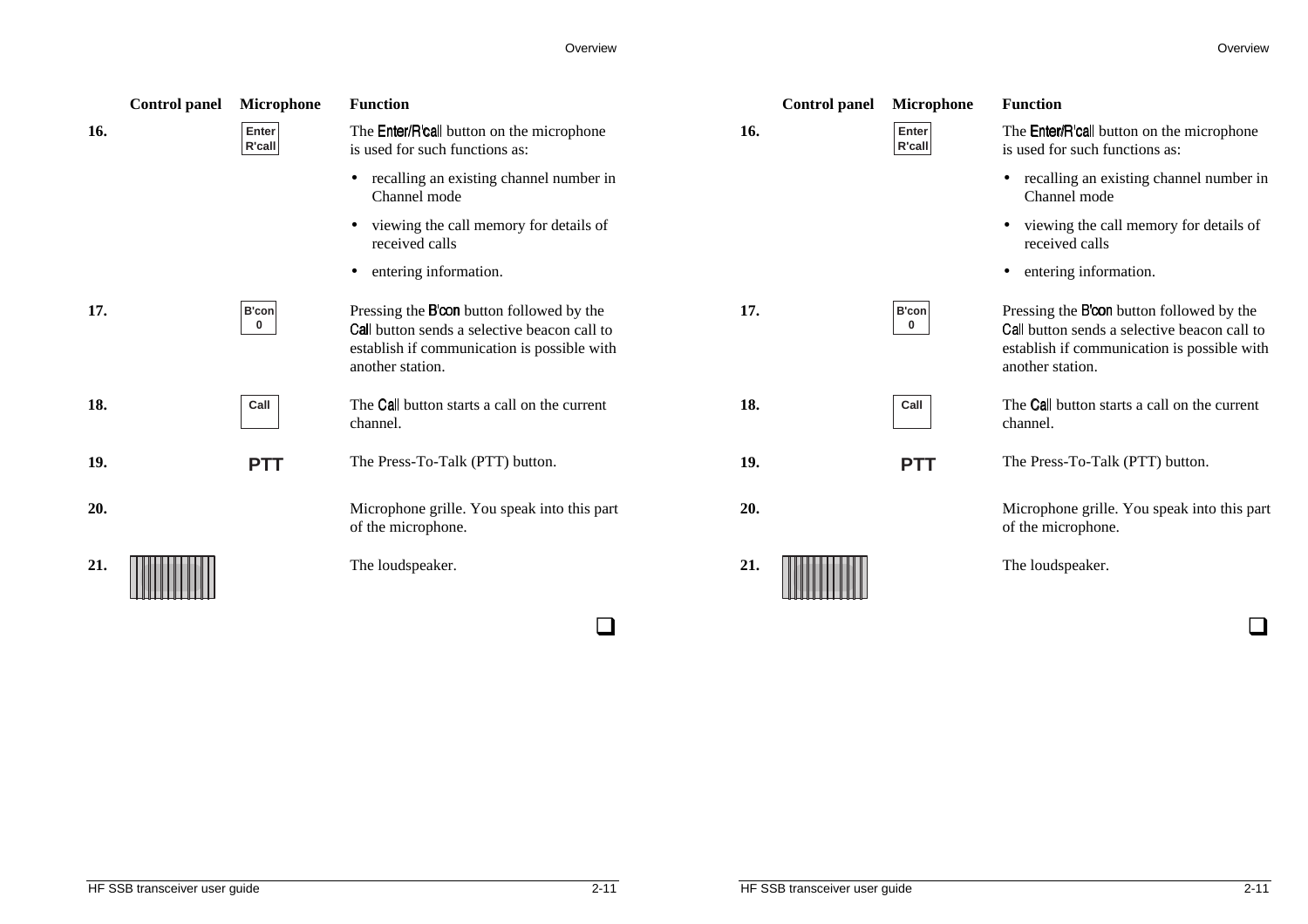# **The display layout**

The 4-line display on the control panel tells you what the transceiver is doing.

For a list of display messages, refer to the *HF SSB transceiver reference manual, Chapter 10, Display messages.*



**Figure 2.4** The display

|                  | <b>Part of Display</b> | <b>Function</b>                                                                                                                                                                                      |
|------------------|------------------------|------------------------------------------------------------------------------------------------------------------------------------------------------------------------------------------------------|
| 1.               | USB                    | Indicates whether USB, LSB or AM is selected for<br>the displayed channel.                                                                                                                           |
| $\overline{2}$ . | <b>Base station</b>    | Shows the channel comment that describes what the<br>channel is used for.                                                                                                                            |
| 3.               |                        | Indicates that the channel is a receive-only channel<br>(does not allow you to transmit). If this bar is not<br>displayed, the channel is a transmit channel that<br>allows you to send and receive. |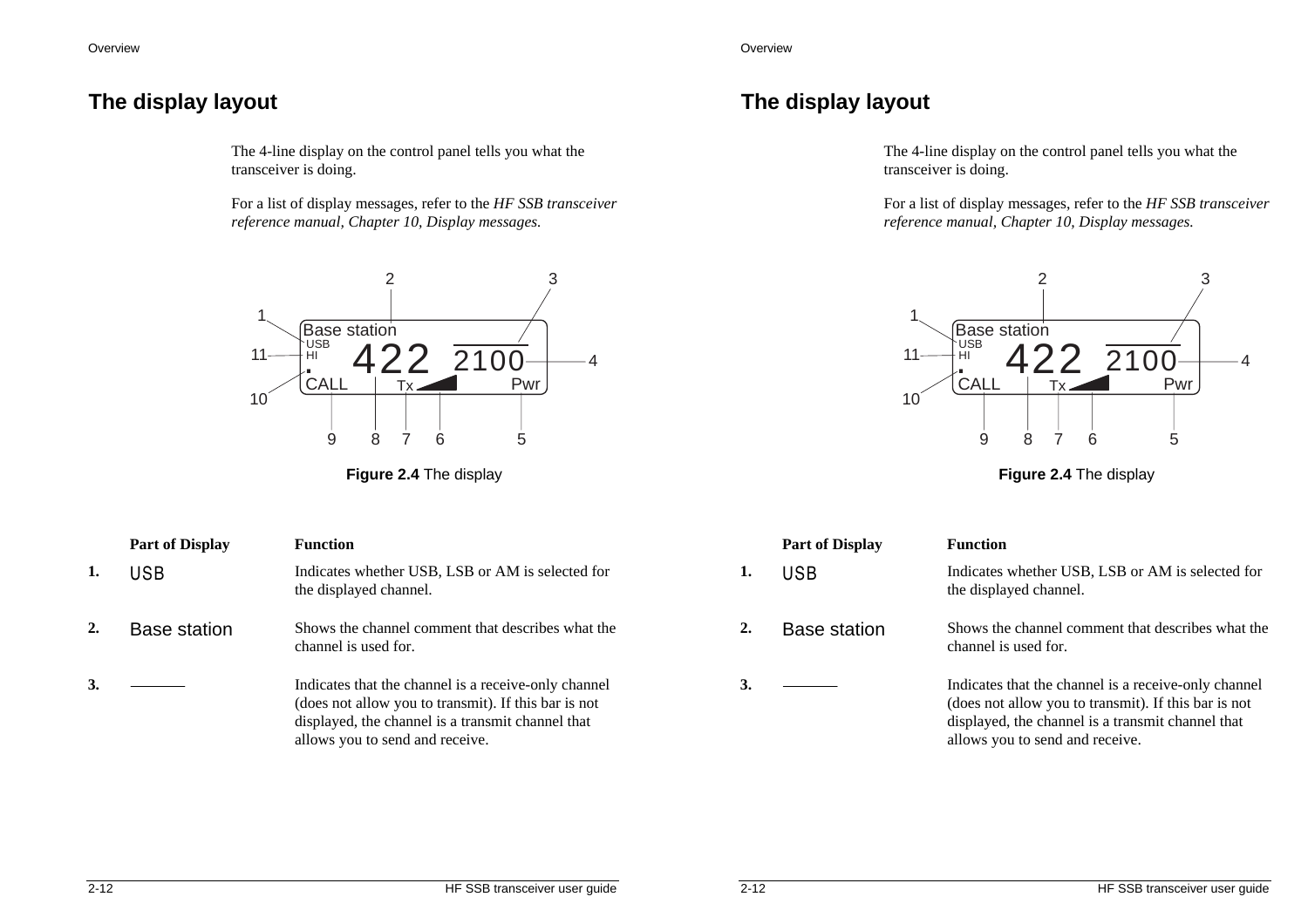|              | <b>Part of Display</b> | <b>Function</b>                                                                                                                                                                                                                                                                                                                                      |
|--------------|------------------------|------------------------------------------------------------------------------------------------------------------------------------------------------------------------------------------------------------------------------------------------------------------------------------------------------------------------------------------------------|
| $\mathbf{4}$ | 2100                   | Shows the kHz transmit/receive frequency of the<br>channel. For 2-frequency simplex channels the<br>receive frequency is normally displayed—the<br>transmit frequency is displayed during transmission.<br>You can display both frequencies at the same time<br>(refer to the HF SSB transceiver reference manual,<br>Chapter 6, Display frequency). |
| 5.           | Pwr                    | Indicates the current function of the F2 button on<br>the front panel.                                                                                                                                                                                                                                                                               |
| 6.           |                        | Indicates the signal strength of the signal being<br>transmitted or received.                                                                                                                                                                                                                                                                        |
| 7.           | Tx/Rx                  | Indicates whether the transceiver is currently<br>transmitting $(Tx)$ or receiving $(Rx)$ .                                                                                                                                                                                                                                                          |
| 8.           | 422                    | Shows the channel number.                                                                                                                                                                                                                                                                                                                            |
| 9.           | CALL                   | Indicates the current function of the F1 button on<br>the front panel. For example, if the current channel<br>is a transmit channel, CALL is displayed to show that<br>pressing the F1 button will send a call.                                                                                                                                      |
| 10.          |                        | Indicates that the channel is unprotected. If this<br>marker is not displayed, the channel is protected<br>from deletion and all changes (except for the<br>channel comment).                                                                                                                                                                        |
| 11.          | нı                     | Indicates whether HI (high) or LO (low) power is<br>selected.                                                                                                                                                                                                                                                                                        |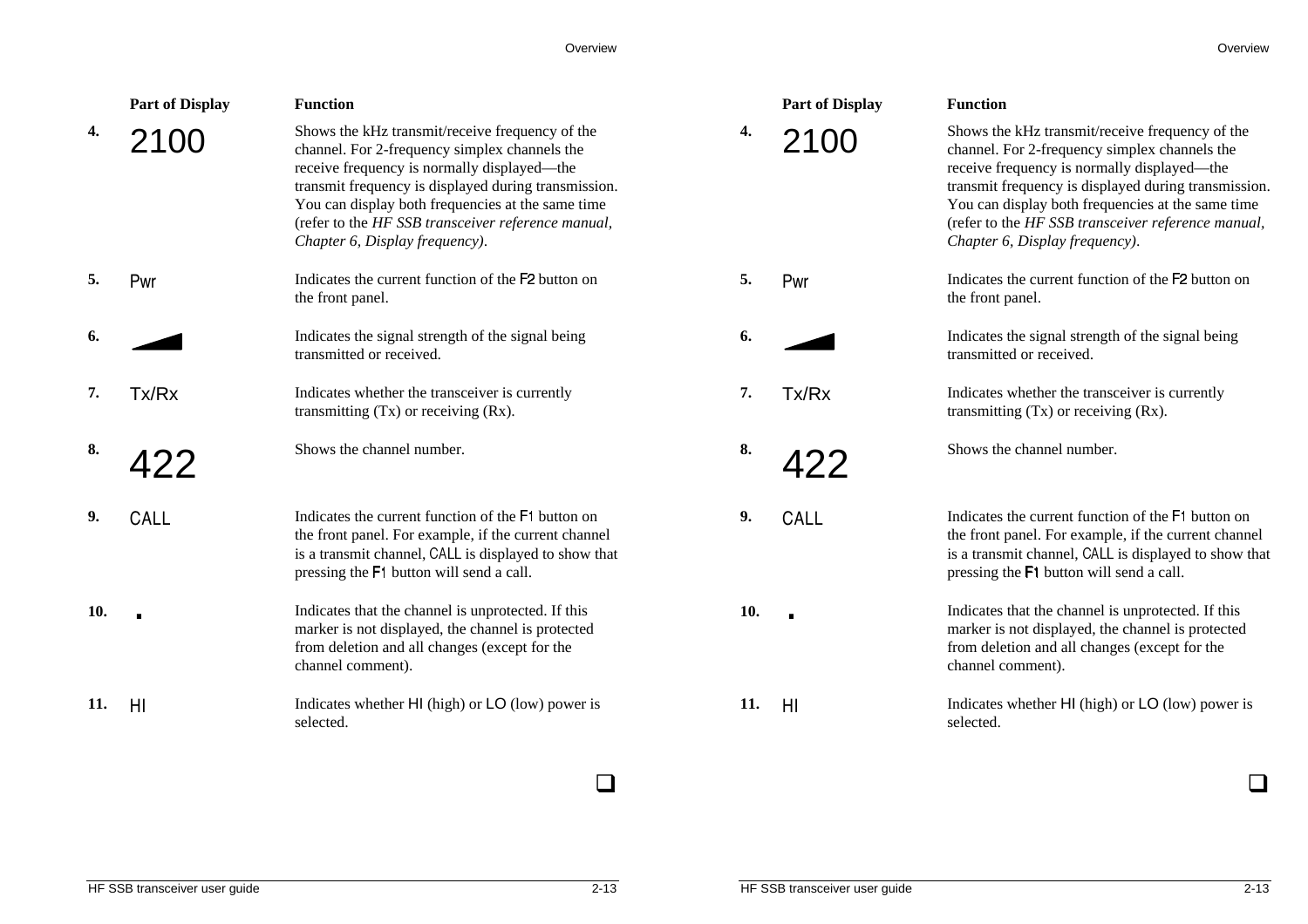# **Transceiver rear panel**



**Figure 2.5** Rear panel of the transceiver

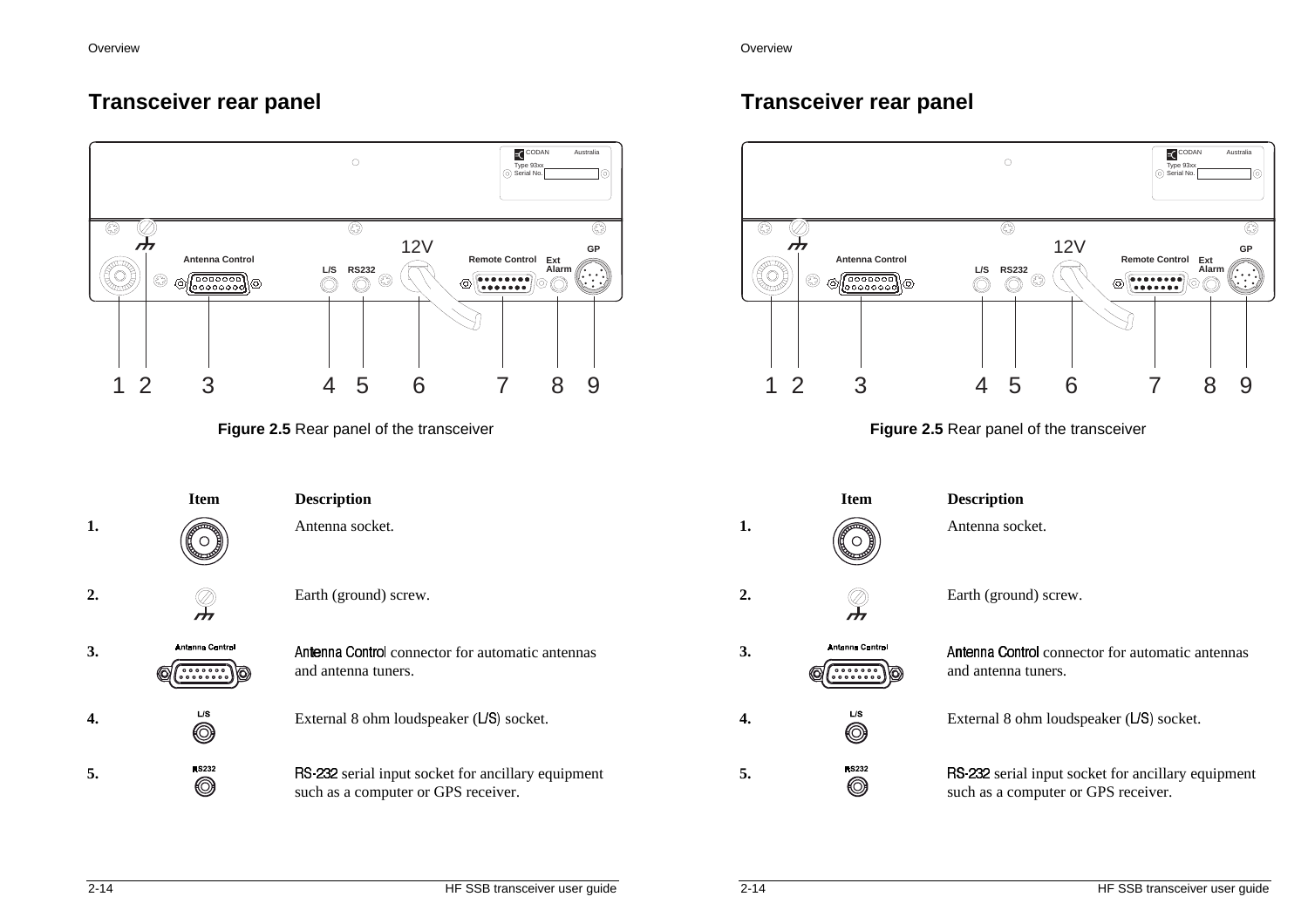

mote Control connector for the control head or a remote control unit.

**8.** Ext Alarm Socket for an external alarm (for use with selcall if fitted).

**9.** <sup>or</sup> 10-pin general purpose **GP** connector for ALE controllers, modems and fax interfaces.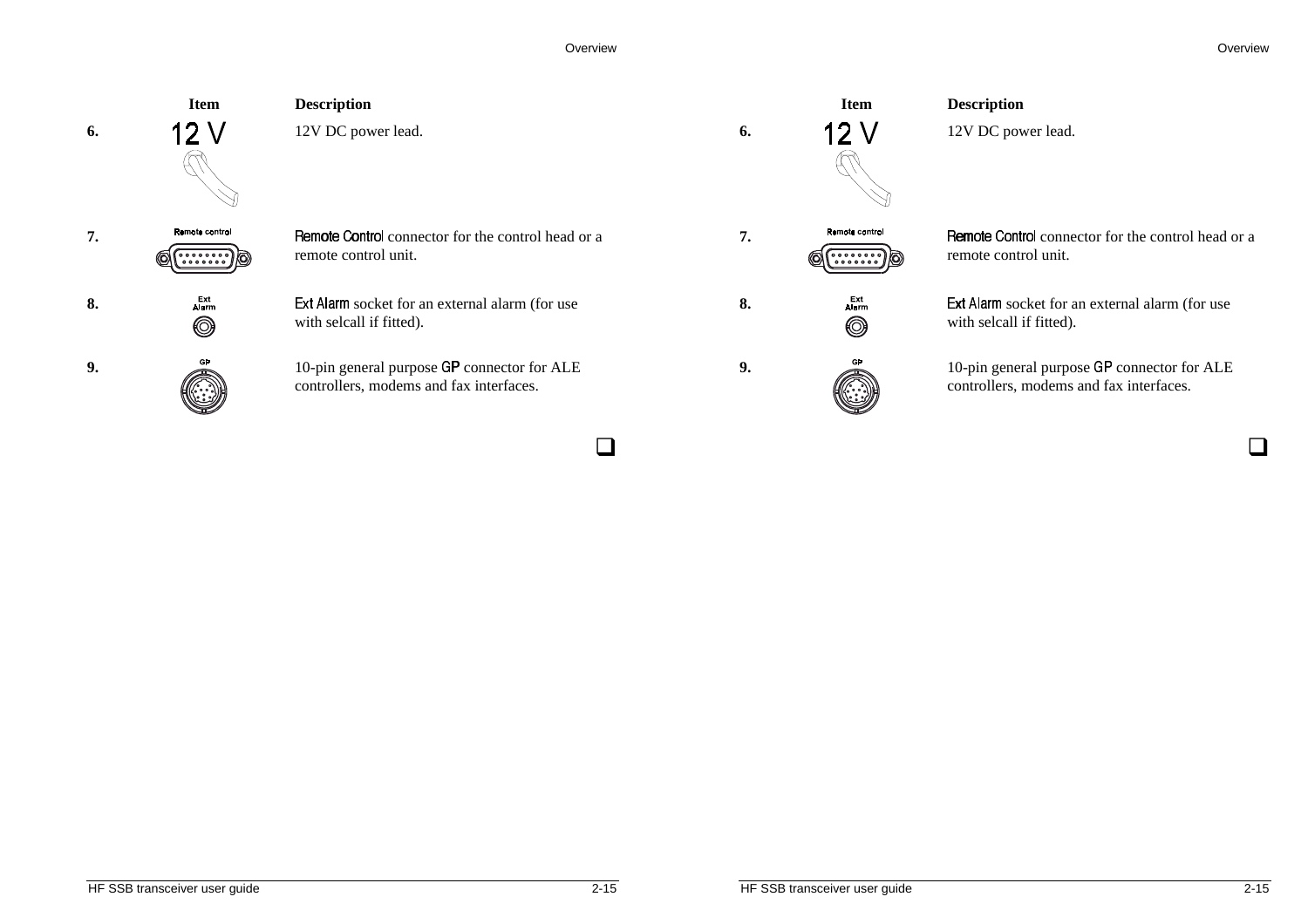Overview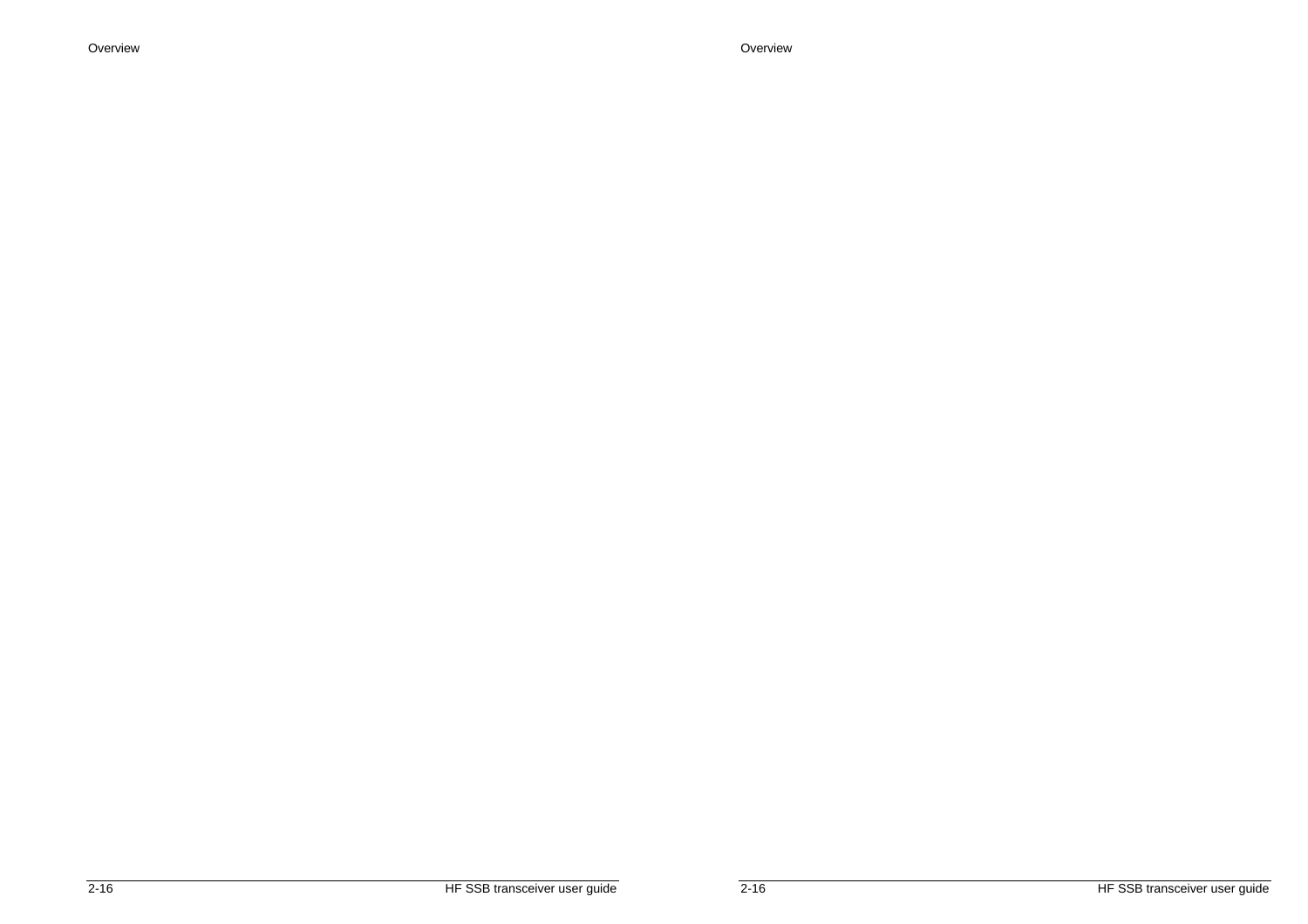

# **3 Using the transceiver**

This chapter explains the basic steps necessary to operate your transceiver. It covers:

- Types of call (3-2)
- Switching on the transceiver  $(3-4)$
- Adjusting the volume (3-6)
- Selecting channels (3-7)
- Selecting the sideband or AM (USB/LSB/AM, 3-12)
- Tuning the antenna (3-14)
- Using the microphone (3-17)
- Muting the transceiver  $(3-18)$
- Selecting the operating mode (3-20)
- Scanning for incoming calls (3-23)
- Changing transmitter power (3-27)
- Adjusting the display brightness (3-27)
- Adjusting the display contrast (3-29)
- Using Clarifier mode (3-30)
- Using View Channel Options mode (3-31)
- Using Free-Tune Receiver mode (3-33)
- Using View All Settings mode (3-37)
- Customising your transceiver (3-39).

You should have already installed your transceiver by referring to the *HF SSB transceiver reference manual, Chapter 2, Installation*. The displays in this chapter show examples of channel and frequency numbers. You must use numbers appropriate for your own transceiver.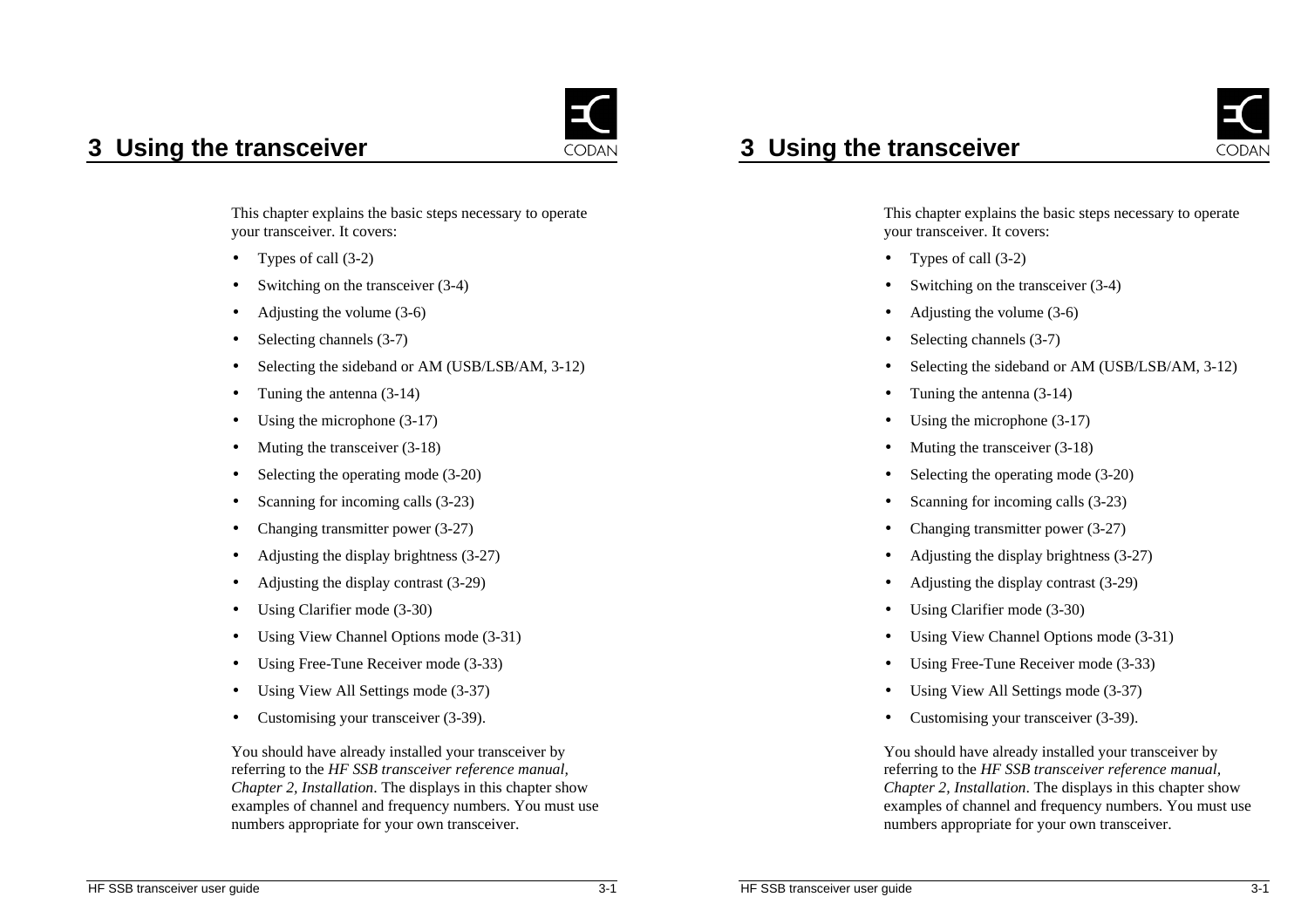# **Types of calls**

The table below lists the full range of call types for the HF SSB series transceivers. For specific call details, see *Chapter 4, Sending calls*.

Tone calls and voice calls are factory fitted for all HF SSB series transceivers. To find out what other call types are fitted for your transceiver version, see the front of this guide for the list of fitted transceiver options.

Call types that are not factory fitted are available as transceiver options that you fit yourself. To fit a call type, contact Codan for a password that will enable the call type in your transceiver (refer to the *HF SSB transceiver reference manual, Chapter 7, Password entry to enable transceiver options*).

#### **Call type Description**

| ALE call                       | An ALE call automatically selects the best<br>channel to use for sending a call. This removes<br>the need to send selective beacon calls on<br>different channels to find the best channel on<br>which to communicate. |
|--------------------------------|------------------------------------------------------------------------------------------------------------------------------------------------------------------------------------------------------------------------|
| Emergency<br>selcall           | An emergency selcall is a simple and<br>automatic way of selectively calling any<br>station in an emergency.                                                                                                           |
| <b>GPS</b><br>beacon call      | A GPS beacon call obtains the Global<br>Positioning System (GPS) location of another<br>station.                                                                                                                       |
| <b>GPS</b><br>position<br>call | A GPS position call sends your Global<br>Positioning System (GPS) location to another<br>station.                                                                                                                      |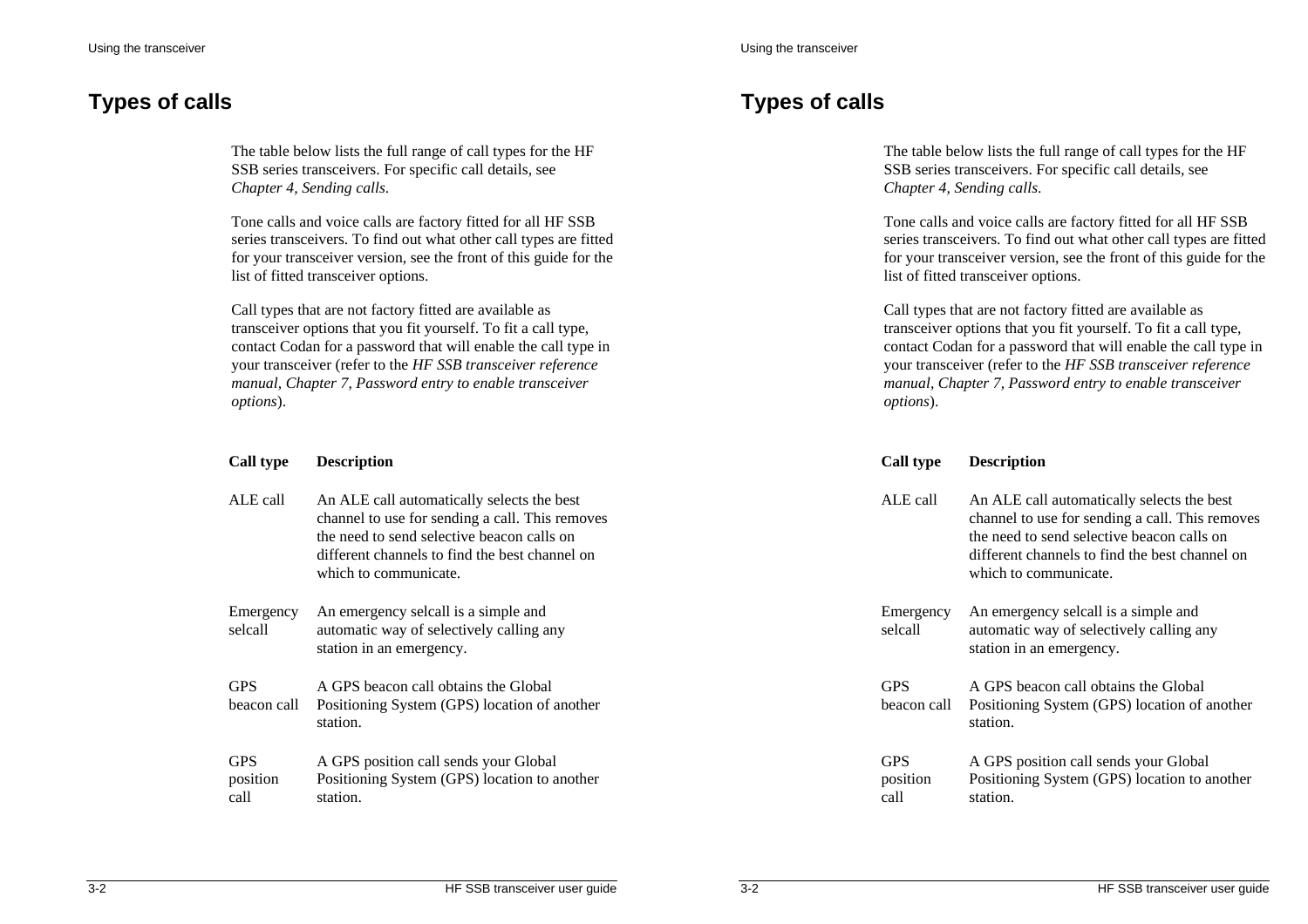| <b>Call type</b>                      | <b>Description</b>                                                                                                                                                                                                                                               |
|---------------------------------------|------------------------------------------------------------------------------------------------------------------------------------------------------------------------------------------------------------------------------------------------------------------|
| Group call                            | A group call simultaneously calls a range of<br>stations. Group calls can be GPS position<br>calls, page calls or selcalls.                                                                                                                                      |
| Page call                             | A page call sends a text message. It allows you<br>to leave a message at another station.                                                                                                                                                                        |
| Status call                           | A status call enables you to obtain information<br>about a remote transceiver and control<br>equipment connected to it without assistance<br>from the operator at the remote station.                                                                            |
| Selcall                               | A selcall is the basic type of selective call. It<br>allows you to call a specific station by<br>specifying its address. ALE calls, emergency<br>selcalls, beacon calls, GPS calls, page calls,<br>status calls and telcalls are all types of<br>selective call. |
| Selective<br>beacon call              | A selective beacon call is used to determine<br>manually the best channel to use before calling<br>a station to talk or send information.                                                                                                                        |
| <b>Telcall</b>                        | A telcall allows you to use your transceiver to<br>send a telephone call.                                                                                                                                                                                        |
| Tone call<br>(fitted as<br>standard)  | A tone call allows you to call a station that is<br>capable of recognising your two-tone calling<br>signal.                                                                                                                                                      |
| Voice call<br>(fitted as<br>standard) | A voice call is the simplest type of call to<br>send. Your call can be heard by any station<br>tuned to or scanning your current channel.                                                                                                                        |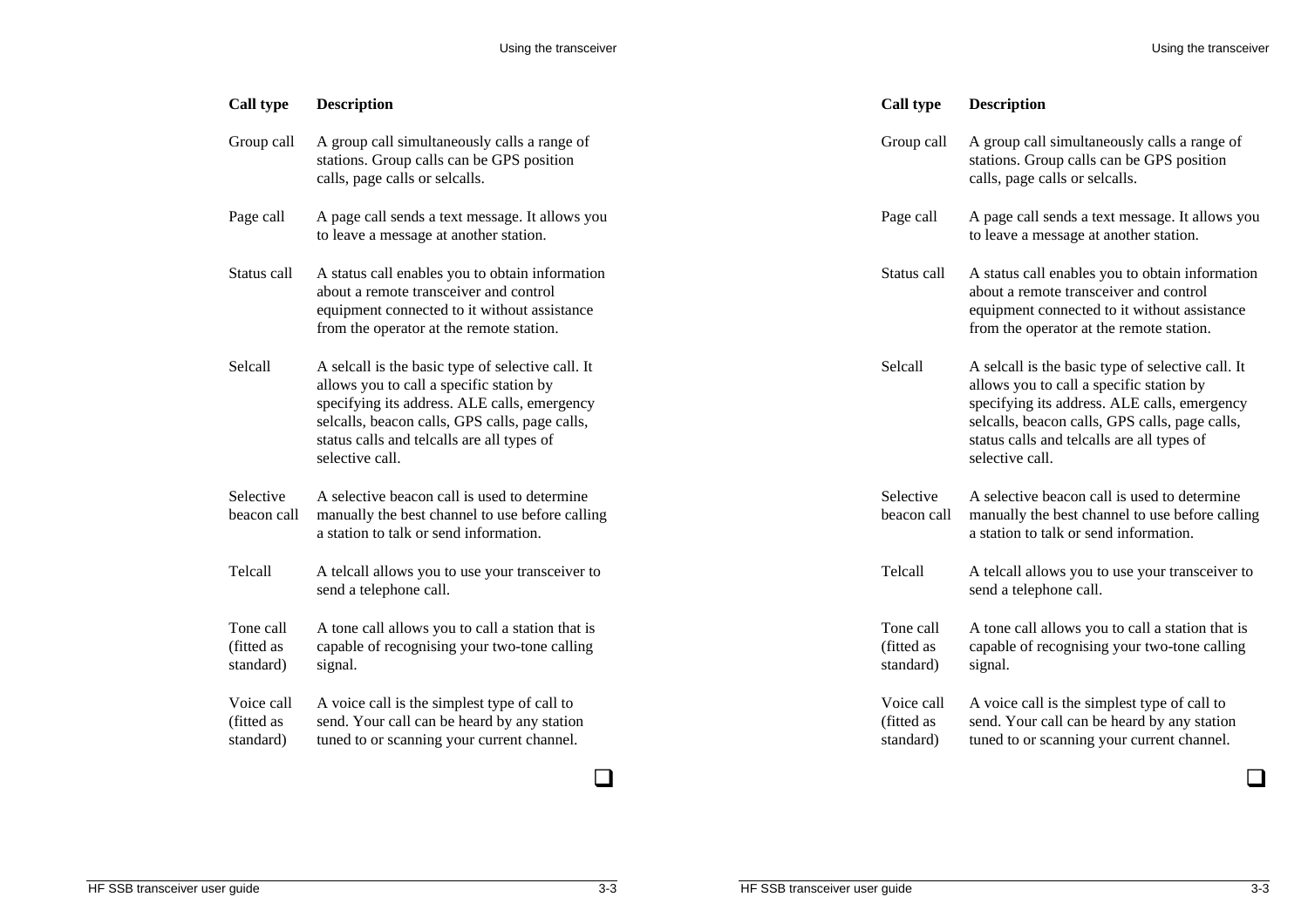## **Switching on the transceiver**

If you have set up the transceiver with a Personal Identification Number (PIN), you will need to enter this PIN before you can use the transceiver.

For details on setting and cancelling the use of a PIN, refer to the *HF SSB transceiver reference manual*, *Chapter 9, PIN setup.*



*If you forget your PIN, you will have to obtain a special password from Codan to delete the PIN before you can use the transceiver.*

To switch on the transceiver:

|  | Action                                            | <b>Notes</b>                                                                           |
|--|---------------------------------------------------|----------------------------------------------------------------------------------------|
|  | Press<br>On/Off                                   | The power up messages are.<br>shown briefly.                                           |
|  |                                                   | If no PIN needs to be entered,<br>the display shows the currently<br>selected channel: |
|  |                                                   | Geneva Switzerland<br><b>USB</b><br>149 2040<br>HI<br>Pwr<br>CALL<br>Rx.               |
|  | Is the transceiver asking<br>you for a PIN?       | If a PIN needs to be entered,<br>the display shows:                                    |
|  | Yes ><br>Step 2.<br>Step 4.<br>$\mathrm{No} \geq$ | <b>Enter Pin</b>                                                                       |

ENTER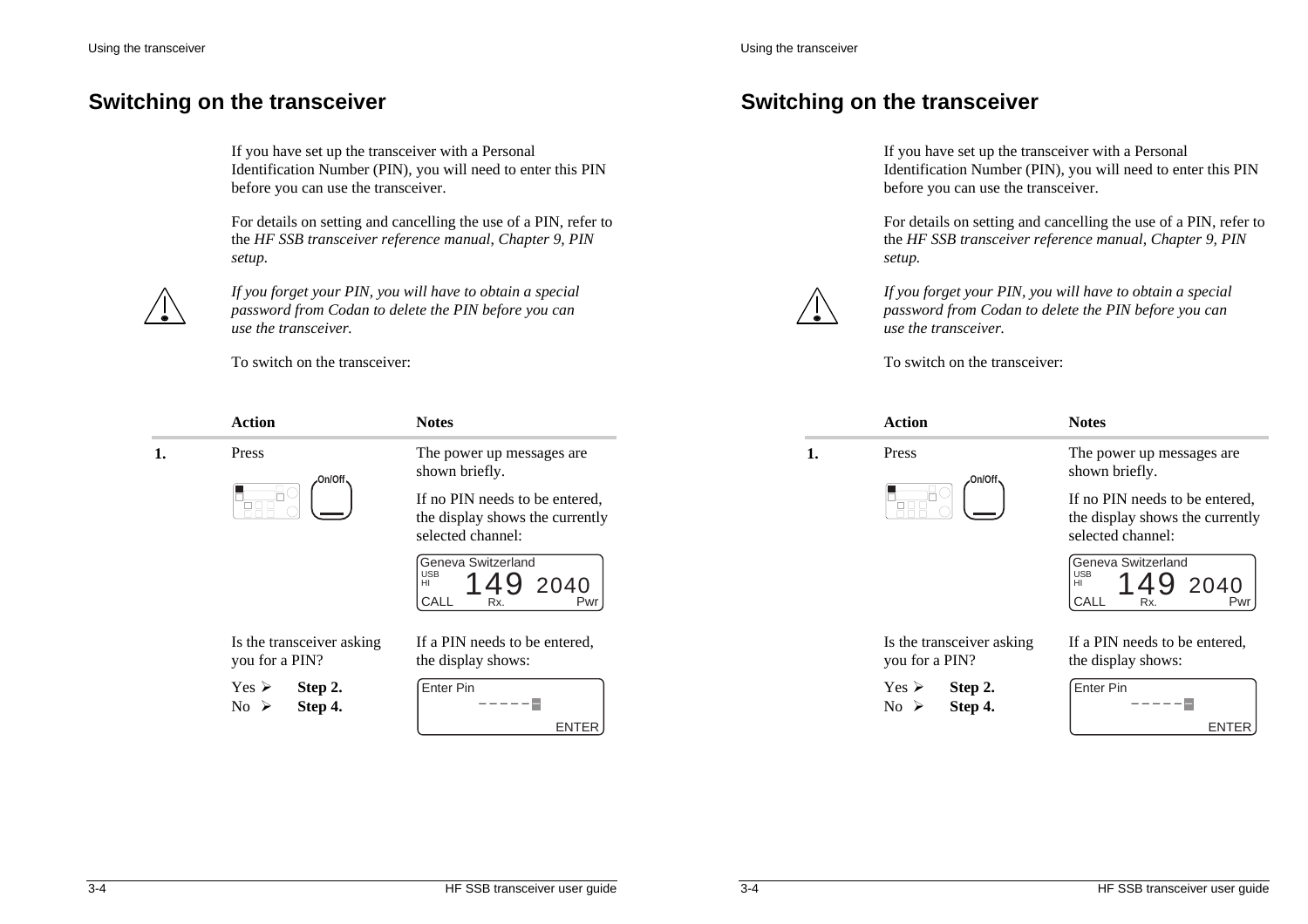|    | <b>Action</b>                                            | <b>Notes</b>                                                                                                                                                                                                   |
|----|----------------------------------------------------------|----------------------------------------------------------------------------------------------------------------------------------------------------------------------------------------------------------------|
| 2. | Enter your PIN<br>numera<br>button                       | You can enter your PIN using<br>the Select and Volume<br>knobs.                                                                                                                                                |
| 3. | Press<br>Enter<br>88 B B<br>888<br>미디디<br>R'call<br>ים ב | Example of the display:<br>Geneva Switzerland<br><b>USB</b><br>49 2040<br>HI<br>Pwr<br>CALL<br>Rx.<br>If the PIN is incorrect, the<br>transceiver automatically<br>switches off. Start the<br>procedure again. |
| 4. | You are now ready to<br>use the transceiver.             | You are in Channel mode, the<br>normal operating mode of the<br>transceiver.<br>When you have finished using<br>the transceiver, switch it off by<br>pressing<br>On/Off                                        |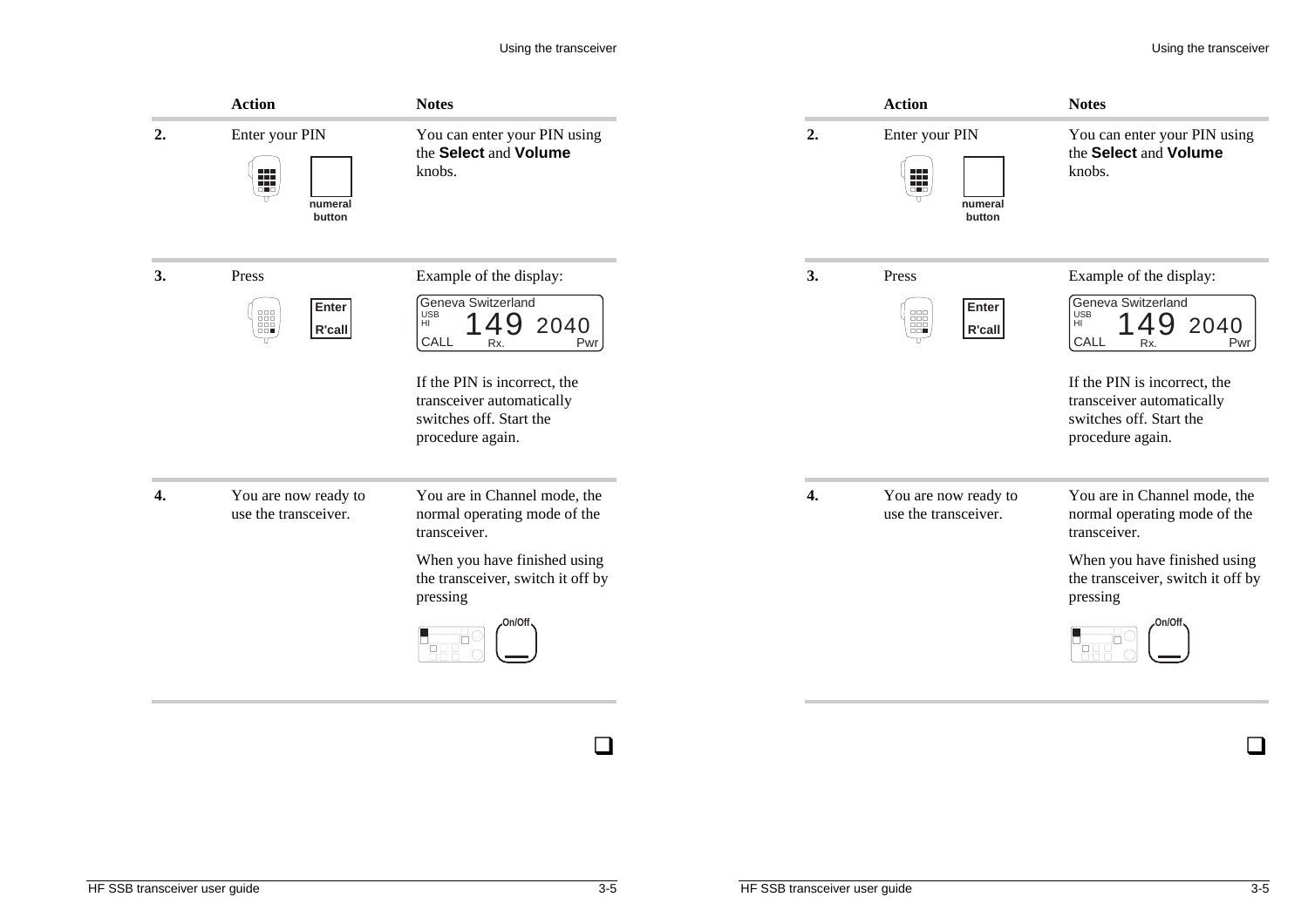# **Adjusting the volume**

To adjust the volume of the loudspeaker:

| Action                  | <b>Notes</b>                                                                                                                                             |
|-------------------------|----------------------------------------------------------------------------------------------------------------------------------------------------------|
| Rotate<br><b>Volume</b> | As you adjust the volume, any<br>muting selected momentarily<br>switches off.<br>The transceiver beeps at the<br>minimum and maximum<br>volume settings. |

┓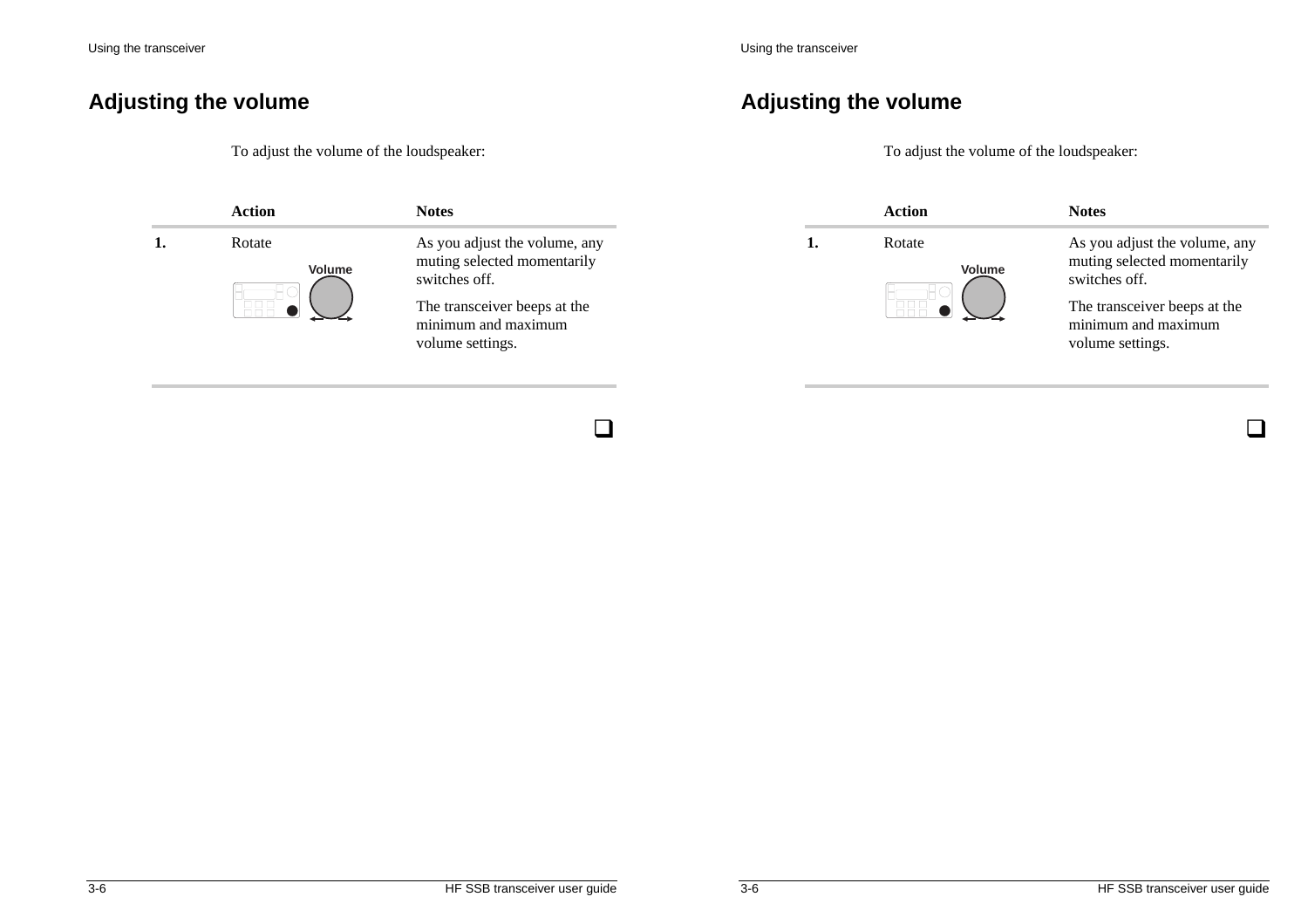# **Selecting channels**

Before you can send a call, you need to select which channel to use.

You can change the channel by:

- viewing the list of channels
- recalling a channel number
- recalling a channel receive frequency
- answering a call from the call memory (see *Chapter 5, Reviewing calls held in memory*).

There are two types of channels:

- transmit channels that allow you to send and receive calls
- receive-only channels that only allow you to receive calls.

A bar over the displayed frequency indicates that a channel is receive-only (see *Chapter 2, The display layout*).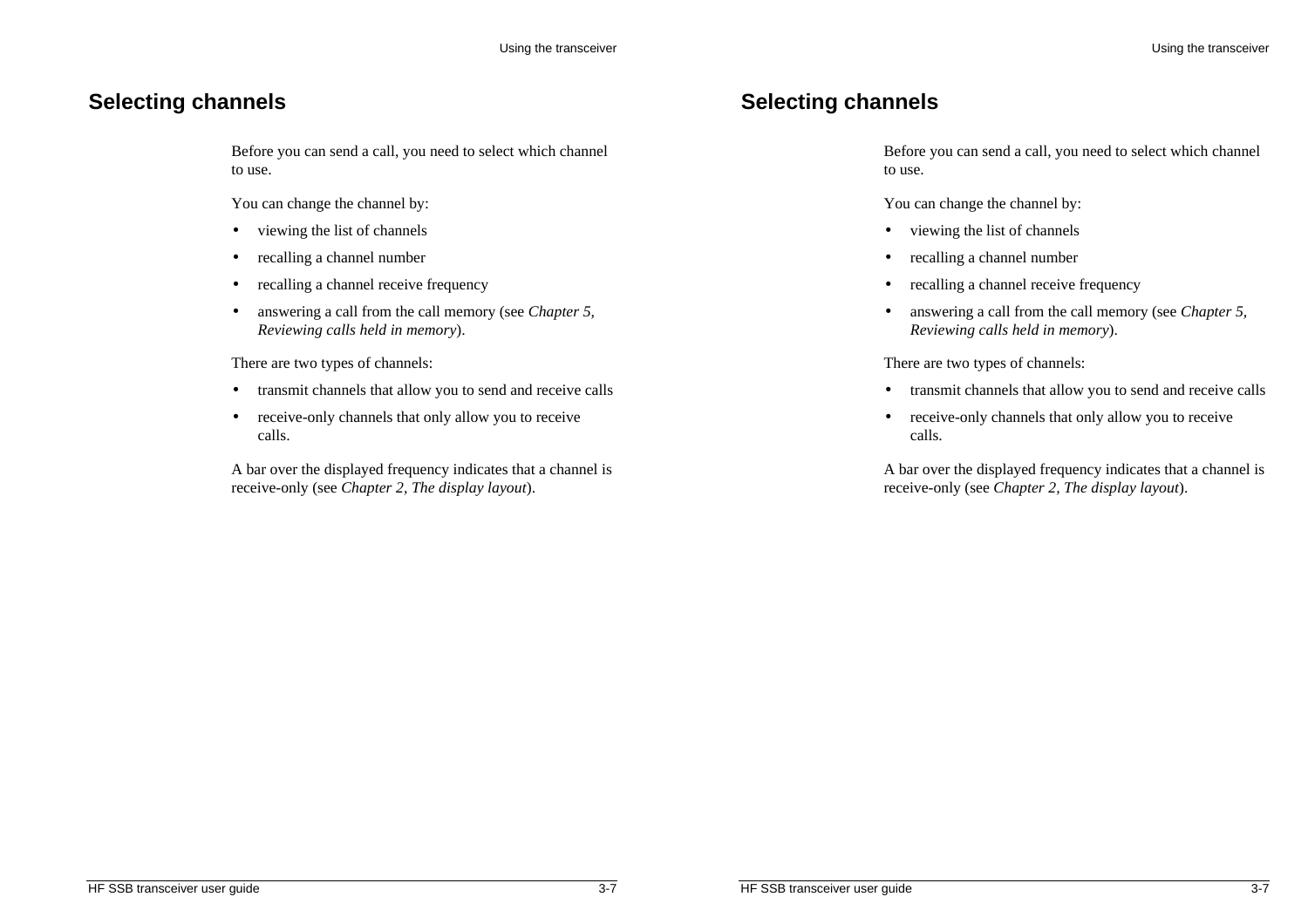## **Selecting a channel by viewing the list of channels**

The easiest way to select a channel is by viewing the list of channels set up in the transceiver.

To select a channel by viewing the list of channels:

| Action                                                                      | <b>Notes</b>                                                                                              |
|-----------------------------------------------------------------------------|-----------------------------------------------------------------------------------------------------------|
| In Channel mode, rotate<br>Select<br>until you see the<br>channel you want. | The transceiver always starts up<br>in Channel mode.                                                      |
|                                                                             | For example, if you want<br>channel 149, scroll through the<br>list until the display looks like<br>this: |
|                                                                             | Geneva Switzerland<br><b>USB</b><br>2040<br>HI<br>Rx.                                                     |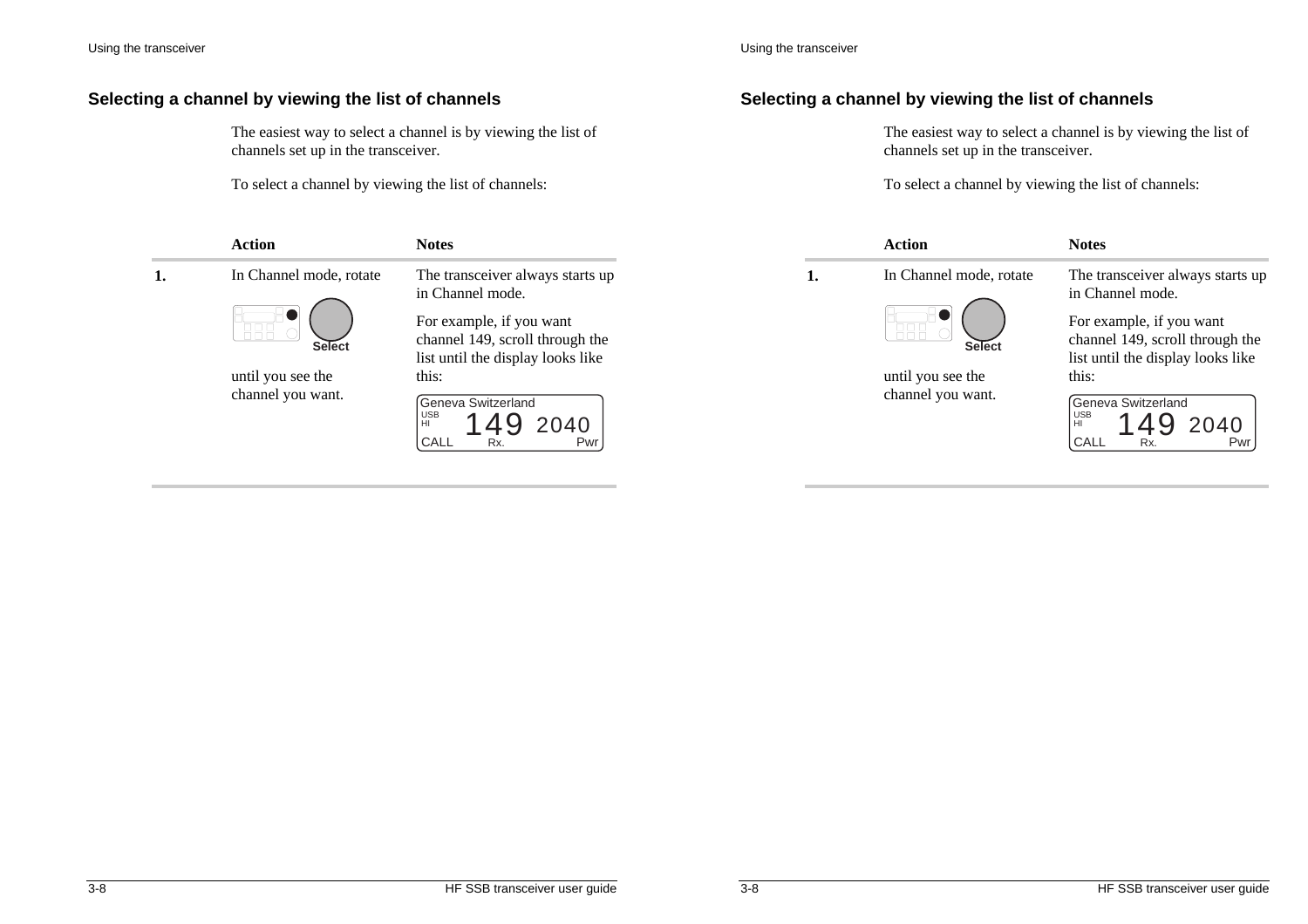## **Selecting a channel by recalling its channel number**

You can select a channel by directly entering its channel number. This method saves you from having to scroll through a long list of channels.

To select a channel by recalling its channel number:

|    | <b>Action</b>                                                        | <b>Notes</b>                                                                                                                                                                                                                                                                             |
|----|----------------------------------------------------------------------|------------------------------------------------------------------------------------------------------------------------------------------------------------------------------------------------------------------------------------------------------------------------------------------|
| 1. | In Channel mode, press<br>Enter<br>88 B B<br>888<br>88 B B<br>R'call | The transceiver always starts up<br>in Channel mode. Example of<br>the display:<br>Recall Chan:<br><b>USB</b><br>158 4010<br>HI<br><b>ENTER</b><br><b>PROG</b><br>Rx                                                                                                                     |
| 2. | Enter the number of the<br>channel you want<br>numeral<br>button     | Enter up to four digits.                                                                                                                                                                                                                                                                 |
| 3. | Press<br>Enter<br>ㅁㅁㅁ<br>888<br>88 B B<br>R'call<br>7 O O            | Example of the display for<br>channel number 149:<br>Geneva Switzerland<br><b>USB</b><br>49 2040<br>HI<br>CALL<br>Pwr<br>Rx.<br>If you enter the number of a<br>channel that does not exist, the<br>transceiver beeps and selects<br>the channel with the next higher<br>channel number. |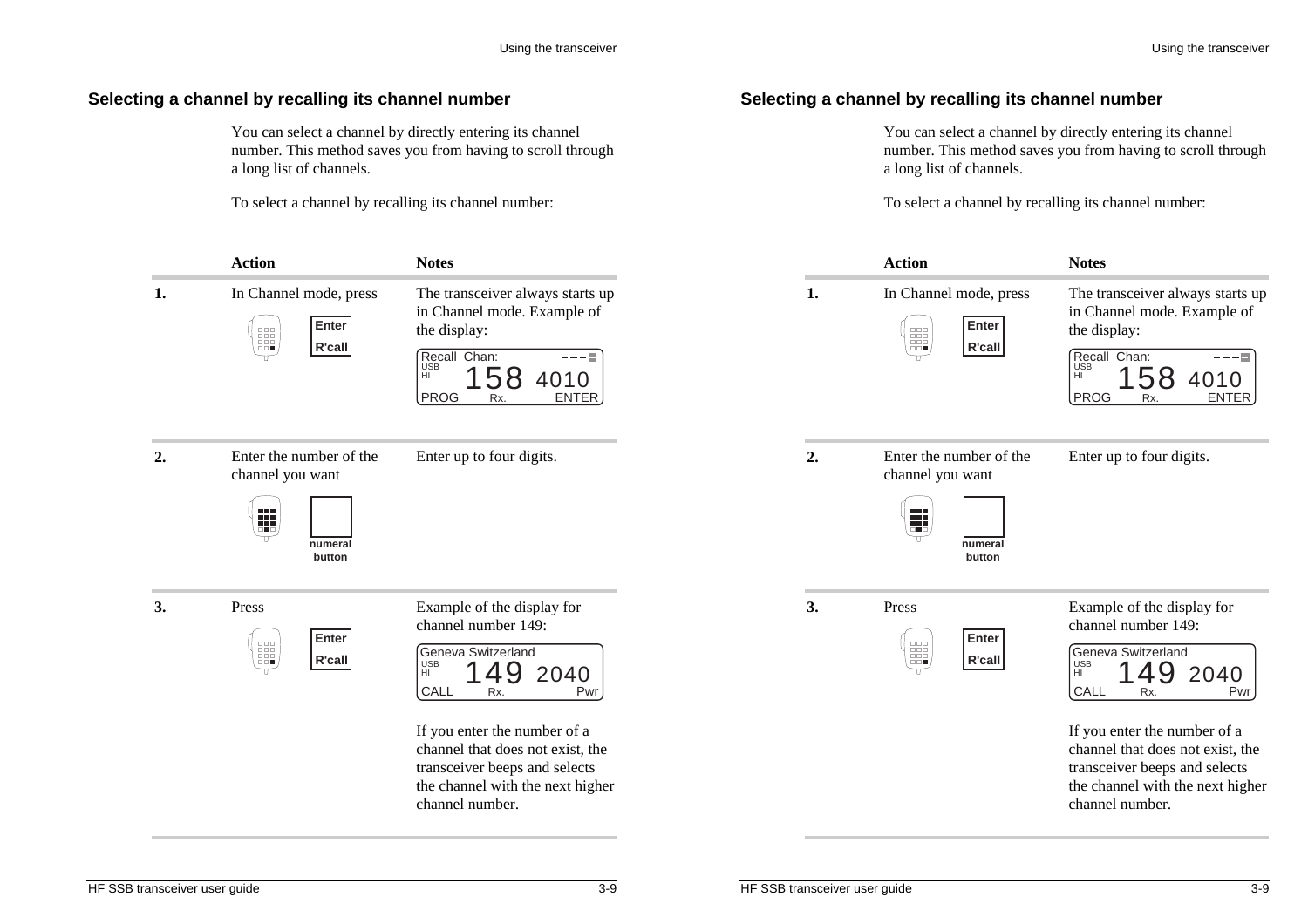## **Selecting a channel by recalling its channel frequency**

If the feature for recalling channels by frequency is switched on (refer to the *HF SSB transceiver reference manual, Chapter 7, Recall channels by frequency on/off*), you can select a channel by recalling its frequency instead of its channel number.

To select a channel by recalling its channel frequency:

|    | Action                                                                  | <b>Notes</b>                                                                                                                                                                                    |
|----|-------------------------------------------------------------------------|-------------------------------------------------------------------------------------------------------------------------------------------------------------------------------------------------|
| 1. | In Channel mode, press<br>Enter<br>ㅁㅁㄷ<br>R'call                        | The transceiver always starts up<br>in Channel mode. Example of<br>the display:<br>Recall Chan:<br><b>USB</b><br>HI<br><b>PROG</b><br>ENTER<br>Rx.                                              |
| 2. | Enter the kHz<br>frequency to one<br>decimal place<br>numeral<br>button | Enter a 5-digit or 6-digit<br>number. For example, to select<br>the channel on 2040 kHz, enter<br>the number $20400$ .<br>Recall Freq:<br>$-2,040.$<br><b>USB</b><br>HI<br>EXIT<br>ENTER<br>Rx. |

When you enter the fifth digit, the display changes from Recall Chan to Recall Freq.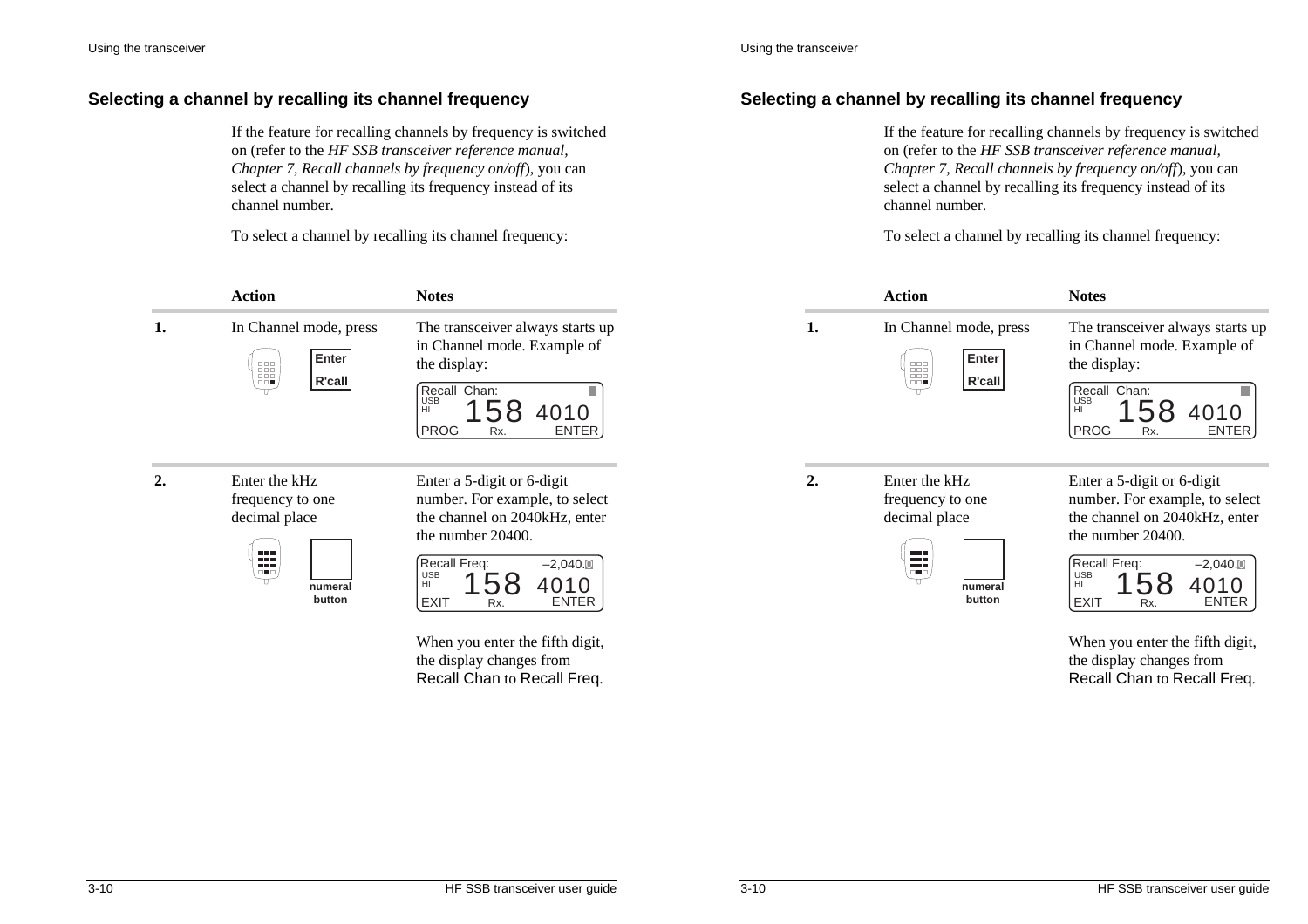| Action                     |                 | <b>Notes</b>                                                                                                                                                      |
|----------------------------|-----------------|-------------------------------------------------------------------------------------------------------------------------------------------------------------------|
| Press<br>888<br>888<br>888 | Enter<br>R'call | For 2040 kHz, the display looks<br>like this:<br>Geneva Switzerland<br><b>USB</b><br>2040<br>$49$ <sub>Rx.</sub><br>HI<br>CALL<br>If you enter the frequency of a |

If you enter the frequency of a channel that does not exist, the transceiver beeps and selects the channel with the next higher frequency.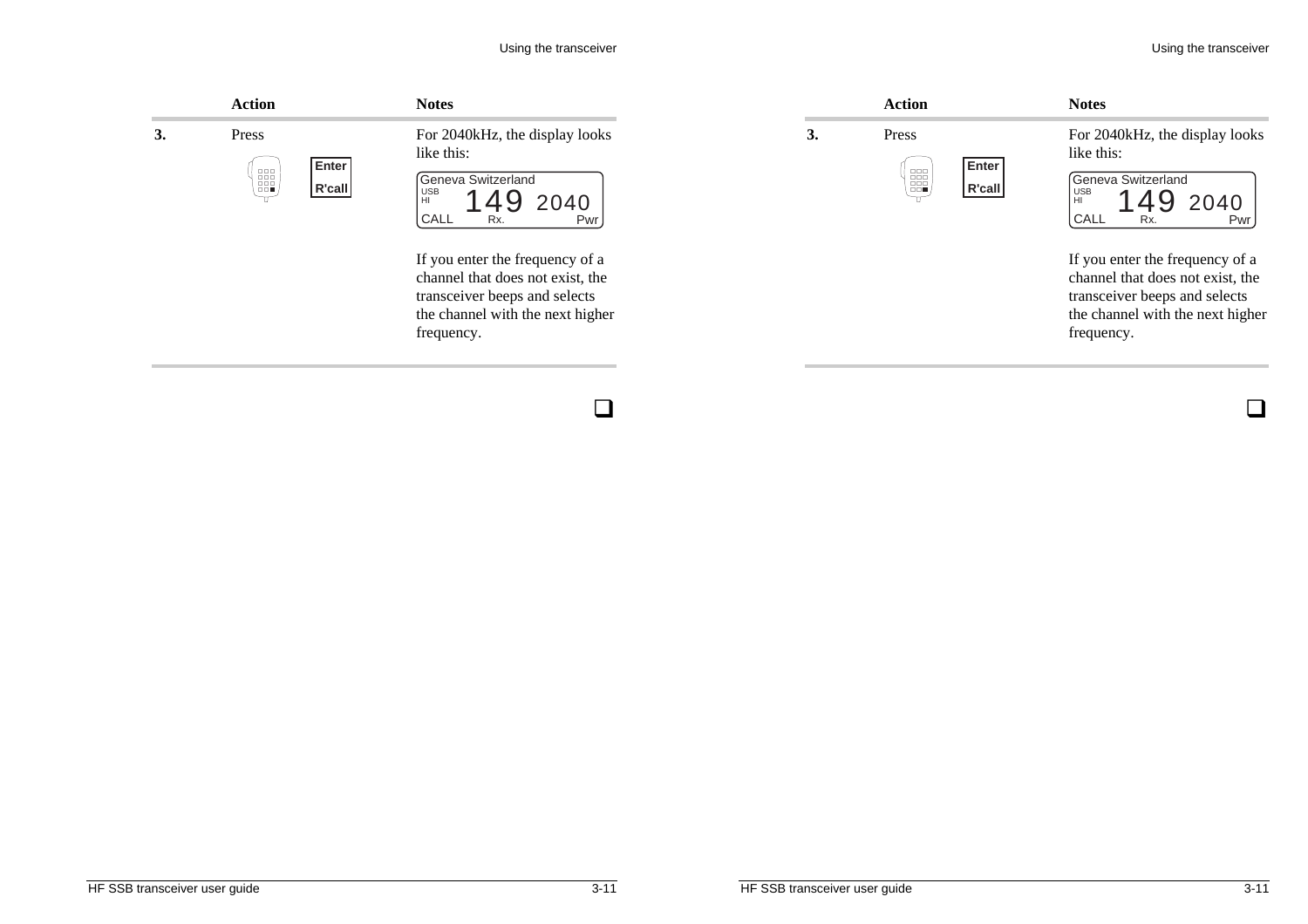# **Selecting the sideband or AM (USB/LSB/AM)**

The **USB/LSB** button on the control panel switches between upper sideband (USB), lower sideband (LSB) and AM (if fitted) depending on the current channel settings.

You can select USB or LSB for:

- channels set up with the LU sideband option (lower or upper sideband selectable, see *Using View Channel Options* mode on page 3-31)
- all receive-only channels
- free-tuning in Free-Tune Receiver mode.

You can select AM for any channel if the AM option is enabled (refer to the *HF SSB transceiver reference manual, Chapter 7, Password entry to enable transceiver options*).

The AM setting allows you to transmit on AM to AM stations that are incapable of sideband communication. The AM setting automatically operates as USB on receive.

You can receive AM transmissions on any AM, USB and LSB setting. For an AM broadcast you may find that switching between USB and LSB improves reception.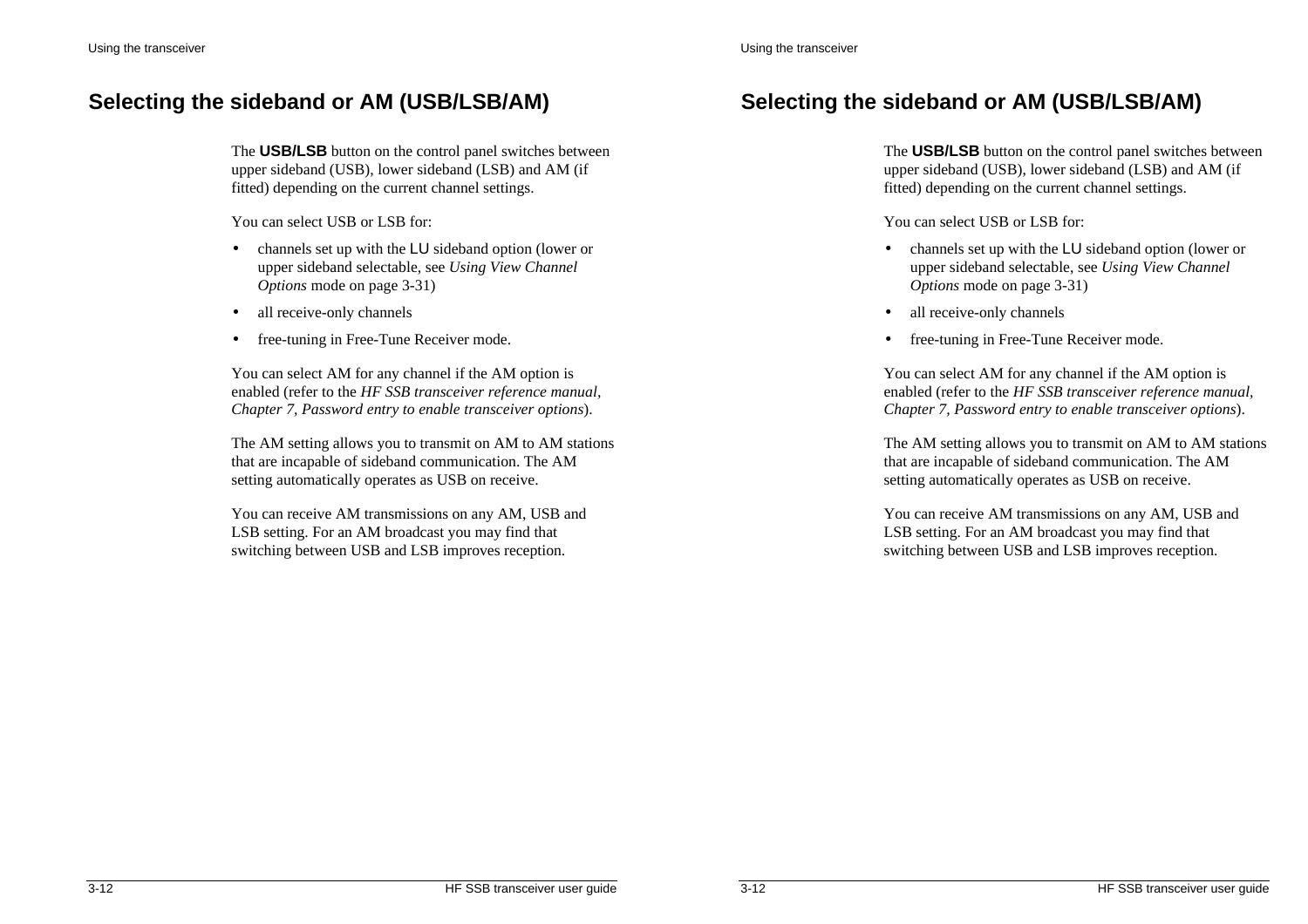#### To change the USB/LSB/AM setting:

|    | <b>Action</b>                                                                                  | <b>Notes</b>                                                                     |
|----|------------------------------------------------------------------------------------------------|----------------------------------------------------------------------------------|
| 1. | In Channel mode, make<br>sure that the transceiver<br>is not scanning.                         | See Scanning for incoming<br>calls on page 3-23.                                 |
| 2. | To switch between the<br>available<br>USB/LSB/AM settings<br>for the current channel,<br>press | The left of the display indicates<br>the selected setting: USB, LSB<br>or $AM$ . |
|    | USB/LSB                                                                                        |                                                                                  |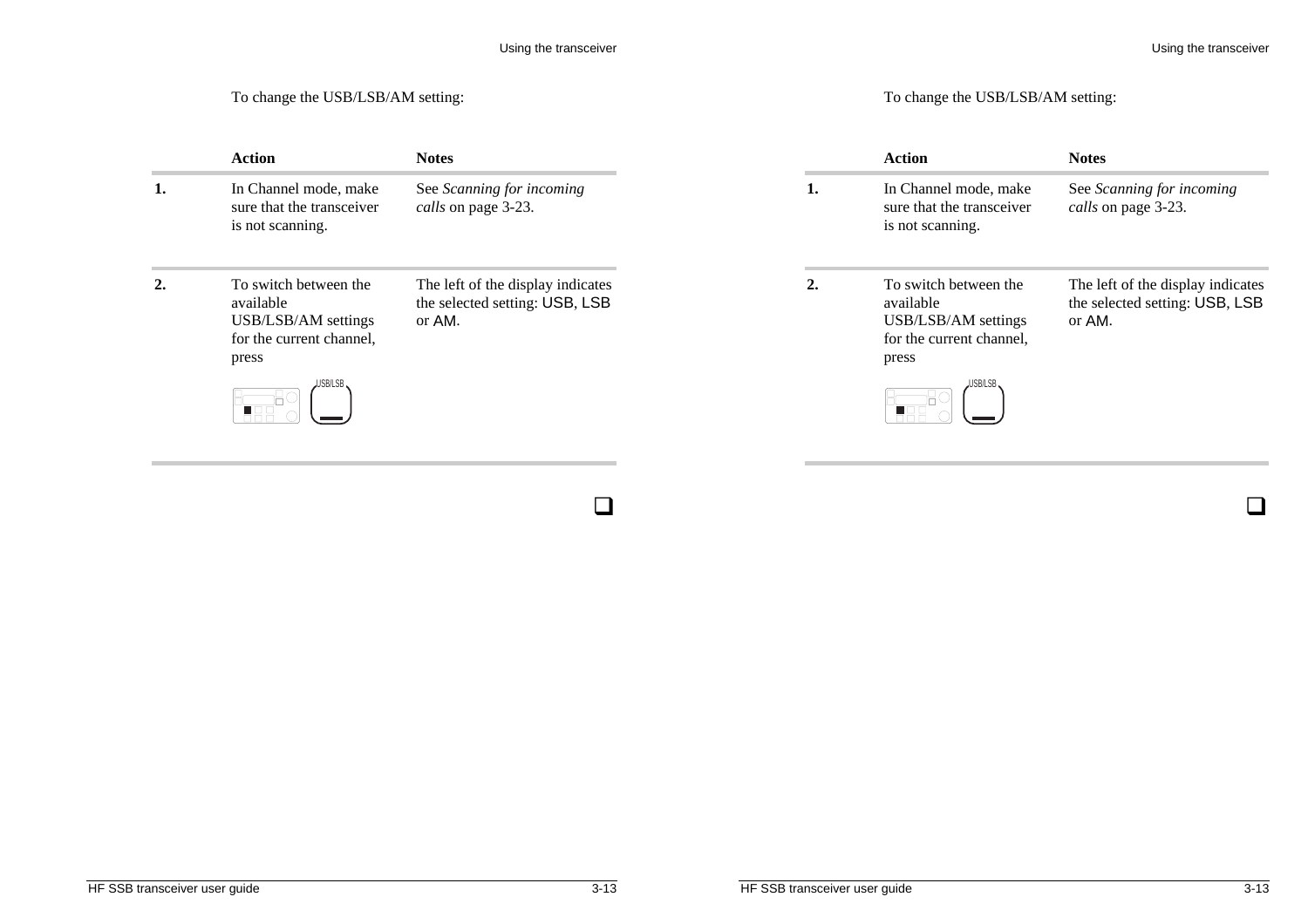# **Tuning the antenna**

If you have a manual or automatic antenna tuner, you need to tune the antenna after selecting a channel if you are about to send a call.

Although the transceiver will tune automatic tuners and antennas, it is always a good idea to press the **Tune** button whenever you change channel. Tuning the antenna makes it easier to hear when the channel is free from voice and data traffic before starting a call.

### **Manual tuner**

To tune the antenna when you have a manual antenna tuner:

| Action                                                     | <b>Notes</b>                                                                 |
|------------------------------------------------------------|------------------------------------------------------------------------------|
| In Channel mode, select<br>the channel you want to<br>use. | Example of the display:<br>Geneva Switzerland<br>USB<br>HI<br>492040<br>CALL |
| $\mathbf{D} = \begin{pmatrix} 1 & 1 & 1 & 1 \end{pmatrix}$ |                                                                              |

**2.** Press and hold down



while you manually adjust the antenna tuner.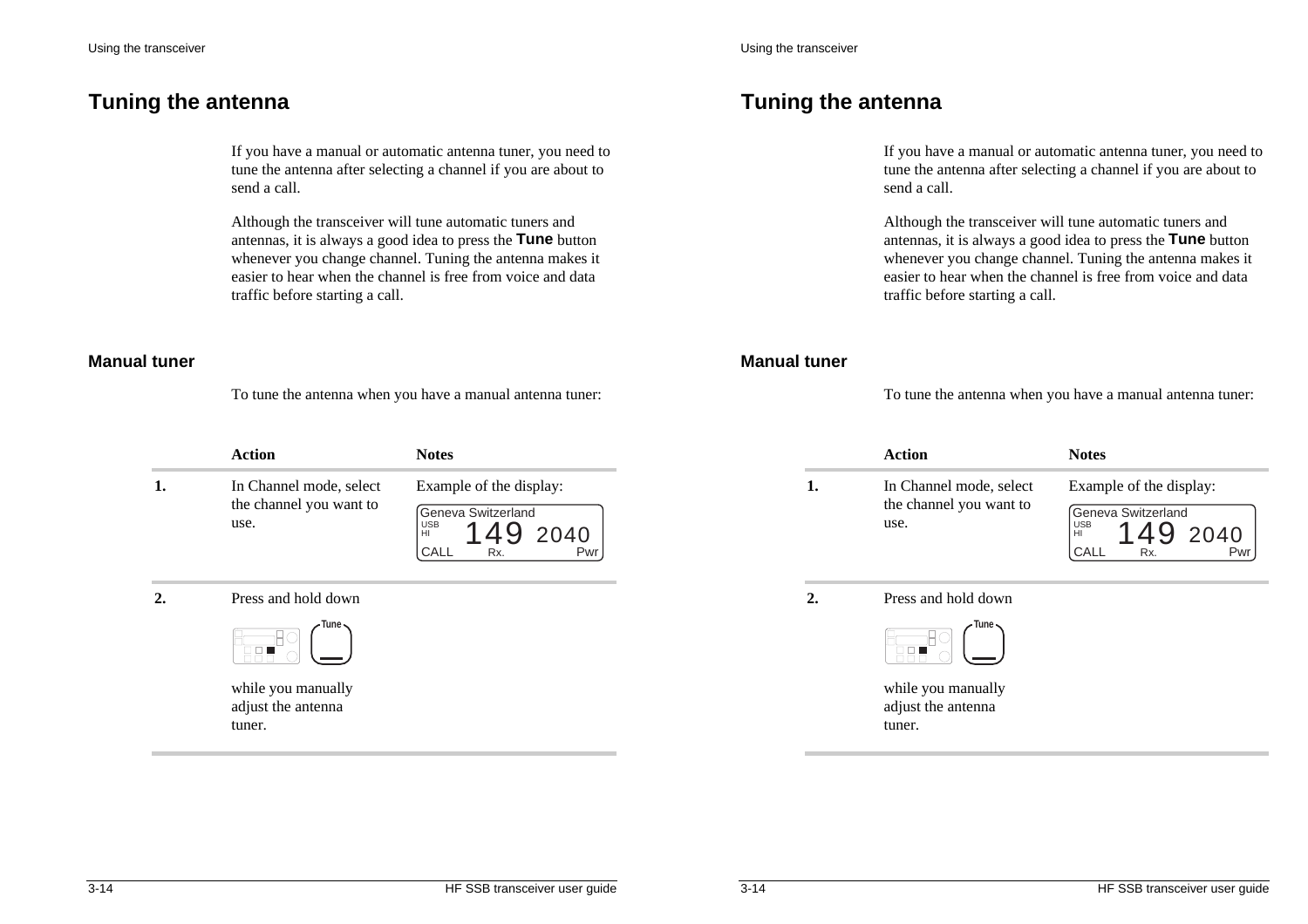### **Automatic antenna tuner**

This procedure tunes the antenna if you have an automatic antenna tuner.

The transceiver tells you the status of tuning by a message on the display and by a series of beeps.

| <b>Message</b>                                      | <b>Beeps</b>                           | <b>Meaning</b>                                      |  |
|-----------------------------------------------------|----------------------------------------|-----------------------------------------------------|--|
| Not Tuned<br>(displayed for<br>two seconds)         | Two loud low<br>beeps                  | Antenna not yet tuned.                              |  |
| Tune Fail                                           | Two loud low<br>beeps                  | Unable to tune<br>antenna.                          |  |
| Tune Pass                                           | Two soft high<br>beeps                 | Antenna tuned OK.                                   |  |
| <b>Tuner Fault</b><br>(displayed for<br>10 seconds) | Two loud low<br>beeps                  | Failed to tune the<br>antenna after two<br>minutes. |  |
| Tuning                                              | Two soft high<br>beeps every<br>second | Tuning the antenna<br>now.                          |  |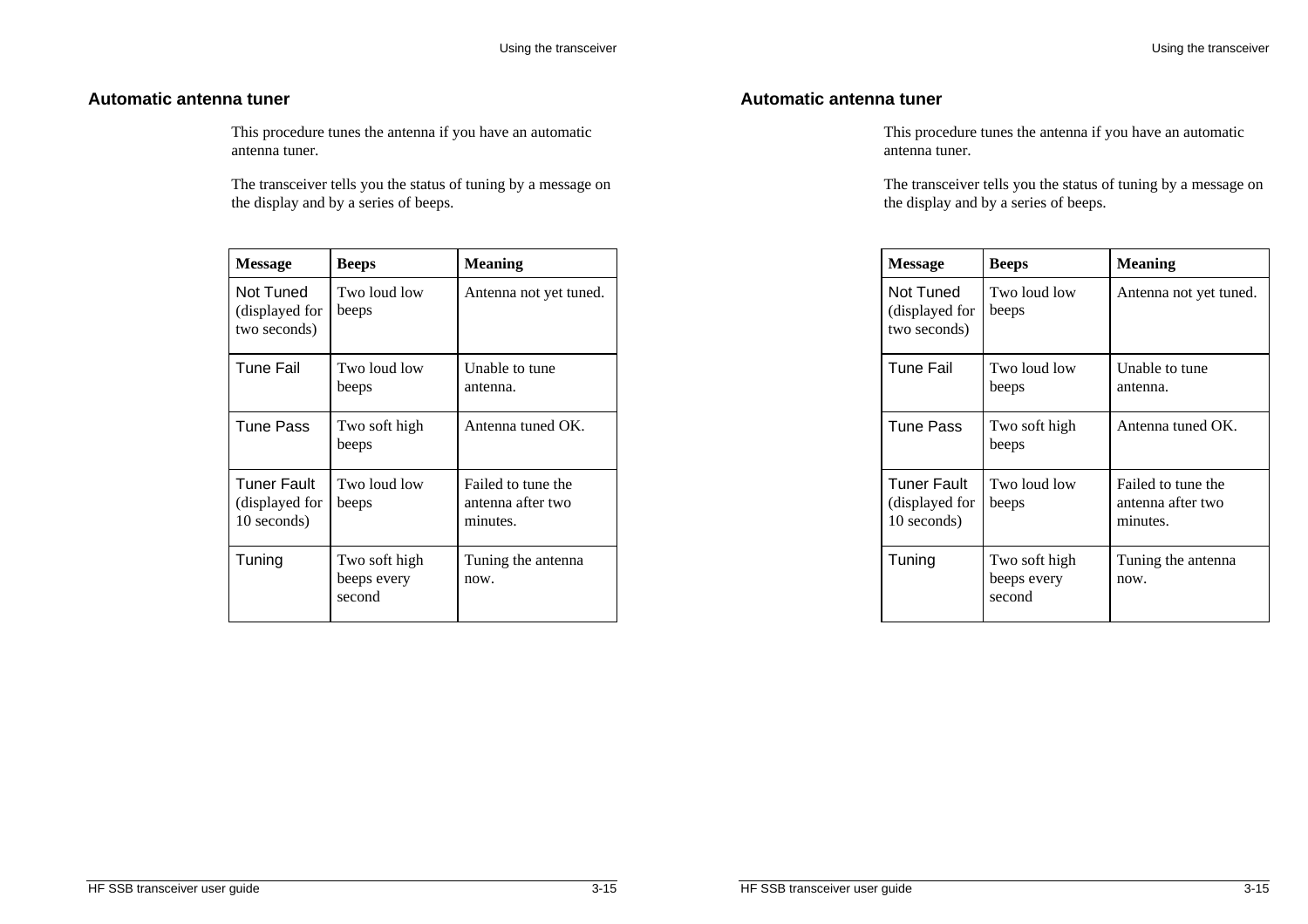To tune the antenna if you have an automatic antenna tuner:

|    | <b>Action</b>                                                                                                                      | <b>Notes</b>                                                                                        |
|----|------------------------------------------------------------------------------------------------------------------------------------|-----------------------------------------------------------------------------------------------------|
| 1. | In Channel mode, select<br>the channel you want to<br>use and wait until the<br>channel is clear of all<br>voice and data traffic. | Example of the display:<br>Geneva Switzerland<br><b>USB</b><br>149 2040<br>HI<br>CALL               |
| 2. | Press<br>Tune                                                                                                                      | During tuning, the transceiver<br>beeps every second. Tuning<br>takes a few seconds to<br>complete. |
| 3. | Check the result of<br>tuning from the table<br>above.                                                                             | Read the message on the top<br>line of the display and listen to<br>the type of beep.               |

∩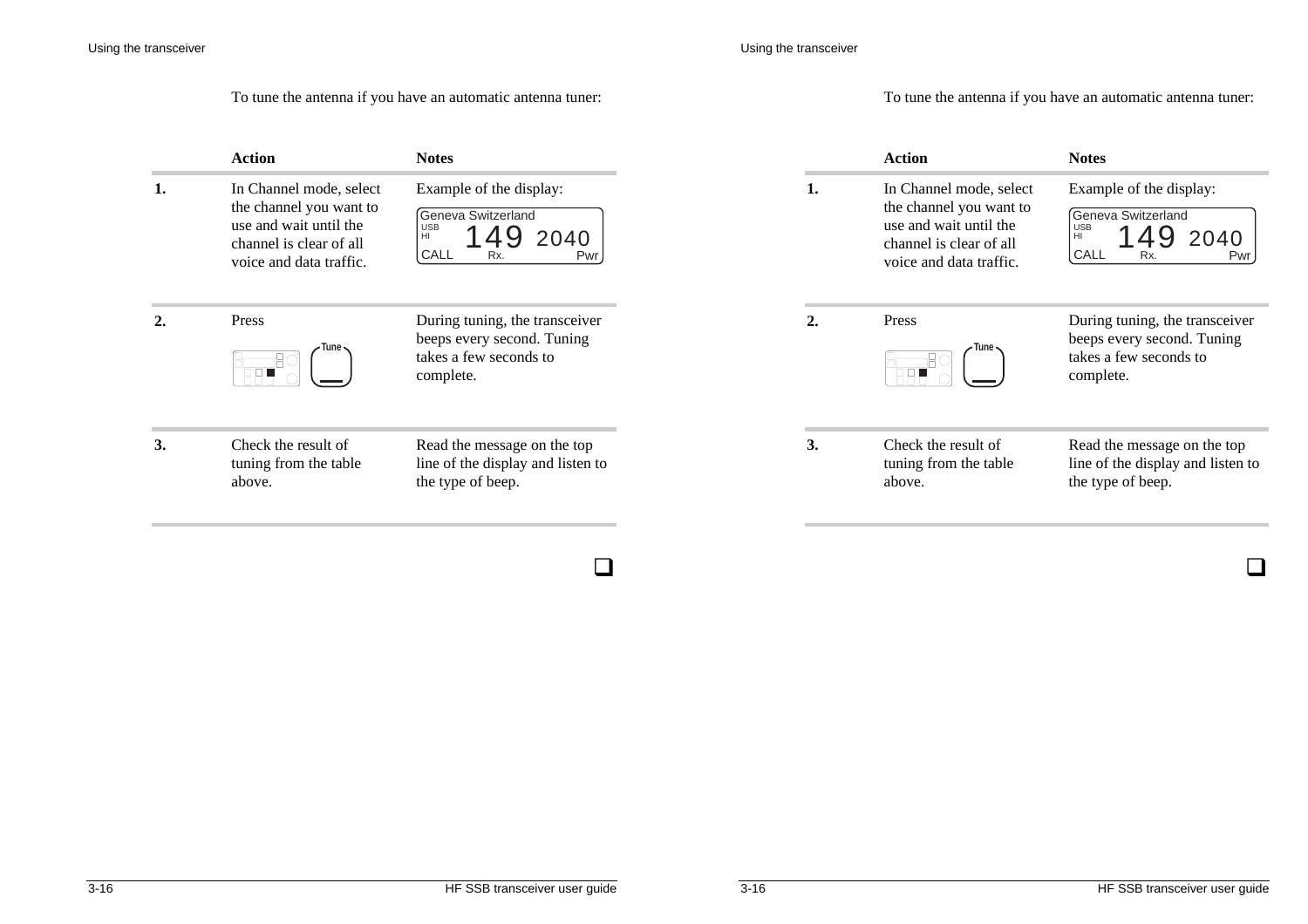# **Using the microphone**

When talking into the microphone:

- hold the microphone side-on and close to your mouth
- press and hold down the **PTT** button
- speak clearly at normal volume and rate
- use the word 'over' to indicate when you have finished speaking and release the **PTT** button
- remember that your conversation can be monitored by anyone tuned to your transmit frequency.

The transceiver incorporates a Sleep mode feature designed to prevent you from operating the transceiver accidentally by pressing the microphone buttons. In Sleep mode, these buttons are inoperative.

Sleep mode does not affect the **PTT** button or the front panel controls.

Sleep mode starts when no microphone button has been pressed for one minute. To cancel Sleep mode, you hold down the microphone button you want to operate for two seconds until you hear a two-tone beep. Immediately after this the button operates.

To save you from having to say 'over', you can use the transceiver's PTT release beep feature. If you switch this feature on, the transceiver automatically indicates that you have finished talking by sending a beep every time you release the **PTT** button. Refer to the *HF SSB transceiver reference manual, Chapter 7, PTT release beep on/off*.

The transceiver prevents you from transmitting for an excessive period. If you want to change this time limit, refer to the *HF SSB transceiver reference manual, Chapter 7, PTT transmit cutout*.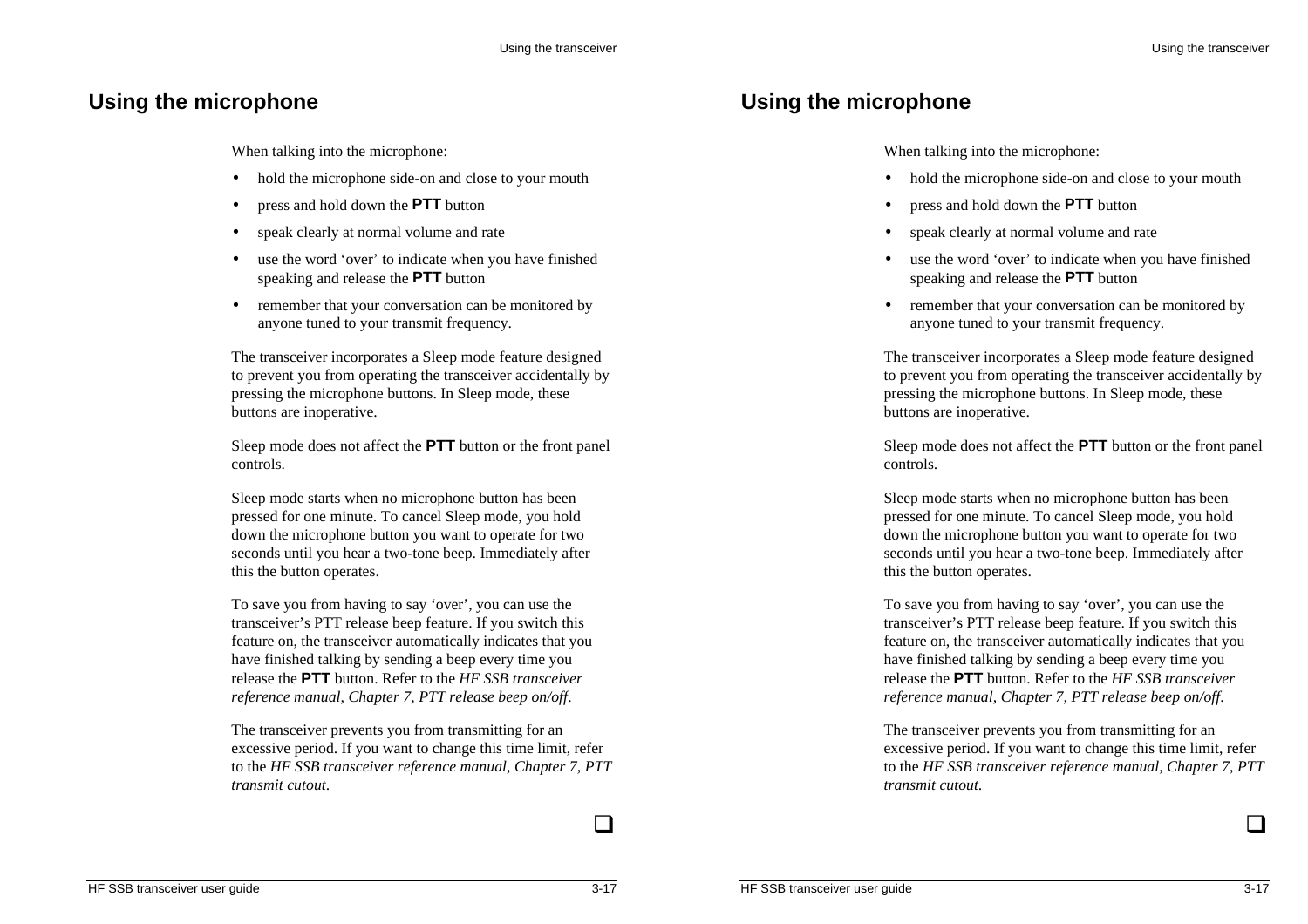# **Muting the transceiver**

Muting allows you to silence the transceiver so that you do not hear unwanted background noise on the channel until you receive a call.

Three buttons control the mute setting of the transceiver:

- the **Voice Mute** button on the control panel
- the **S'Call Mute** button on the control panel (selects selcall mute)
- the **Mute** button on the microphone.

#### **The Voice Mute button on the control panel**

Select voice mute if you expect to receive voice calls. Voice mute silences the transceiver until a voice call is detected.

When the transceiver is not scanning for incoming calls, the **Voice Mute** button switches voice mute on and off. The red indicator at the top left of the button is on when voice mute is selected.

When the transceiver is scanning, the **Voice Mute** button is used to switch between:

- Pause Scan to stop scanning and switch off the mute for five seconds when a voice call is detected
- Hold Scan to stop scanning and switch off the mute for as long as the voice call is detected
- Scanning to continue scanning with mute switched off.

Changing the volume, clarifier setting or channel momentarily switches off mute.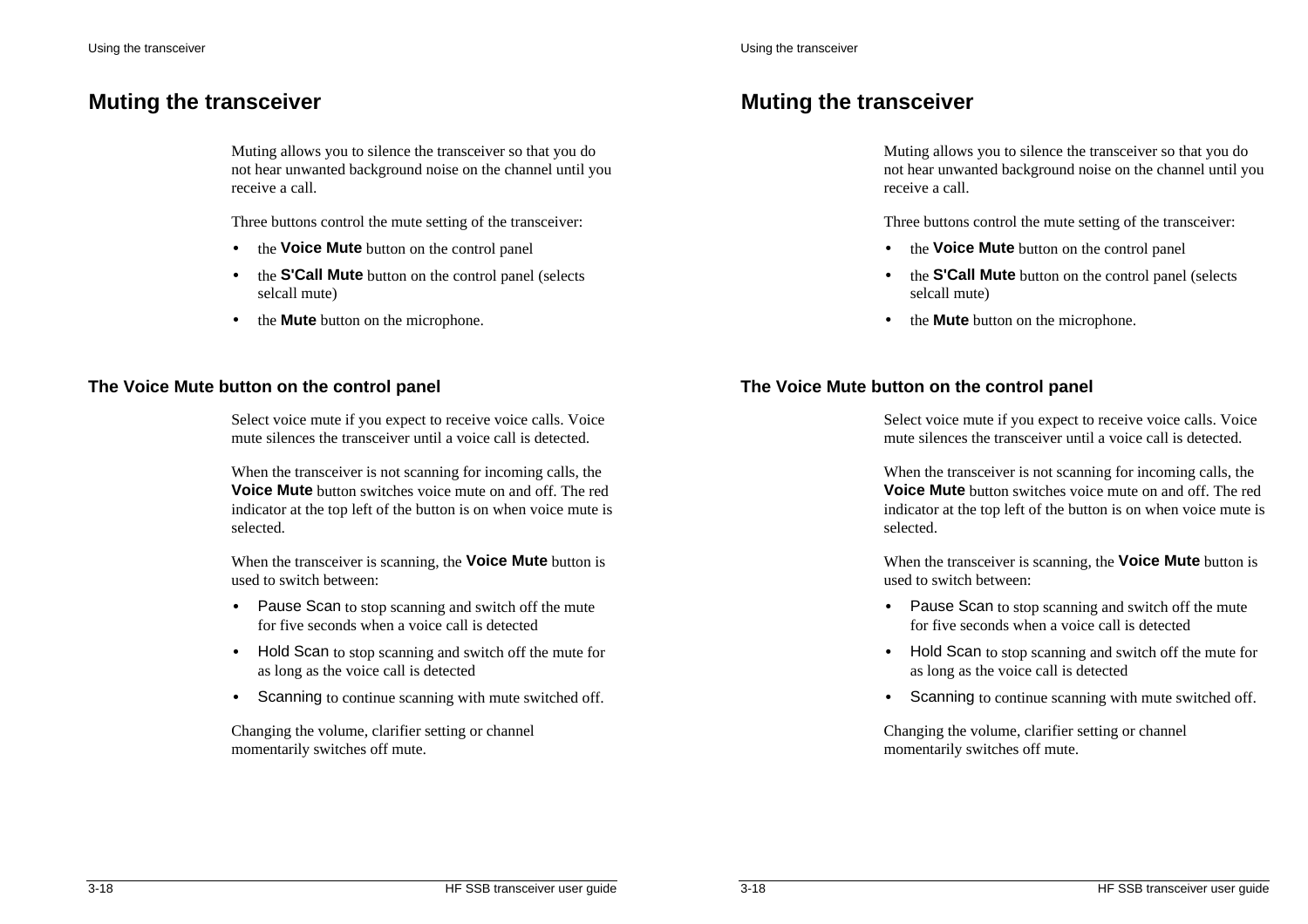#### **The S'Call Mute button on the control panel**

Select selcall mute if selective calling is enabled and you expect to receive selcalls. Selcall mute silences the transceiver until a selcall sent to your transceiver is detected.

The **S'Call Mute** button switches selcall mute on and off. The red indicator at the top left of the button is on when selcall mute is selected.

Pressing the **PTT** on the microphone also switches off selcall mute.

#### **The Mute button on the microphone**

The **Mute** button on the microphone switches on or off whichever type of mute was last selected on the control panel (voice or selcall mute).

You can only select between voice and selcall mute from the control panel.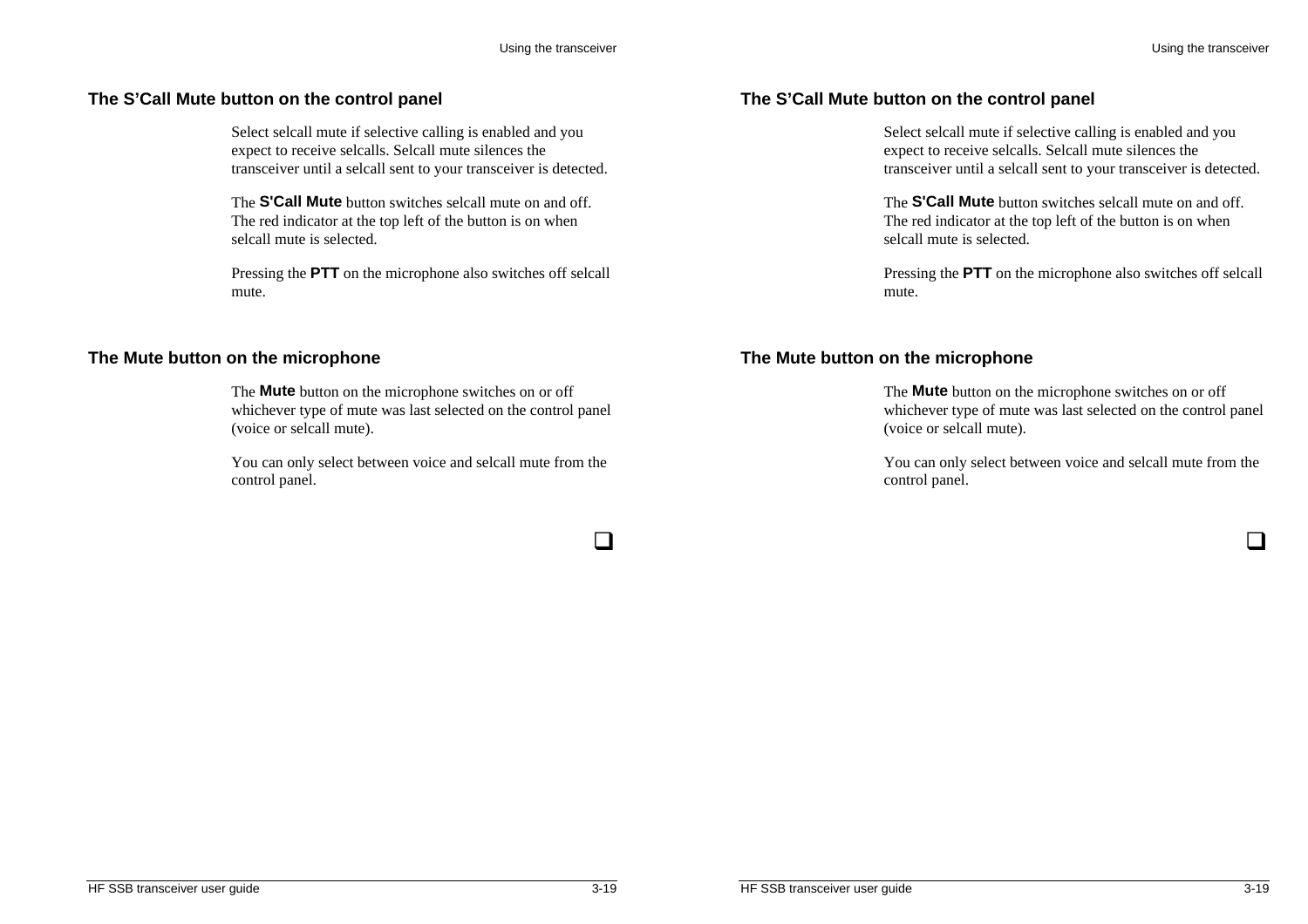# **Selecting the operating mode**

The transceiver has six operating modes:

- Channel mode (the normal operating mode)
- Clarifier mode
- View Channel Options mode
- Free-Tune Receiver mode
- Setup mode
- View All Settings mode.

Channel mode allows you to perform most of the operating procedures described in this user guide.

Clarifier mode allows you to adjust the quality of the audio signal by varying the pitch of the received signal. See *Using Clarifier mode* on page 3-30.

View Channel Options mode allows you to see the option settings set up for each channel. See *Using View Channel Options mode* on page 3-31.

In Free-Tune Receiver mode, you can set the transceiver to receive signals on any one frequency within its operating range. See *Using Free-Tune Receiver mode* on page 3-33.

Setup mode allows you to view and change settings that control transceiver operation. Refer to the *HF SSB transceiver reference manual, Chapter 4, Using Setup mode procedures*.

View All Settings mode allows you to view all transceiver settings without allowing you to change any. See *Using View All Settings mode* on page 3-37.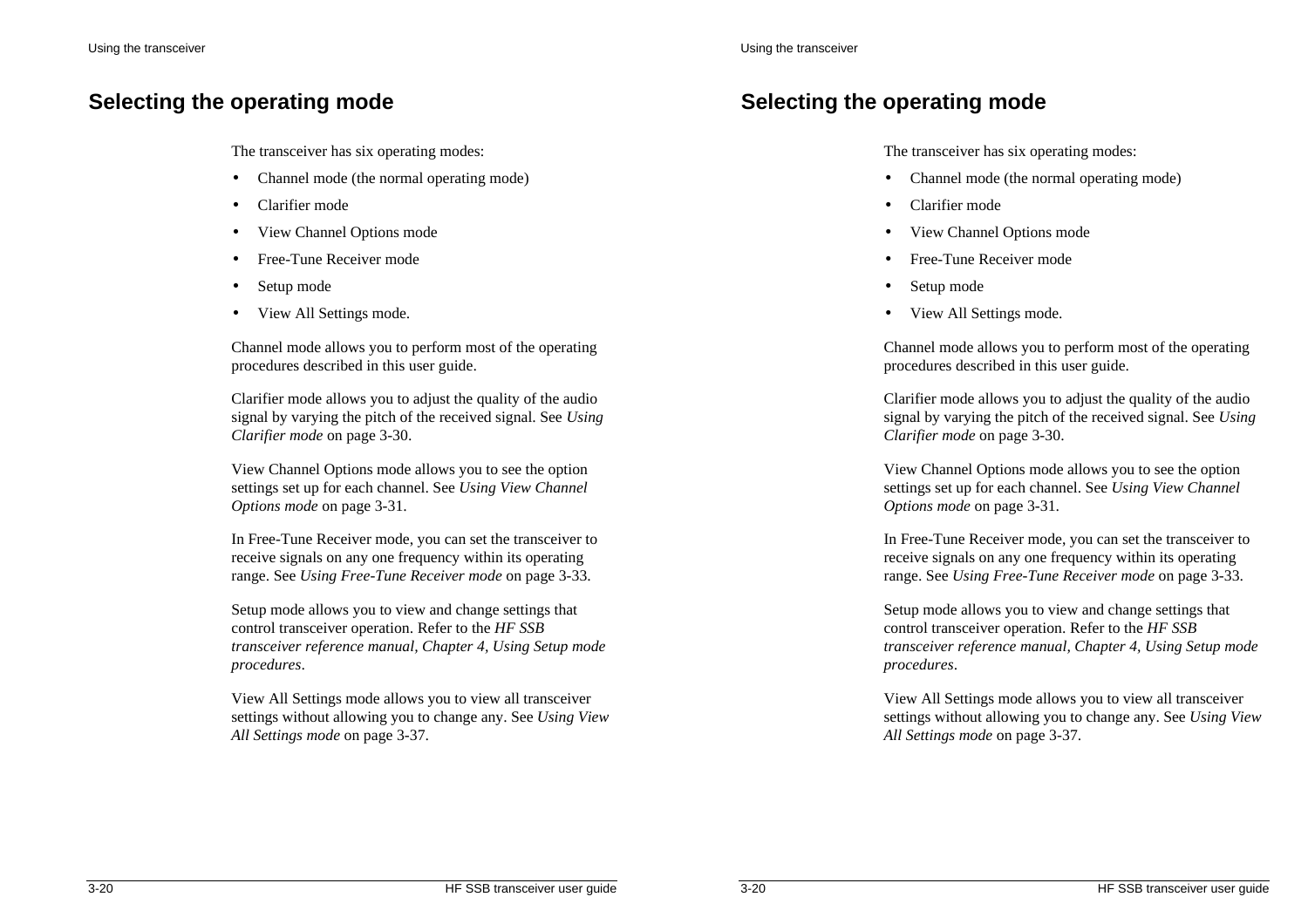### **Changing the operating mode**

The transceiver starts in Channel mode when you switch it on.

To change the operating mode:

| Action                    | <b>Notes</b>                                                                                                                 |
|---------------------------|------------------------------------------------------------------------------------------------------------------------------|
| Repeatedly press<br>Mode、 | If you have used the transceiver<br>in a mode other than Channel<br>mode, the first press takes you<br>back to Channel mode. |

until you see the display for the mode you want.

back to Channel mode. Example of Channel mode

display:



Example of Clarifier mode display:



Example of Channel Options mode display:

| <b>CHANNEL OPTIONS</b> |  |          |  |
|------------------------|--|----------|--|
| Ch:158                 |  | Tx 4.010 |  |
| и<br>P.                |  | Rx 4,010 |  |
| S2 Id: 185074          |  |          |  |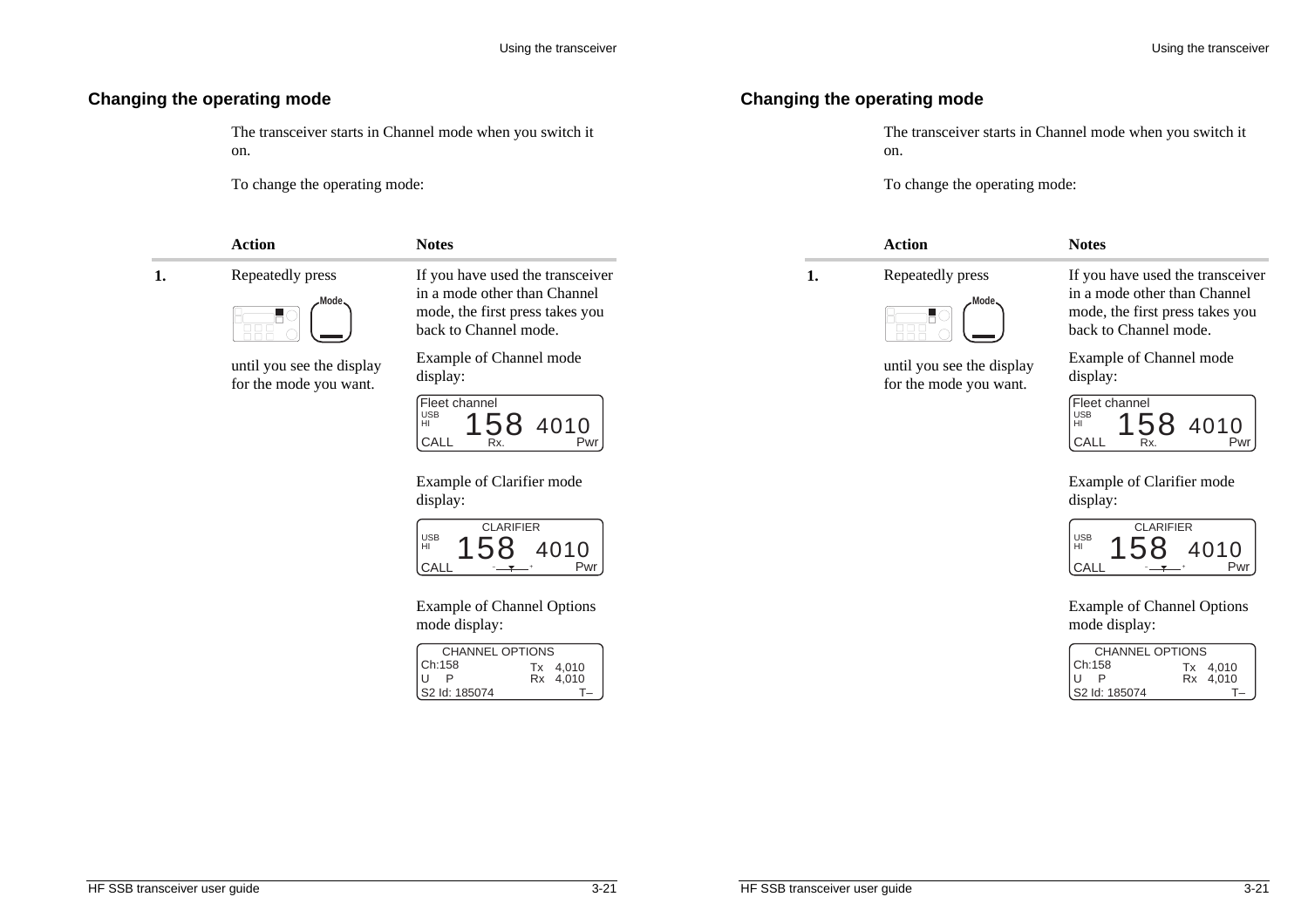$\overline{a}$ 

| <b>Action</b> | <b>Notes</b>                                                                                                 |
|---------------|--------------------------------------------------------------------------------------------------------------|
| 1. (cont.)    | Example of Free-Tune<br>Receiver mode display:                                                               |
|               | Free Tune Receiver<br><b>USB</b><br>0.QU(<br>HI.<br>Rx.                                                      |
|               | Example of Setup mode<br>display:                                                                            |
|               | 1/2<br><b>SETUP MENU</b><br>2-Call<br>$1 - \text{Scan}$<br>3–Config<br>4-More<br><b>ENTER</b><br><b>EXIT</b> |
|               | Example of View All Settings<br>mode display:                                                                |
|               | Option TxE<br>No of Channels:<br>- 121<br>Sel<br><b>NEXT</b><br><b>EXIT</b>                                  |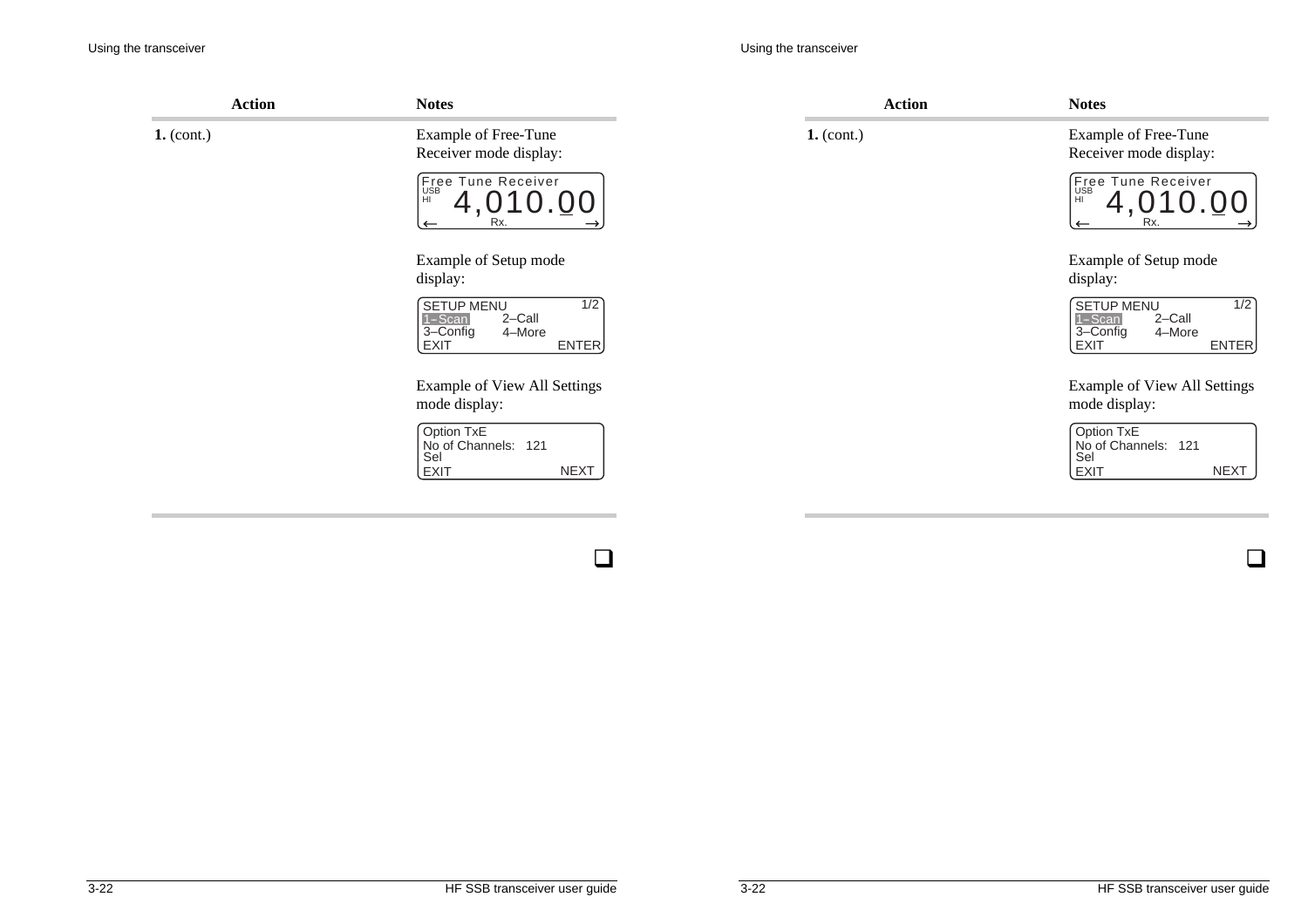# **Scanning for incoming calls**

Scanning allows the transceiver to detect incoming calls on more than one channel frequency. This is useful if you expect to receive calls from several stations or from stations that transmit on more than one frequency.

The transceiver scans the list of channels set up in a scan table. It repeatedly scans each channel in the scan table until an incoming call is detected on any of the channel frequencies.

You can create up to three scan tables, each containing up to ten channels. You select which scan table to use when you start the transceiver scanning. For details on types of scanning and how to set up a scan table, refer to the *HF SSB transceiver reference manual, Chapter 3, Scan table creation.*

If automatic scan table scanning is switched on, the transceiver automatically starts scanning after a set time (refer to the *HF SSB transceiver reference manual, Chapter 8, Scan table automatic scanning start*).

If you have set up any of the three scan tables for ALE scanning, automatic scanning resumes with the last scan table used. If there is no ALE scan table, automatic scanning resumes with scan table 1.

During scanning, you can:

- change the mute setting (see *Muting the transceiver* on page 3-18)
- temporarily pause the scan.

You pause scanning by rotating the **Select** knob on the control panel. You can then use this knob to view information about the channels in the scan table and listen on any of these channels. You resume scanning immediately by pressing the **Scan** button. If you do not touch any button or knob for 30 seconds, scanning automatically starts.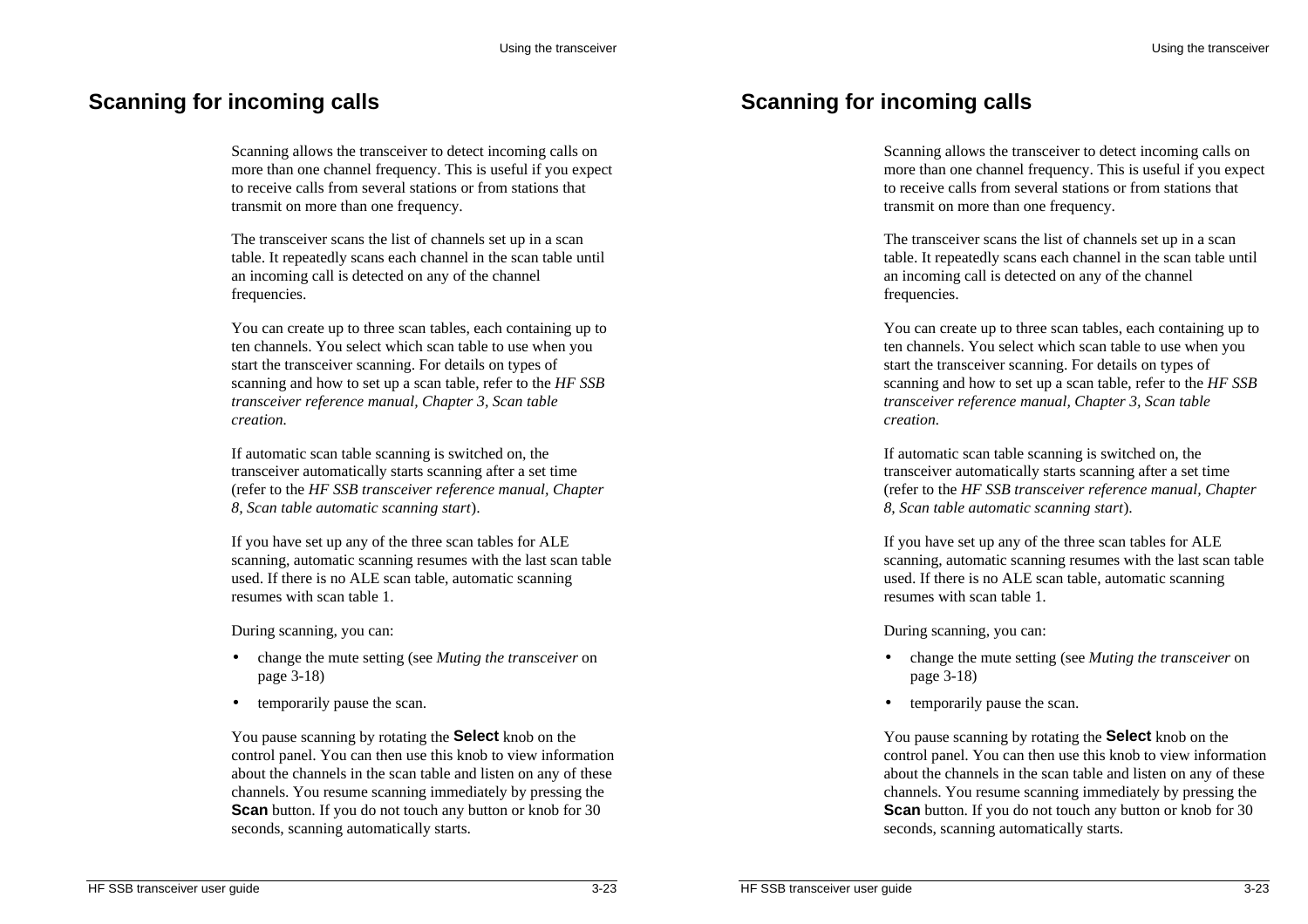Scanning requires a suitable antenna system. For mobile installations, we recommend a Codan automatic tuning whip antenna.

## **Selecting a scan table and starting the scan**

To select a scan table and start the scan:

|                  | <b>Action</b>                                                                | <b>Notes</b>                                                                             |
|------------------|------------------------------------------------------------------------------|------------------------------------------------------------------------------------------|
| 1.               | Press<br>Scan                                                                | Example of the display:<br>Scan Table: 1<br>Press SCAN to Scan<br><b>PROGRAM</b><br>EXIT |
| $\overline{2}$ . | To select one of the<br>three scan tables, rotate<br><b>Select</b>           | Select scan table 1, 2 or 3.                                                             |
| 3.               | To start the transceiver<br>scanning using this scan<br>table, press<br>Scan | After tuning, the display cycles<br>through the channels.                                |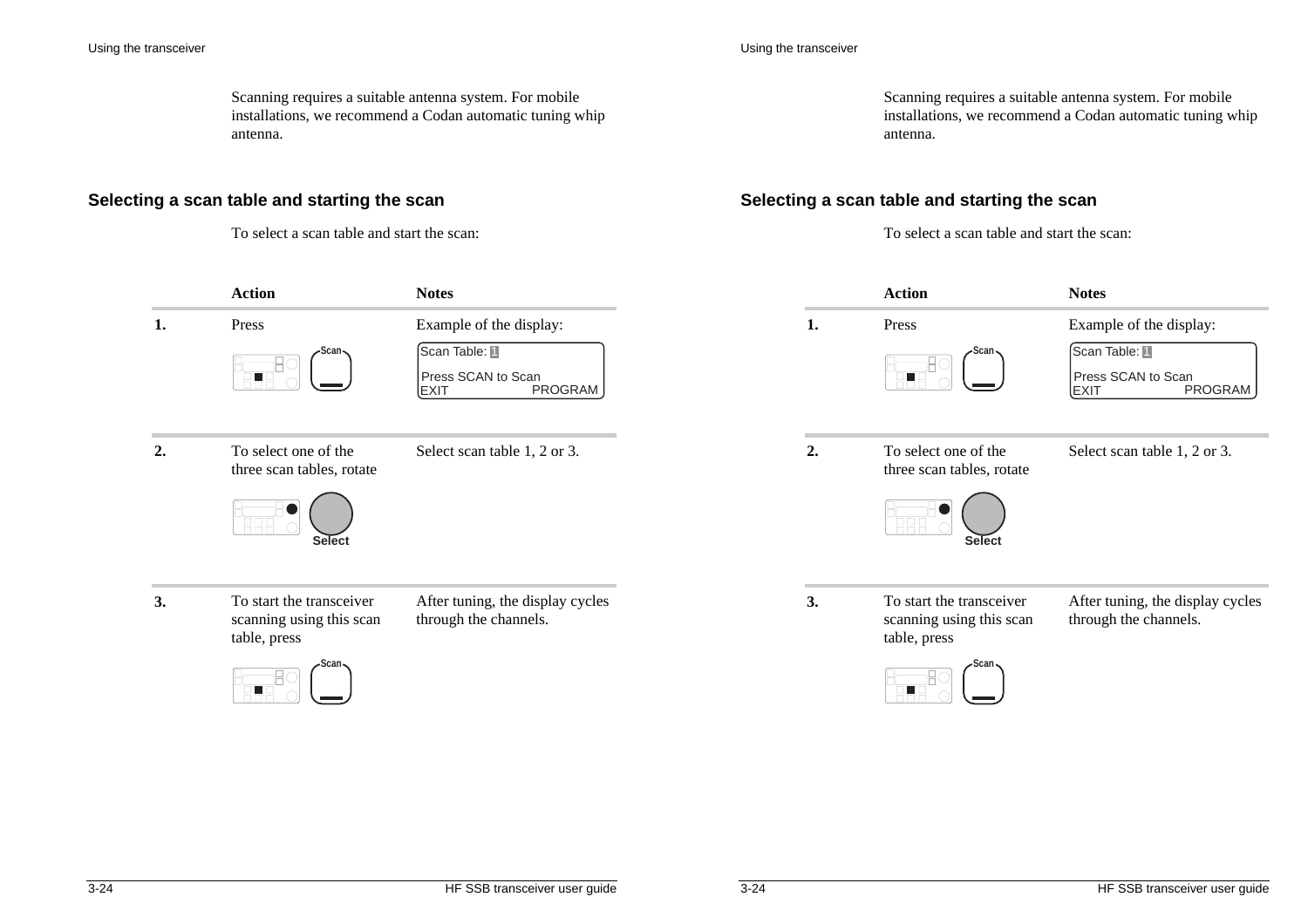| <b>Action</b>                              | <b>Notes</b>                              |
|--------------------------------------------|-------------------------------------------|
| To stop the transceiver<br>scanning, press | You can also stop scanning by<br>pressing |
| Scan-                                      | HH<br>HH<br><b>PTT</b>                    |
|                                            | <b>or</b>                                 |
|                                            | Scan<br>$\Box$<br>000<br>DE L<br>8<br>00C |
|                                            |                                           |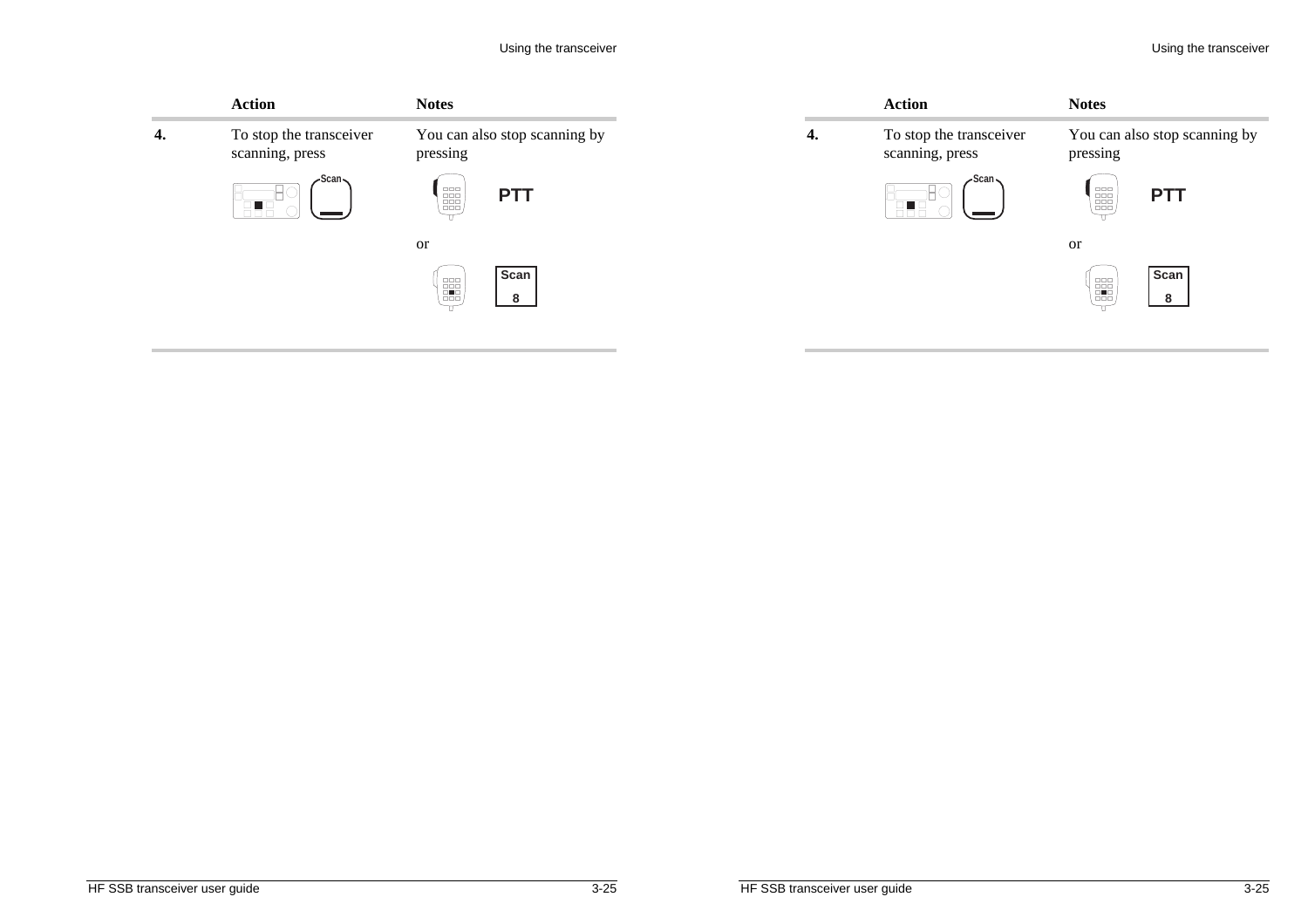## **Starting the scan using the last scan table used**

To start scanning the last scan table used:

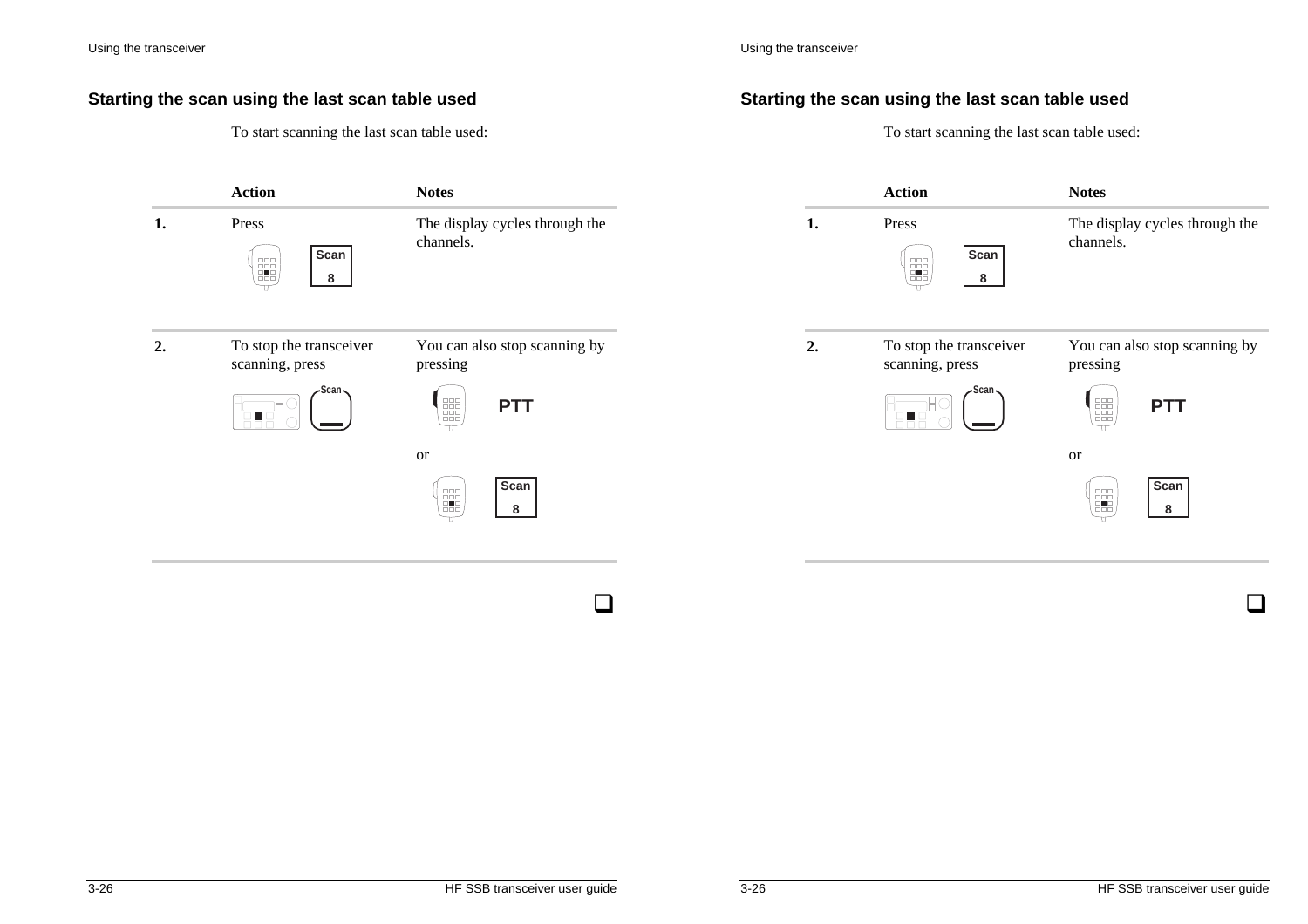## **Changing transmitter power**

You can set the transceiver to transmit at high or low power.

The usual setting is high power. For short range communication this may be too powerful. For example, excessive signal strength may cause distortion if you transmit to a transceiver sited close to you.

To change transmitter power:

| Action                                                                 | <b>Notes</b>                                                                                                                                                  |
|------------------------------------------------------------------------|---------------------------------------------------------------------------------------------------------------------------------------------------------------|
| In Channel mode, make<br>sure that the transceiver is<br>not scanning. | See Scanning for incoming<br>calls on page 3-23.                                                                                                              |
| To switch between high<br>and low transmitter power,<br>press          | The left of the display indicates<br>the selected power setting: HI<br>(high, as in this example) or LO<br>(low):<br>Fleet channel<br><b>USB</b><br>HI<br>Rx. |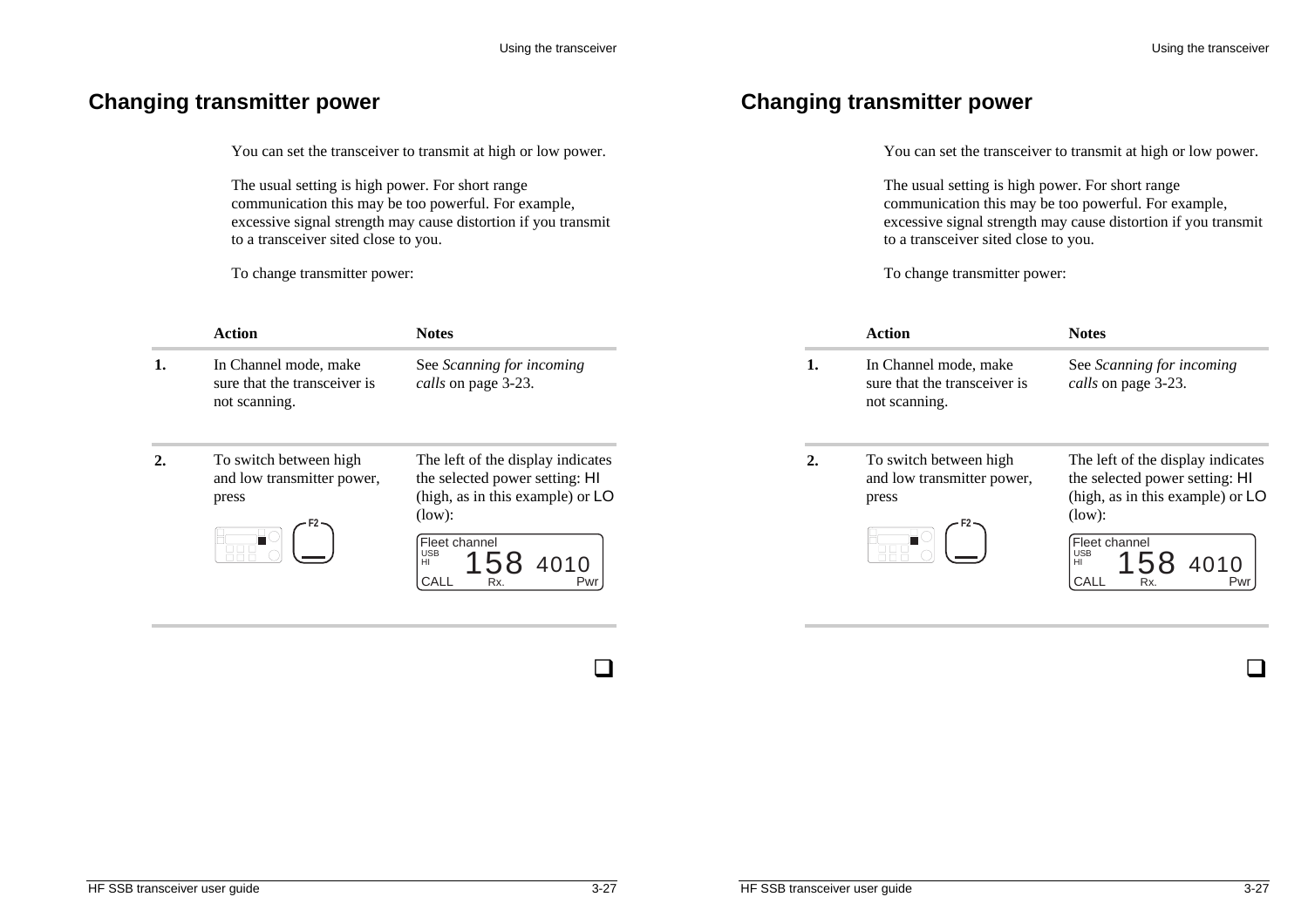# **Adjusting the display brightness**

You can adjust the display brightness at any time.

To adjust the brightness of the display:

|                  | <b>Action</b>                                        | <b>Notes</b>                                                                                                                                            |
|------------------|------------------------------------------------------|---------------------------------------------------------------------------------------------------------------------------------------------------------|
| 1.               | Press and hold down<br>On/Off                        | Rotate the knob clockwise to<br>increase brightness or<br>anticlockwise to decrease<br>brightness.                                                      |
|                  | then rotate                                          |                                                                                                                                                         |
|                  | <b>Volume</b>                                        |                                                                                                                                                         |
| $\overline{2}$ . | When the brightness is<br>correct, release<br>On/Off | The transceiver does not switch<br>off if you have adjusted the<br>brightness.                                                                          |
|                  |                                                      | Setup mode also has a<br>procedure for adjusting<br>brightness (refer to the HF SSB<br>transceiver reference manual,<br>Chapter 6, Display brightness). |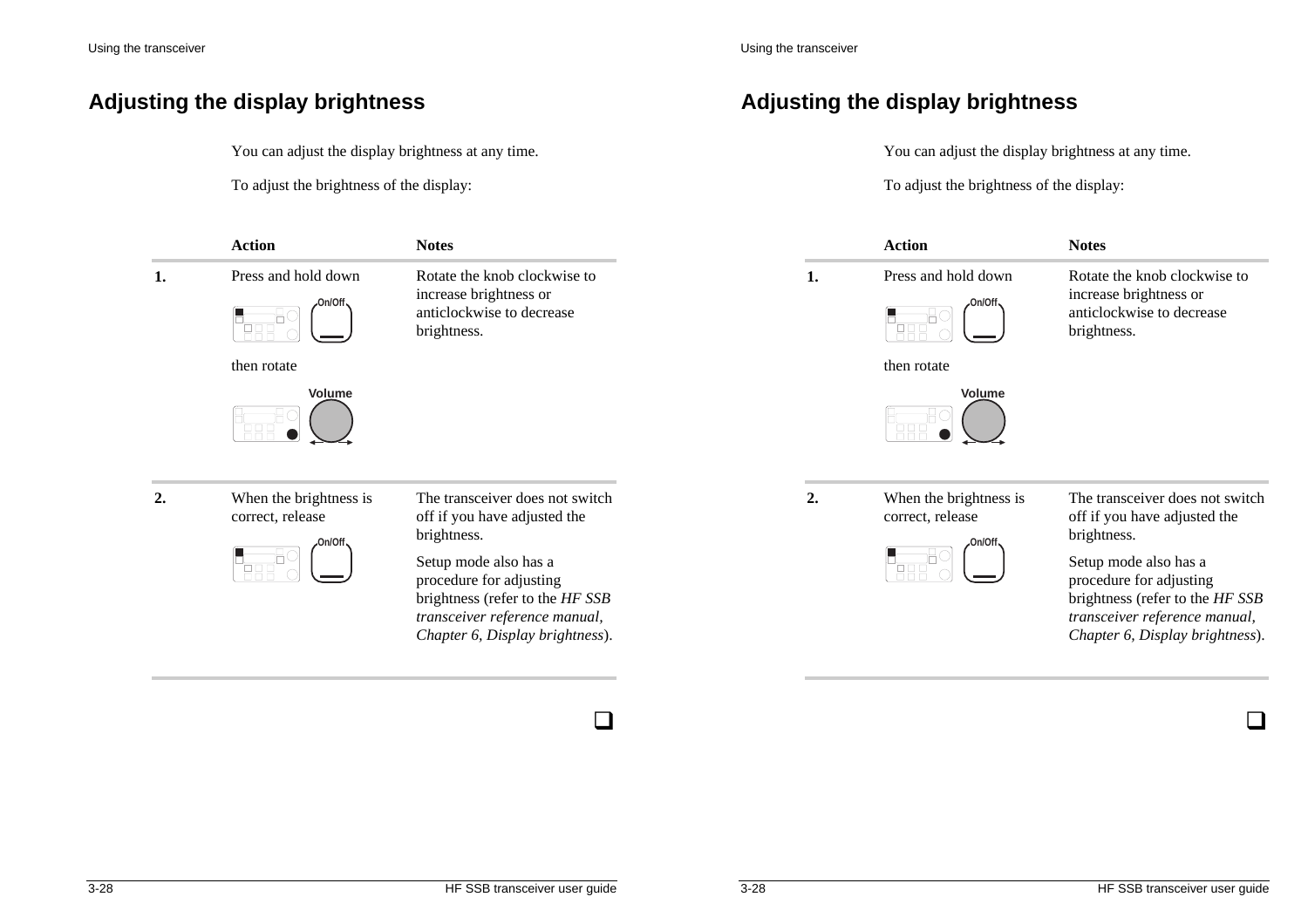# **Adjusting the display contrast**

You can adjust the display contrast at any time.

To adjust the contrast of the display:

|              | <b>Action</b>                                                 | <b>Notes</b>                                                                                                                                                                                                                         |
|--------------|---------------------------------------------------------------|--------------------------------------------------------------------------------------------------------------------------------------------------------------------------------------------------------------------------------------|
| 1.           | Press and hold down<br>On/Off<br>then rotate<br><b>Select</b> | Rotate the knob clockwise to<br>increase contrast or<br>anticlockwise to decrease<br>contrast.                                                                                                                                       |
| $\mathbf{2}$ | When the contrast is<br>correct, release<br>On/Off            | The transceiver does not switch<br>off if you have adjusted the<br>contrast.<br>Setup mode also has a<br>procedure for adjusting contrast<br>(refer to the HF SSB)<br>transceiver reference manual,<br>Chapter 6, Display contrast). |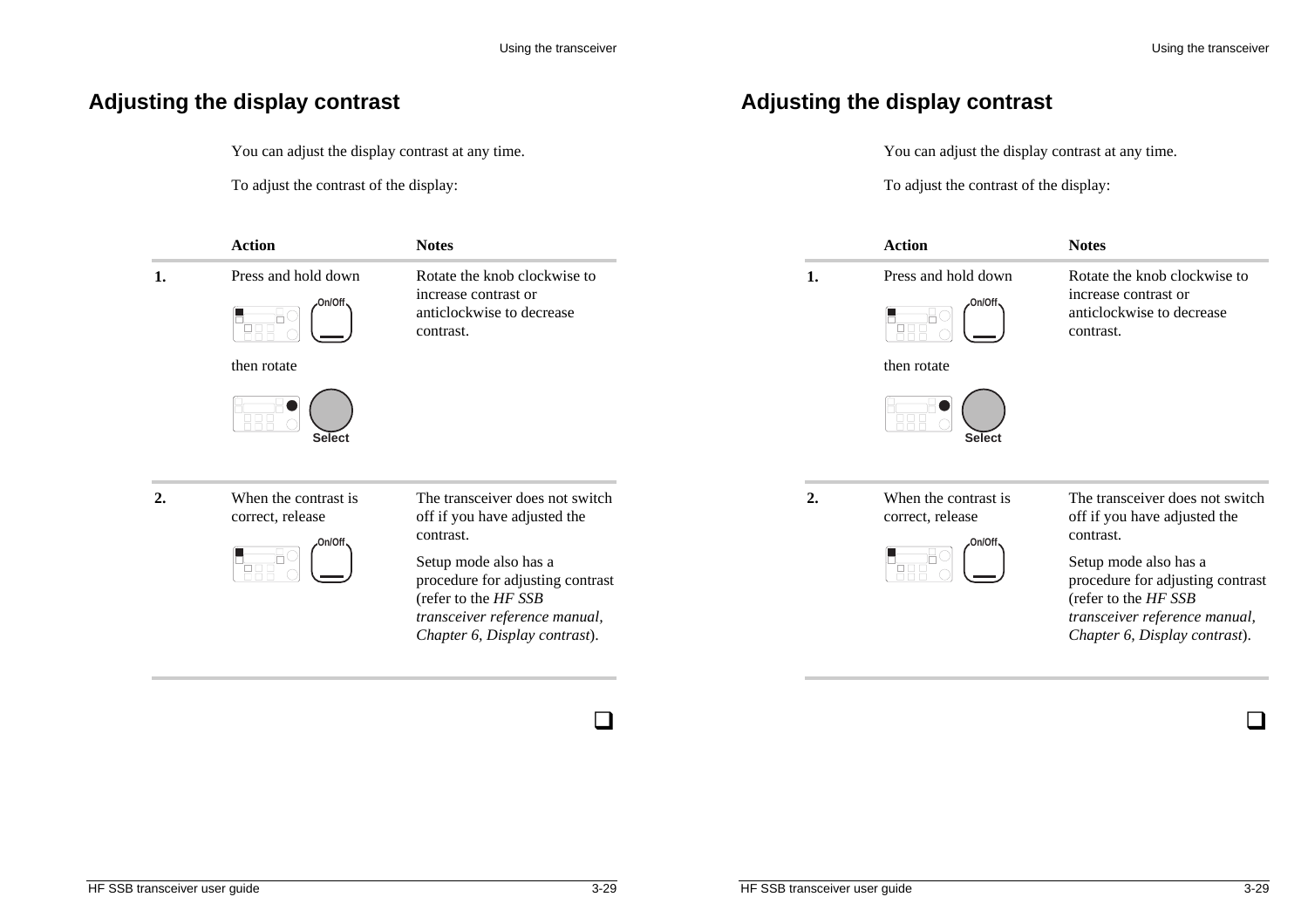# **Using Clarifier mode**

Clarifier mode allows you to improve the clarity of the voice you can hear by adjusting the frequency of your transceiver channel to match that of the received signal.

All controls operate the same way in Clarifier mode as they do in Channel mode, except for the **Select** knob. This knob is used to operate the clarifier and adjust signal clarity.

When you use the **Mode** button to return to Channel mode, the clarifier adjustment for the current channel remains in force. If you then change to another channel, the adjustment is reset to the centre value.

To use the clarifier:



 $\overline{\square}$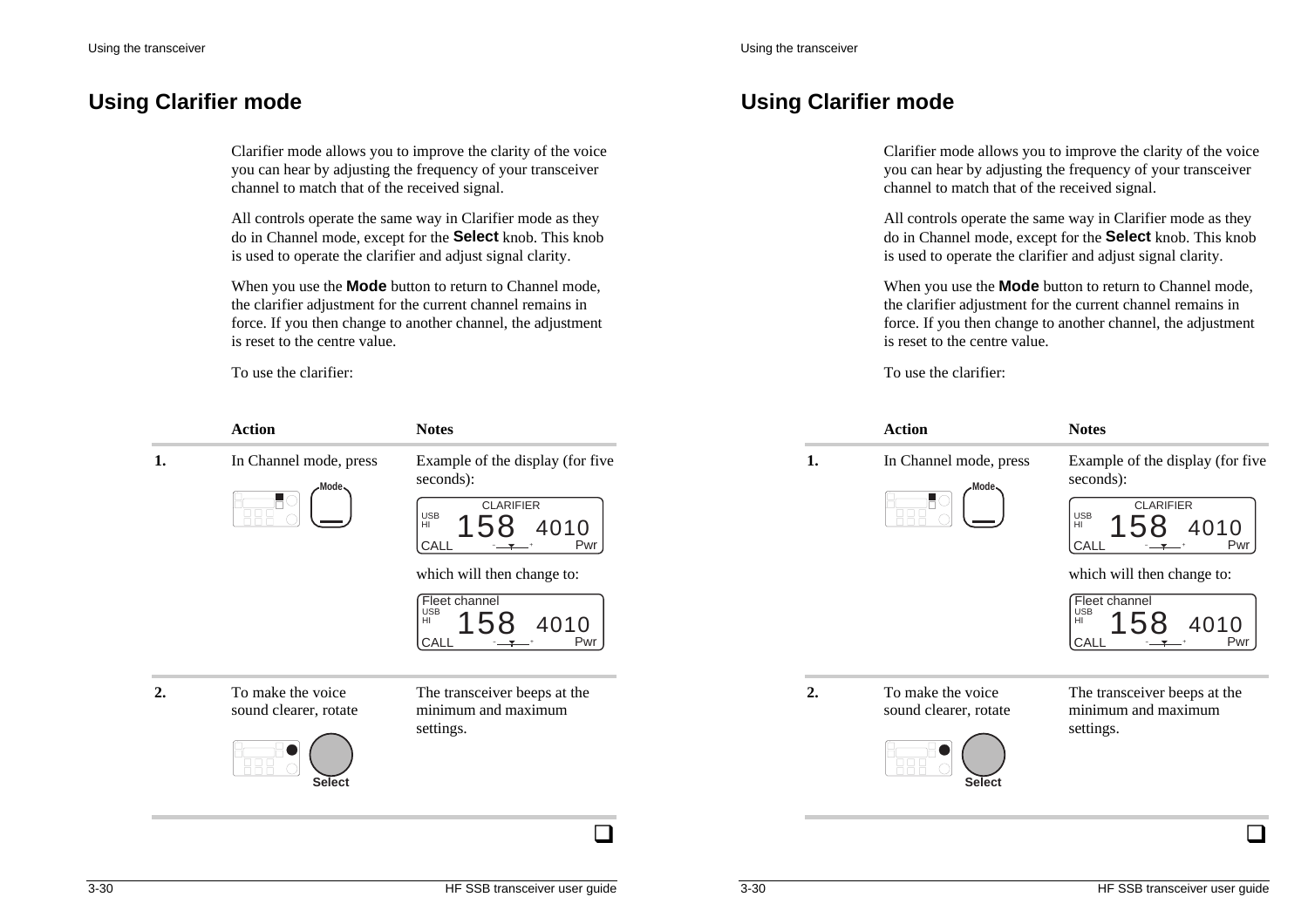# **Using View Channel Options mode**

View Channel Options mode allows you to view the channel settings of any channel. To change channel settings, refer to the *HF SSB transceiver reference manual, Chapter 3, Channel creation and editing*.

If you do not touch any button or knob for 30 seconds while in this mode, the transceiver automatically returns to Channel mode.

The table below describes the channel settings.

| This setting   | Means                                                                                             |
|----------------|---------------------------------------------------------------------------------------------------|
| U              | Upper sideband.                                                                                   |
| L              | Lower sideband.                                                                                   |
| LU             | Lower or upper sideband selectable.                                                               |
| <b>NP</b>      | Not Protected. You can edit or delete this<br>channel.                                            |
| P              | Protected. Apart from changing the<br>channel comment, you cannot edit or<br>delete this channel. |
| $S-$           | You cannot send selcalls on this channel.                                                         |
| S <sub>1</sub> | Channel uses selcall group 1 settings.                                                            |
| S <sub>2</sub> | Channel uses selcall group 2 settings.                                                            |
| S <sub>3</sub> | Channel uses selcall group 3 settings.                                                            |
| S <sub>4</sub> | Channel uses selcall group 4 settings.                                                            |
| S <sub>5</sub> | Channel uses selcall group 5 settings.                                                            |
| $T-$           | You cannot send tone calls on this<br>channel.                                                    |
| T1             | Channel uses tone group 1 frequencies.                                                            |
| T2             | Channel uses tone group 2 frequencies.                                                            |
| T <sub>3</sub> | Channel uses tone group 3 frequencies.                                                            |
| T4             | Channel uses tone group 4 frequencies.                                                            |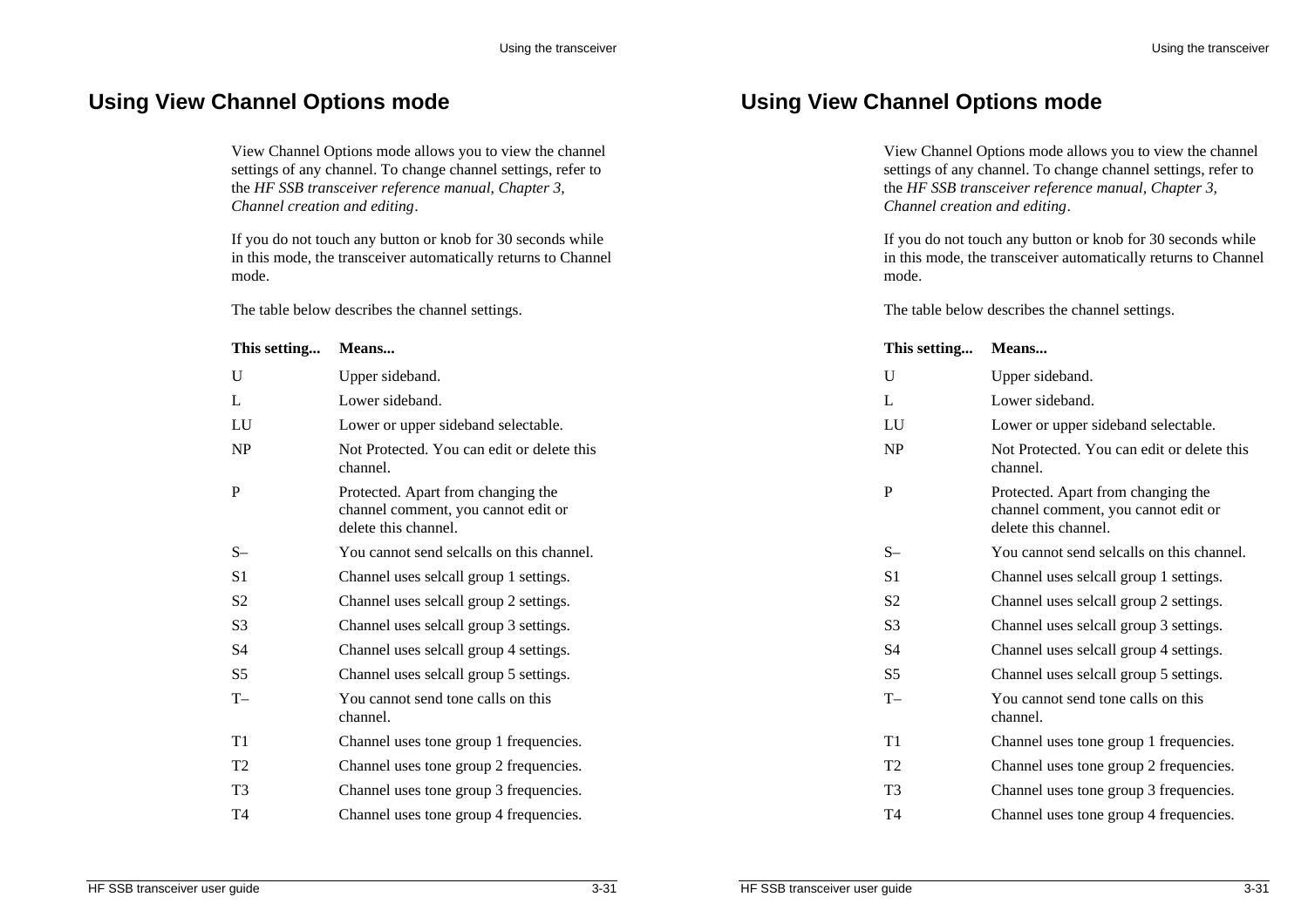#### To view channel settings:

|                  | <b>Action</b>                                                                        | <b>Notes</b>                                                                                                           |
|------------------|--------------------------------------------------------------------------------------|------------------------------------------------------------------------------------------------------------------------|
| 1.               | Repeatedly press                                                                     | Example of the display:                                                                                                |
|                  | Mode                                                                                 | <b>CHANNEL OPTIONS</b><br>Ch:158<br>4,010<br>Tx<br>$\cup$<br>P<br>4,010<br>Rx<br>S2 Id: 185074                         |
|                  | until you see the display<br>for View Channel<br>Options mode.                       | The settings for the current<br>channel are displayed.                                                                 |
| $\overline{2}$ . | To view the settings for<br>a different channel,<br>rotate<br><b>Select</b>          | If you do not touch any button<br>or knob for 30 seconds, the<br>transceiver automatically<br>returns to Channel mode. |
| 3.               | To return to Channel<br>mode, repeatedly press<br>Mode.<br>until you see the display | Example of the display:<br>Fleet channel<br><b>USB</b><br>158 4010<br>HI<br>Pwr<br>CALL<br>Rx                          |
|                  | for Channel mode.                                                                    |                                                                                                                        |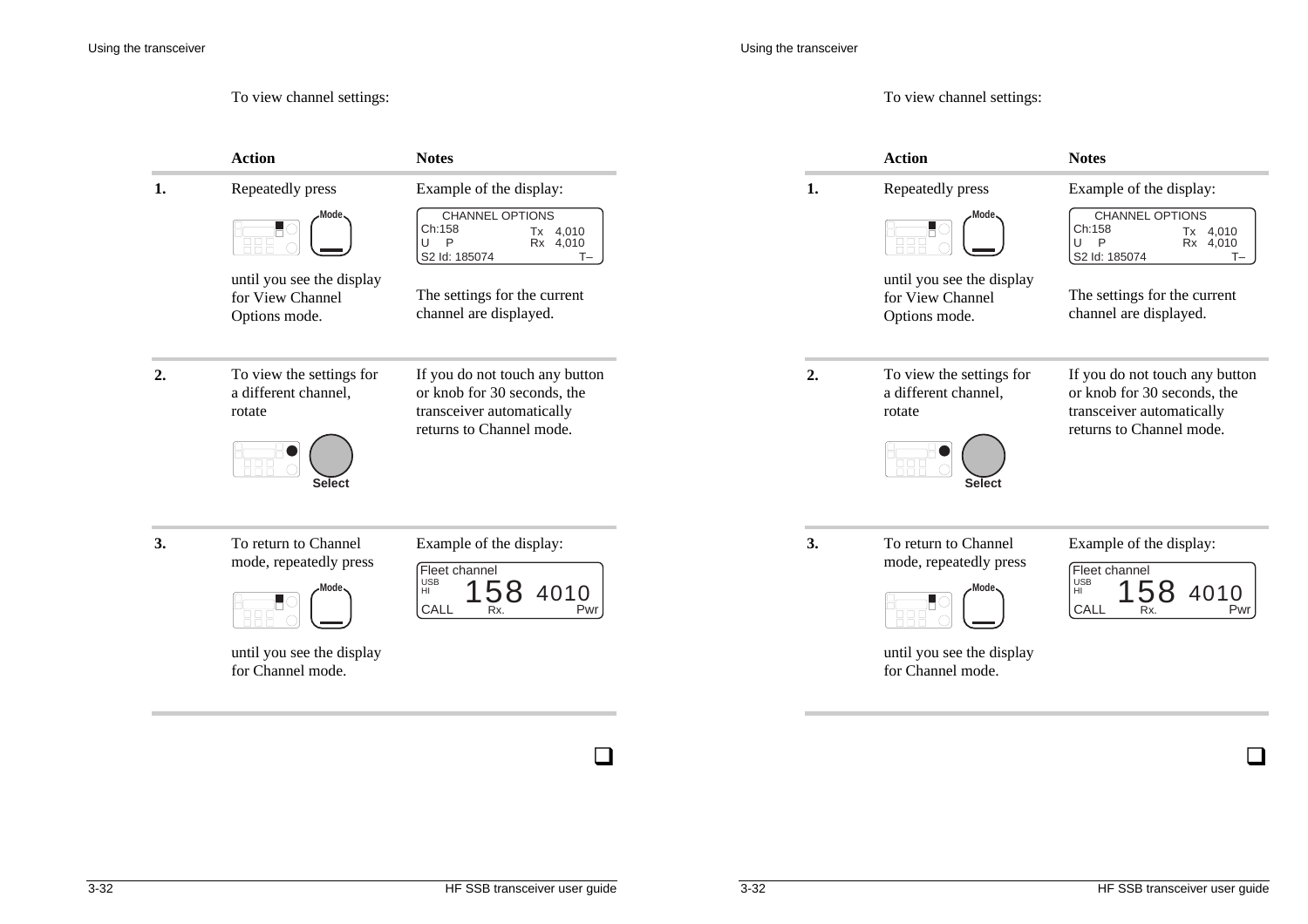# **Using Free-Tune Receiver mode**

Free-Tune Receiver mode allows you to tune the receiver to any frequency within the transceiver's operating range (250kHz–30MHz).

You can temporarily change the frequency of the current channel or you can directly enter a new frequency. When you return to Channel mode, the frequency is reset to the original value.

If you want to save the frequency you set in Free-Tune Receiver mode, you must create a channel that has this frequency (refer to the *HF SSB transceiver reference manual, Chapter 3, Channel creation in Free-Tune Receiver mode)*.

#### **Setting a receive frequency**

To set a receive frequency using the control panel:



channel.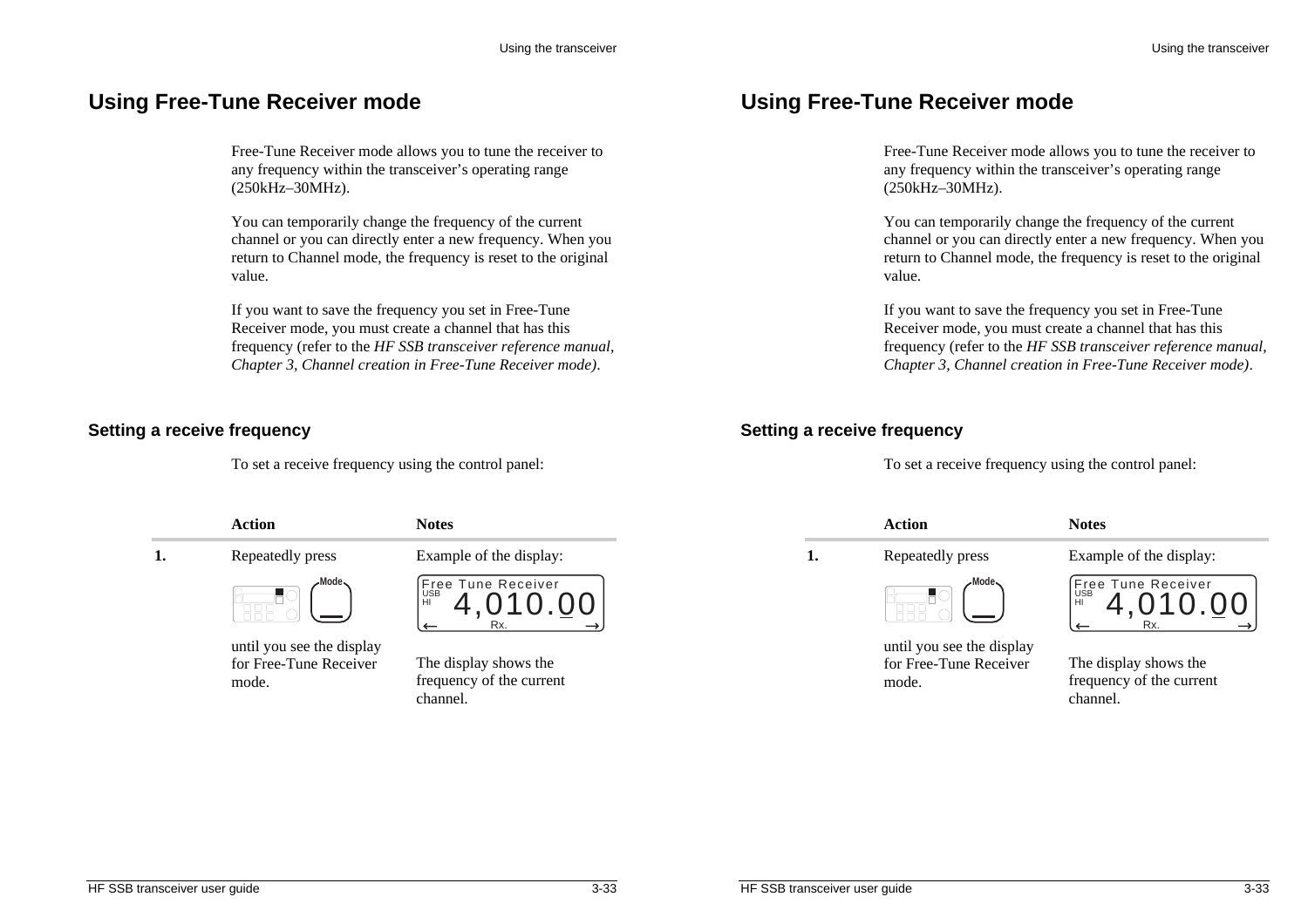|    | <b>Action</b>                                                 | <b>Notes</b>                                                                            |
|----|---------------------------------------------------------------|-----------------------------------------------------------------------------------------|
| 2. | To tune the antenna,<br>press<br>Tune                         | See Tuning the antenna on<br>page 3-14 for details on<br>antenna tuning.                |
|    |                                                               | While you remain in Free-Tune<br>Receiver mode, you do not<br>need to tune the antenna. |
| 3. | To move the cursor to a<br>digit you want to<br>change, press | The cursor is the small line<br>under one of the digits of the<br>frequency.            |
|    |                                                               |                                                                                         |
|    | to move left, or                                              |                                                                                         |
|    |                                                               |                                                                                         |
|    | to move right.                                                |                                                                                         |
| 4. | To change a digit,<br>rotate                                  | Repeat steps 3-4 to complete<br>the setting.                                            |
|    | Select                                                        | To return to Channel mode,<br>repeatedly press                                          |
|    |                                                               | Mode                                                                                    |

until you see the display for Channel mode. The frequency is reset to the original value.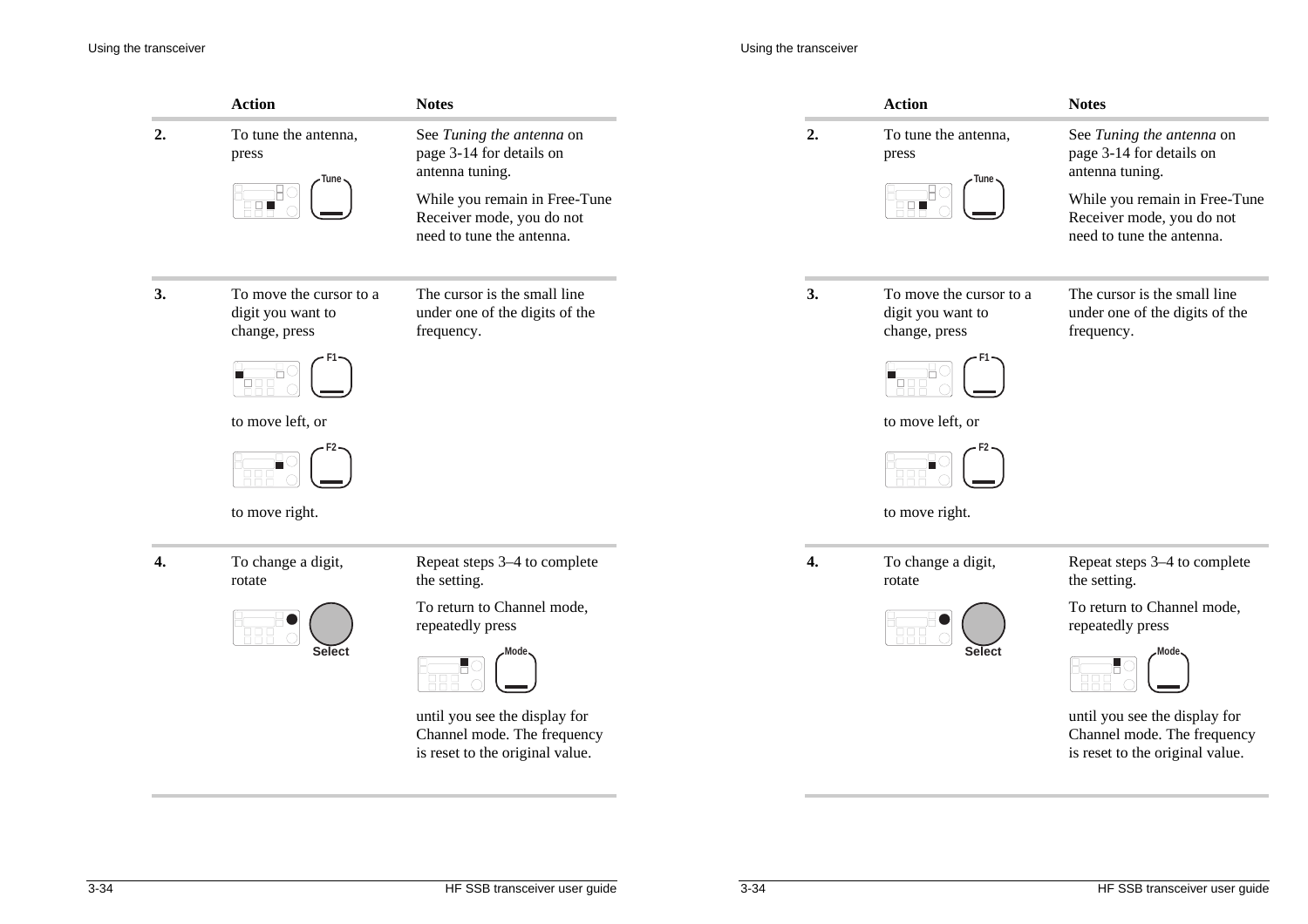## **Entering a receive frequency**

To directly enter a receive frequency using the microphone:

|                  | <b>Action</b>                                                                  | <b>Notes</b>                                                                                                   |
|------------------|--------------------------------------------------------------------------------|----------------------------------------------------------------------------------------------------------------|
| 1.               | Repeatedly press                                                               | Example of the display:                                                                                        |
|                  | Mode.<br>until you see the display<br>for Free-Tune Receiver<br>mode.          | Free Tune Receiver<br><b>USB</b><br>HI<br>Rx.<br>The display shows the<br>frequency of the current<br>channel. |
| $\overline{2}$ . | Press<br><b>Enter</b><br>000<br>$\Box \Box \Box$<br>$\Box \Box \Box$<br>R'call | Example of the display:<br>Free Tune Receiver<br><b>USB</b><br>HI<br>PROG<br>Rx.<br>ENTE                       |
| 3.               | Enter the kHz<br>frequency to two<br>decimal places                            | For example, to enter 3920kHz,<br>enter 392000.                                                                |
|                  | numeral                                                                        |                                                                                                                |

**button**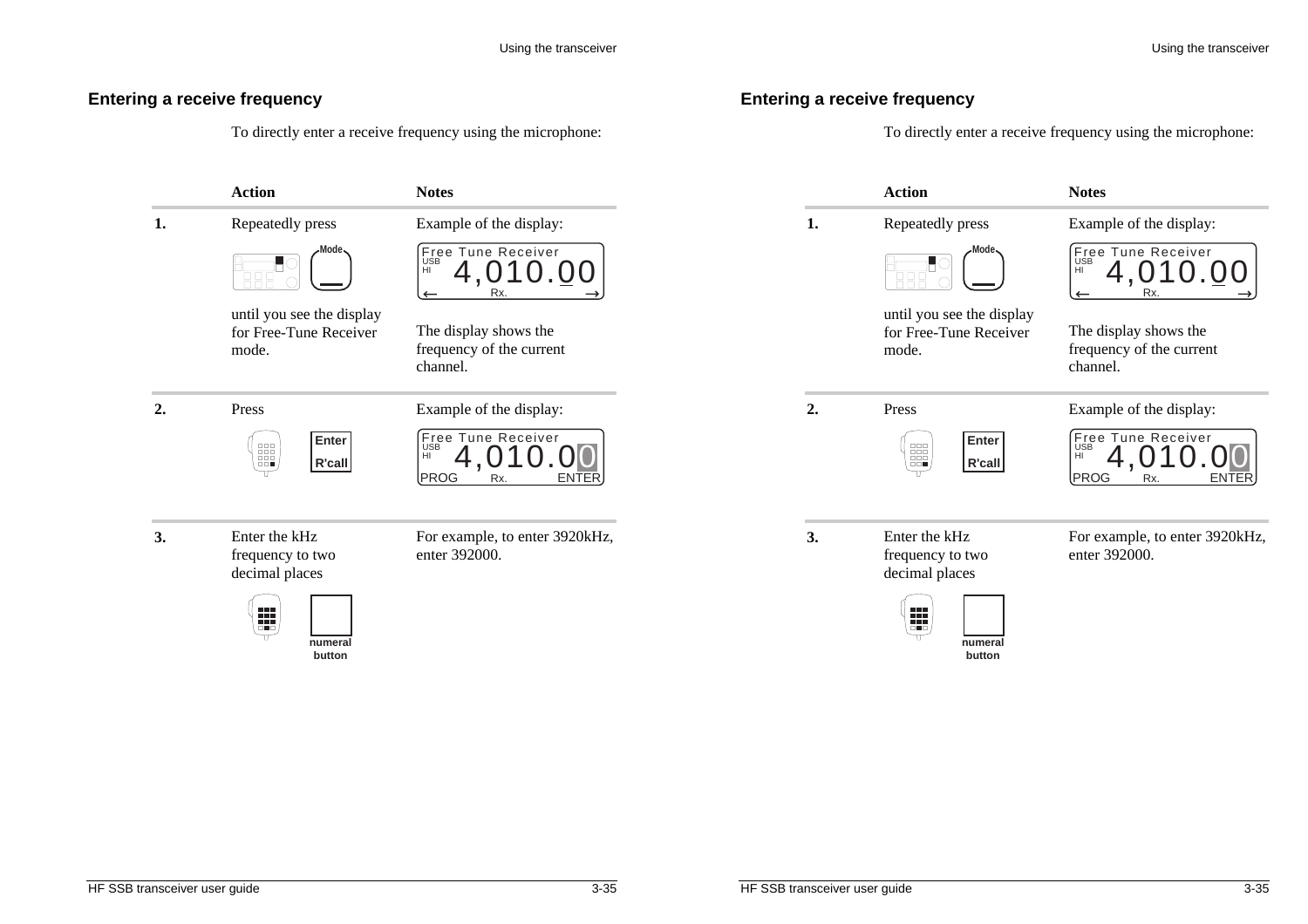| Action                                  | <b>Notes</b>                                                                                    |
|-----------------------------------------|-------------------------------------------------------------------------------------------------|
| To return to Free-Tune<br>Receiver mode | To return to Channel mode,<br>repeatedly press                                                  |
| Enter<br>먦<br>R'call                    | Mode                                                                                            |
|                                         | until you see the display for<br>Channel mode. The frequency<br>is reset to the original value. |
|                                         |                                                                                                 |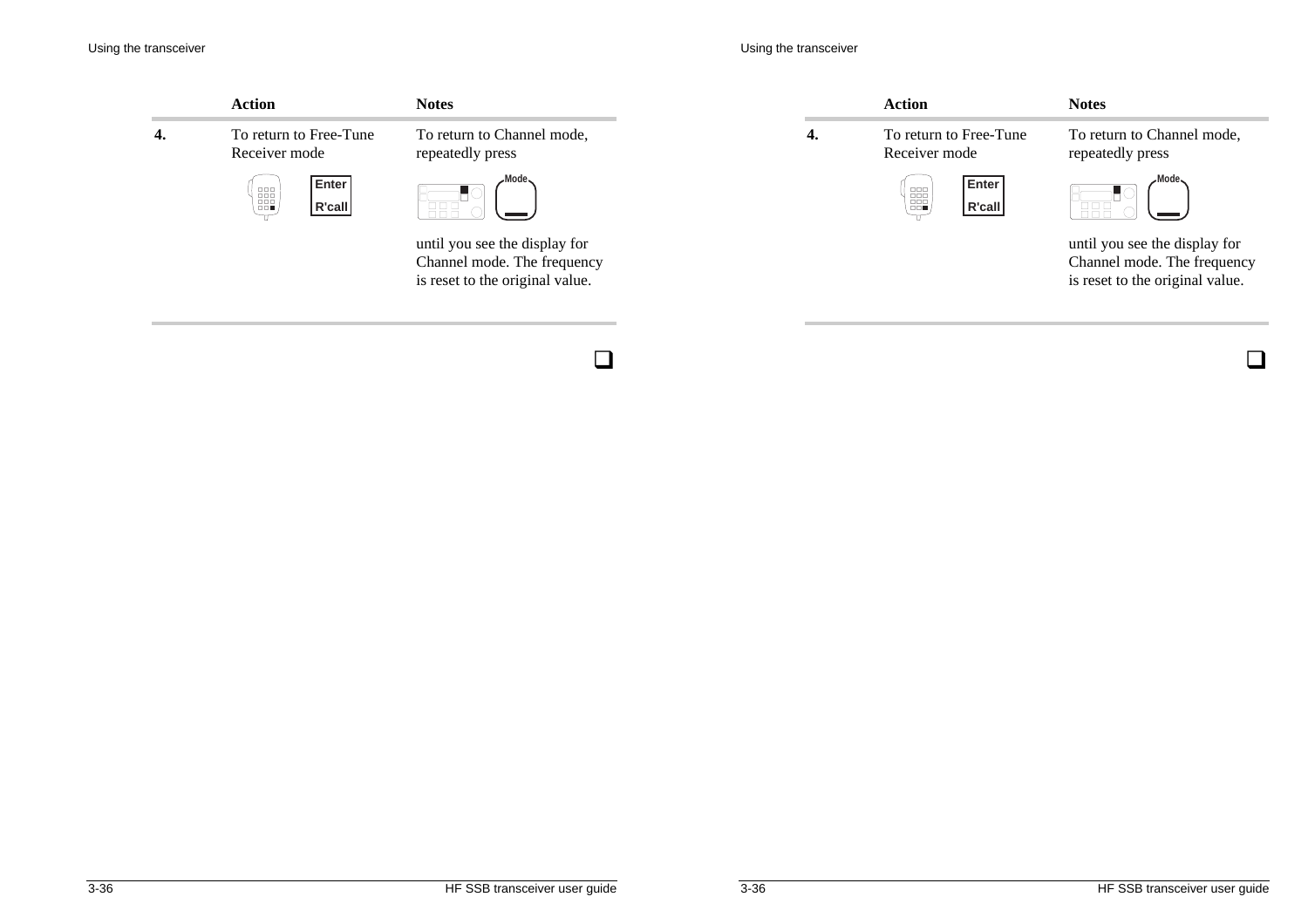# **Using View All Settings mode**

View All Settings mode allows you to view the settings that control transceiver operation.

You can view the following information (the items displayed depend on which transceiver options are fitted in your transceiver):

- number of channels set up in the transceiver and enabled options
- time and date
- transceiver software issue
- control panel (front panel) software issue
- your transceiver ID (identification code)
- automatic scanning, selcall mute, 4-digit address compatible
- selcall groups S1–S5 holding your address
- address of station to call in an emergency selcall
- emergency selcall transmit channels
- emergency selcall receive
- 99-beacon, telcall, selcall lockout
- tone call groups T1–T4
- recall by frequency, beep loudness
- PTT timeout, PTT beeps
- RS-232 mode, RS-232 baud, GPS timeout
- antenna band/channel, RF gain
- PA frequency range (your transceiver's transmitting frequency range).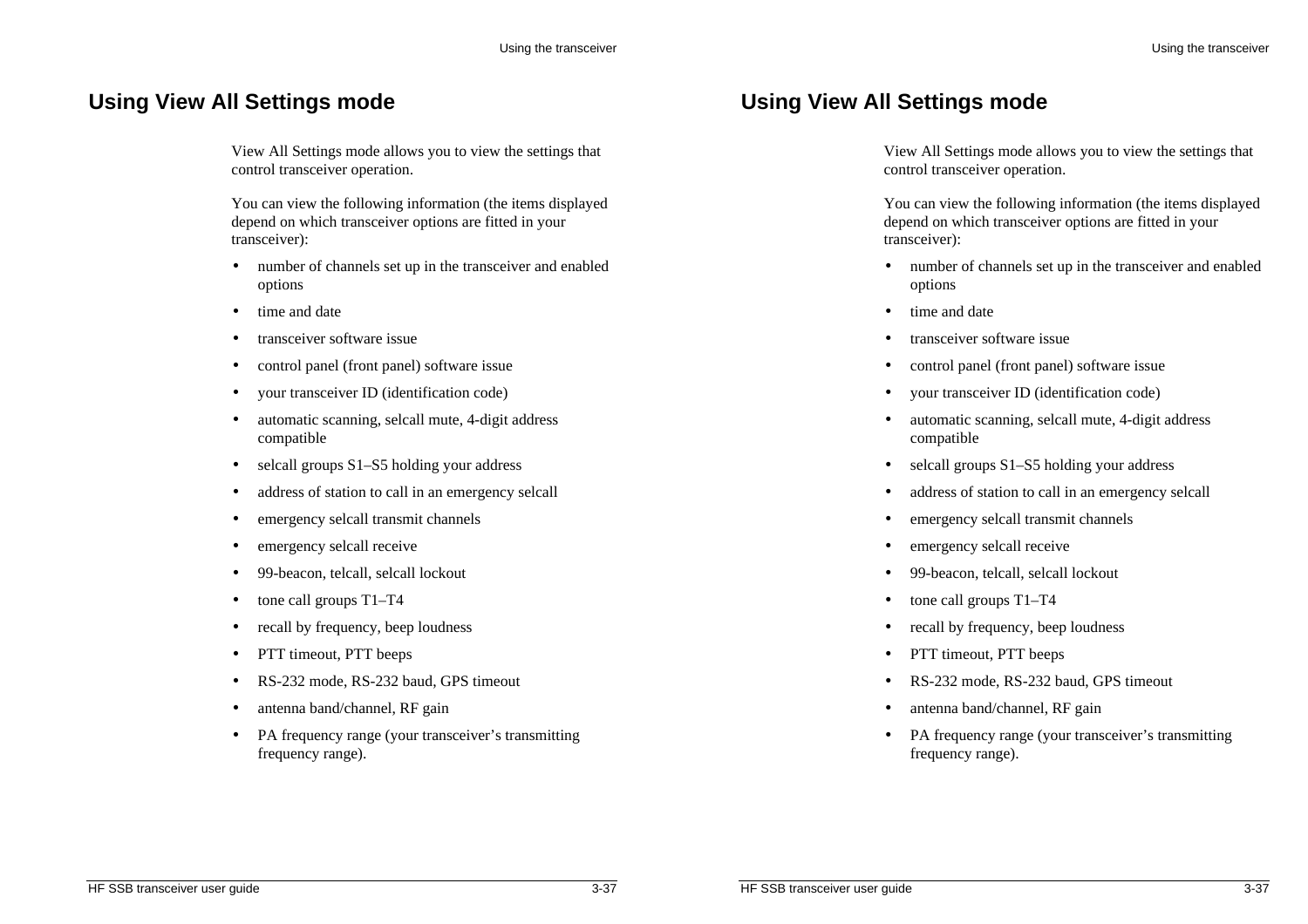If you want to change some of these settings, refer to the *HF SSB transceiver reference manual, Chapter 4, Using Setup mode procedures*.

If you do not touch any button or knob for 30 seconds while in this mode, the transceiver automatically returns to Channel mode.

To view transceiver operational settings:

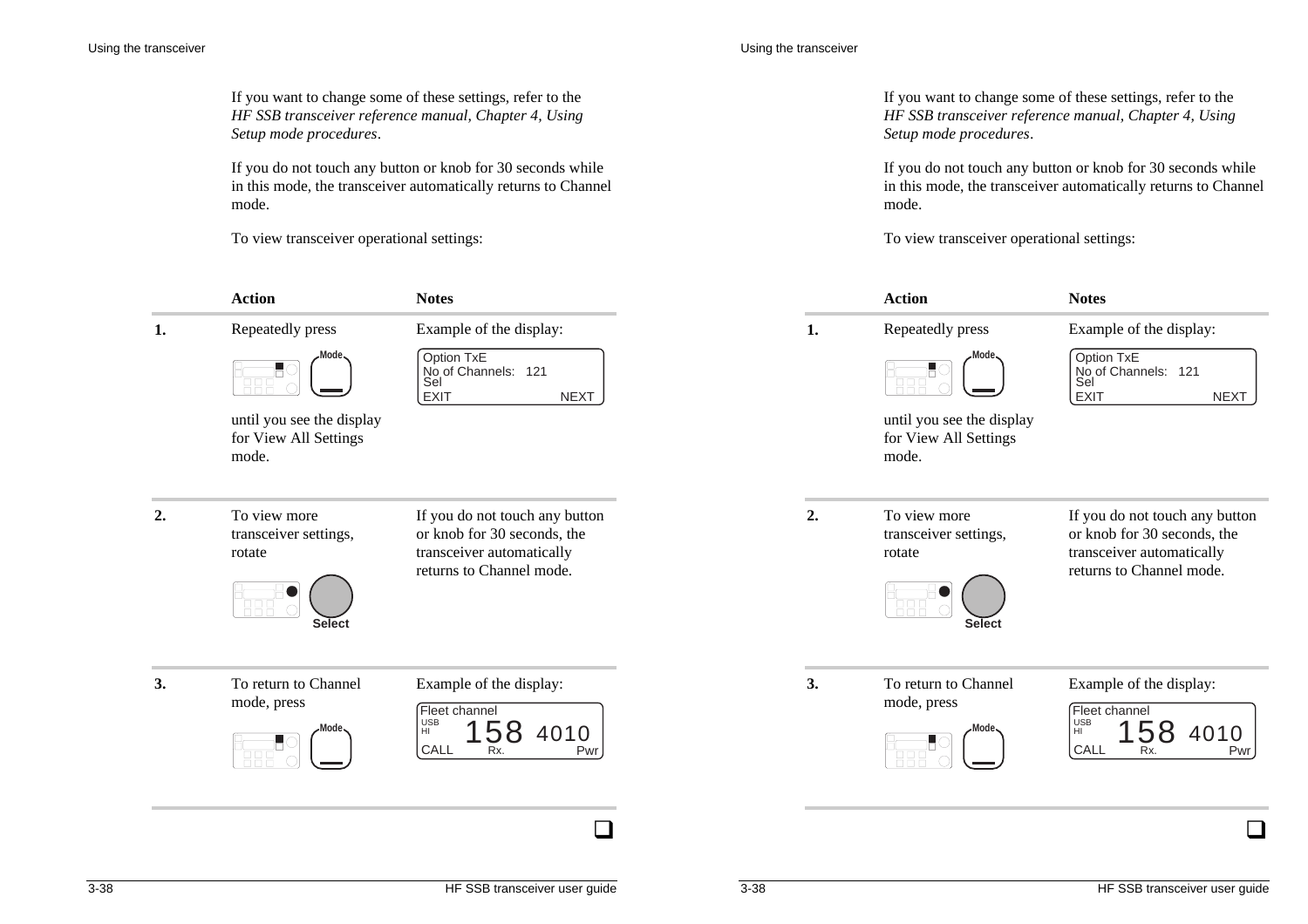## **Customising your transceiver**

Now you are ready to customise your transceiver so that it can operate efficiently within your network. This section will help to get you started.

Once your station is up and running, you may want to change other settings and further customise your station.

To get an idea of the general operational settings you can change, refer to the *HF SSB transceiver reference manual, Chapter 3, Channel and scan table setup,* and *Chapter 4, Using Setup mode procedures*. Many of these settings you will never need to change since they have already been set up to suit the most common user.

To find out what settings you need to make to be able to send and receive each type of call, read the descriptions for each call type in *Chapter 4, Sending calls*.

### **General transceiver operation**

You will probably want to:

- set the clock (refer to the *HF SSB transceiver reference manual, Chapter 5, Clock setting*)
- reset the clock calibration to its middle position (refer to the *HF SSB transceiver reference manual, Chapter 5, Clock calibration*)
- set up a scan table so that you can scan for incoming calls on more than one frequency (refer to the *HF SSB transceiver reference manual, Chapter 3, Scan table creation*).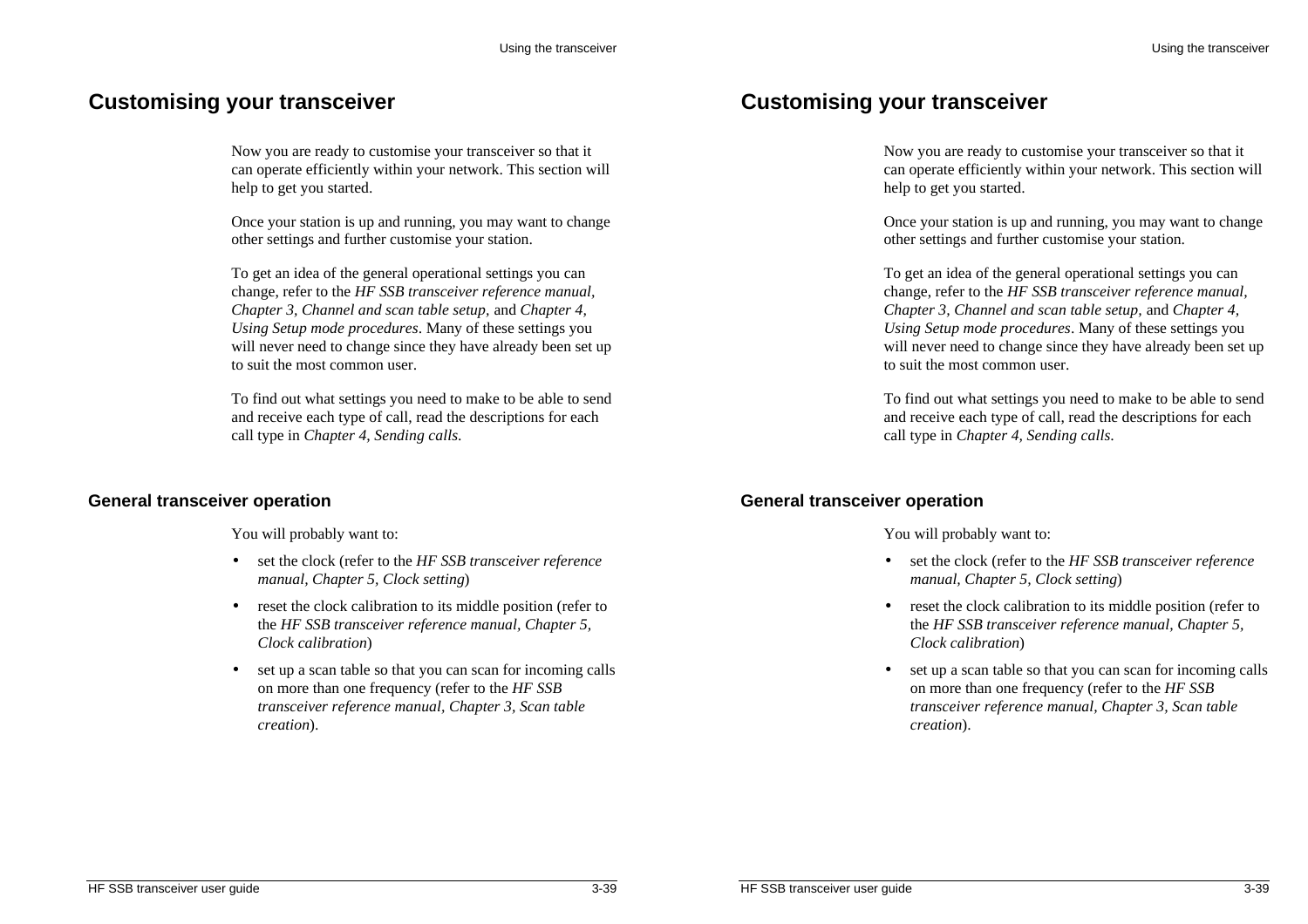You may want to:

- set up a customised message that appears briefly every time you switch the transceiver on (refer to the *HF SSB transceiver reference manual, Chapter 7, Power up message on/off*)
- change the initial mute setting used when the transceiver is switched on (refer to the *HF SSB transceiver reference manual, Chapter 7, Power up mute setting*)
- set up the transceiver to start scanning automatically if you do not touch any button or knob for a certain period (refer to the *HF SSB transceiver reference manual, Chapter 8, Scan table automatic scanning start*)
- change the RF gain setting to suit the level of electrical interference in the area where your station is located (refer to the *HF SSB transceiver reference manual, Chapter 7, RF gain on/off*).

## **Handling selcalls**

If your transceiver is fitted for sending selcalls, you should:

- set up your address in a selcall group so that other stations can call you (refer to the *HF SSB transceiver reference manual, Chapter 8, Selcall address setup*)
- assign the selcall group to the channels you are going to use for sending calls (refer to the *HF SSB transceiver reference manual, Chapter 3, Channel creation and editing*)
- consider how the transceiver communicates with stations incapable of using addresses longer than four digits (refer to the *HF SSB transceiver reference manual, Chapter 8, Selcall address size compatibility*).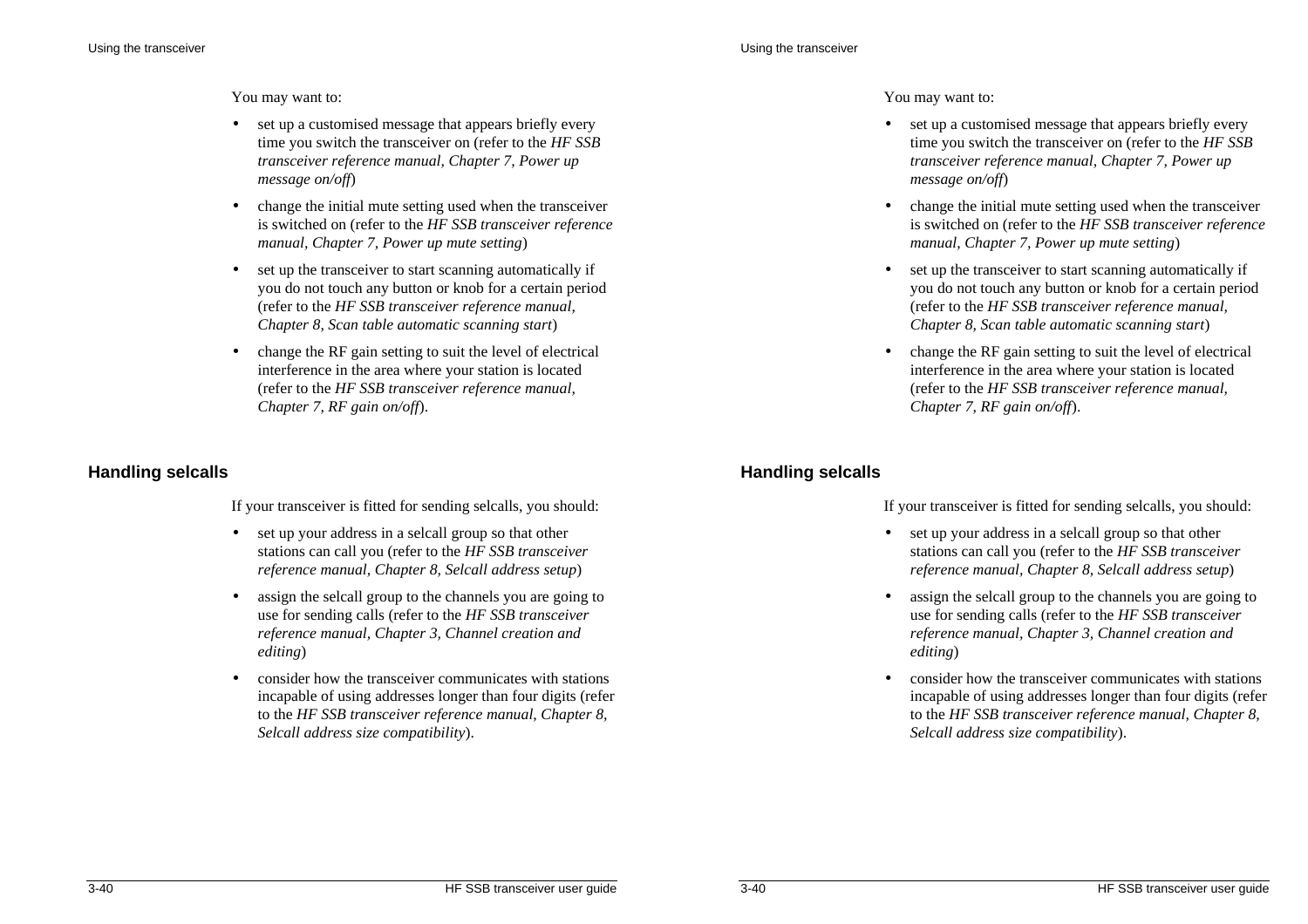### **Handling telcalls**

If your transceiver is fitted for sending telcalls, you should:

- set up a selcall group for use in telcalling (refer to the *HF SSB transceiver reference manual, Chapter 8, Selcall address setup*)
- assign the selcall group set up for telcalling to the channels you are going to use for sending telcalls (refer to the *HF SSB transceiver reference manual, Chapter 3, Channel creation and editing*)
- set up the telephone directory with the telephone numbers of the people you most commonly telcall (refer to the *HF SSB transceiver reference manual, Chapter 3, Telephone directory creation*).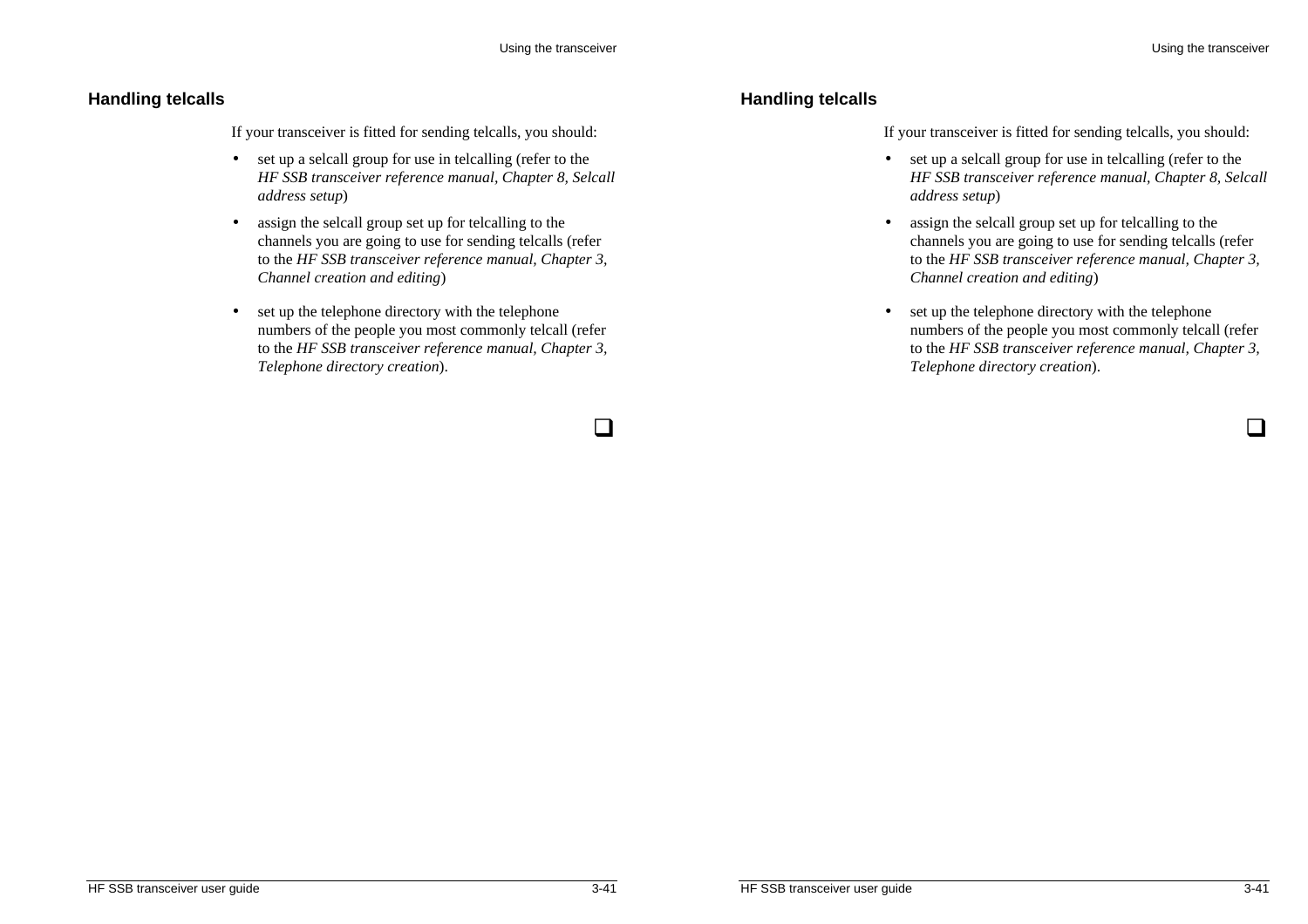Using the transceiver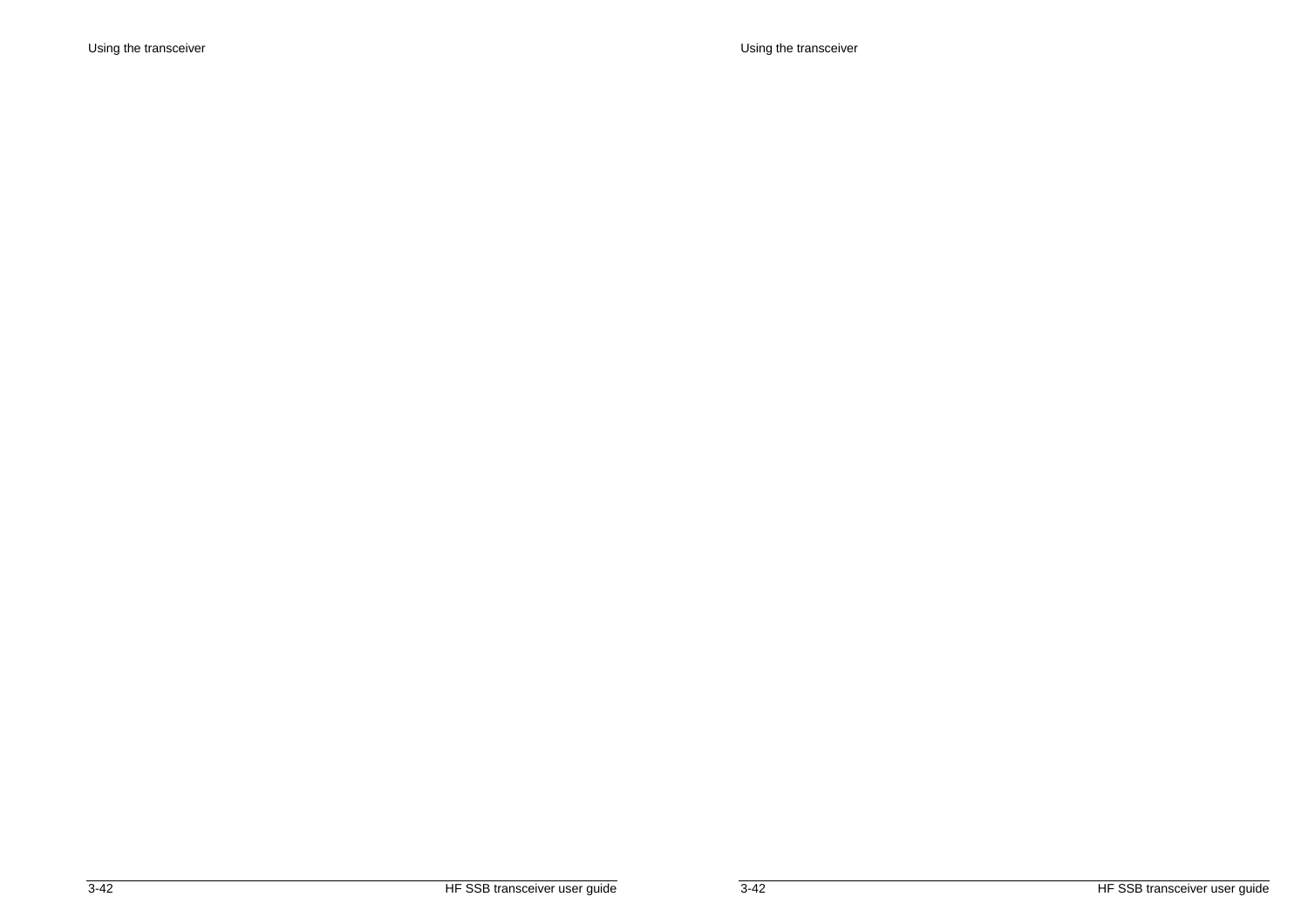

# **4 Sending calls**

This chapter shows you how to send:

- ALE calls (4-3)
- Emergency selcalls (4-7)
- GPS beacon calls  $(4-12)$
- GPS position calls (4-16)
- Page calls  $(4-20)$
- Selcalls  $(4-26)$
- Selective beacon calls (4-29)
- Status calls (4-32)
- Telcalls (4-39)
- Tone calls  $(4-46)$
- Voice calls (4-48).

This chapter covers the full range of call types for HF SSB series transceivers. To find out what types of call your transceiver can send, see the front of this guide for the list of fitted transceiver options. All HF SSB series transceivers can send tone and voice calls.

When making a call, the station you are calling needs to be set to the channel frequency you are using.

In any call procedure up to the point transmission starts, the transceiver automatically switches back to Channel mode if you do not touch any button or knob for 30 seconds. If this happens, start the procedure again.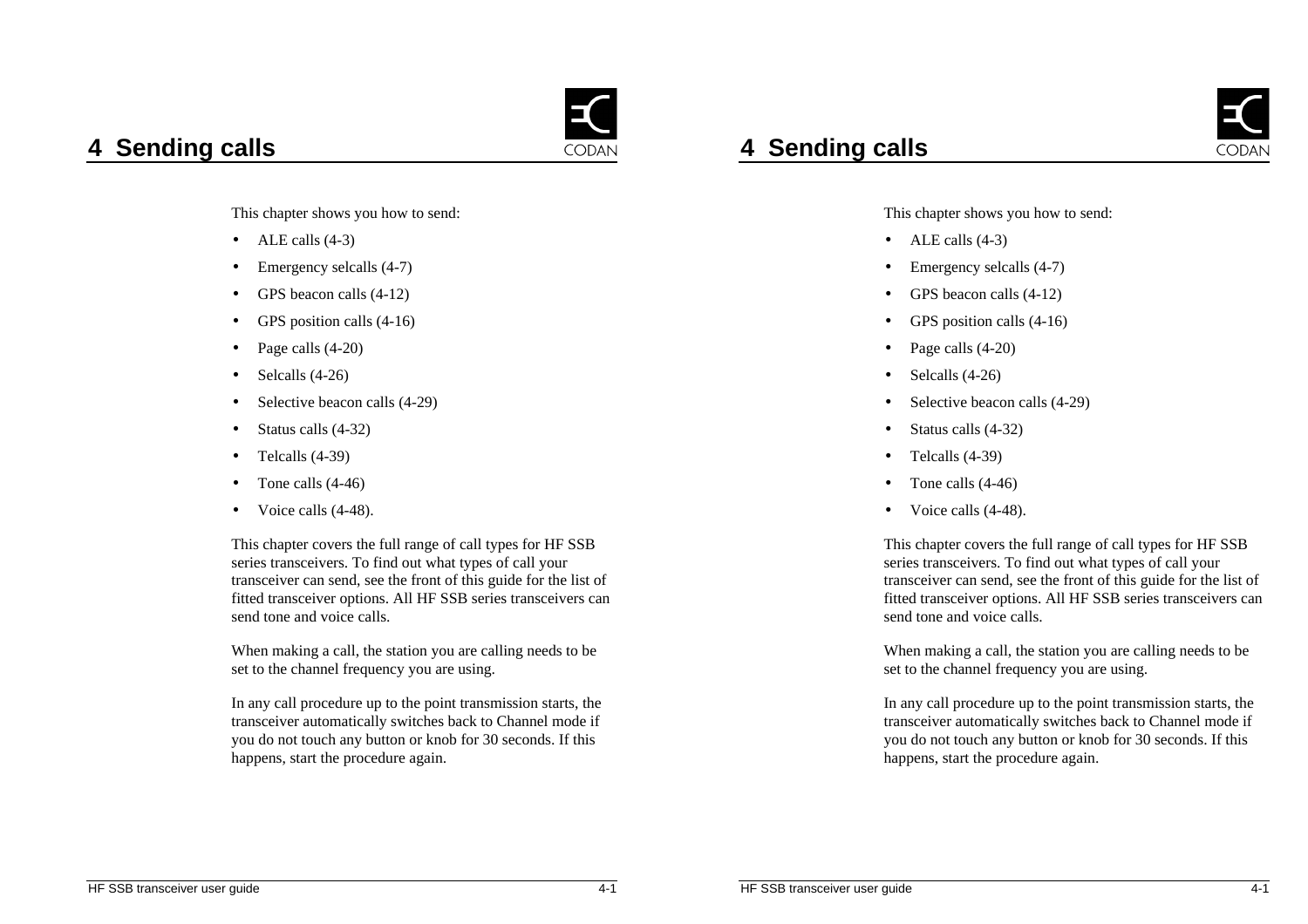Messages like No calls available are displayed if the type of call you are trying to send is not enabled. If this happens, check the conditions listed at the start of the call procedure under the heading *Before you can send this call, you need to..*.

The displays in this chapter show examples of channel and frequency numbers. You must use numbers appropriate for your own transceiver.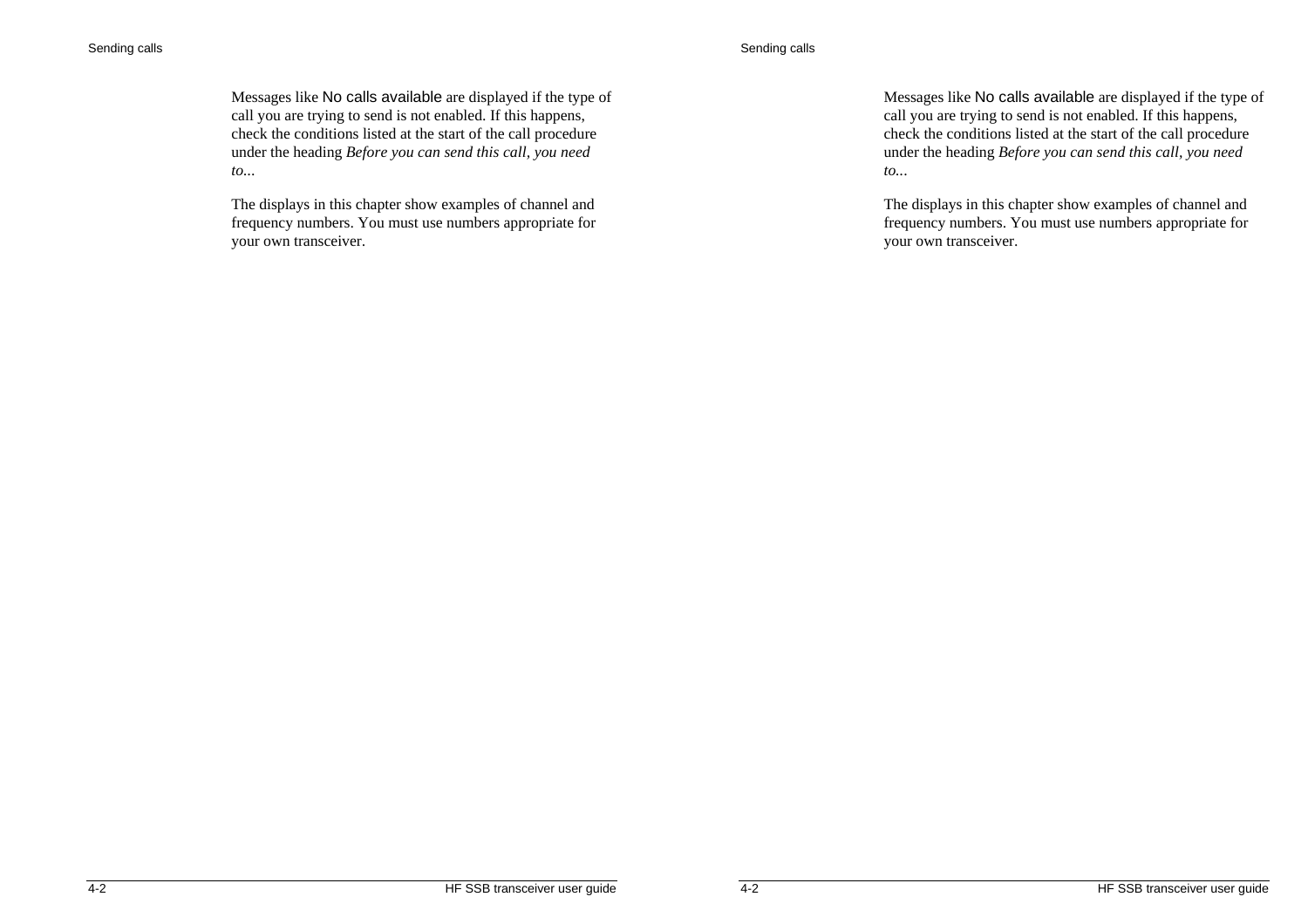# **ALE call**

An Automatic Link Establishment call (ALE) automatically selects the best channel to use for sending a call. This removes the need to send selective beacon calls on different channels to find the best channel to communicate on.

When you send an ALE call, the ALE controller selects the best frequency from a preset list of channels and attempts to establish a link with the other station on that channel. If it fails, it selects the next best channel and tries again. This process repeats until a link is established or there are no more channels to try.

ALE calls allow you to use both numeric and alphanumeric station addresses. A numeric address is a 6-digit number or less. An alphanumeric address is either a number greater than six digits or an address containing one or more of the characters 'A–Z', '@' and '?'. Maximum length is 15 characters.

To set up your transceiver's alphanumeric address, refer to the *HF SSB transceiver reference manual, Chapter 5, ALE alphanumeric address setup*.

When you call an alphanumeric address, your alphanumeric address is used in the call to identify your station.

When you call a numeric address, your numeric address is used in the call to identify your station (set up in the selcall group assigned to the current channel).

For further details, refer to the *9300 ALE controller user guide* (Codan part number 15-04046).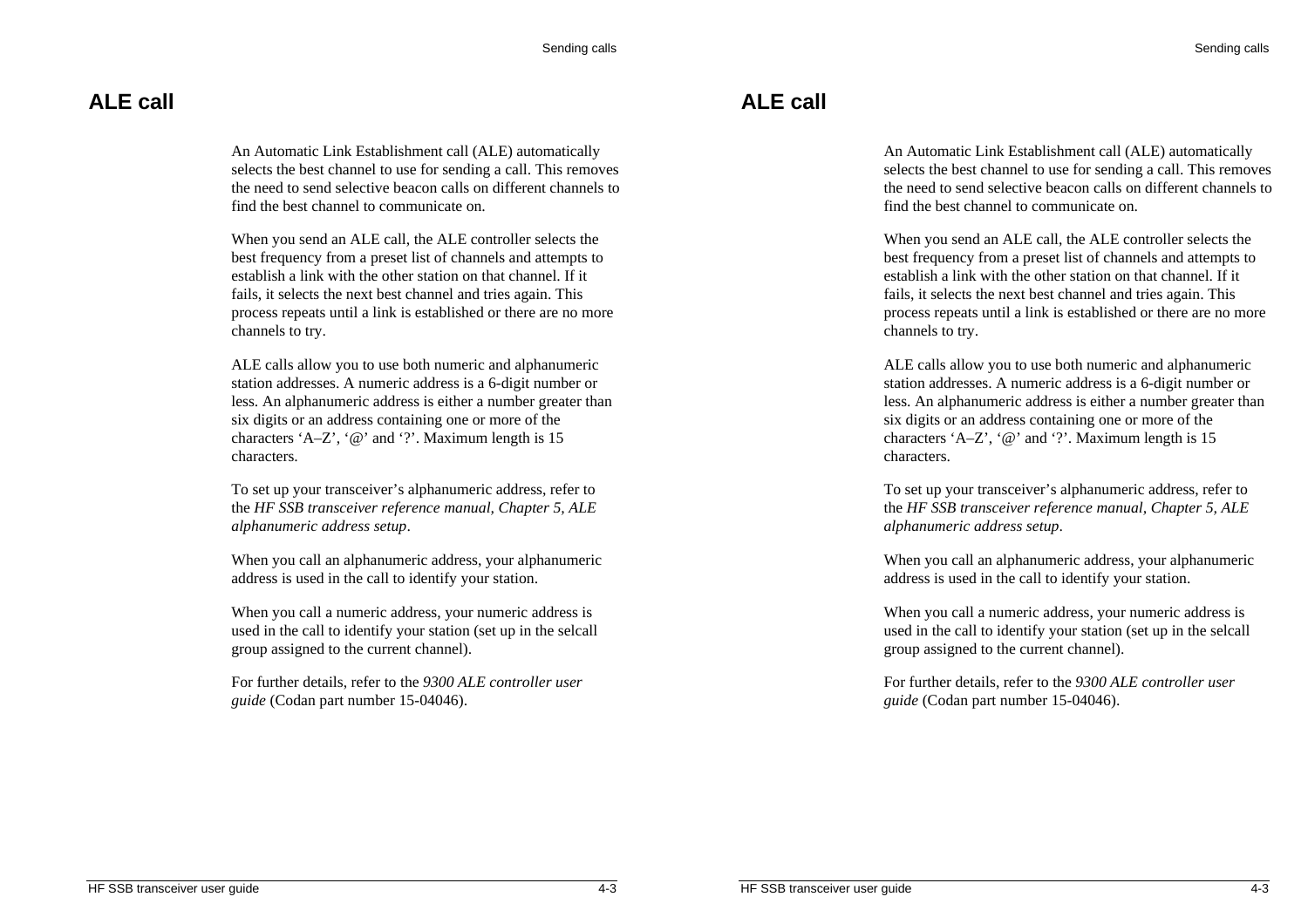### **Before you can send an ALE call, you need to:**

- connect an ALE controller and set the correct RS-232 and baud rate settings (refer to the *HF SSB transceiver reference manual, Chapter 11, Connecting ancillary equipment*)
- make sure that the station you are calling is also set up for ALE calling
- set up your address (refer to the *HF SSB transceiver reference manual, Chapter 8, Selcall address setup*)
- set up your alphanumeric address if you intend to call an alphanumeric address (refer to the *HF SSB transceiver reference manual, Chapter 5, ALE alphanumeric address setup*)
- set up a channel for selcalling (refer to the *HF SSB transceiver reference manual, Chapter 3, Channel creation and editing*)
- set up a scan table for ALE call scanning (refer to the *HF SSB transceiver reference manual, Chapter 3, Scan table creation*).

 $|$ CALL  $R_{\rm X}$ .

To send an ALE call:

| Action                                 | <b>Notes</b>                                              |
|----------------------------------------|-----------------------------------------------------------|
| Normally the<br>transceiver will be in | Example of the display when in<br>ALE Scan mode:          |
| ALE Scan mode.                         | ∫ALE Scan<br>USB<br>HI<br>208 5820<br>$\bigcap$ $\bigcap$ |

TYPE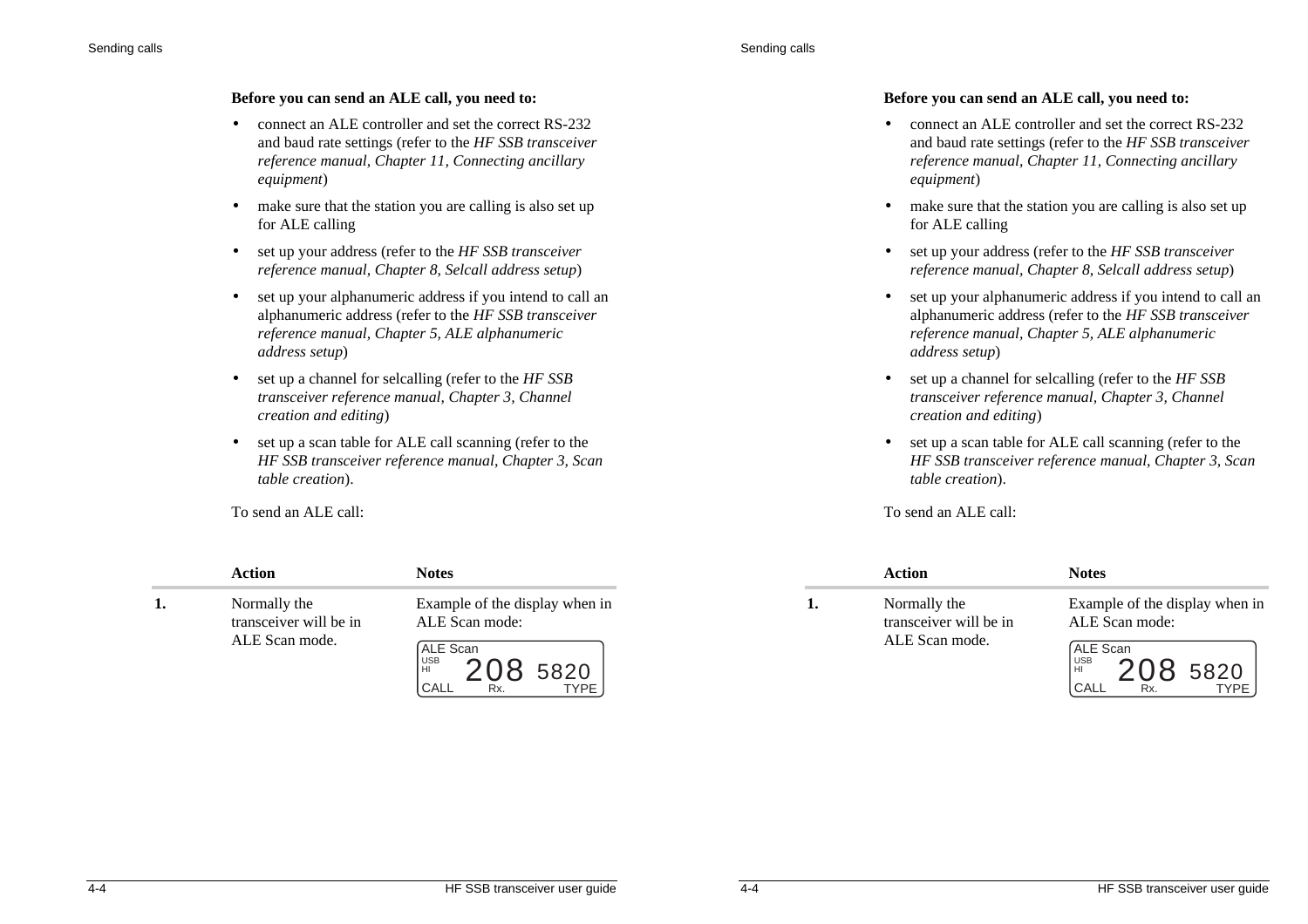|    | <b>Action</b>                                                                                    | <b>Notes</b>                                                                                                                                                                                                                                                                               |
|----|--------------------------------------------------------------------------------------------------|--------------------------------------------------------------------------------------------------------------------------------------------------------------------------------------------------------------------------------------------------------------------------------------------|
| 2. | To exit ALE scan<br>mode, press<br>Call<br>88 B<br>88 B<br>100                                   | Example of the display:<br>185074<br>ALE :<br><b>USB</b><br>5820<br>ĤĹ<br><b>TYPE</b><br>CALL<br>Rx.<br>The top right position of the<br>display shows the address of<br>the last station called.                                                                                          |
| 3. | Enter the address you<br>want to call (if different<br>to the one displayed)<br>numera<br>button | Enter up to 15 characters or<br>digits, from left to right.<br>If the transceiver beeps when<br>you try to enter the address, the<br>channel has been set up with a<br>fixed numeric address. Refer to<br>the HF SSB transceiver<br>reference manual, Chapter 8,<br>Selcall address setup. |
| 4. | To send the call, press<br>Call<br>30 C<br>300<br><sub>or</sub>                                  | You hear your transceiver's<br>calling tones. Example of the<br>display:<br>ALE calling:<br>185074<br><b>USB</b><br>5820<br>HI<br>CALL<br>When the ALE controller has<br>established the best channel to<br>use, the display looks like this:                                              |

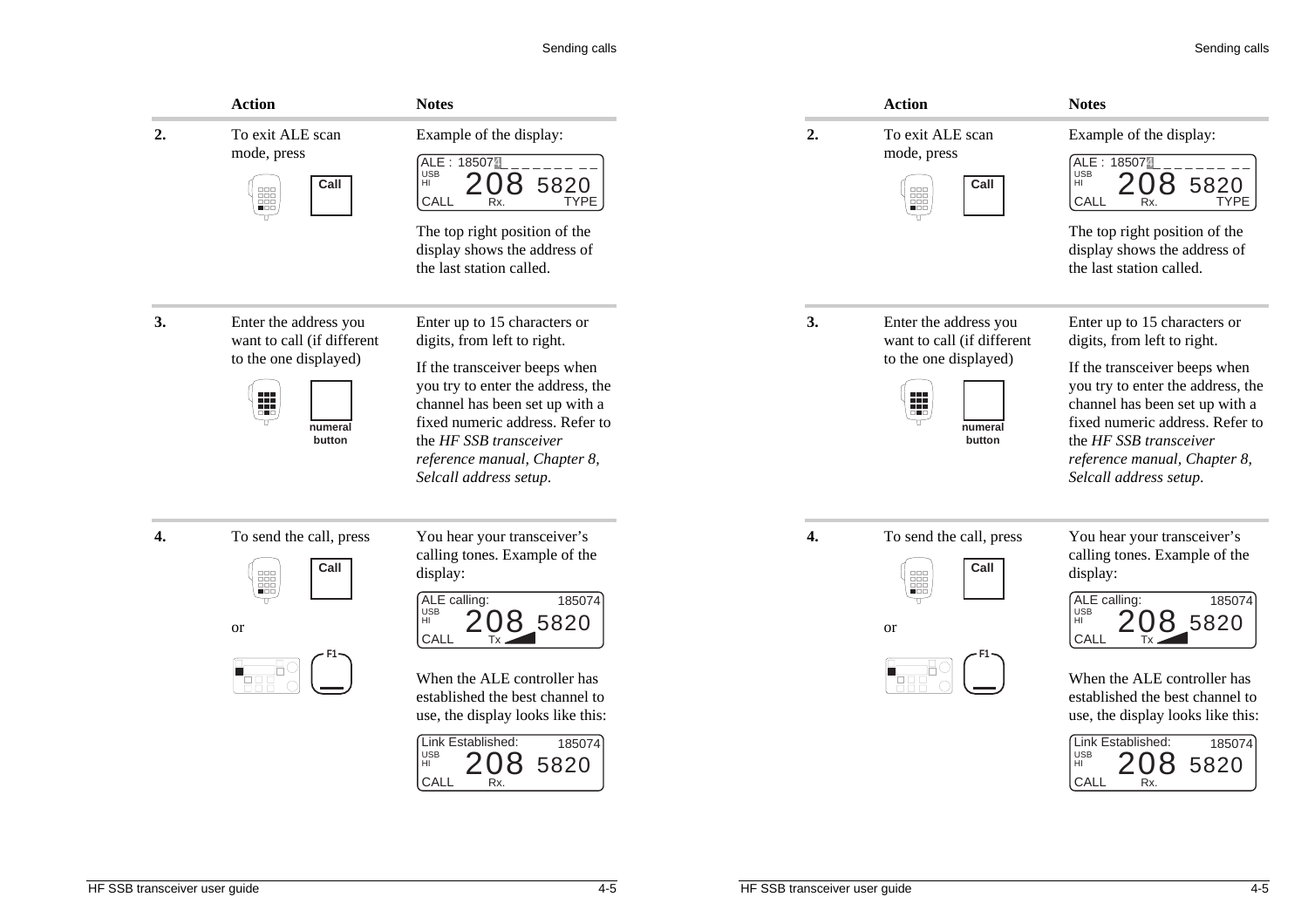|    | <b>Action</b>                                                         | <b>Notes</b>                                                                                                            |
|----|-----------------------------------------------------------------------|-------------------------------------------------------------------------------------------------------------------------|
| 5. | Wait for the operator of<br>the other station to<br>return your call. | The operator is notified of your<br>call by an alarm that sounds<br>like a telephone.                                   |
|    |                                                                       | If the station is unattended, wait<br>to be called back.                                                                |
| 6. | To restart ALE<br>scanning, press<br><b>Scan</b><br>8<br>oóc          | Now that you have finished the<br>call, you want the transceiver to<br>be ready to detect the next call<br>sent to you. |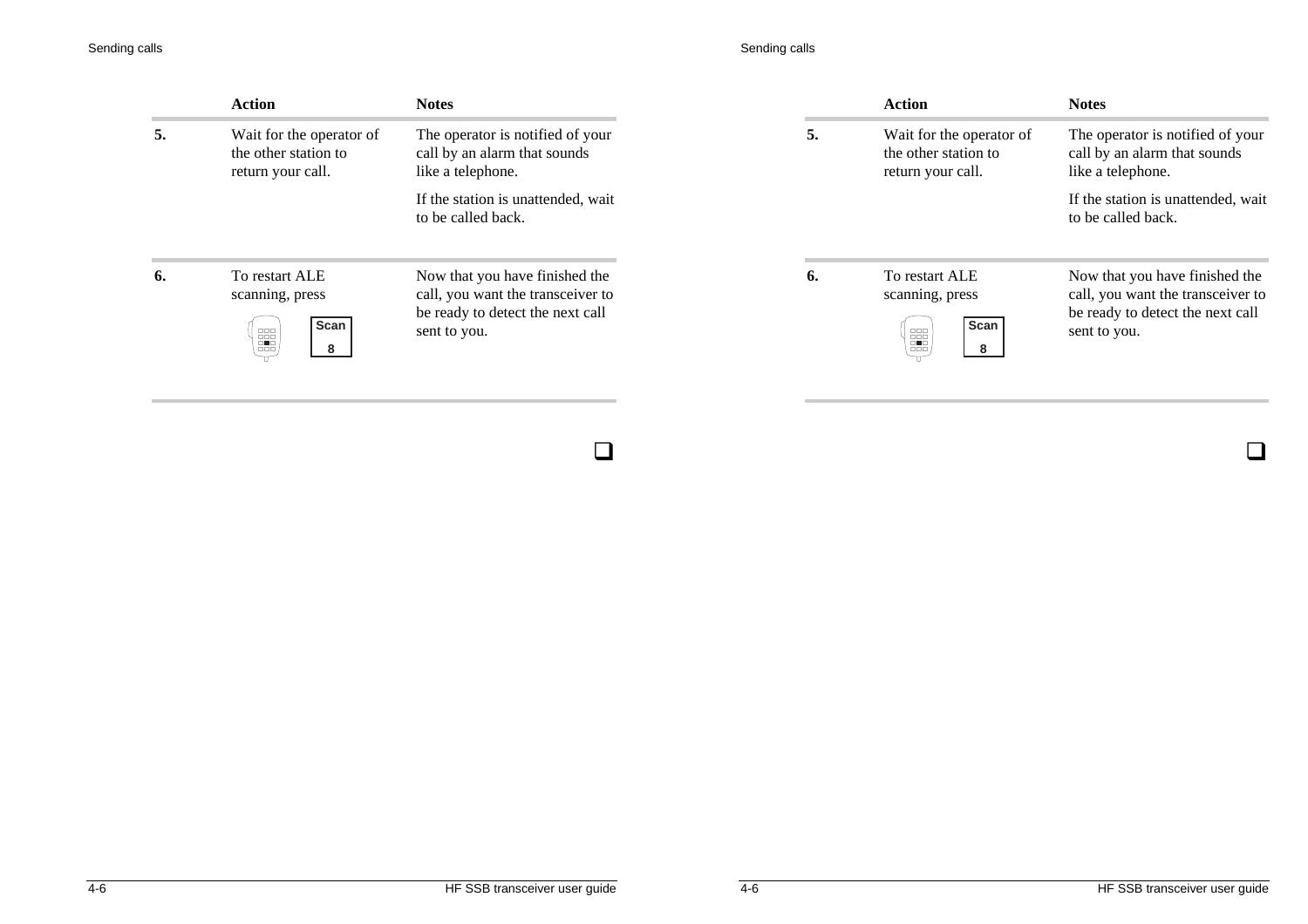# **Emergency selcall**

An emergency selcall is a simple and automatic way of selectively calling any station in an emergency.

An emergency selcall:

- saves you from having to select channels and addresses when sending the call since this information is preset
- alerts the operator of the other station by a special emergency alarm
- automatically sends your GPS position if your station is set up for GPS (see *GPS position call* on page 4-16).

If you do not set up any emergency channels, you will need to select the channel at the time of sending the call.

If you set up more than one emergency channel, the transceiver will send calls on successive emergency channels until a call has been sent once on each channel or you stop the calling process by pressing the **PTT** button.

#### **Before you can send an emergency selcall, you need to:**

- set up your address (refer to the *HF SSB transceiver reference manual, Chapter 8, Selcall address setup*)
- set up the address to call and up to four emergency channels to be used (refer to the *HF SSB transceiver reference manual, Chapter 6, Emergency Selcall transmit setup*)
- make sure that the station you are calling is set up for receiving emergency selcalls.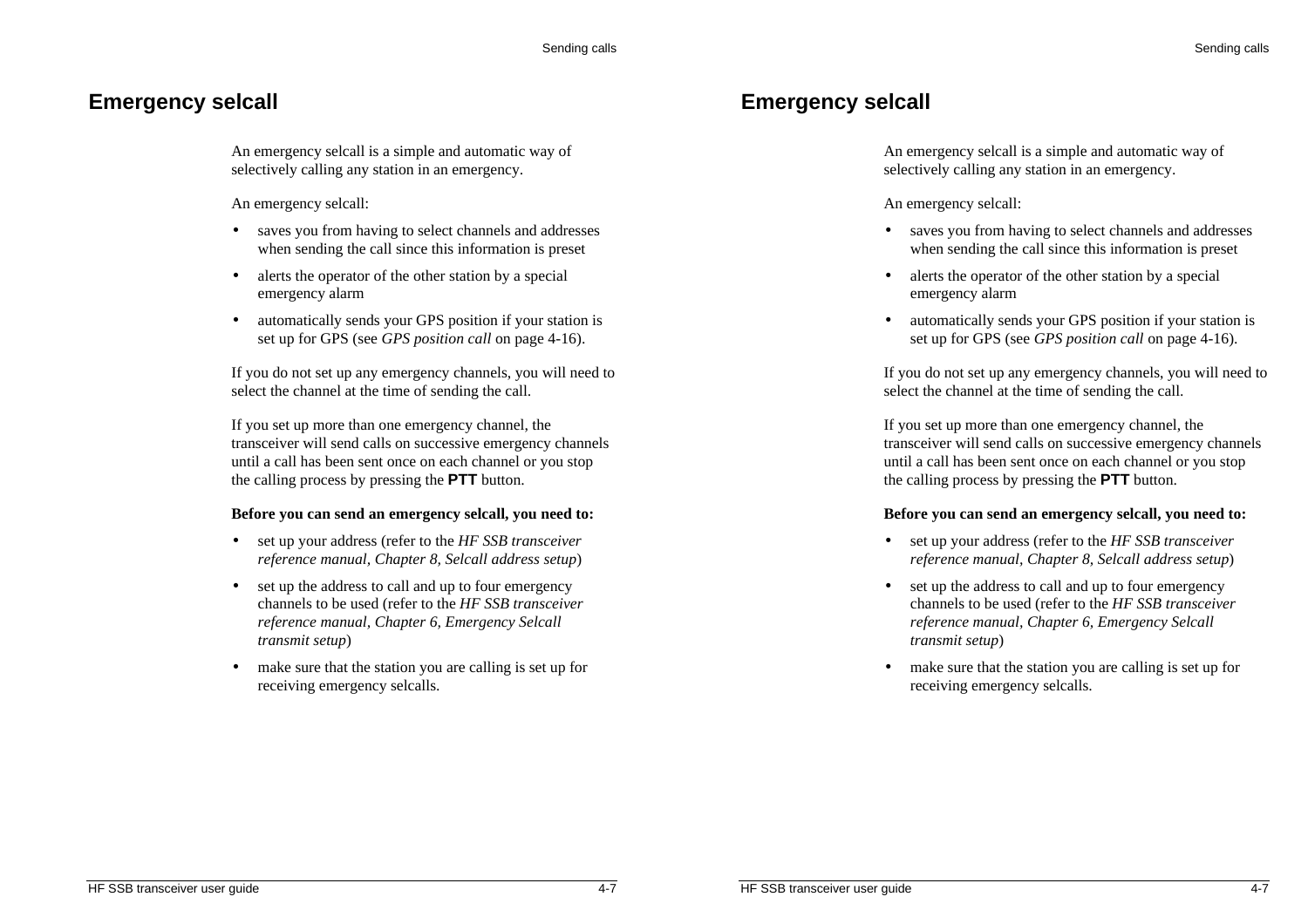## **Emergency selcall on preset channels**

This procedure sends an emergency selcall using the preset emergency channels. If no emergency channels have been set up, the call is sent on the current channel.

| Action                                                  | <b>Notes</b>                                                                                                            |
|---------------------------------------------------------|-------------------------------------------------------------------------------------------------------------------------|
| Press and hold down<br>for two seconds<br>Emgcy<br>Call | You hear beeping. The channel<br>changes to the first emergency<br>channel (if emergency channels<br>have been set up): |



After the two seconds, antenna tuning starts followed by the transceiver's calling tones:



The transceiver waits 10 seconds and repeats the call on the next preset emergency channel:



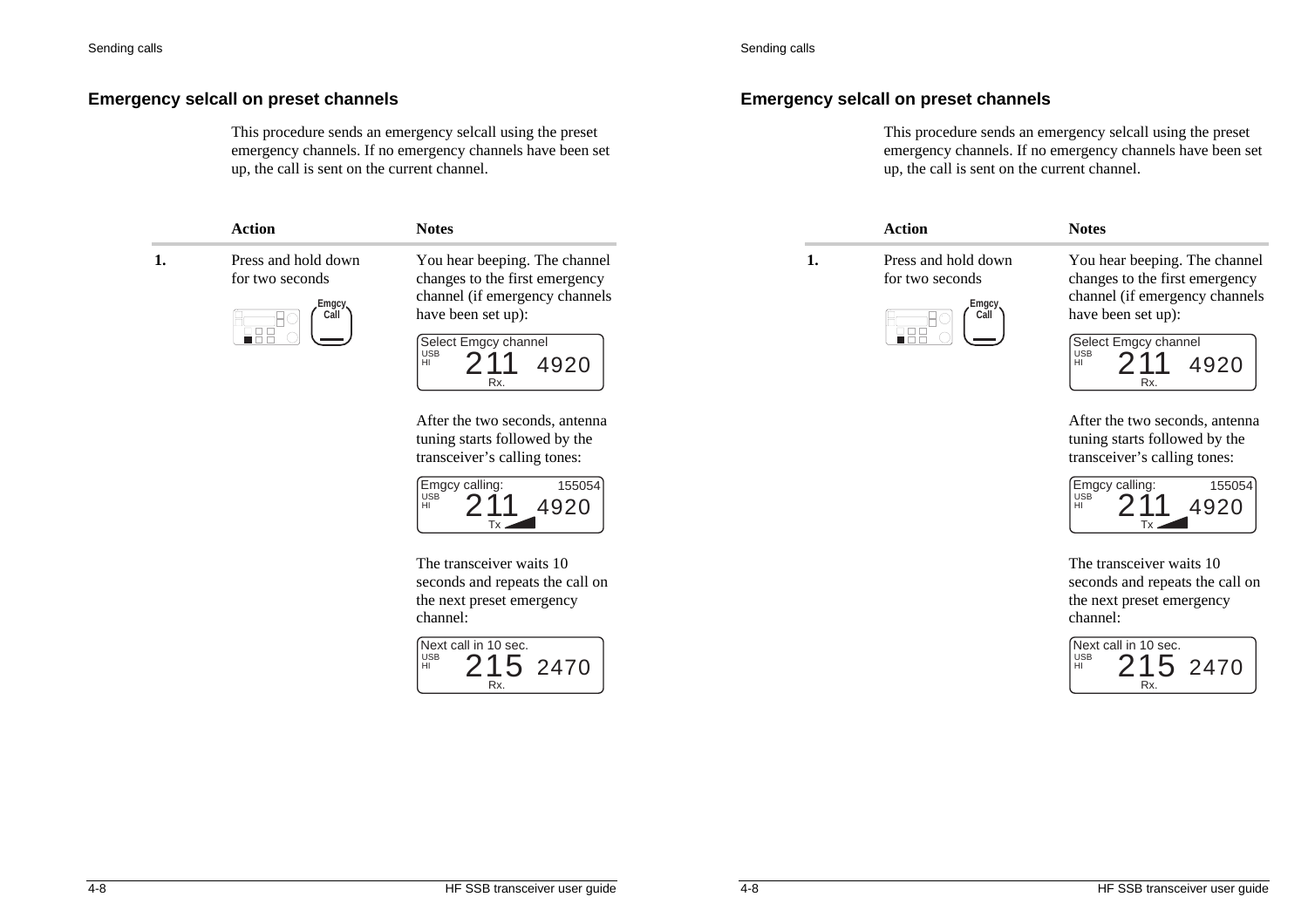| Action                                                                       | <b>Notes</b>                                                                                                                                                                                                                                                            |
|------------------------------------------------------------------------------|-------------------------------------------------------------------------------------------------------------------------------------------------------------------------------------------------------------------------------------------------------------------------|
| To start talking after<br>hearing the revertive<br>signal, press<br>PTT<br>噩 | The other station responds by<br>sending a siren-like revertive<br>signal. You may hear a tuning<br>tone first if the other station has<br>an automatic tuning antenna.<br>Pressing the <b>PTT</b> button stops<br>the calling process and further<br>channel changing. |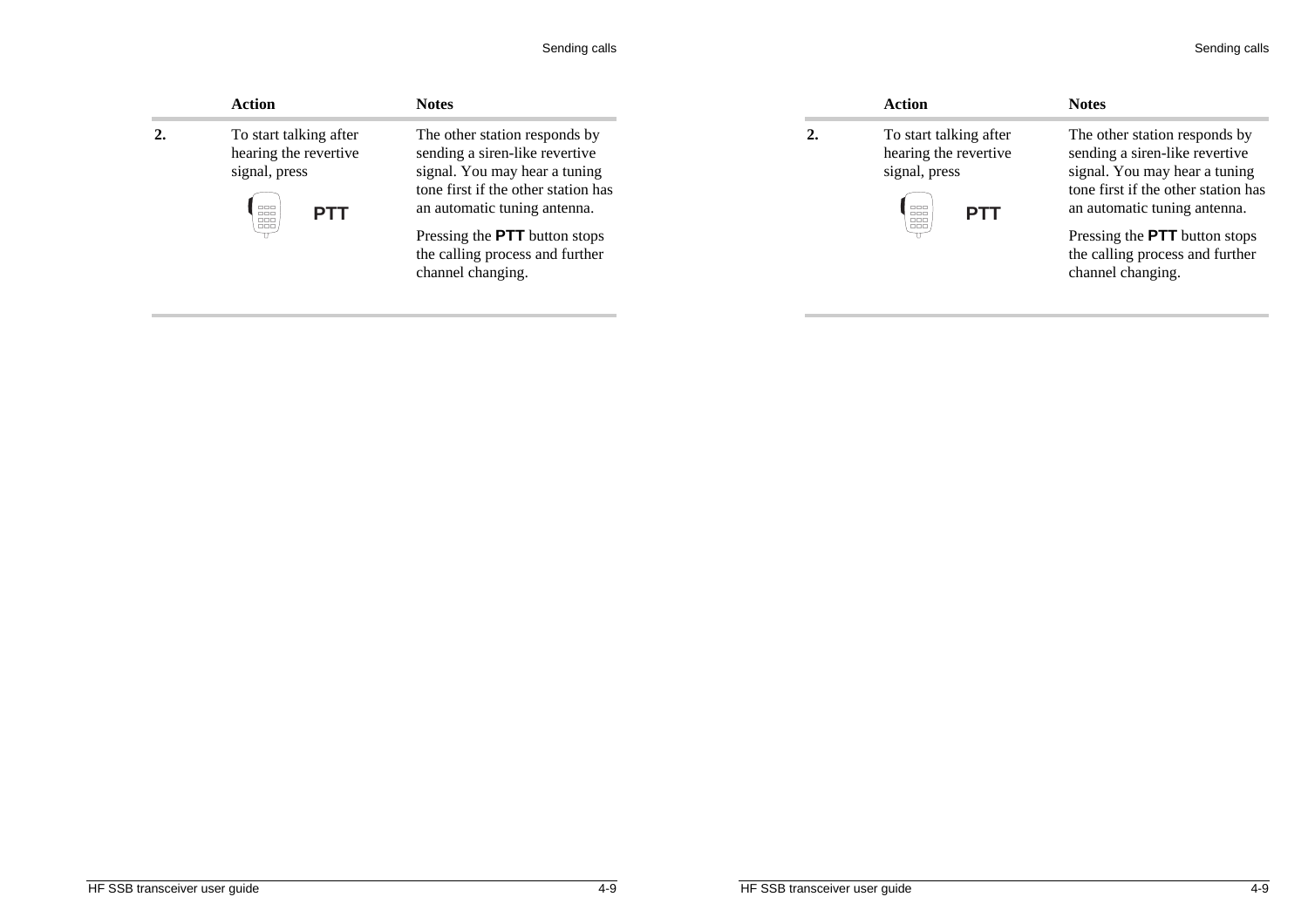## **Emergency selcall with manual channel selection**

This procedure allows you to select the channel at the time of sending an emergency selcall.

|    | <b>Action</b>                                                                       | <b>Notes</b>                                                                                                                                                                                                                                                                                      |
|----|-------------------------------------------------------------------------------------|---------------------------------------------------------------------------------------------------------------------------------------------------------------------------------------------------------------------------------------------------------------------------------------------------|
| 1. | In Channel mode, press<br>and release<br>Emgcy.<br>Call                             | The speed of beeping slows.<br>You have 30 seconds to select a<br>channel before the transceiver<br>reverts to Channel mode.<br>Example of the display:<br>Select Emgcy channel<br><b>USB</b><br>HI<br>4920<br><b>RECAL</b><br>Rx.<br>If you want to stop the call,<br>press<br>300<br>PTT<br>300 |
| 2. | If you want to select a<br>channel, rotate<br><b>Select</b><br>Continue><br>Step 5. | Example of the display:<br>Select Emgcy channel<br><b>USB</b><br>4920<br>HI<br><b>RECAL</b><br>Rx.                                                                                                                                                                                                |
|    | If you want to recall a<br>channel, press<br>Enter<br>ا ۱<br>ا ۱<br>R'call          | Example of the display:<br>Recall Chan:<br><b>USB</b><br>HI<br>4920<br>RECALI<br><b>EXIT</b><br>Rx.                                                                                                                                                                                               |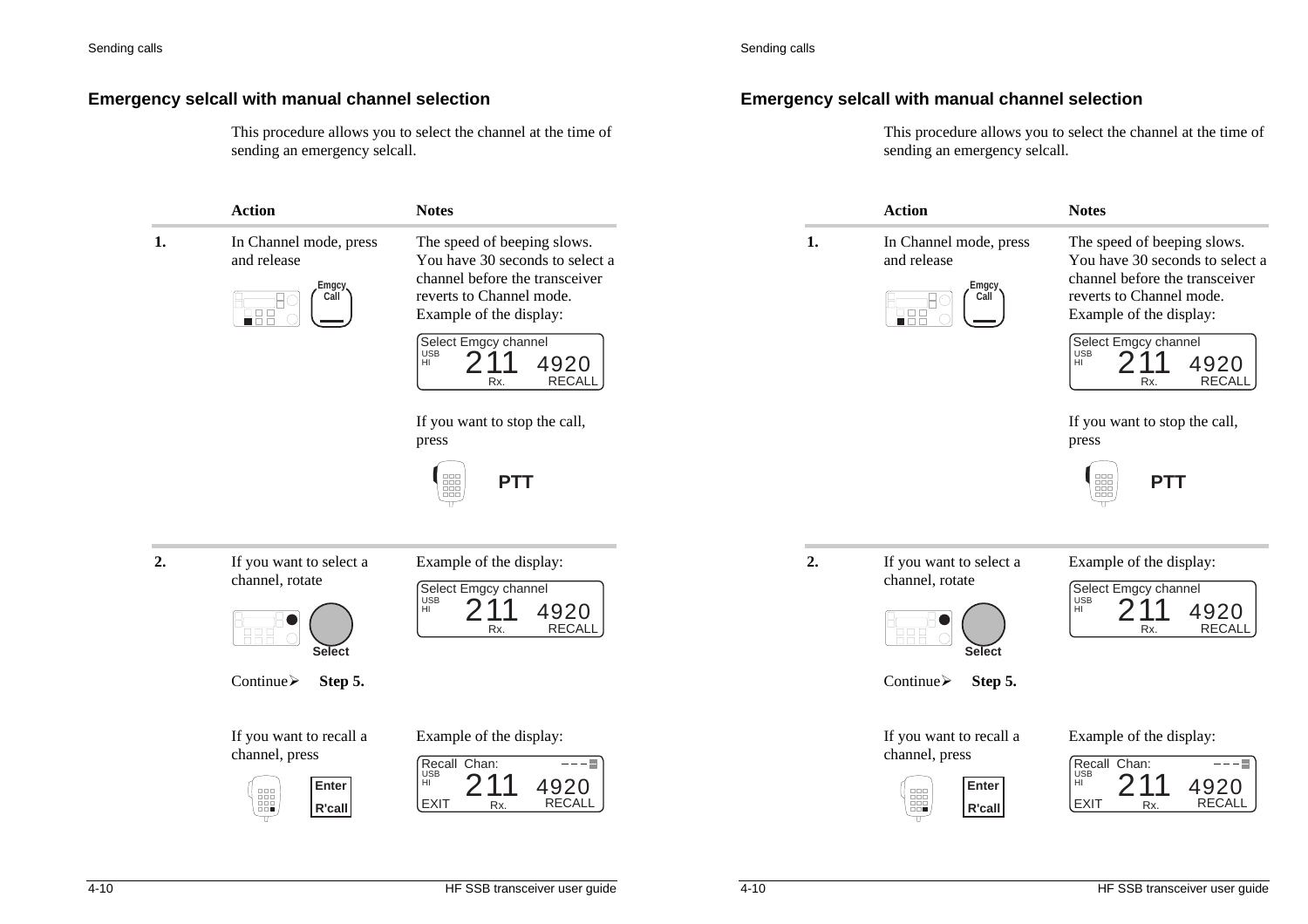#### Sending calls

|                  | <b>Action</b>                                                           | <b>Notes</b>                                                                                                                                                            |
|------------------|-------------------------------------------------------------------------|-------------------------------------------------------------------------------------------------------------------------------------------------------------------------|
| 3.               | Enter the channel<br>number<br>button                                   |                                                                                                                                                                         |
| $\overline{4}$ . | Press<br>Enter<br>00C<br>88 B G<br>R'call                               | Example of the display for<br>channel 145:<br>Select Emgcy channel<br><b>USB</b><br>45 6780<br>HI<br><b>RECAL</b><br>Rx.                                                |
| 5.               | Press and hold down<br>for two seconds<br>Emgcy<br>Call                 | You hear your transceiver's<br>calling tones. Example of the<br>display:<br>Emgcy calling:<br>155054<br><b>USB</b><br>6780<br>HI                                        |
| 6.               | To start talking after<br>hearing the revertive<br>signal, press<br>РТТ | The other station responds by<br>sending a siren-like revertive<br>signal. You may hear a tuning<br>tone first if the other station has<br>an automatic tuning antenna. |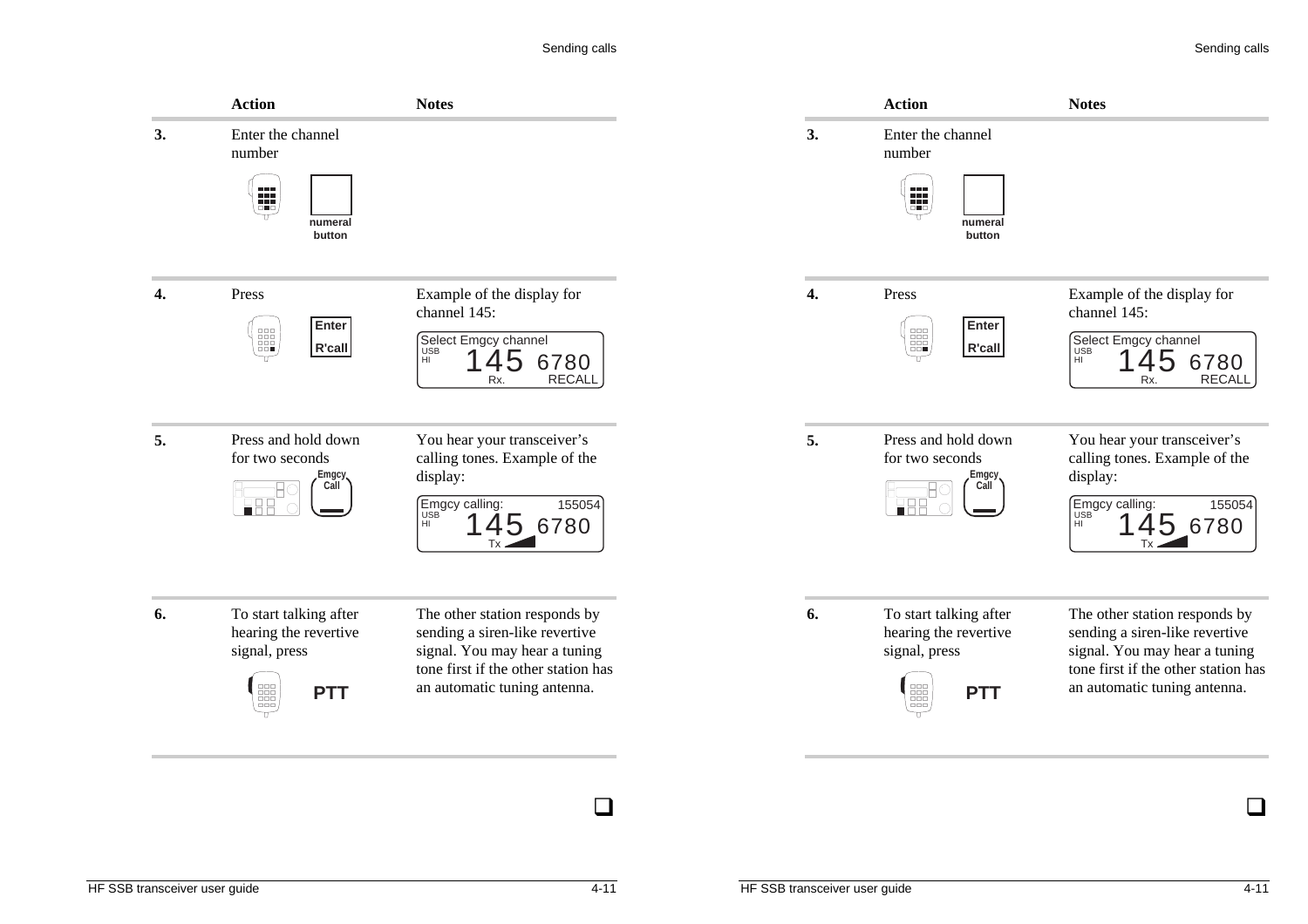# **GPS beacon call**

GPS (Global Positioning System) is a system for displaying the geographical location of a station. GPS receivers pick up latitude and longitude coordinates from passing satellites.

A GPS beacon call obtains the global position of another station.

When a station receives a GPS beacon call, it automatically transmits the GPS information. The operator is not alerted that a call has been received. For example, a transportation manager might send a GPS beacon call to locate a mobile station such as a delivery vehicle.

If the station you are calling has set up a privacy key, you will need to set up the same privacy key in your transceiver to be able to receive GPS information from this station.

### **Before you can send a GPS beacon call, you need to:**

- enable GPS calling (refer to the *HF SSB transceiver reference manual, Chapter 7, Password entry to enable transceiver options*)
- make sure that the station you are calling is also set up for using GPS
- check if you need to match the other station's use of a privacy key (refer to the *HF SSB transceiver reference manual, Chapter 5, Call privacy on/off*)
- set up your address (refer to the *HF SSB transceiver reference manual, Chapter 8, Selcall address setup*)
- set up a channel for selcalling (refer to the *HF SSB transceiver reference manual, Chapter 3, Channel creation and editing*).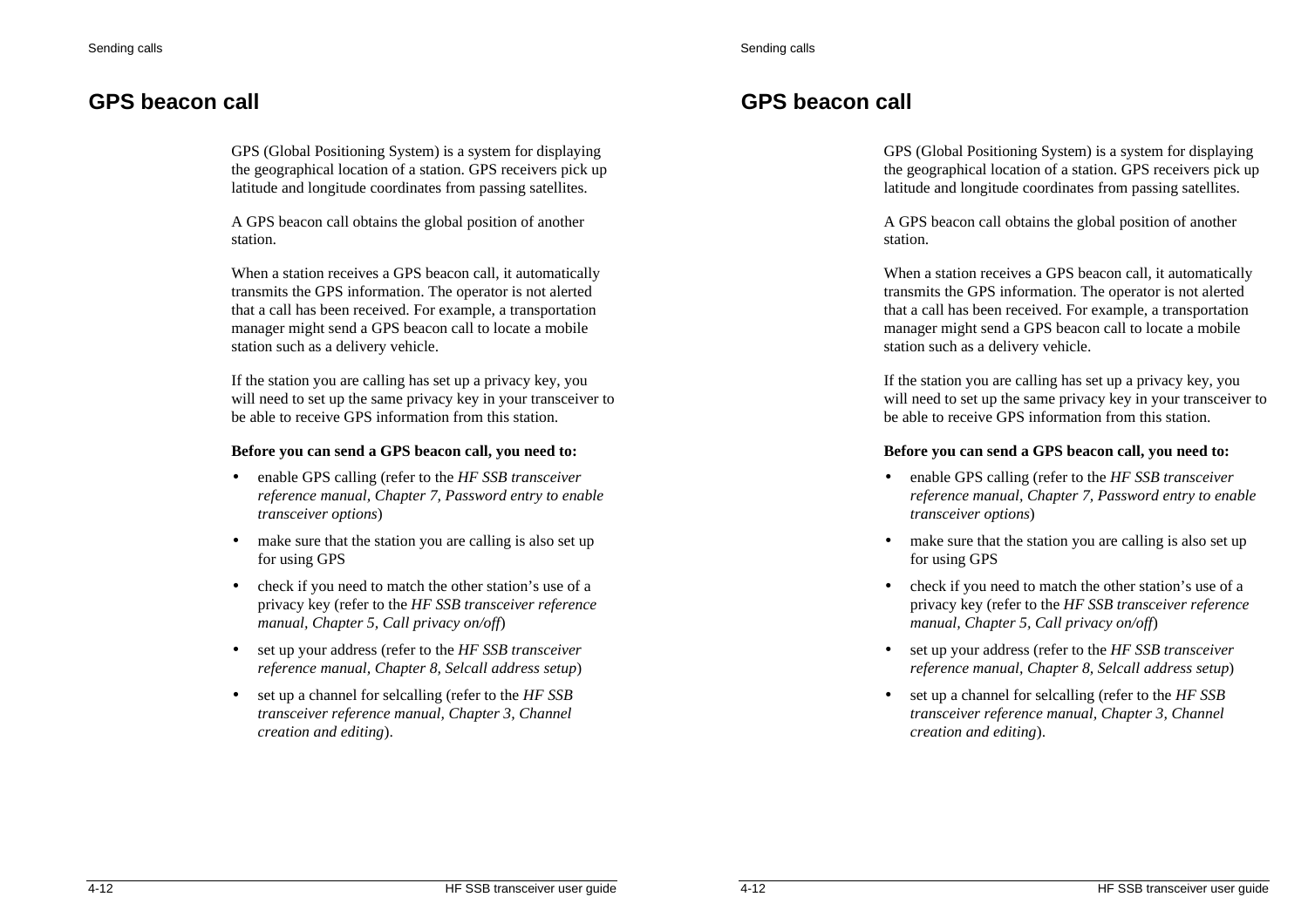## To send a GPS beacon call:

|    | <b>Action</b>                                                                         | <b>Notes</b>                                                                                                                                                                                            |
|----|---------------------------------------------------------------------------------------|---------------------------------------------------------------------------------------------------------------------------------------------------------------------------------------------------------|
| 1. | In Channel mode, select<br>one of the frequencies<br>scanned by the other<br>station. |                                                                                                                                                                                                         |
| 2. | Wait until the channel<br>is clear of all voice and<br>data traffic.                  | Temporarily switch off any<br>muting so that you can hear<br>activity on the channel.                                                                                                                   |
| 3. | Press                                                                                 | The display shows the last type<br>of call made:<br>Selcall:<br>185074<br><b>USB</b><br>5820<br>HI<br>CALL<br>The top right position of the<br>display shows the address of<br>the last station called. |
| 4. | Repeatedly press<br>until you see GPS<br>beacon displayed on<br>the top line.         | Example of the display:<br>GPS beacon:<br>185074<br><b>USB</b><br>5820<br>HI<br>TYPE<br>CALL<br>Rx.                                                                                                     |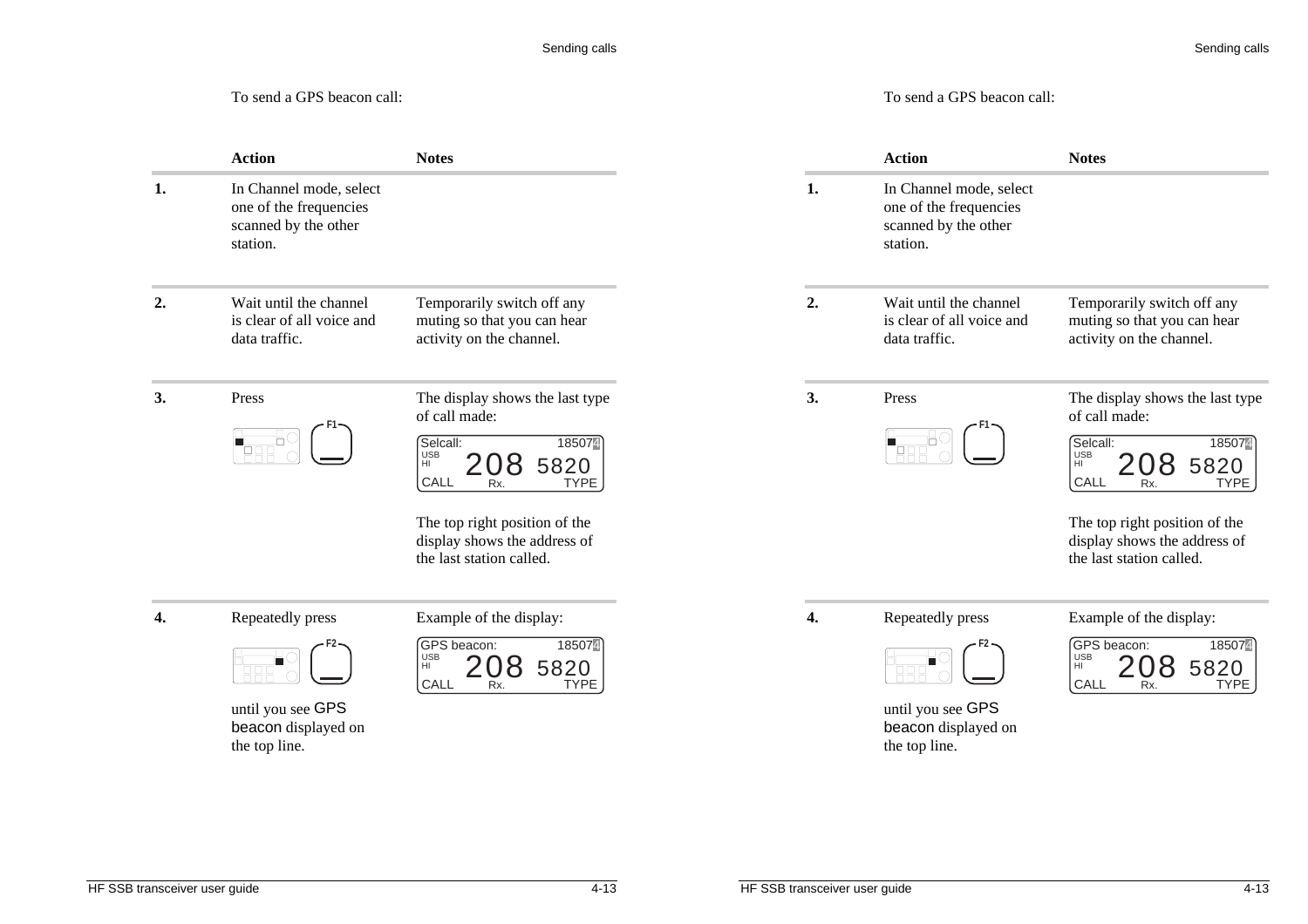| Action                                                                                                  | <b>Notes</b>                                                                                                                                                                                                        |
|---------------------------------------------------------------------------------------------------------|---------------------------------------------------------------------------------------------------------------------------------------------------------------------------------------------------------------------|
| Enter the address you<br>want to call (if different<br>to the one displayed)<br>--<br>numeral<br>button | If the transceiver beeps when<br>you try to enter the address, the<br>channel has been set up with a<br>fixed address. Refer to the<br>HF SSB transceiver reference<br>manual, Chapter 8, Selcall<br>address setup. |

**6.** To send the call, press



or



You hear your transceiver's calling tones. Example of the display:



While your transceiver waits for call acknowledgment, the display looks like this:



If the call was successful, GPS information is displayed on the top line for 30 seconds.

If the call was unsuccessful, the display looks like this for three seconds:

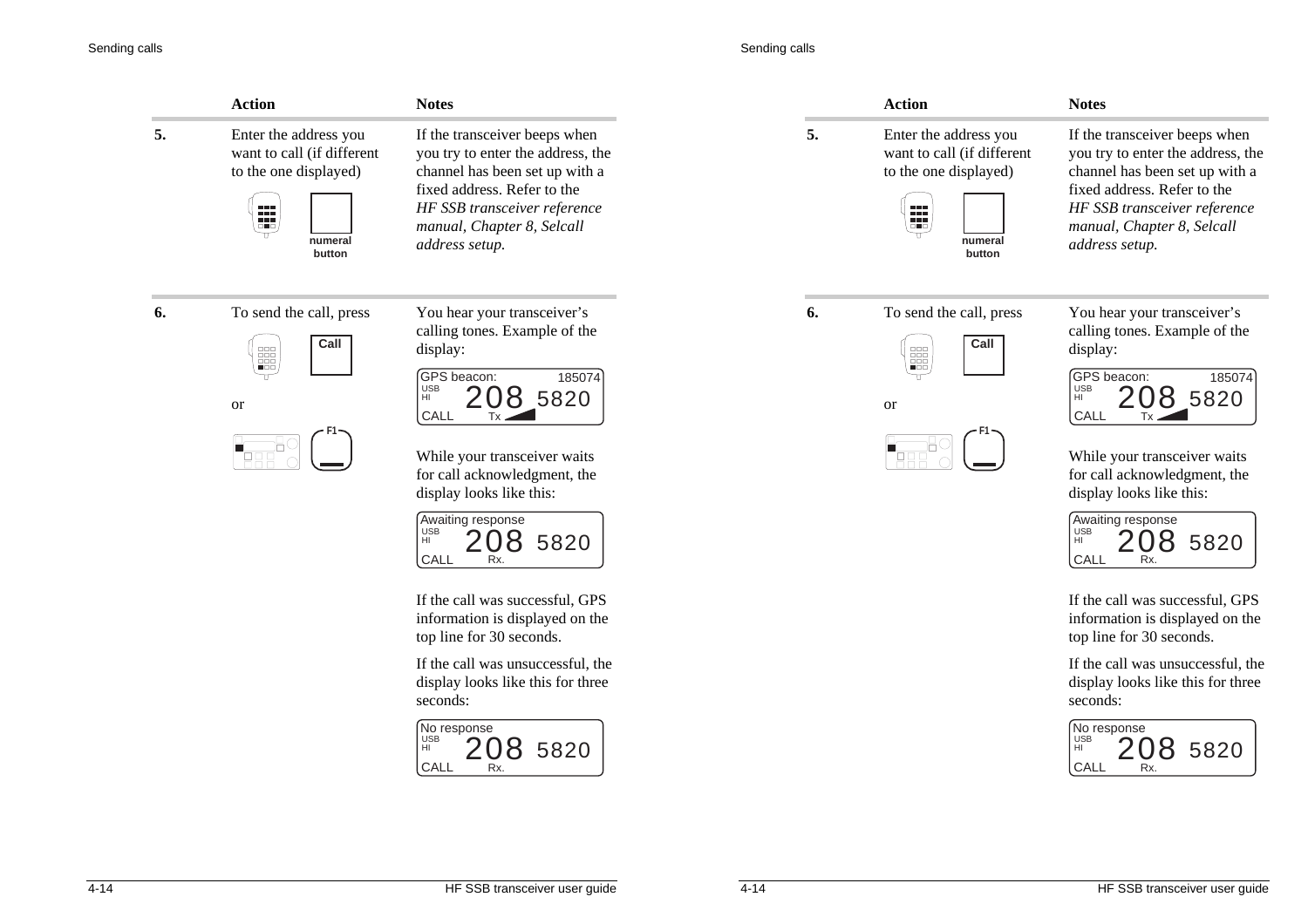|    | <b>Action</b>                                                      | <b>Notes</b>                                                                                                                                                                                                                                 |
|----|--------------------------------------------------------------------|----------------------------------------------------------------------------------------------------------------------------------------------------------------------------------------------------------------------------------------------|
| 7. | Was the call<br>successful?<br>Yes ><br>Step 8.<br>No ><br>Step 1. | If No response was displayed,<br>try sending the call again. If the<br>call repeatedly fails, try another<br>channel.                                                                                                                        |
|    |                                                                    | If No remote GPS was<br>displayed, the call failed<br>because the other station has no<br>GPS receiver connected or no<br>GPS information.                                                                                                   |
| 8. | To restart scanning,<br>press<br>Scan-                             | Now that you have finished the<br>call, you want the transceiver to<br>be ready to detect the next call<br>sent to you.<br>The GPS information is stored<br>in call memory. To view it, see<br>Chapter 5, Reviewing calls<br>held in memory. |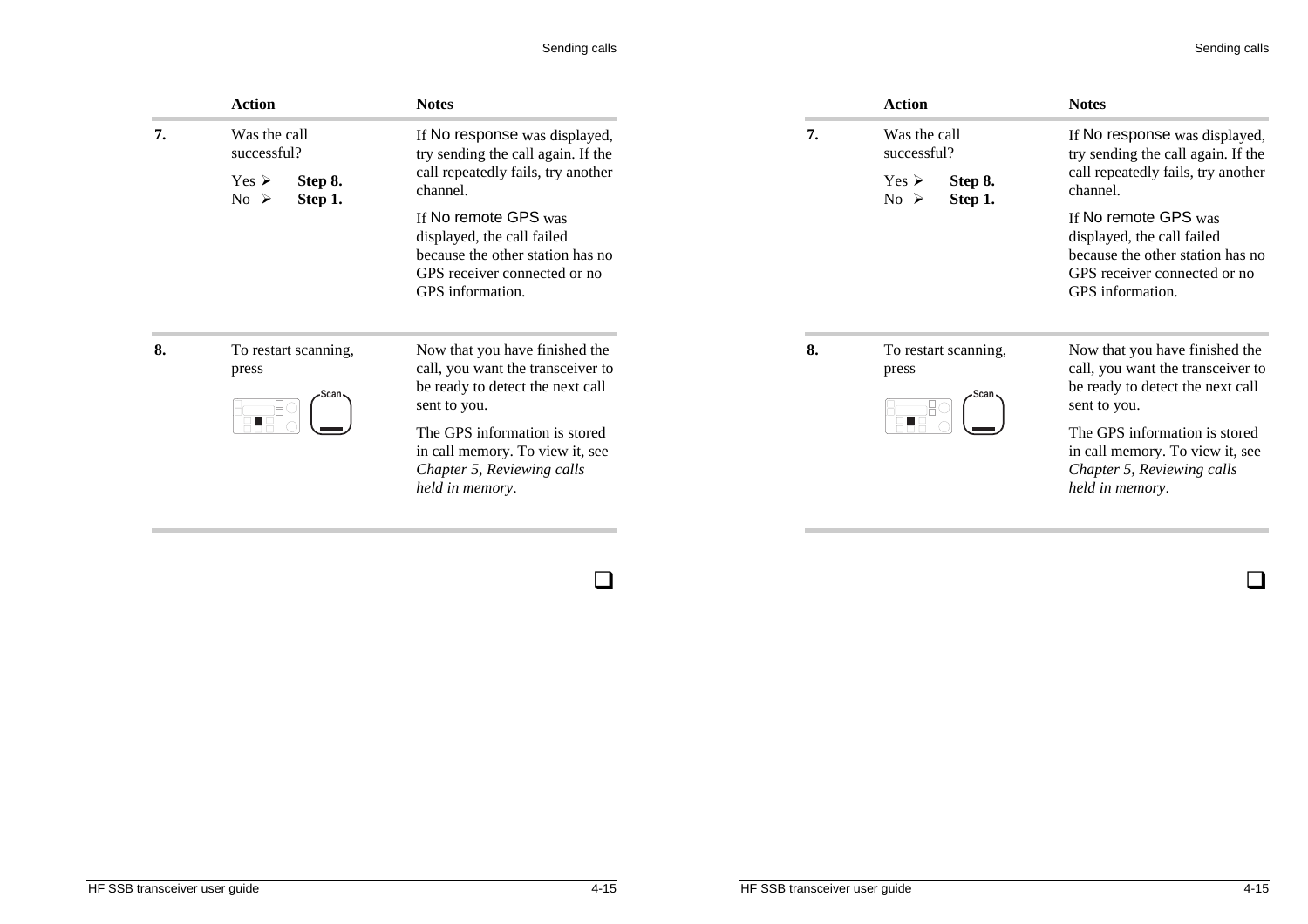# **GPS position call**

GPS (Global Positioning System) is a system for displaying the geographical location of a station. The GPS receiver picks up latitude and longitude coordinates from passing satellites.

A GPS position call sends your global position to another station.

If you want to make sure that only the station you are calling receives your GPS position, use the transceiver's call privacy feature. By setting up a privacy key, you limit the stations that can read your GPS position to those stations using the same privacy key. Refer to the *HF SSB transceiver reference manual, Chapter 5, Call privacy on/off*.

You can send GPS position calls simultaneously to a range of stations by group calling.

#### **Before you can send a GPS position call, you need to:**

- connect a GPS receiver and set the correct RS-232 and baud rate settings (refer to the *HF SSB transceiver reference manual, Chapter 11, Connecting ancillary equipment*)
- enable GPS calling (refer to the *HF SSB transceiver reference manual, Chapter 7, Password entry to enable transceiver options*)
- make sure that the station you are calling is also set up for using GPS
- decide whether you want to use a privacy key (refer to the *HF SSB transceiver reference manual, Chapter 5, Call privacy on/off*)
- set up your address (refer to the *HF SSB transceiver reference manual, Chapter 8, Selcall address setup*)
- set up a channel for selcalling (refer to the *HF SSB transceiver reference manual, Chapter 3, Channel creation and editing*).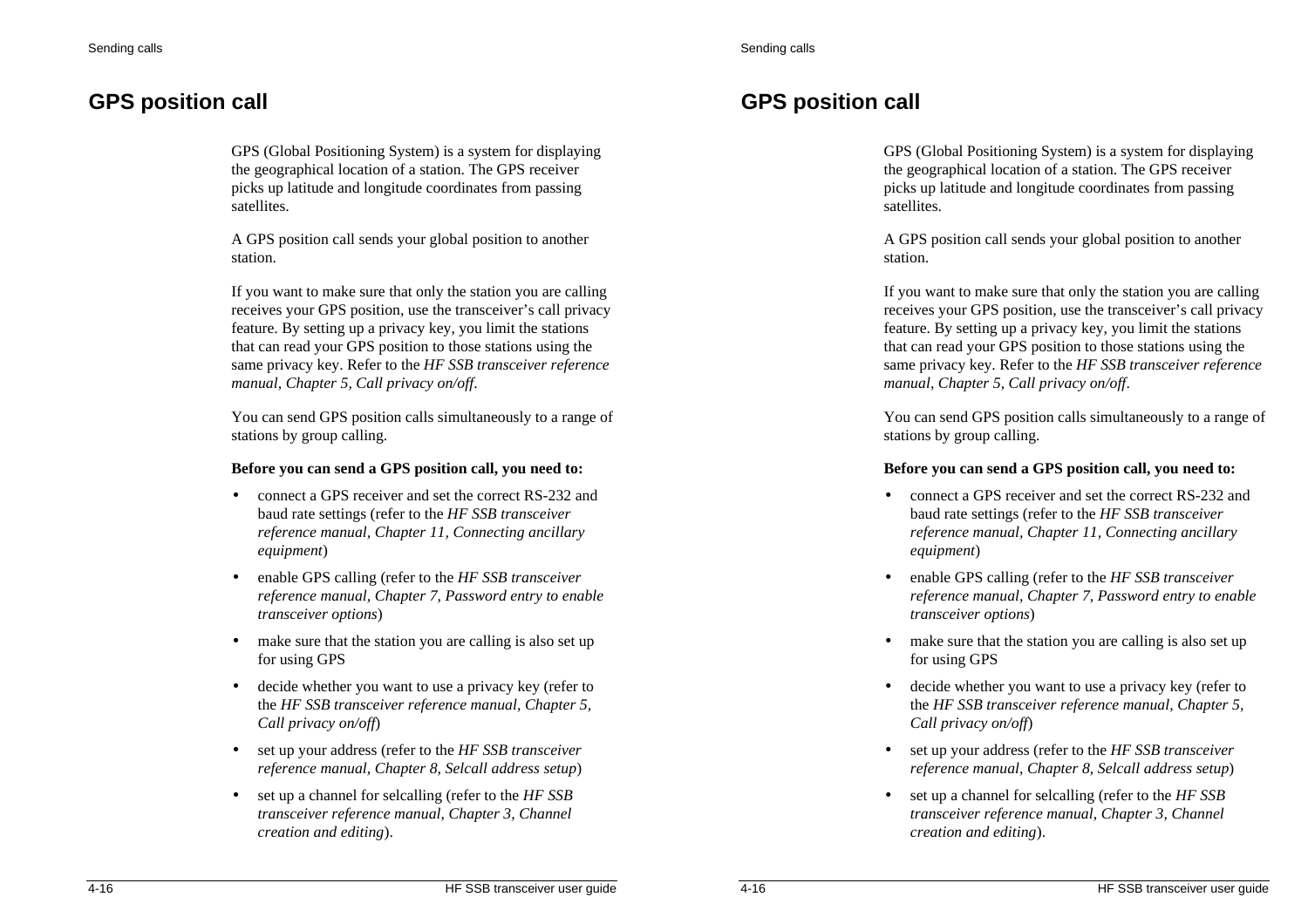### To send a GPS position call:

|                  | <b>Action</b>                                                                                                           | <b>Notes</b>                                                                                                                                                                                                             |
|------------------|-------------------------------------------------------------------------------------------------------------------------|--------------------------------------------------------------------------------------------------------------------------------------------------------------------------------------------------------------------------|
| 1.               | To find a good channel<br>to use, send selective<br>beacon calls on the<br>frequencies scanned by<br>the other station. | See Selective beacon call on<br>page 4-29.                                                                                                                                                                               |
| $\overline{2}$ . | In Channel mode, select<br>the best channel and<br>wait until the channel is<br>clear of all voice and<br>data traffic. |                                                                                                                                                                                                                          |
| 3.               | Press                                                                                                                   | The display shows the last type<br>of call made:<br>185074<br>Selcall:<br><b>USB</b><br>08 5820<br>HI<br>TYPF<br>CALL<br>Rx<br>The top right position of the<br>display shows the address of<br>the last station called. |
| 4.               | Repeatedly press<br>until you see Send<br>GPS info displayed on<br>the top line.                                        | Example of the display:<br>Send GPS info:<br>185074<br><b>USB</b><br>5820<br>HI<br>CALL<br>TYPE<br>Rx.                                                                                                                   |

HF SSB transceiver user guide 4-17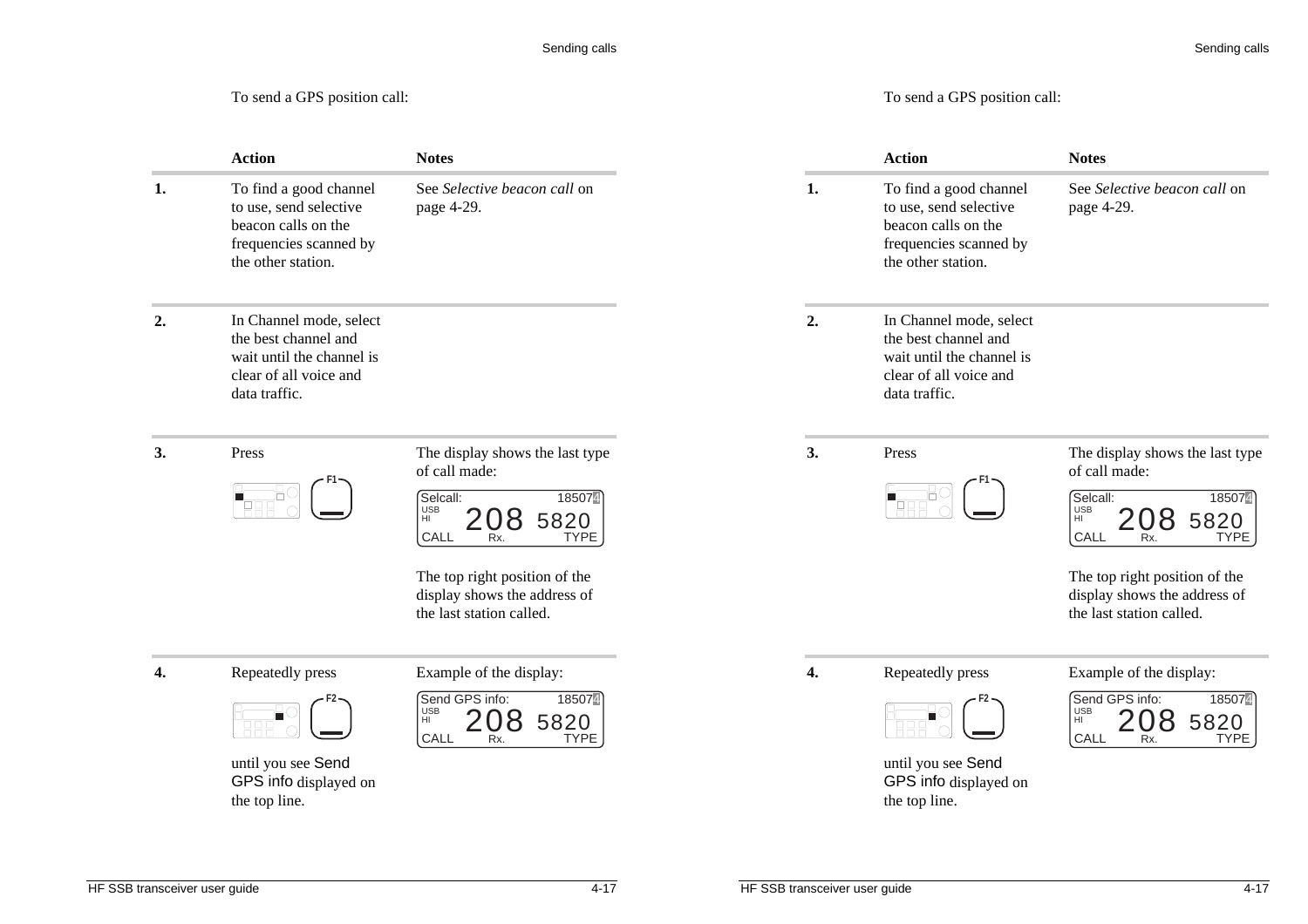|    | <b>Action</b>                                                                                    | <b>Notes</b>                                                                                                                                                                                                                                                                                                                                                                                           |
|----|--------------------------------------------------------------------------------------------------|--------------------------------------------------------------------------------------------------------------------------------------------------------------------------------------------------------------------------------------------------------------------------------------------------------------------------------------------------------------------------------------------------------|
| 5. | Enter the address you<br>want to call (if different<br>to the one displayed)<br>numera<br>button | To send a group call, change<br>the last two digits to 00.<br>If the transceiver beeps when<br>you try to enter the address, the<br>channel has been set up with a<br>fixed address. Refer to the<br>HF SSB transceiver reference<br>manual, Chapter 8, Selcall<br>address setup.                                                                                                                      |
| 6. | To send the call, press<br>Call<br>885<br>866<br><sub>or</sub>                                   | You hear your transceiver's<br>calling tones. Example of the<br>display:<br>Send GPS info:<br>185074<br><b>USB</b><br>5820<br>HI<br>CALL<br>Within 20 seconds, the other<br>station automatically<br>acknowledges your call by<br>sending a 4-beep tone revertive<br>signal (unless you sent a group<br>call). You may hear a tuning<br>tone first if this station has an<br>automatic tuning antenna. |
| 7. | Was the call<br>successful?<br>$V_{\rm{tot}} \times 10^{-1}$                                     | If the call failed, try sending it<br>again. If the call repeatedly<br>fails, try another channel.                                                                                                                                                                                                                                                                                                     |

| Yes $\triangleright$ | Step 8. |
|----------------------|---------|
| $\mathrm{No}$ $\geq$ | Step 2. |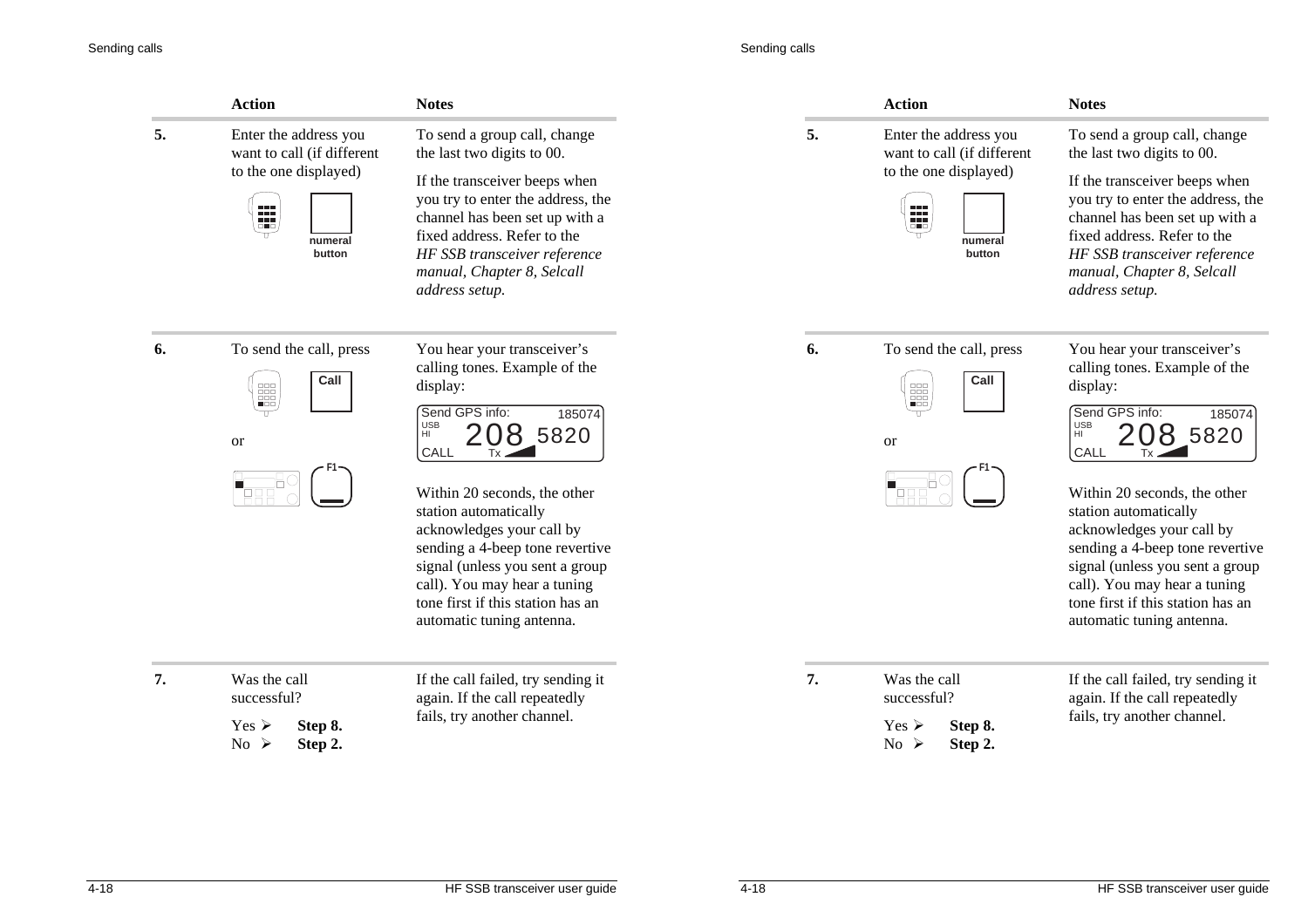| Action                                  | <b>Notes</b>                                                                                                            |
|-----------------------------------------|-------------------------------------------------------------------------------------------------------------------------|
| To restart scanning,<br>press<br>Scan - | Now that you have finished the<br>call, you want the transceiver to<br>be ready to detect the next call<br>sent to you. |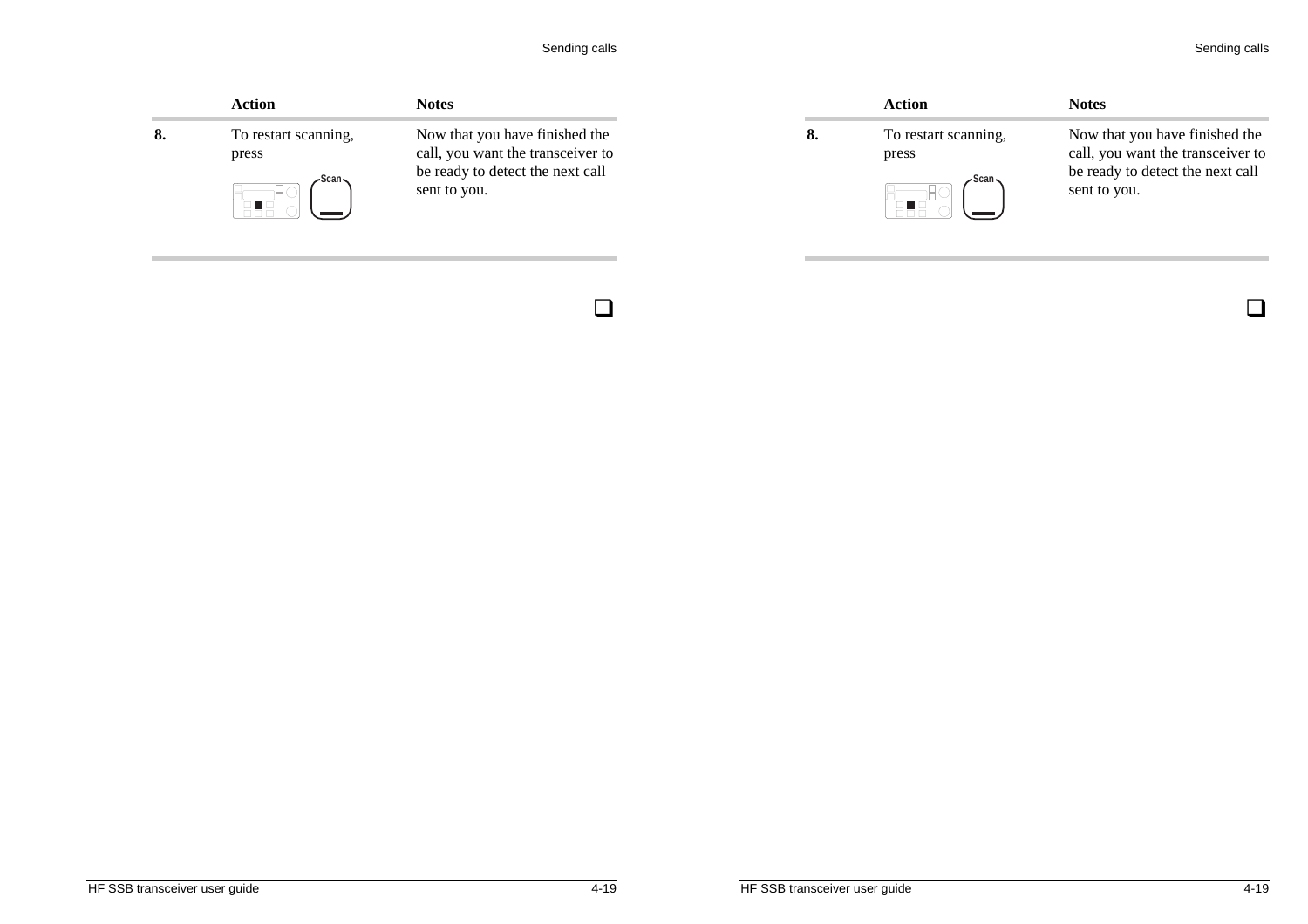# **Page call**

A page call sends a text message. It allows you to leave a message at another station.

The message can be up to 64 characters.

You can:

- enter the message when you send the call
- prepare and store up to three canned messages ready for sending (refer to the *HF SSB transceiver reference manual, Chapter 7, Page call canned message setup*).

If you want to make sure that only the station you are calling receives your message, use the transceiver's call privacy feature. By setting up a privacy key, you limit the stations that can read your message to those stations using the same privacy key.

You can send page calls simultaneously to a range of stations by group calling.

#### **Before you can send a page call, you need to:**

- decide whether you want to use a privacy key (refer to the *HF SSB transceiver reference manual, Chapter 5, Call privacy on/off*)
- decide whether you want to prepare the message in advance. Refer to the *HF SSB transceiver reference manual, Chapter 7, Page call canned message setup*, for information about preparing and storing canned messages
- set up your address (refer to the *HF SSB transceiver reference manual, Chapter 8, Selcall address setup*)
- set up a channel for selcalling (refer to the *HF SSB transceiver reference manual, Chapter 3, Channel creation and editing*).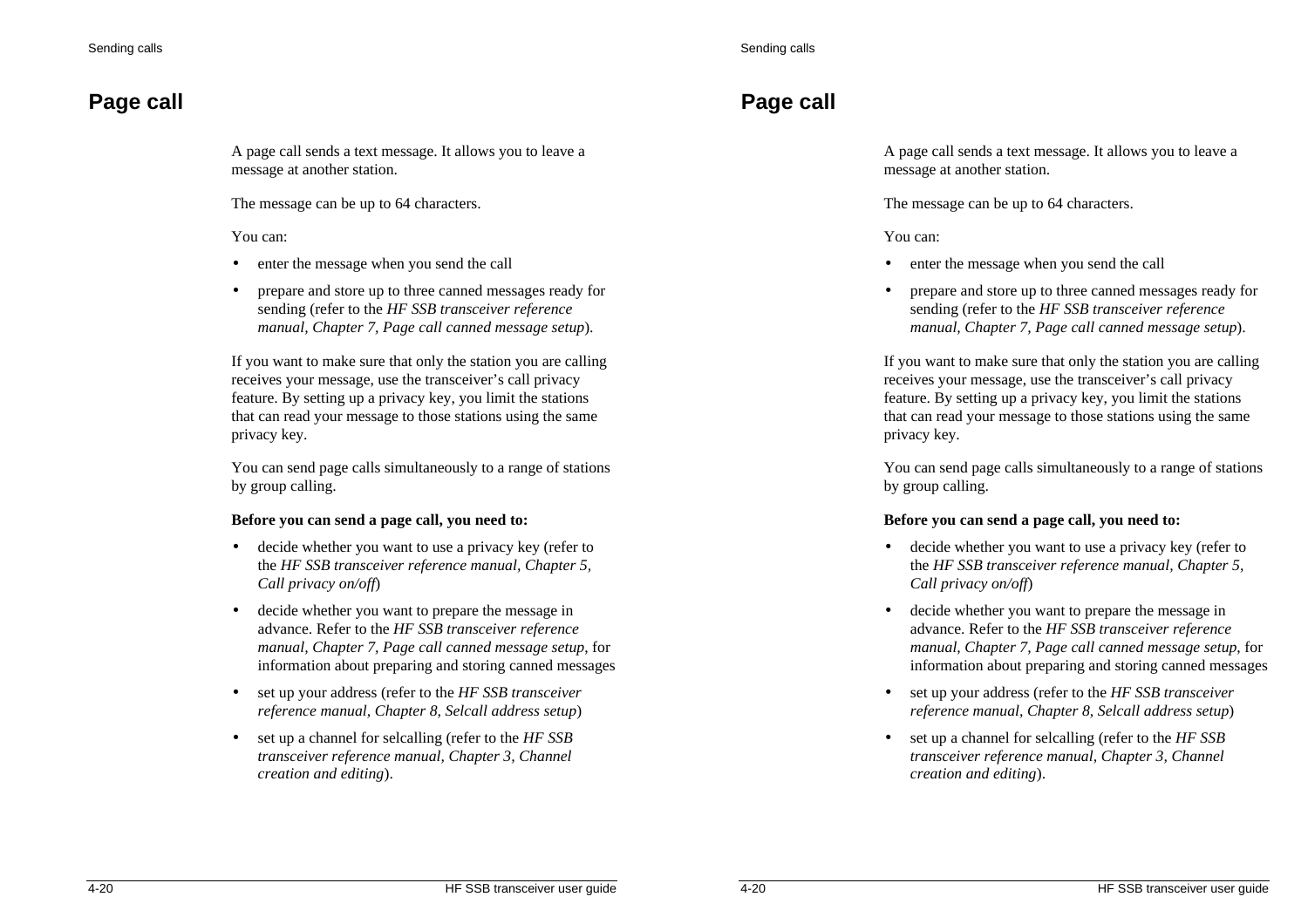### To send a page call:

|    | <b>Action</b>                                                                                                           | <b>Notes</b>                                                                                                                                                                                        |
|----|-------------------------------------------------------------------------------------------------------------------------|-----------------------------------------------------------------------------------------------------------------------------------------------------------------------------------------------------|
| 1. | To find a good channel<br>to use, send selective<br>beacon calls on the<br>frequencies scanned by<br>the other station. | See Selective beacon call on<br>page 4-29.                                                                                                                                                          |
| 2. | In Channel mode, select<br>the best channel and<br>wait until the channel is<br>clear of all voice and<br>data traffic. |                                                                                                                                                                                                     |
| 3. | Press                                                                                                                   | Example of the display:<br>185074<br>Selcall:<br><b>USB</b><br>5820<br>HI<br><b>TYPE</b><br>CALL<br>Rx<br>The top right position of the<br>display shows the address of<br>the last station called. |
| 4. | Repeatedly press<br>until you see Page call<br>displayed on the top<br>line.                                            | Example of the display:<br>Page call:<br>185074<br><b>USB</b><br>582<br>HI<br>TYPE<br>CALL<br>Rx.                                                                                                   |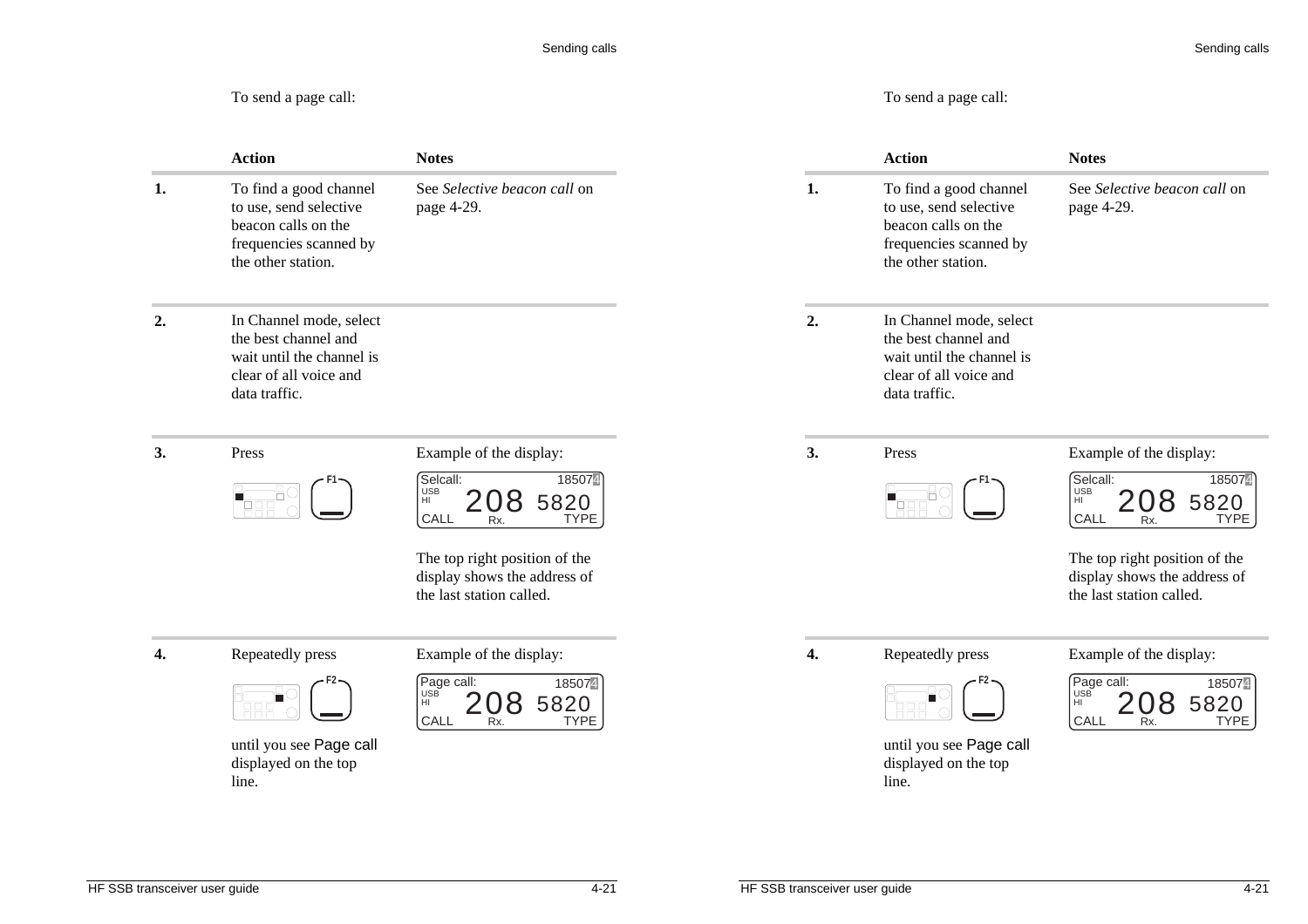|    | <b>Action</b>                                             | <b>Notes</b>                                                                                                                                                                                                        |
|----|-----------------------------------------------------------|---------------------------------------------------------------------------------------------------------------------------------------------------------------------------------------------------------------------|
| 5. | Enter the address you<br>want to call (if different       | To send a group call, change<br>the last two digits to 00.                                                                                                                                                          |
|    | to the one displayed)<br>numeral<br>button                | If the transceiver beeps when<br>you try to enter the address, the<br>channel has been set up with a<br>fixed address. Refer to the<br>HF SSB transceiver reference<br>manual, Chapter 8, Selcall<br>address setup. |
| 6. | Press<br>Call<br>30 C<br>ㅁㅁㅁ<br>88 B B<br><sub>or</sub>   | The display shows the last<br>message you sent, for example,<br>canned message 2:<br>185074<br>Page call: 2<br>Please call me<br>Enter page message<br>CALL<br>Rx.<br>EDIT                                          |
| 7. | To select a different<br>canned message, rotate<br>Select | Example of canned message 3:<br>185074<br>Page call: <b>B</b><br>4 P M<br>Leaving<br>base<br>Enter page message<br>CALL<br><b>EDIT</b><br>Rx.                                                                       |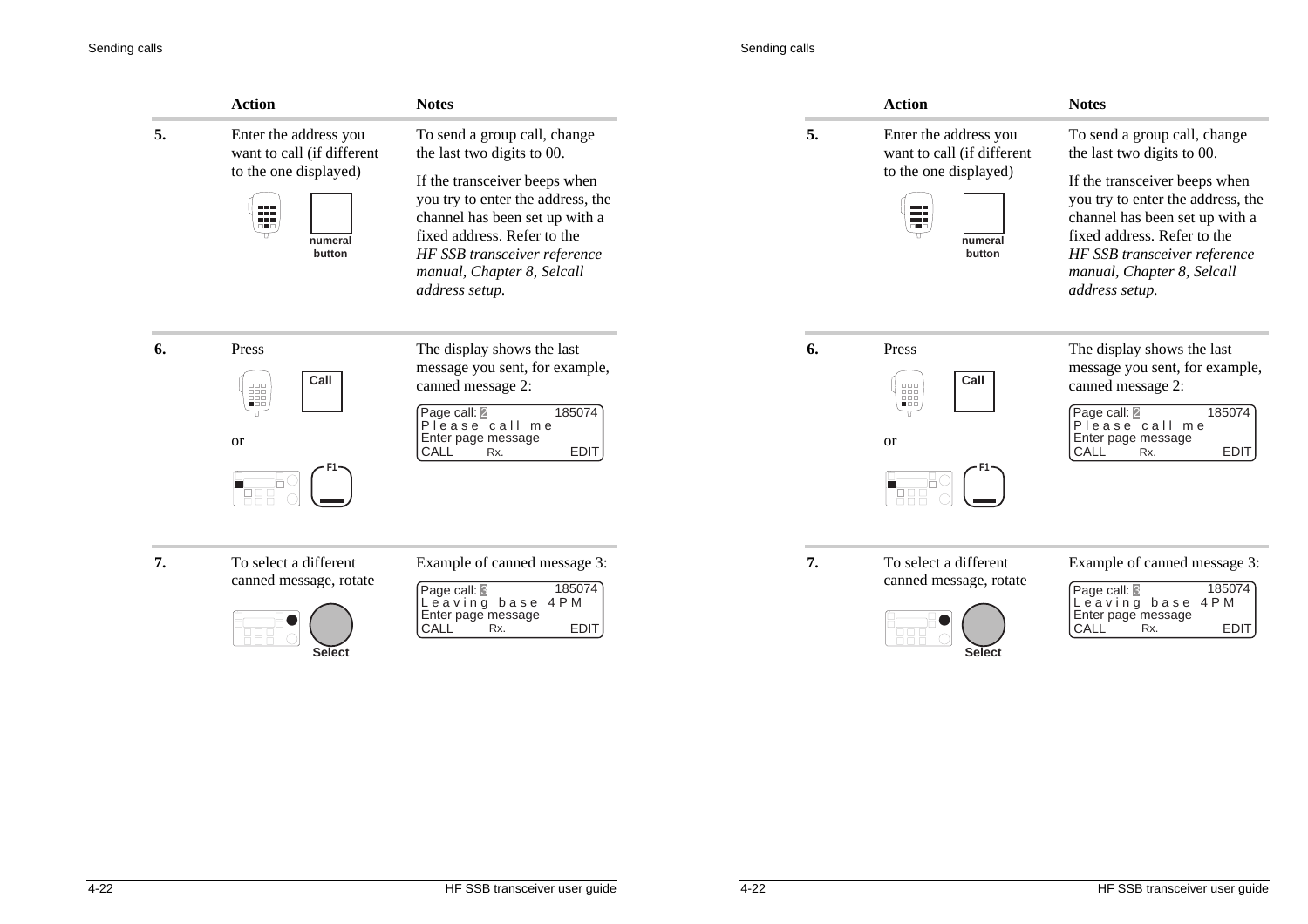|    | <b>Action</b>                                                                                                                                                                              | <b>Notes</b>                                                                                                                                                                                                                                                                                                                                 |
|----|--------------------------------------------------------------------------------------------------------------------------------------------------------------------------------------------|----------------------------------------------------------------------------------------------------------------------------------------------------------------------------------------------------------------------------------------------------------------------------------------------------------------------------------------------|
| 8. | If you want to edit the<br>displayed message or<br>enter a new message,<br>press<br>then select each<br>character using<br>Select<br>and move between<br>characters using<br><b>Volume</b> | Example of the display:<br>185074<br>Page call: 3<br>∐eaving<br>4 P M<br>base<br>Enter page message<br>CALL<br><b>CLEAR</b><br>Rx.<br>To clear existing text, press<br>Enter up to 64 characters.<br>To scroll any hidden part of the<br>message into view, rotate<br>Volume<br>Changes to a canned message<br>are only valid for this call. |
| 9. | To send the call, press                                                                                                                                                                    | You hear your transceiver's<br>$111.4244.1211$ $11.4341.121$                                                                                                                                                                                                                                                                                 |



**Call**



or



calling tones. Example of the display:

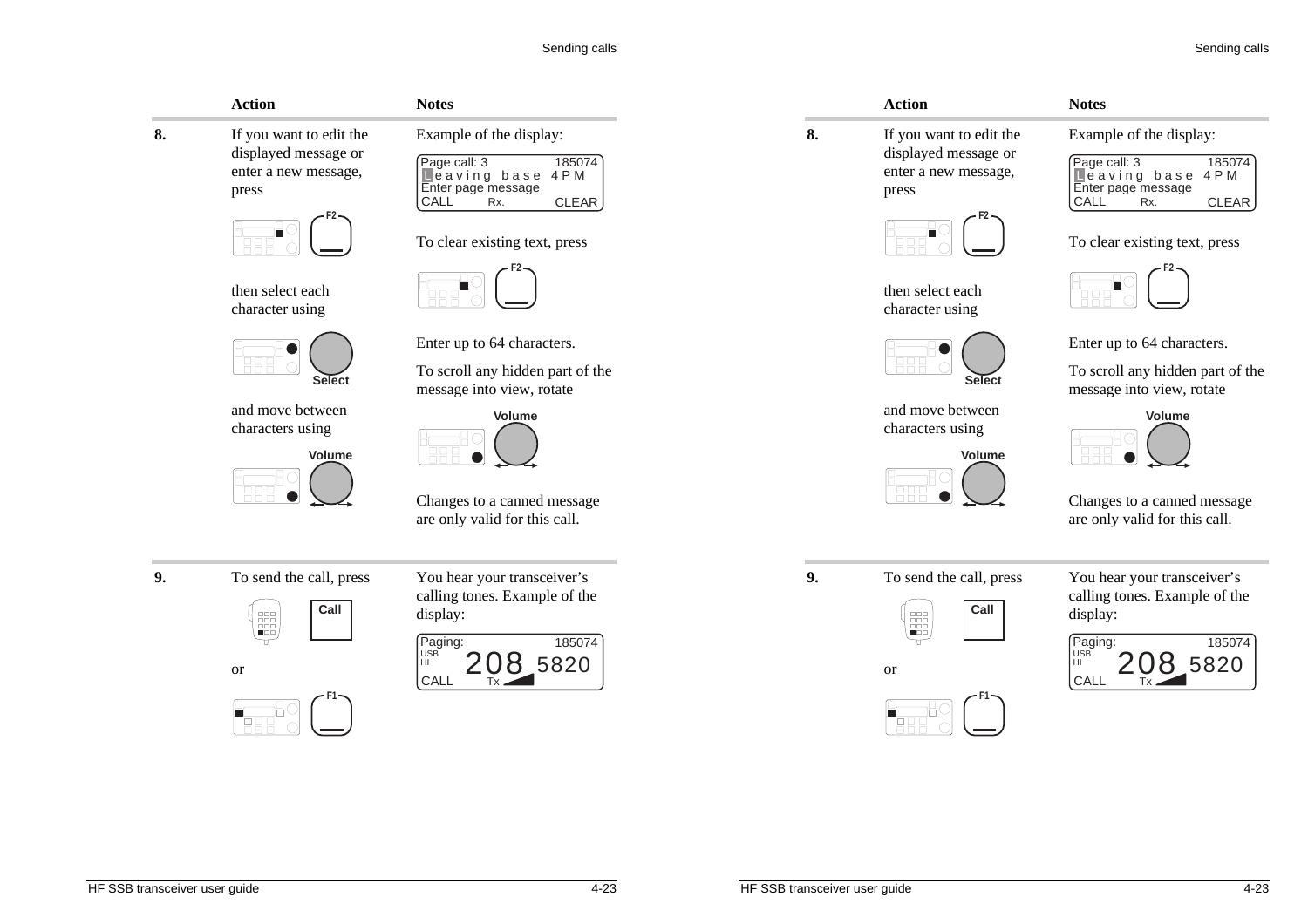|              | <b>Action</b>                                                              | <b>Notes</b>                                                                                                                                                                                                                                                                                                                                                                                                                 |
|--------------|----------------------------------------------------------------------------|------------------------------------------------------------------------------------------------------------------------------------------------------------------------------------------------------------------------------------------------------------------------------------------------------------------------------------------------------------------------------------------------------------------------------|
| $9.$ (cont.) |                                                                            | While your transceiver waits 20<br>seconds for call<br>acknowledgment, the display<br>looks like this:<br>Awaiting response<br><b>USB</b><br><b>38 5820</b><br>HI<br>CALL<br>Rx.<br>If the call was successful, the<br>display looks like this for three<br>seconds:<br>Page Call succeeded<br><b>USB</b><br>5820<br>HI<br>CALL<br>Rx.<br>If the call was unsuccessful, the<br>display looks like this for three<br>seconds: |
|              |                                                                            | No response<br><b>USB</b><br>5820<br>HI<br>CALL<br>Rx                                                                                                                                                                                                                                                                                                                                                                        |
| 10.          | Was the call<br>successful?<br>Yes ><br><b>Step 11.</b><br>No ><br>Step 2. | If the call failed, try sending it<br>again. If the call repeatedly<br>fails, try another channel.                                                                                                                                                                                                                                                                                                                           |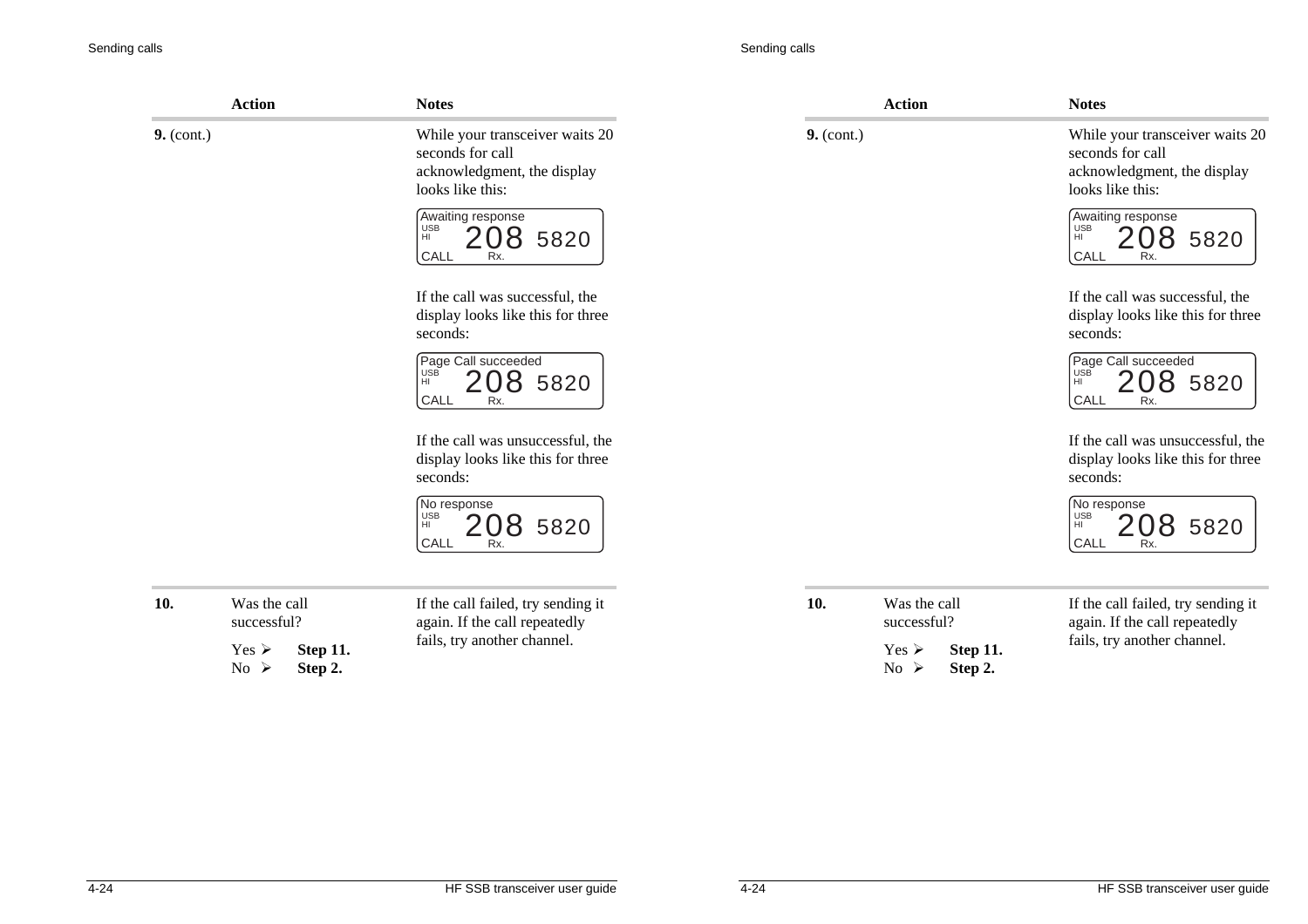|     | Action                                                 | <b>Notes</b>                                                                                                            |
|-----|--------------------------------------------------------|-------------------------------------------------------------------------------------------------------------------------|
| 11. | To restart scanning,<br>press<br>Scan<br>HE<br>HE<br>8 | Now that you have finished the<br>call, you want the transceiver to<br>be ready to detect the next call<br>sent to you. |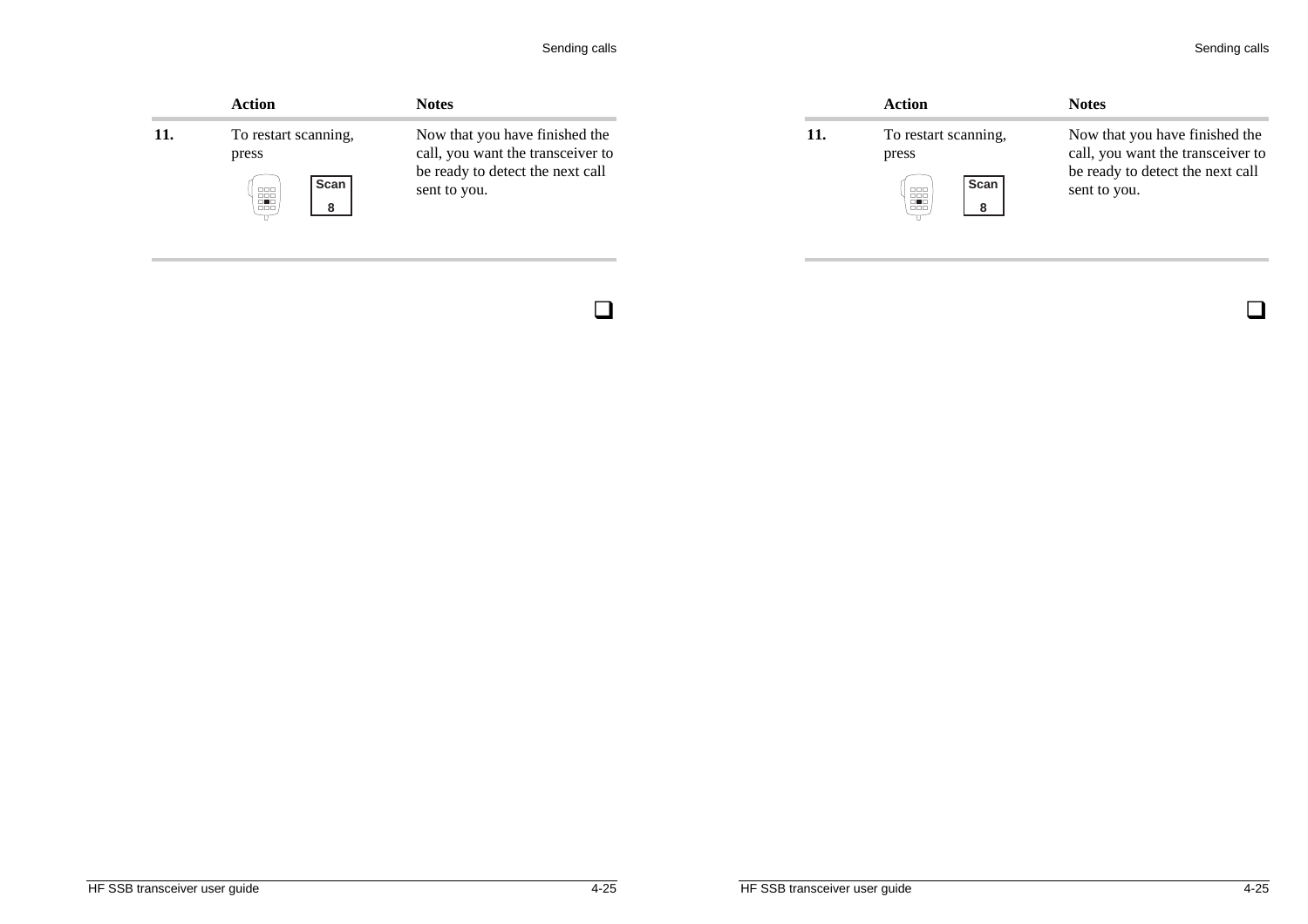# **Selcall**

A selcall is the basic type of selective call.

You can send selcalls simultaneously to a range of stations by group calling.

#### **Before you can send a selcall, you need to set up:**

- your address (refer to the *HF SSB transceiver reference manual, Chapter 8, Selcall address setup*)
- a channel for selcalling (refer to the *HF SSB transceiver reference manual, Chapter 3, Channel creation and editing*)

To send a selcall:

| Action                                                                                                                  | <b>Notes</b>                               |
|-------------------------------------------------------------------------------------------------------------------------|--------------------------------------------|
| To find a good channel<br>to use, send selective<br>beacon calls on the<br>frequencies scanned by<br>the other station. | See Selective beacon call on<br>page 4-29. |
| In Channel mode, select<br>the best channel and<br>wait until the channel is<br>clear of all voice and<br>data traffic. |                                            |

i.

÷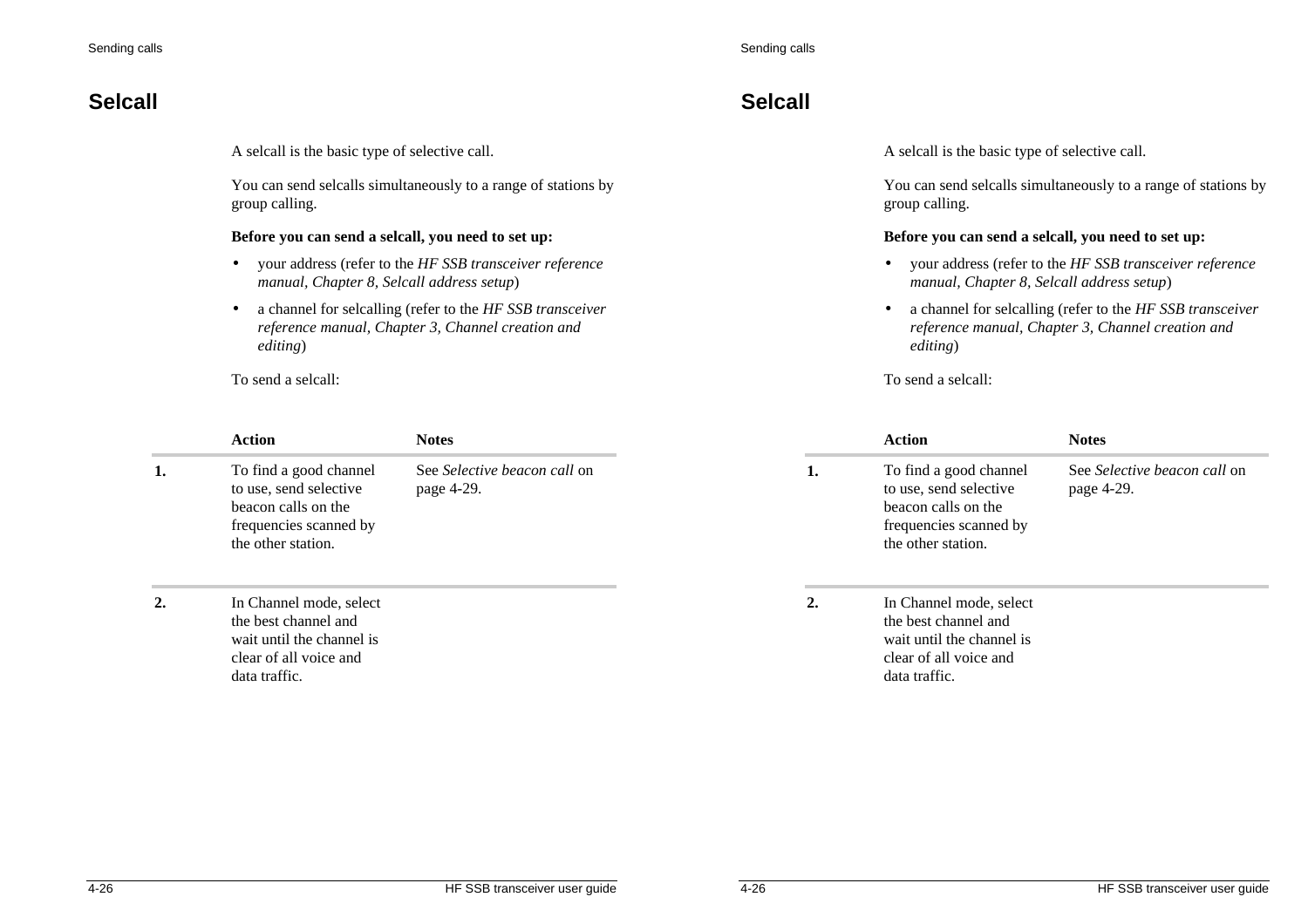|    | <b>Action</b>                                                                                     | <b>Notes</b>                                                                                                                                                                                                                                                                      |
|----|---------------------------------------------------------------------------------------------------|-----------------------------------------------------------------------------------------------------------------------------------------------------------------------------------------------------------------------------------------------------------------------------------|
| 3. | Press<br>Call<br>30 C<br>00 D<br>30 C                                                             | Example of the display:<br>18507<br>Selcall:<br><b>USB</b><br>5820<br>HI<br><b>TYPE</b><br>CALL<br>The top right of the display<br>shows the address of the last<br>station called.                                                                                               |
| 4. | Enter the address you<br>want to call (if different<br>to the one displayed)<br>numeral<br>button | To send a group call, change<br>the last two digits to 00.<br>If the transceiver beeps when<br>you try to enter the address, the<br>channel has been set up with a<br>fixed address. Refer to the<br>HF SSB transceiver reference<br>manual, Chapter 8, Selcall<br>address setup. |
| 5. | To send the call, press<br>Call<br>88 B<br>ㅁㅁㄷ<br>30 C<br><sub>or</sub>                           | You hear your transceiver's<br>calling tones. Example of the<br>display:<br>Calling:<br>185074<br><b>USB</b><br>5820<br>HI<br>CALL                                                                                                                                                |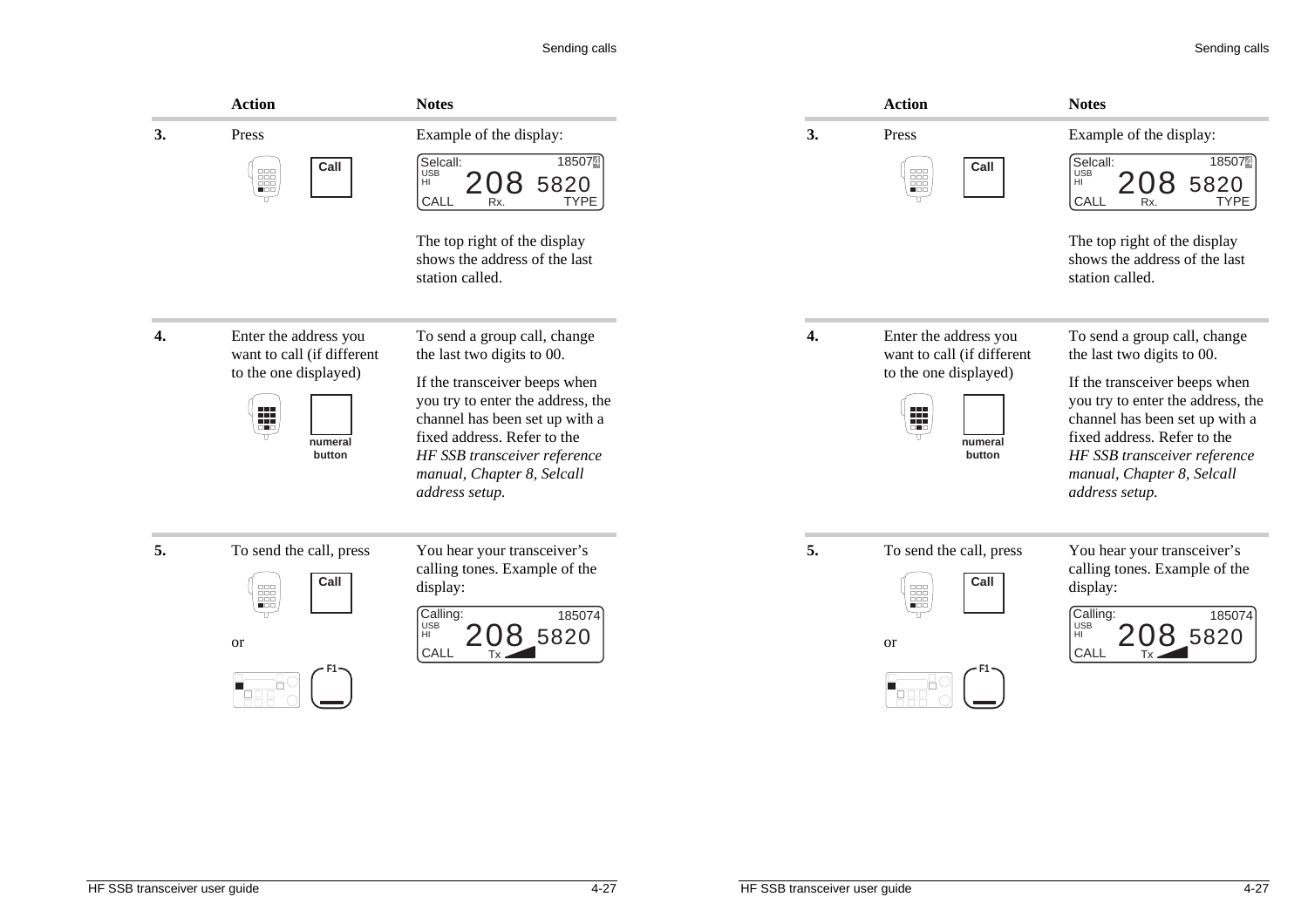|            | <b>Action</b>                                                    | <b>Notes</b>                                                                                                                                                                                                                                               |
|------------|------------------------------------------------------------------|------------------------------------------------------------------------------------------------------------------------------------------------------------------------------------------------------------------------------------------------------------|
| 5. (cont.) |                                                                  | Within 20 seconds, the other<br>station automatically<br>acknowledges your call by<br>sending a 6-beep tone revertive<br>signal (unless you sent a group<br>call). You may hear a tuning<br>tone first if this station has an<br>automatic tuning antenna. |
| 6.         | Wait for the operator of<br>the other station to talk<br>to you. | The operator is notified of your<br>call by an alarm that sounds<br>like a telephone.                                                                                                                                                                      |
|            |                                                                  | If the station is unattended, wait<br>to be called back.                                                                                                                                                                                                   |
| 7.         | To restart scanning,<br>press<br>Scan<br>88 B B<br>000<br>8      | Now that you have finished the<br>call, you want the transceiver to<br>be ready to detect the next call<br>sent to you.                                                                                                                                    |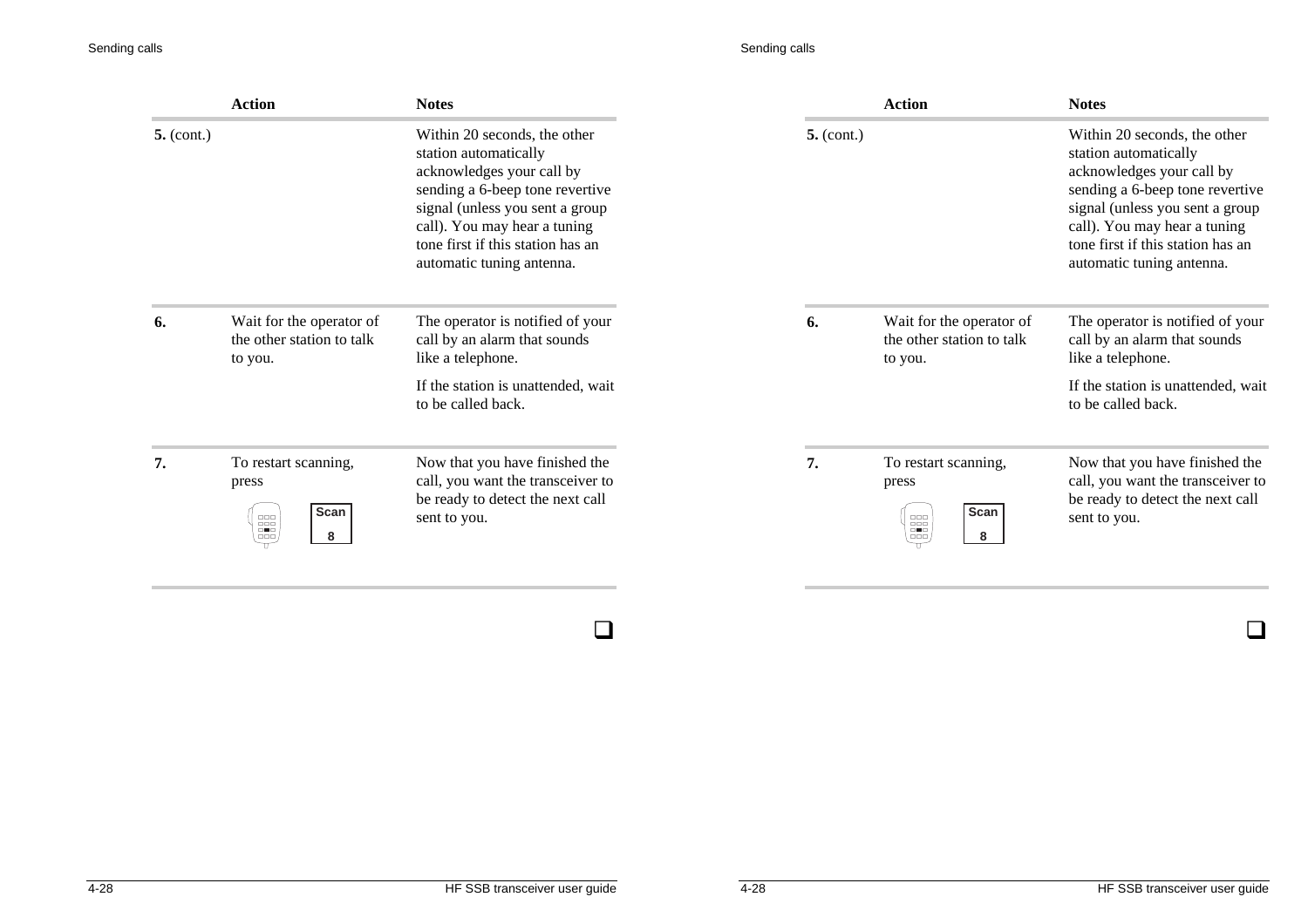# **Selective beacon call**

Selective beacon calls help you determine manually the best channel to use before calling a station to talk or send information.

You can send selective beacon calls if any selective call option is fitted in your transceiver.

You usually send several selective beacon calls before deciding which channel to use for sending a GPS call, page call, selcall, status call or telcall.

When you send a selective beacon call, the receiving station acknowledges your call by sending a beacon revertive signal consisting of four long beeps. You compare the quality of the revertive signals to decide which is the best channel to use for communication.

Selective beacon calls allow you to check channel conditions without disturbing stations in your network by frequent test calls. A transceiver receiving a selective beacon call does not record the call or alert the operator.

For older transceivers incapable of responding to selective beacon calls, send a 99-beacon call instead. To send a 99-beacon call, send a selcall but change the last two digits of the address to 99. The station you are calling needs to be set up to respond to 99-beacon calls.

### **Before you can send a selective beacon call, you need to set up:**

- your address (refer to the *HF SSB transceiver reference manual, Chapter 8, Selcall address setup*)
- a channel for selcalling (refer to the *HF SSB transceiver reference manual, Chapter 3, Channel creation and editing*).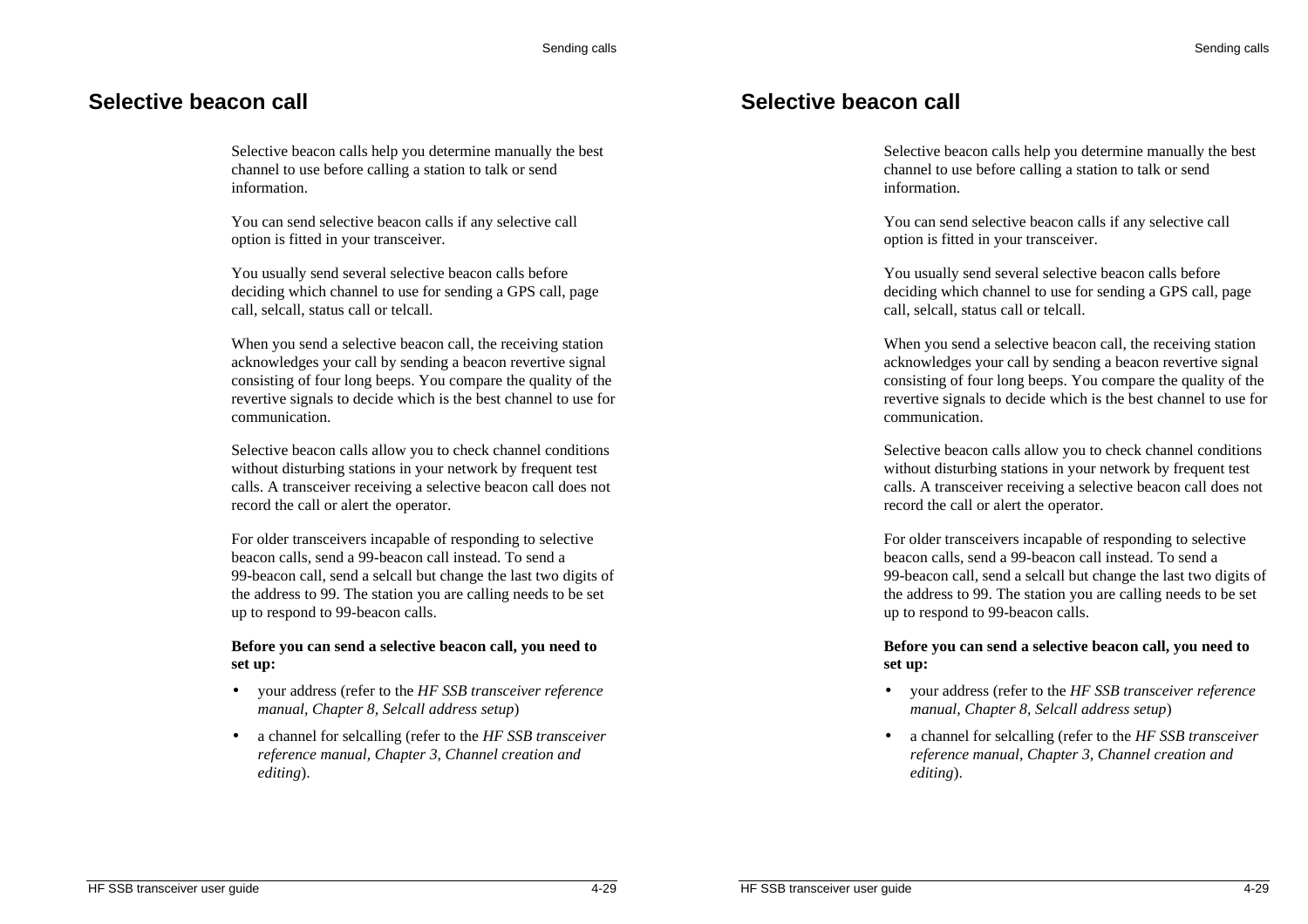## To send a selective beacon call:

|                  | <b>Action</b>                                                                                                 | <b>Notes</b>                                                                                                                                                                                                        |
|------------------|---------------------------------------------------------------------------------------------------------------|---------------------------------------------------------------------------------------------------------------------------------------------------------------------------------------------------------------------|
| 1.               | In Channel mode, select<br>a transmit channel that<br>is also a frequency<br>scanned by the other<br>station. | Example of the display:<br>Main network<br><b>USB</b><br>208<br>5820<br>HI<br>CALL<br>Pwr                                                                                                                           |
| $\overline{2}$ . | Wait until the channel<br>is clear of all voice and<br>data traffic.                                          | Temporarily switch off any<br>muting so that you can hear the<br>channel activity.                                                                                                                                  |
| 3.               | Press<br><b>B'con</b><br>300<br>100<br>0                                                                      | Example of the display:<br>185074<br>Sel Beacon:<br><b>USB</b><br>5820<br>HI<br>TYPF<br>CALL<br>Rx<br>The top right position of the<br>display shows the address of<br>the last station called.                     |
| 4                | Enter the address you<br>want to call (if different<br>to the one displayed)<br>numera<br>button              | If the transceiver beeps when<br>you try to enter the address, the<br>channel has been set up with a<br>fixed address. Refer to the<br>HF SSB transceiver reference<br>manual, Chapter 8, Selcall<br>address setup. |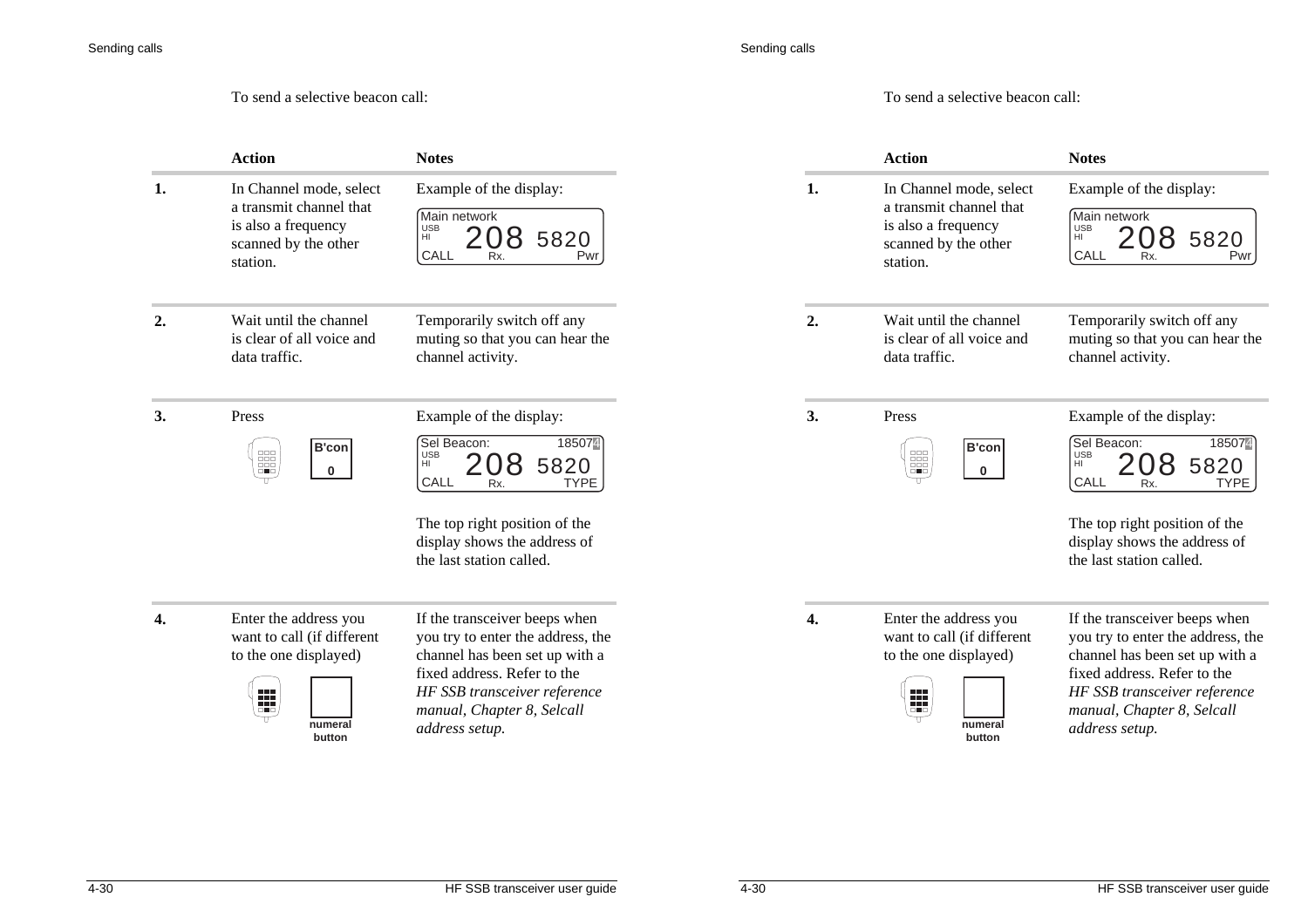|    | <b>Action</b>                                                                                                                                                     | <b>Notes</b>                                                                                                                                                                                                                                                                                                                                                                |
|----|-------------------------------------------------------------------------------------------------------------------------------------------------------------------|-----------------------------------------------------------------------------------------------------------------------------------------------------------------------------------------------------------------------------------------------------------------------------------------------------------------------------------------------------------------------------|
| 5. | To send the call, press<br>Call<br>300<br>300<br>300<br><sub>or</sub>                                                                                             | You hear your transceiver's<br>calling tones. Example of the<br>display:<br>Sel Beacon:<br>185074<br><b>USB</b><br><b>38 5820</b><br>HI<br>CALL<br>Within 20 seconds, the other<br>station automatically<br>acknowledges your call by<br>sending a 4-beep tone revertive<br>signal. You may hear a tuning<br>tone first if this station has an<br>automatic tuning antenna. |
| 6. | Are the four long beeps<br>of the beacon revertive<br>signal strong compared<br>to the background noise<br>on the channel?<br>Yes ><br>Step 7.<br>No ><br>Step 1. | Example of the display:<br>Main network<br><b>USB</b><br>8 5820<br>HI<br>CALL<br>Pwr<br>Rx<br>If the beacon revertive signal is<br>weak or inaudible, send a<br>selective beacon call on a<br>different channel.                                                                                                                                                            |
| 7. | Send your GPS call,<br>page call, selcall, status<br>call or telcall using the                                                                                    |                                                                                                                                                                                                                                                                                                                                                                             |

best channel.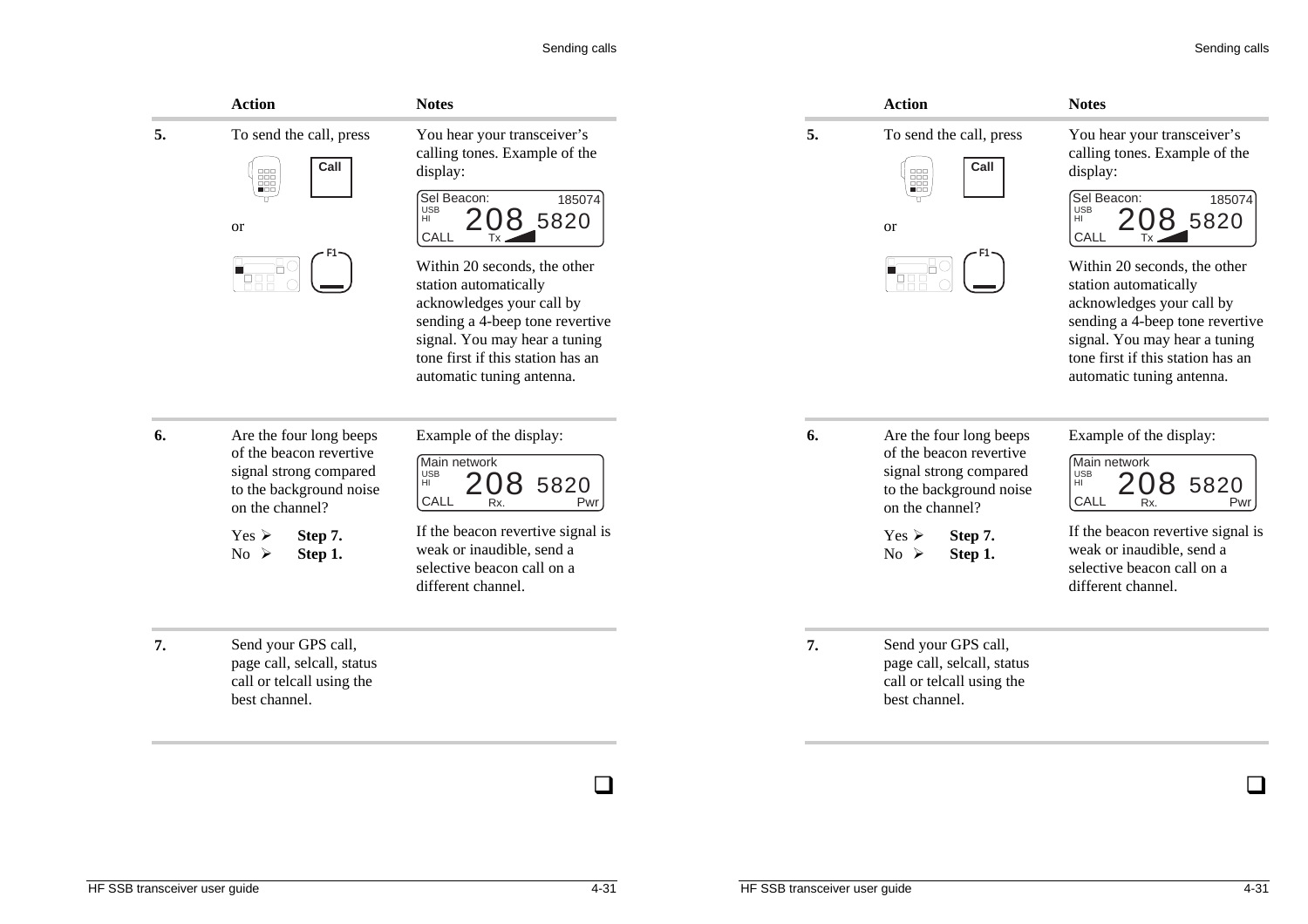# **Status call**

A status call enables you to obtain information about a remote transceiver or control equipment connected to it without assistance from the operator at the remote station.

There are three types of status call:

- type 1: remote diagnostics call—obtains diagnostic measurements of the remote transceiver
- type 2: remote config call—obtains some configuration details of the remote transceiver
- type 3: user status call—controls equipment at the remote station by sending commands that the remote transceiver automatically passes on to connected equipment.

The remote transceiver responds to your status call by sending back the requested information. This information is recorded in your call memory for you to review.

Expect a longer delay for a remote diagnostics call since the remote transceiver must take several measurements before it can send the reply.

A transceiver receiving a status call does not record the call or alert the operator.

If the station you are calling has set up a privacy key, you will need to set up the same privacy key in your transceiver to be able to receive status information from this station.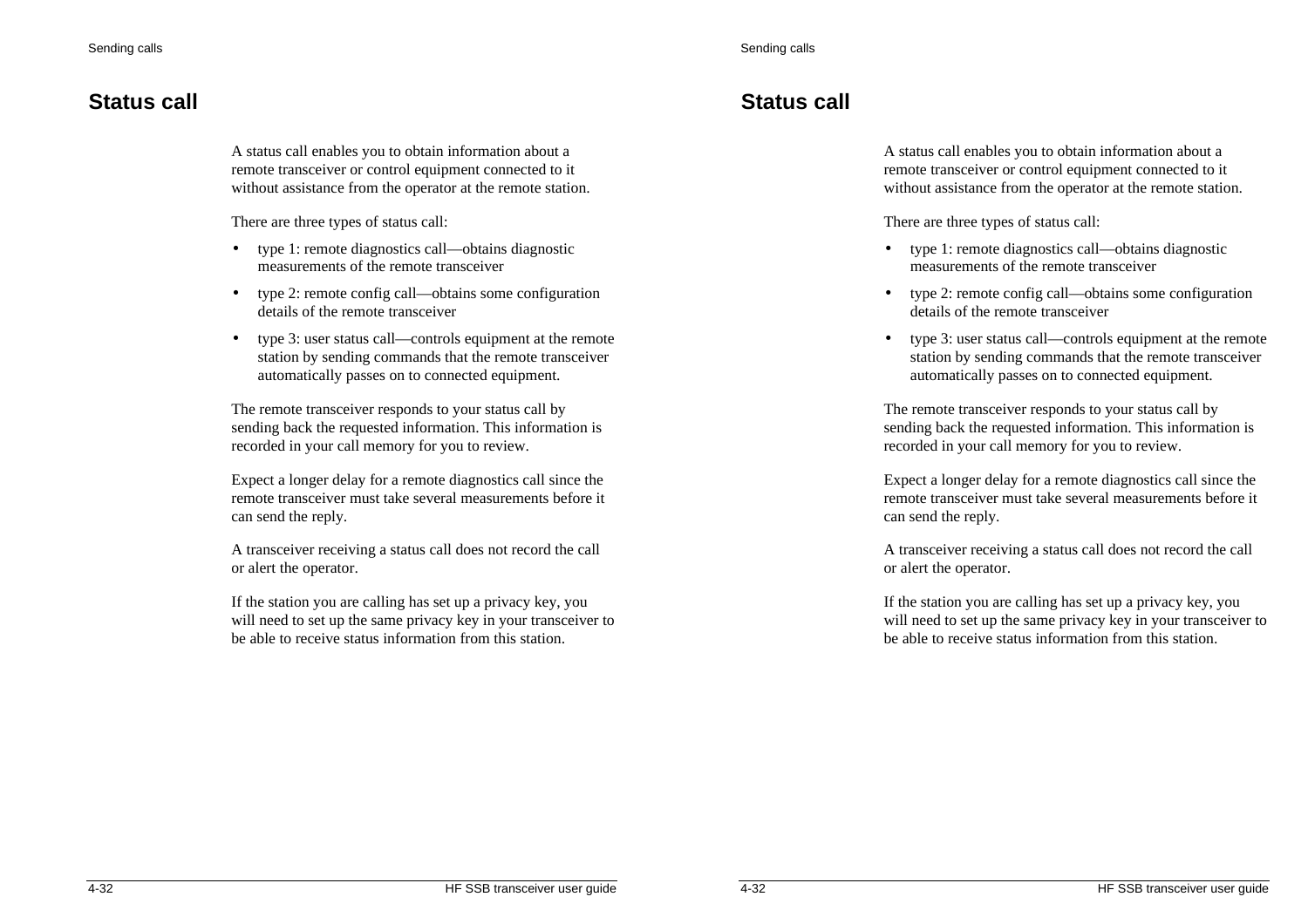#### **Before you can send a status call, you need to:**

- make sure that the use of status calls is switched on (refer) to the *HF SSB transceiver reference manual*, *Chapter 8, Status call availability on/off*)
- make sure that the station you are calling is also set up for receiving status calls
- check if you need to match the other station's use of a privacy key (refer to the *HF SSB transceiver reference manual, Chapter 5, Call privacy on/off*)
- set up your address (refer to the *HF SSB transceiver reference manual, Chapter 8, Selcall address setup*)
- set up a channel for selcalling (refer to the *HF SSB transceiver reference manual, Chapter 3, Channel creation and editing*).

To send a status call:

| Action                                                                                                                  | <b>Notes</b>                               |
|-------------------------------------------------------------------------------------------------------------------------|--------------------------------------------|
| To find a good channel<br>to use, send selective<br>beacon calls on the<br>frequencies scanned by<br>the other station. | See Selective beacon call on<br>page 4-29. |
| In Channel mode, select<br>the best channel and<br>wait until the channel is<br>clear of all voice and<br>data traffic. |                                            |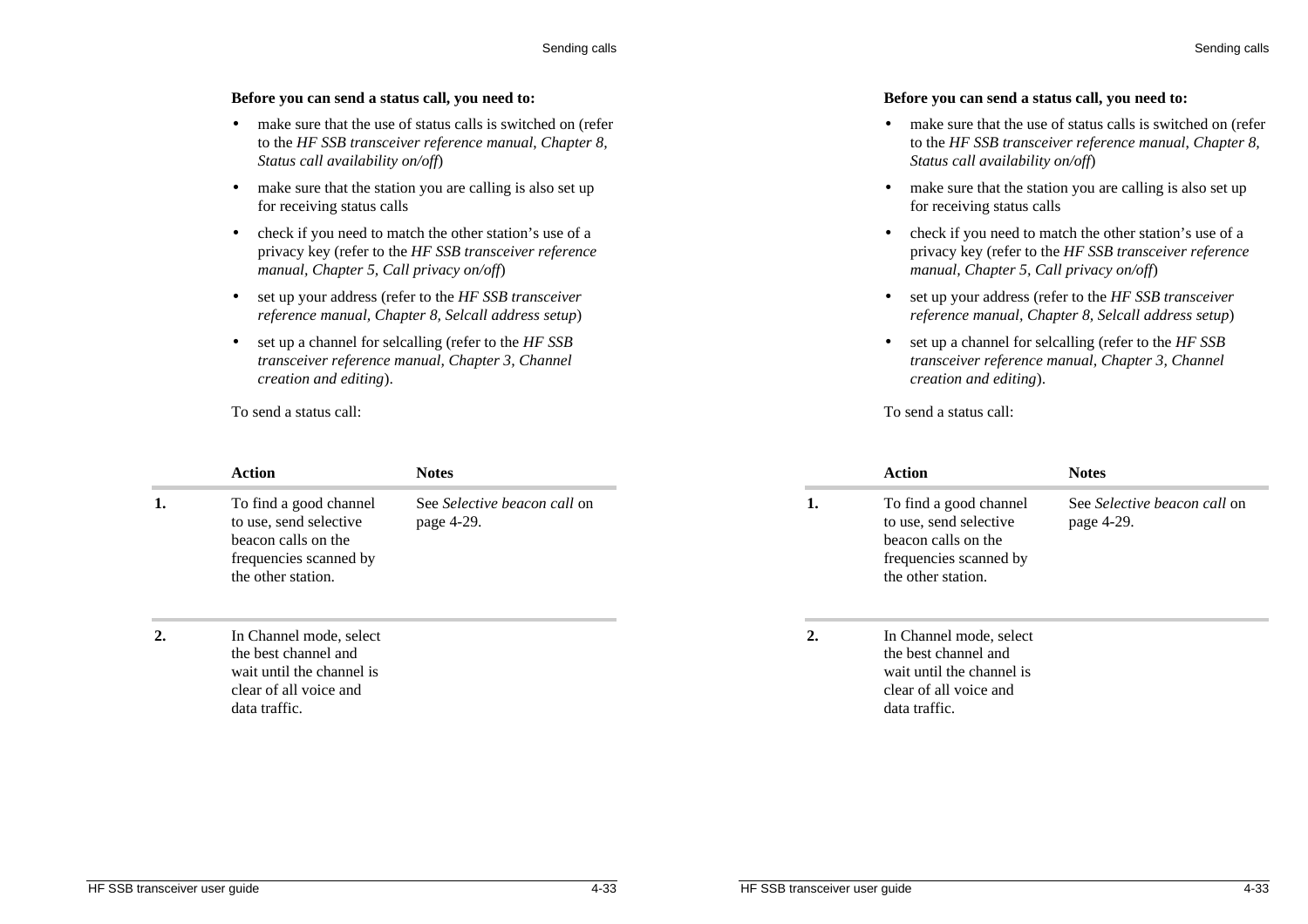|    | <b>Action</b>                                                                                     | <b>Notes</b>                                                                                                                                                                                                        |
|----|---------------------------------------------------------------------------------------------------|---------------------------------------------------------------------------------------------------------------------------------------------------------------------------------------------------------------------|
| 3. | Press                                                                                             | Example of the display:                                                                                                                                                                                             |
|    |                                                                                                   | 18507<br>Selcall:<br><b>USB</b><br>5820<br>HI<br>CALL<br>TYPE<br>Rx.                                                                                                                                                |
|    |                                                                                                   | The top right position of the<br>display shows the address of<br>the last station called.                                                                                                                           |
| 4. | Repeatedly press                                                                                  | Example of the display:                                                                                                                                                                                             |
|    |                                                                                                   | 18507<br>Status Call:<br><b>USB</b><br>5820<br>HI<br>CALL<br>TYPE<br>Rx.                                                                                                                                            |
|    | until you see Status<br>Call displayed on the<br>top line.                                        |                                                                                                                                                                                                                     |
| 5. | Enter the address you<br>want to call (if different<br>to the one displayed)<br>numeral<br>button | If the transceiver beeps when<br>you try to enter the address, the<br>channel has been set up with a<br>fixed address. Refer to the<br>HF SSB transceiver reference<br>manual, Chapter 8, Selcall<br>address setup. |
| 6. | Press                                                                                             | The display shows the last type<br>of status call sent, for example,<br>a remote diagnostics call:<br>185074<br>Status Call: 1<br>1=remote diagnostics<br>Select message<br>CALL<br>Rx.                             |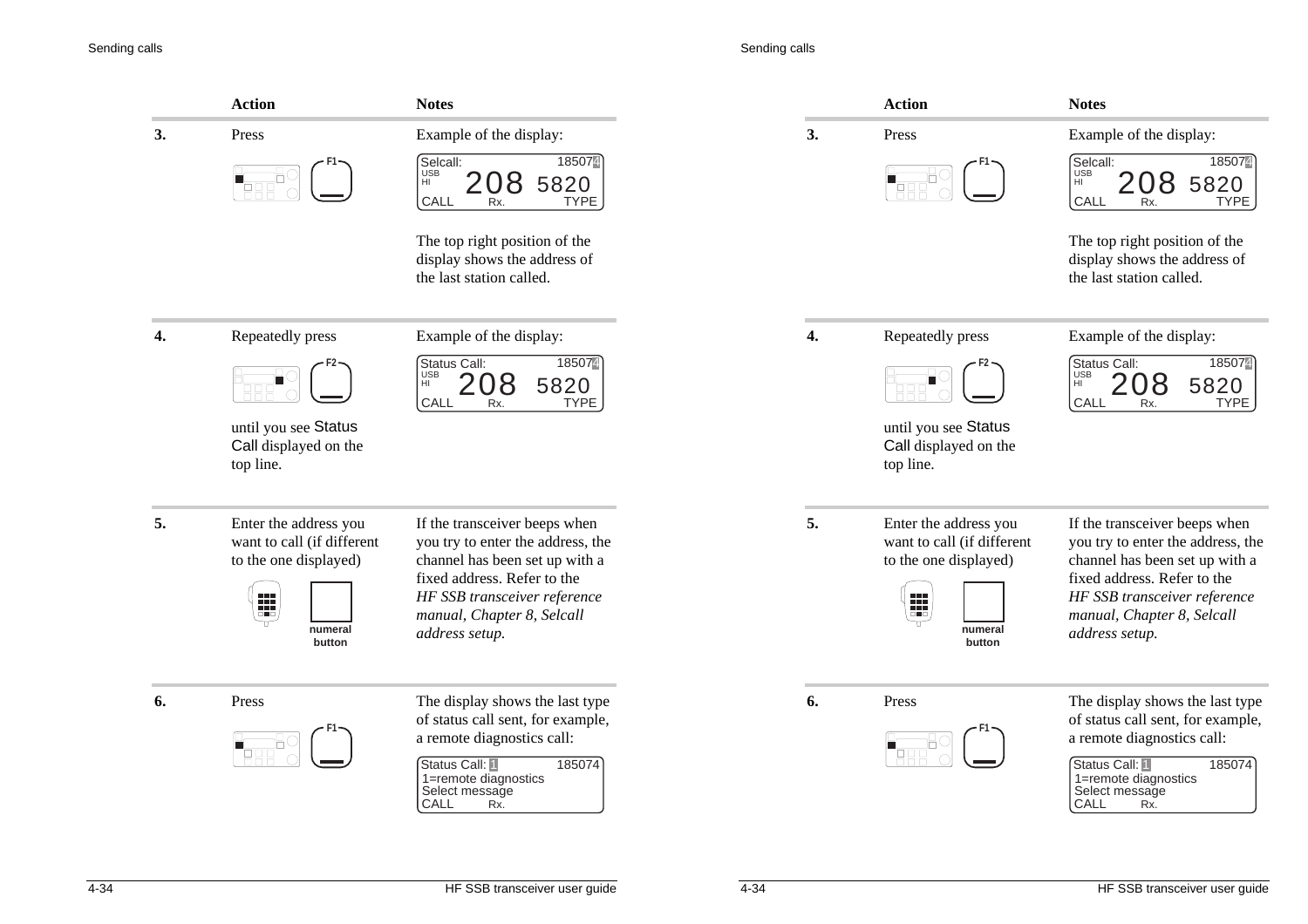|    | <b>Action</b>                                                                                                                                                                    | <b>Notes</b>                                                                                                                                  |
|----|----------------------------------------------------------------------------------------------------------------------------------------------------------------------------------|-----------------------------------------------------------------------------------------------------------------------------------------------|
| 7. | Select one of the three<br>types of status call<br>using<br>Select<br>Have you selected type<br>1 or 2?<br>Yes $\triangleright$<br><b>Step 10.</b><br>$\mathrm{No}$ ><br>Step 8. | The status call types are:<br>1<br>remote diagnostics<br>2<br>remote config<br>3<br>user status.                                              |
| 8. | To edit the message for<br>a user status call, press                                                                                                                             | Example of the display:<br>Status Call: 3<br>185074<br>Select message<br>EDIT<br>CALL<br>Rx.                                                  |
| 9. | Select each character<br>using<br><b>Select</b><br>and move between<br>characters using<br>Volume                                                                                | Enter up to 63 characters.<br>To scroll any hidden part of the<br>message into view, rotate<br><b>Volume</b><br>To clear existing text, press |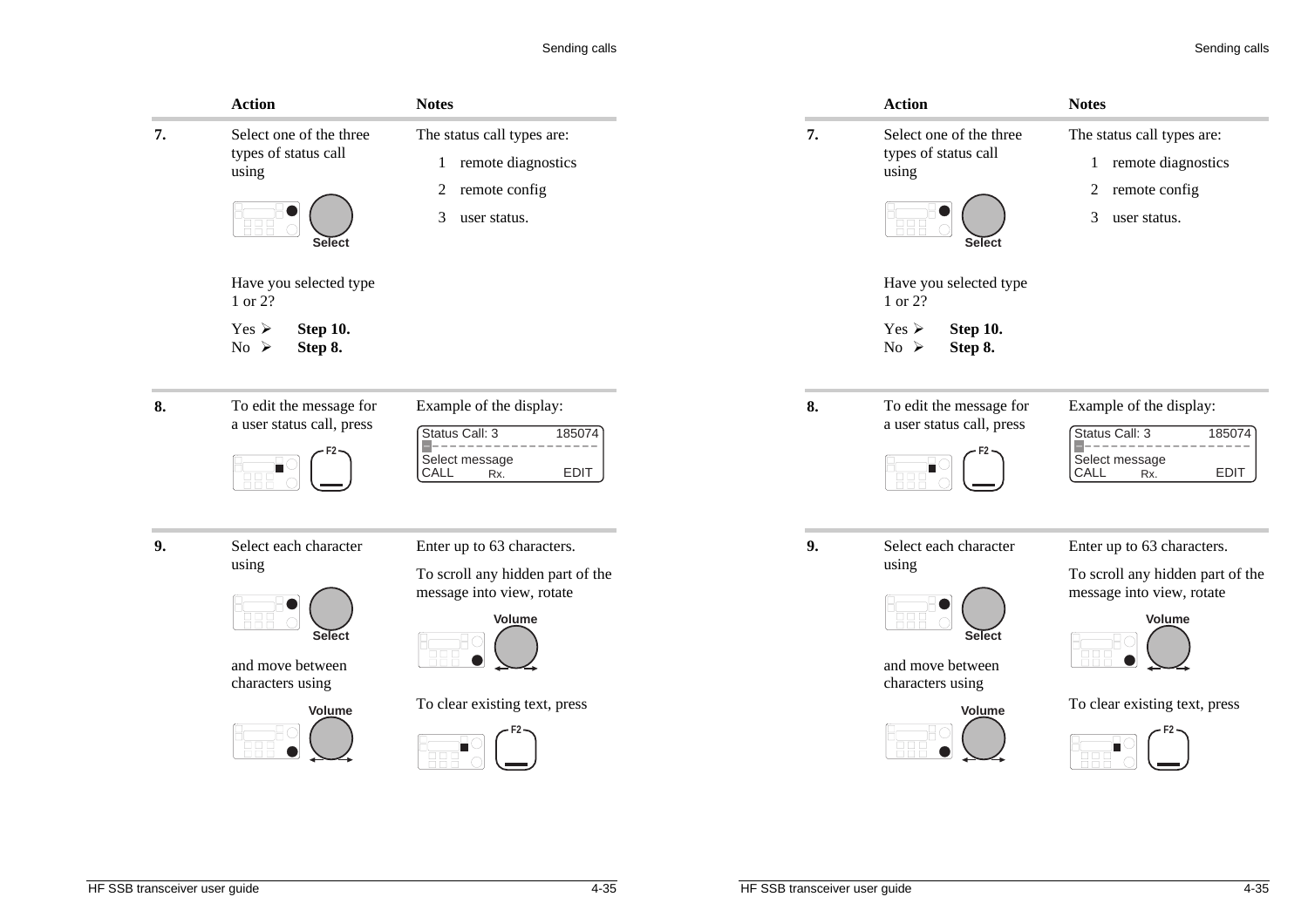or

|     | Action                                  | <b>Notes</b>                                  |
|-----|-----------------------------------------|-----------------------------------------------|
| 10. | To send the status call,<br>press       | Example of the display:<br>Calling:<br>185074 |
|     | Call<br>000<br>oor<br>OOC<br><b>BOC</b> | <b>USB</b><br>820<br>HI<br>CAI                |

**F1**

While your transceiver waits for call acknowledgment, the display looks like this:



If the call was successful, the display immediately reverts to the channel mode display.

If after 60 seconds the call was unsuccessful, the display looks like this for three seconds:

 $\rm{28}$  5820 **CALL** USB HI No response Pwr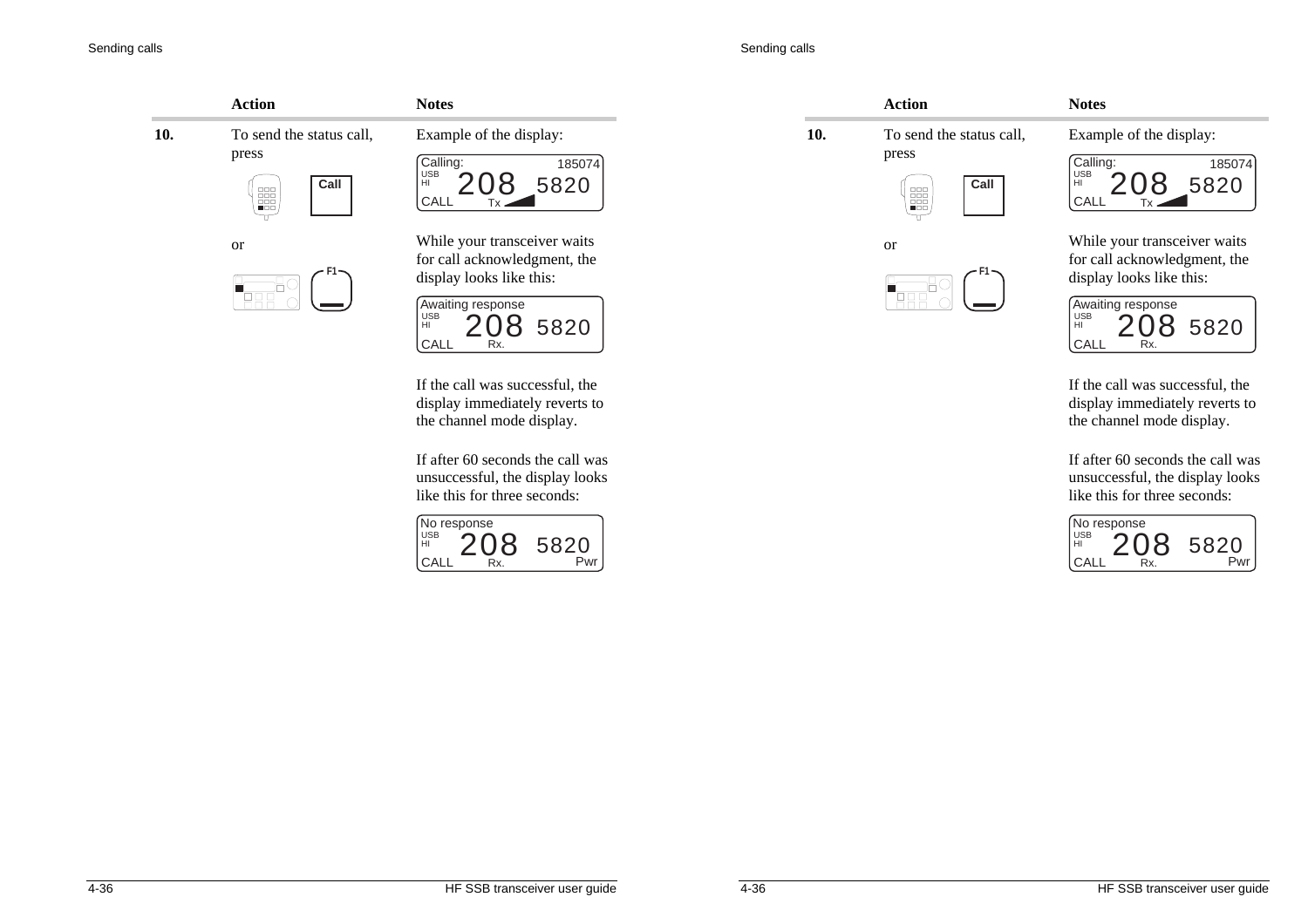|     | <b>Action</b>                                                                                                    | <b>Notes</b>                                                                                                                                                                                                                               |
|-----|------------------------------------------------------------------------------------------------------------------|--------------------------------------------------------------------------------------------------------------------------------------------------------------------------------------------------------------------------------------------|
| 11. | To view the results of<br>your status call, check<br>the call memory for the<br>types of display shown<br>below. | Call memory holds the<br>information that the remote<br>transceiver sent back to you.<br>In call memory the information<br>scrolls across the screen after a<br>few seconds (see <i>Chapter 5</i> ,<br>Reviewing calls held in<br>memory). |
|     |                                                                                                                  |                                                                                                                                                                                                                                            |
|     | <b>Remote diagnostics call</b><br>display:                                                                       | Review:1<br>Chan: 208<br>185074 23/03<br>20:18<br>Rx=11.2V Tx=10.3V Gai<br><b>DELETE</b><br>CALL                                                                                                                                           |
|     |                                                                                                                  | nnnnnn dd/mm hh:mm Address of caller / date time                                                                                                                                                                                           |
|     | $Rx = nn.nV$                                                                                                     | Voltage in receive                                                                                                                                                                                                                         |
|     | $Tx = nn.nV$                                                                                                     | Voltage in transmit                                                                                                                                                                                                                        |
|     | $S1 = nnn\mu V$                                                                                                  | Signal strength of received call<br>$(\mu V EMF)$                                                                                                                                                                                          |
|     | S2=nnnµV                                                                                                         | Signal strength two seconds after<br>call was received $(\mu V EMF)$                                                                                                                                                                       |
|     | Gain=On/Off                                                                                                      | RF gain setting                                                                                                                                                                                                                            |
|     | $SWR=n.n$                                                                                                        | SWR of the antenna                                                                                                                                                                                                                         |
|     | Pwr=nnnW                                                                                                         | Power output of the transmitter<br>(Watts)                                                                                                                                                                                                 |
|     | $PA=400$                                                                                                         | Indicates transceiver has 400W<br>PA                                                                                                                                                                                                       |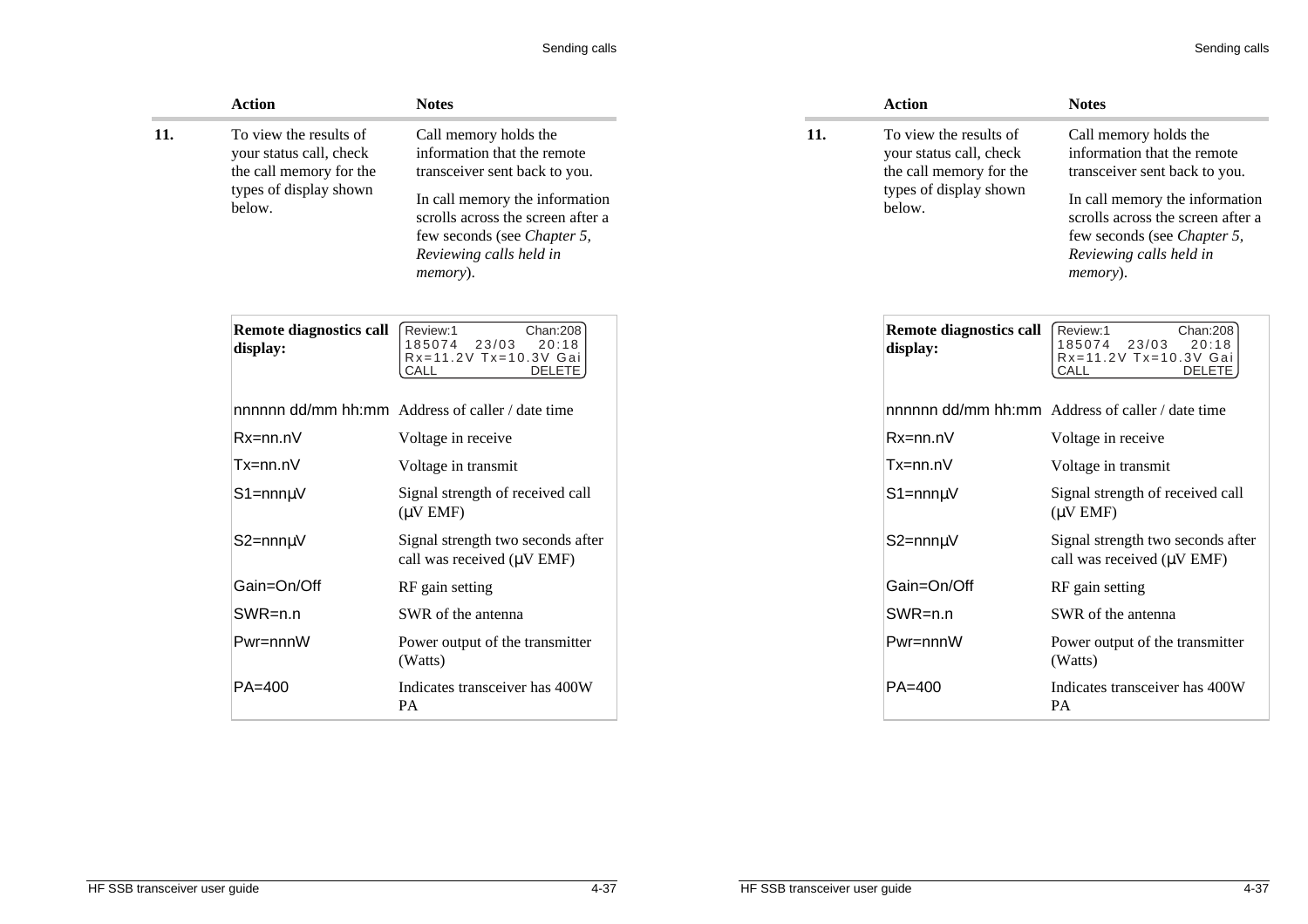|               | <b>Action</b>                         | <b>Notes</b>                                                                                    |  |
|---------------|---------------------------------------|-------------------------------------------------------------------------------------------------|--|
| $11.$ (cont.) |                                       |                                                                                                 |  |
|               | <b>Remote config call</b><br>display: | Review:1<br>Chan: 208<br>185074 23/03<br>20:18<br>S SLO GPS ALE<br><b>DELETE</b><br>CALL        |  |
|               |                                       | nnnnnn dd/mm hh:mm Address of caller / date time                                                |  |
|               | $nnn-nnn/nnnn$                        | Main processor: last 6 digits of<br>90-20nnn-nnn software set<br>number/software version number |  |
|               | $nnn-nnn/nnn$                         | Control head: last 6 digits of<br>90-20nnn-nnn software set<br>number/software version number   |  |
|               | TxD/TxE/TxP                           | Channel programming capability                                                                  |  |
|               | S                                     | Selcall option (S or SEL) fitted                                                                |  |
|               | <b>SLO</b>                            | Selcall lockout option fitted                                                                   |  |
|               | ES                                    | Emergency selcall option fitted                                                                 |  |
|               | GPS                                   | GPS option fitted                                                                               |  |
|               | ALE                                   | ALE option fitted                                                                               |  |
|               | AM                                    | AM option fitted                                                                                |  |
|               | User status call display:             | Review:1<br>Chan: 208<br>185074<br>23/03<br>20:18<br>returned message<br><b>DELETE</b><br>CALL  |  |
|               |                                       | nnnnnn dd/mm hh:mm Address of caller / date time                                                |  |
|               | returned message                      | Message returned from remote<br>transceiver                                                     |  |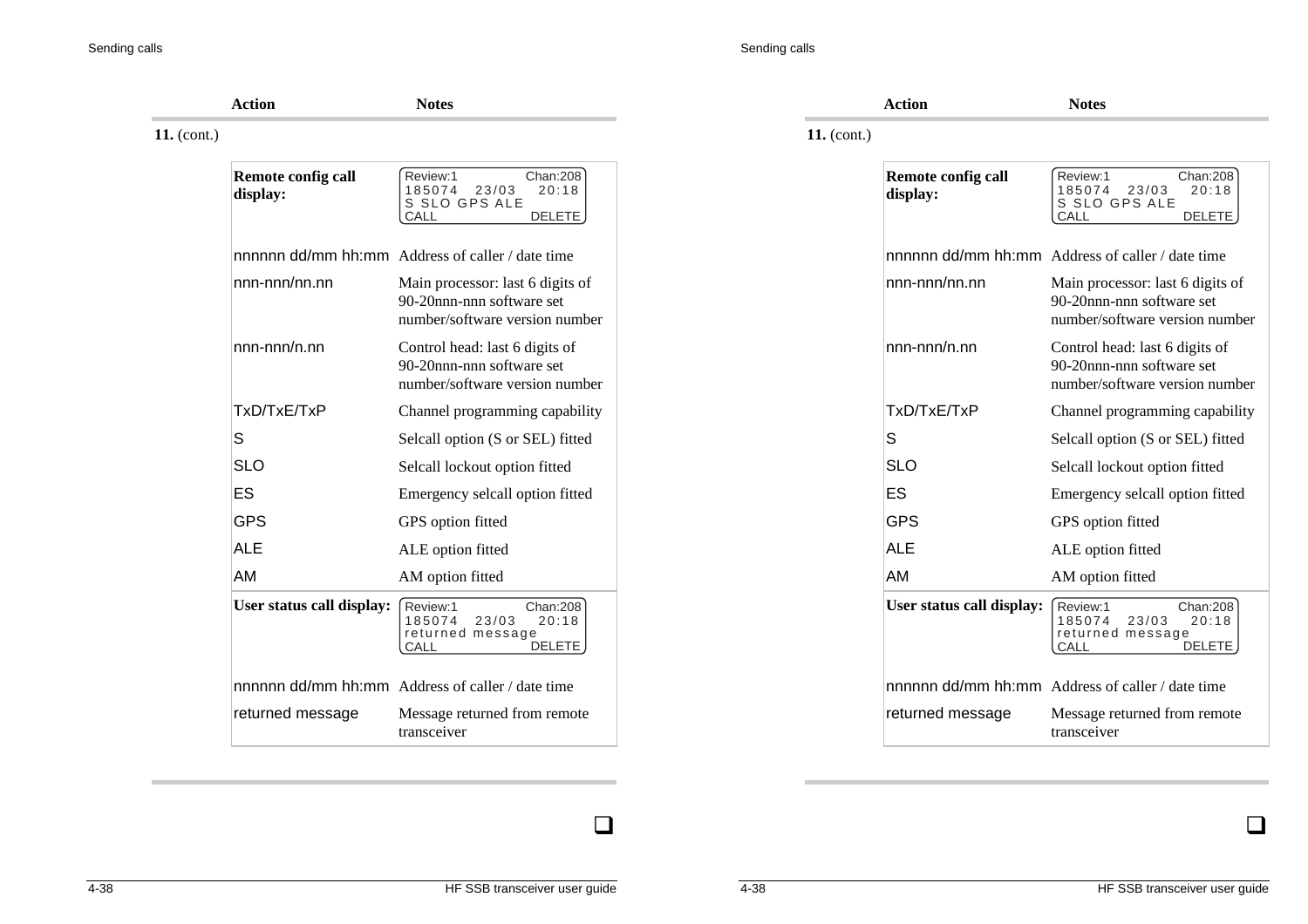# **Telcall**

This section describes how to use your transceiver to transmit and receive telephone calls through the Public Switched Telephone Network (PSTN) and covers operation of the standard telcall and the more secure Radphone Direct Dial (RDD) telcall service.

In a telcall, you can call a station that is capable of connecting you to the PSTN. Your transceiver sends the telephone number you want to call and the receiving station automatically transcribes the call, via a suitable controlling interface to the telephone network, which calls the number you want.

You can send telcalls to stations privately equipped with telephone interconnect units such as the IPC-500.



*Your conversation can be monitored by anyone tuned to your transmit frequency.*

#### **Before you can send a telcall, you need to:**

- make sure that the use of telcalls is switched on (refer to the *HF SSB transceiver reference manual, Chapter 8, Telcall availability on/off*)
- set up your address (refer to the *HF SSB transceiver reference manual, Chapter 8, Selcall address setup*)
- set up a channel for selcalling (refer to the *HF SSB transceiver reference manual, Chapter 3, Channel creation and editing*).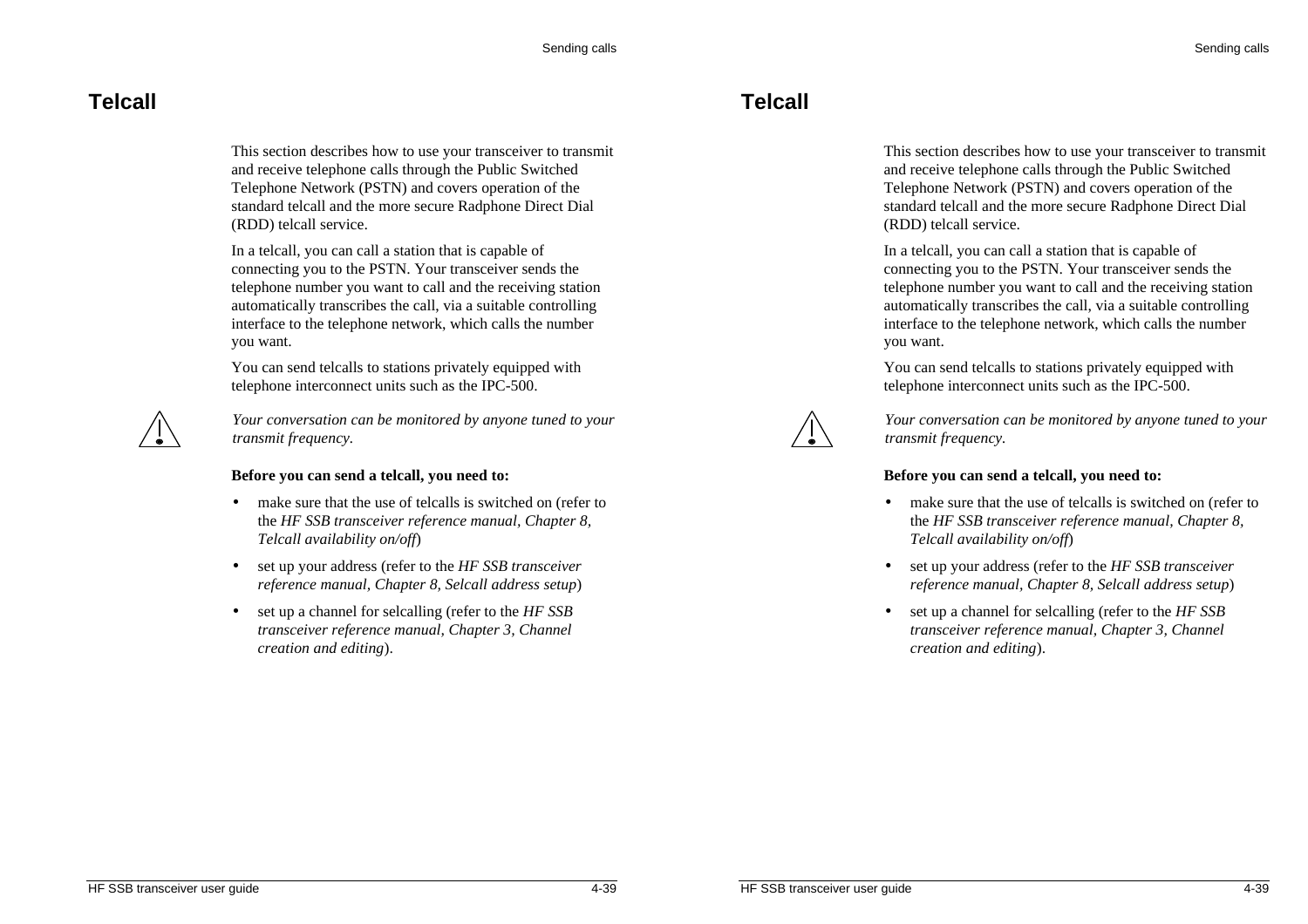Figure 4.1 shows a typical private network for sending telephone calls. Mobile stations wanting to send telephone calls send telcalls to the base station.





You can specify up to sixteen digits for the telephone number. To save you from having to enter the telephone number each time you send a call you can set up to ten telephone numbers in the transceiver's telephone directory (refer to the *HF SSB transceiver reference manual, Chapter 3, Telephone directory creation*).

At the end of a telcall, the telephone line should be disconnected by command before you hang up. You can either send an ENDCALL message or get the person on the telephone to disconnect the line at their end (by dialling 99 on a DTMF-tone phone if an IPC-500 unit is being used).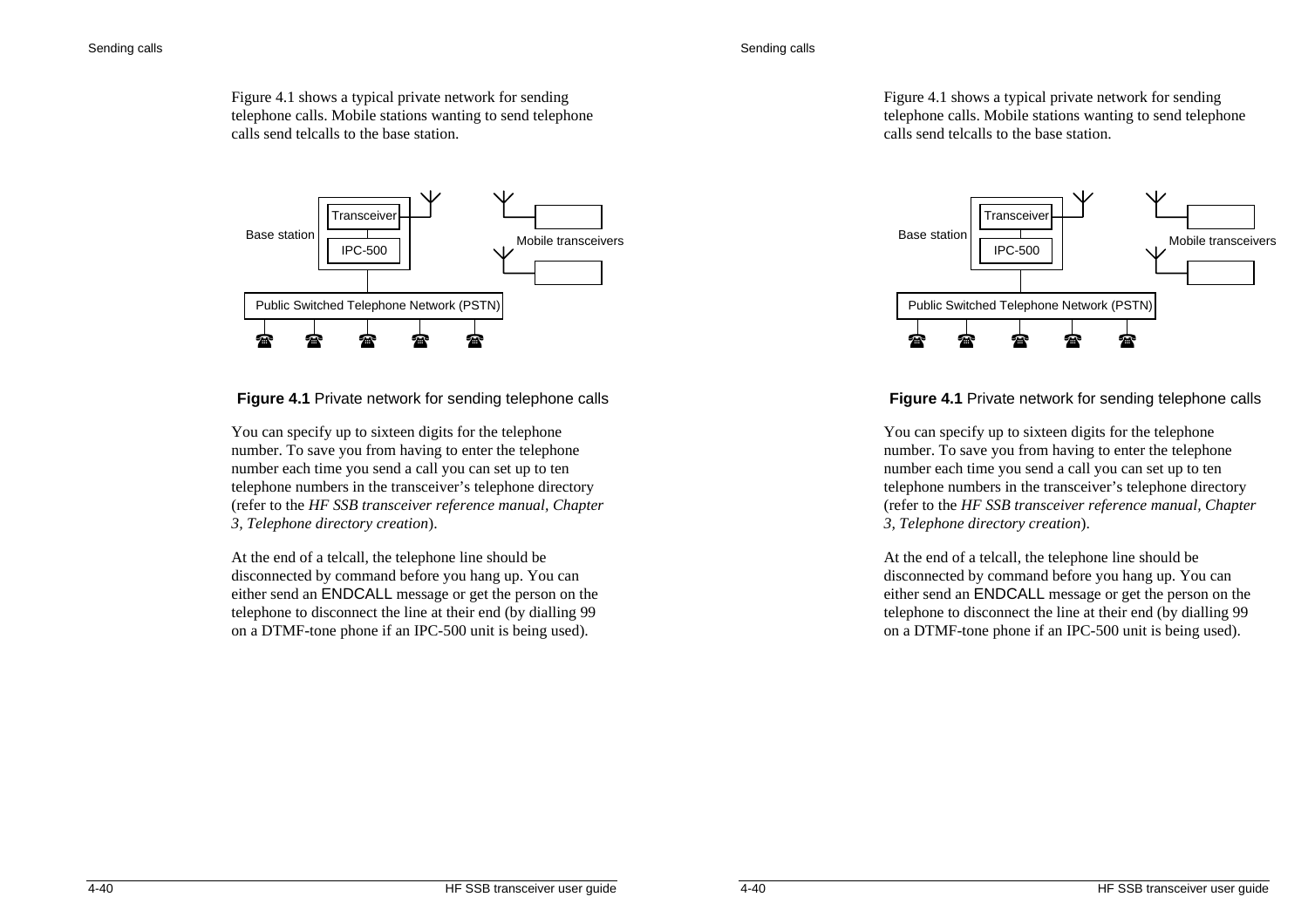## **Radphone Direct Dial**

Your address is sent automatically when you send an RDD telcall. It identifies you as the caller. Your RDD PIN protects you from other users copying your address and sending unauthorised calls.

### **Before you can send an RDD telcall, you need to:**

- set up your RDD PIN and address in a selcall group (with RDD as the selcall type, refer to the *HF SSB transceiver reference manual, Chapter 8, Selcall address setup*)
- assign this selcall group to the channels you use to send RDD telcalls (refer to the *HF SSB transceiver reference manual, Chapter 3, Channel creation and editing*).

To send a telcall or RDD telcall:

| Action                                                                                                                  | <b>Notes</b>                               |
|-------------------------------------------------------------------------------------------------------------------------|--------------------------------------------|
| To find a good channel<br>to use, send selective<br>beacon calls on the<br>frequencies scanned by<br>the other station. | See Selective beacon call on<br>page 4-29. |
| In Channel mode, select<br>the best channel and<br>wait until the channel is<br>clear of all voice and<br>data traffic. |                                            |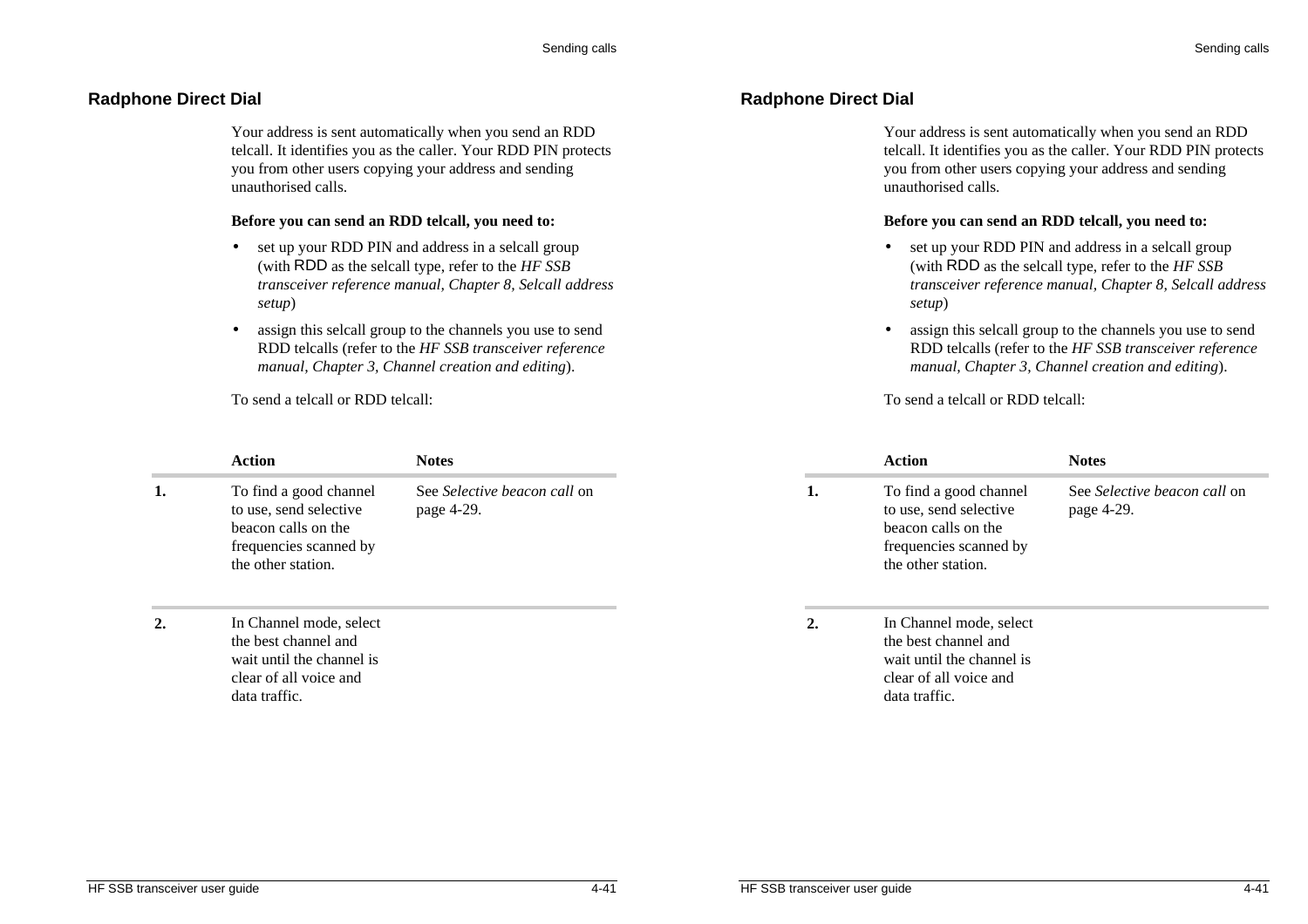|    | <b>Action</b>                                                                                     | <b>Notes</b>                                                                                                                                                                                                        |  |
|----|---------------------------------------------------------------------------------------------------|---------------------------------------------------------------------------------------------------------------------------------------------------------------------------------------------------------------------|--|
| 3. | Press<br>Call<br><b>000</b><br>$\Box$<br>000<br>-00                                               | Example of the display:<br>185074<br>Selcall:<br><b>USB</b><br>5820<br>HI<br><b>TYPE</b><br>CALL<br>The top right of the display<br>shows the address of the last<br>station called.                                |  |
| 4. | Enter the address you<br>want to call (if different<br>to the one displayed)<br>numeral<br>button | If the transceiver beeps when<br>you try to enter the address, the<br>channel has been set up with a<br>fixed address. Refer to the<br>HF SSB transceiver reference<br>manual, Chapter 8, Selcall<br>address setup. |  |
| 5. | Press<br><b>Enter</b><br>888<br>000<br>00C<br>R'call<br>ורור                                      | Example of the display:<br>08305031<br>Tel:<br><b>USB</b><br>5820<br>HI<br>CALI<br><b>ENDCA</b><br>Rx.                                                                                                              |  |

If the display shows Telcalls disabled, refer to the *HF SSB transceiver reference manual, Chapter 8, Telcall availability on/off*.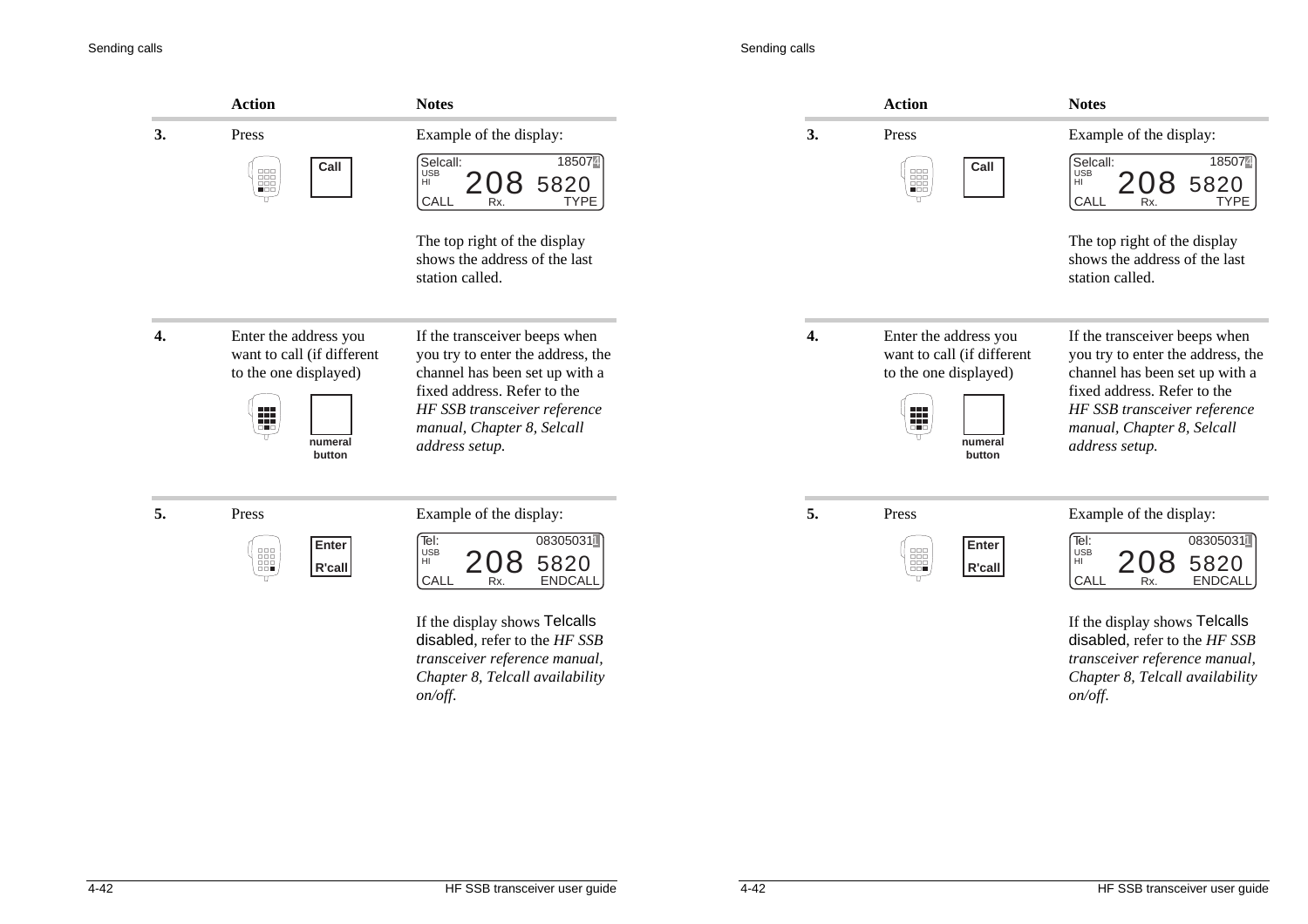|    | <b>Action</b>                                                                                                  | <b>Notes</b>                                                                             |
|----|----------------------------------------------------------------------------------------------------------------|------------------------------------------------------------------------------------------|
| 6. | Do you want to select a<br>telephone number from<br>the transceiver pre-<br>programmed telephone<br>directory? |                                                                                          |
|    | Yes $\triangleright$<br>Step 7.<br>No $\triangleright$<br>Step 9.                                              |                                                                                          |
| 7. | Press                                                                                                          | Example of the display:                                                                  |
|    | Enter<br>IОD<br>88<br>R'call                                                                                   | Ch: 208<br>Tel-Dir:<br>Tel:<br>083050311<br>Codan Adelaide<br><b>PROG</b><br>CALL<br>Rx. |
| 8. | To select one of the<br>telephone numbers in<br>the directory, rotate                                          |                                                                                          |
|    | Select                                                                                                         |                                                                                          |
|    | Continue $\geq$<br>Step 10.                                                                                    |                                                                                          |
| 9. | Enter the telephone<br>number you want to call<br>(if different to the one<br>displayed)                       | Enter up to 16 digits.                                                                   |
|    | numeral<br>button                                                                                              |                                                                                          |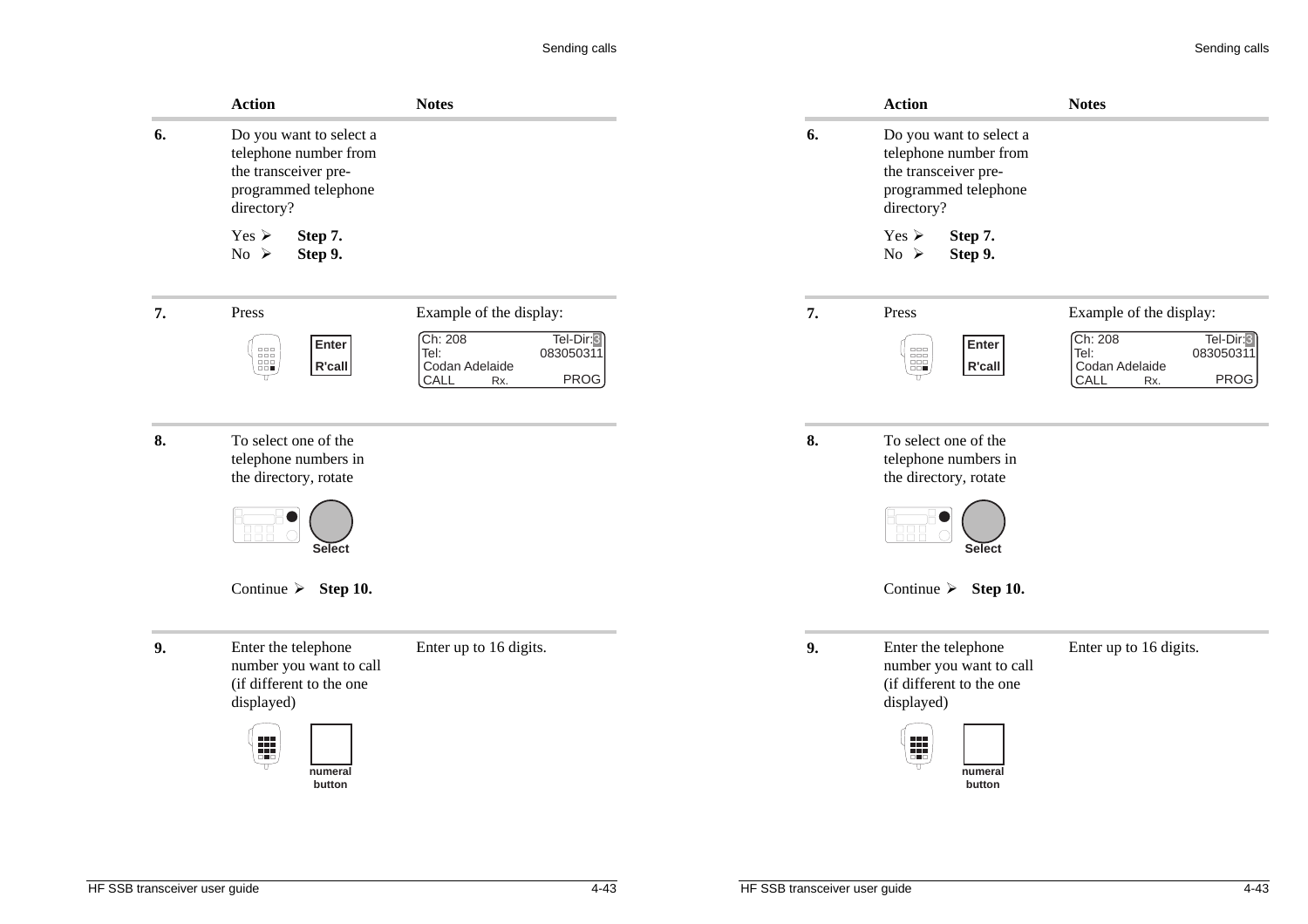|     | <b>Action</b>                                                                                         | <b>Notes</b>                                                                                                                                                                                                                                                                                                                                                                                                            |
|-----|-------------------------------------------------------------------------------------------------------|-------------------------------------------------------------------------------------------------------------------------------------------------------------------------------------------------------------------------------------------------------------------------------------------------------------------------------------------------------------------------------------------------------------------------|
| 10. | To send the call, press<br>Call<br>or                                                                 | You hear your transceiver's<br>calling tones. Example of the<br>display:<br>Tel-Calling:<br>185074<br><b>USB</b><br>5820<br>HI<br>CALL<br>Within 20 seconds, the other<br>station automatically<br>acknowledges your call by<br>sending a 4-beep tone revertive<br>signal. You may hear a tuning<br>tone first if this station has an<br>automatic tuning antenna. After<br>a pause, you hear the telephone<br>ringing. |
| 11. | Wait for the person to<br>answer the telephone<br>then respond with<br>normal voice<br>communication. | At the end of a telcall, the<br>telephone line should be<br>disconnected by command<br>before you hang up.<br>If you hear the engaged tone,<br>the other party has hung up<br>without disconnecting the line.                                                                                                                                                                                                           |
| 12. | To disconnect the line<br>by sending an<br>ENDCALL message,<br>press<br>Call                          | Example of the display:<br>Selcall:<br>185074<br><b>USB</b><br>5820<br>HI<br>TYPE<br>CALL<br>Rx                                                                                                                                                                                                                                                                                                                         |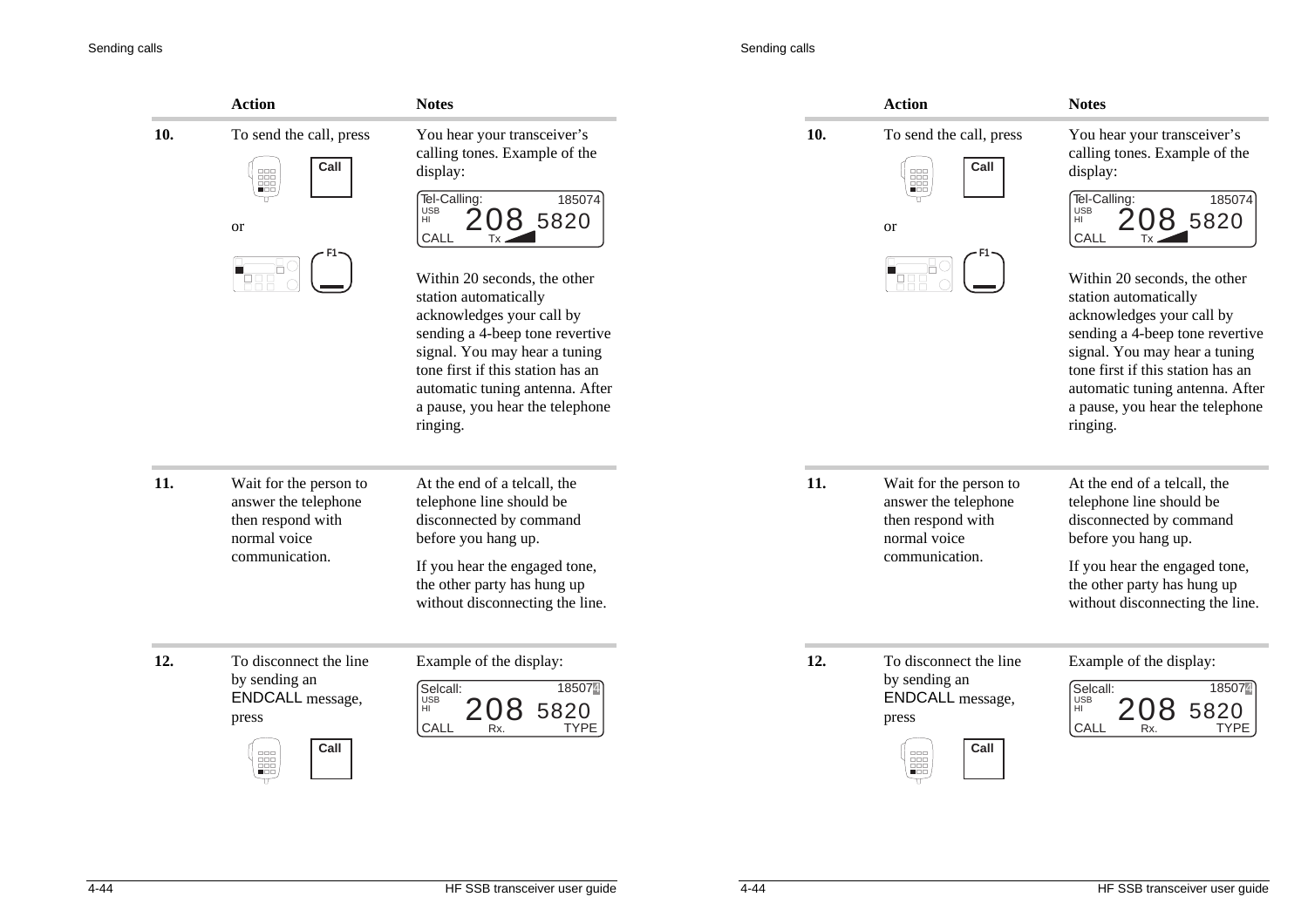

press



call, you want the transceiver to be ready to detect the next call sent to you.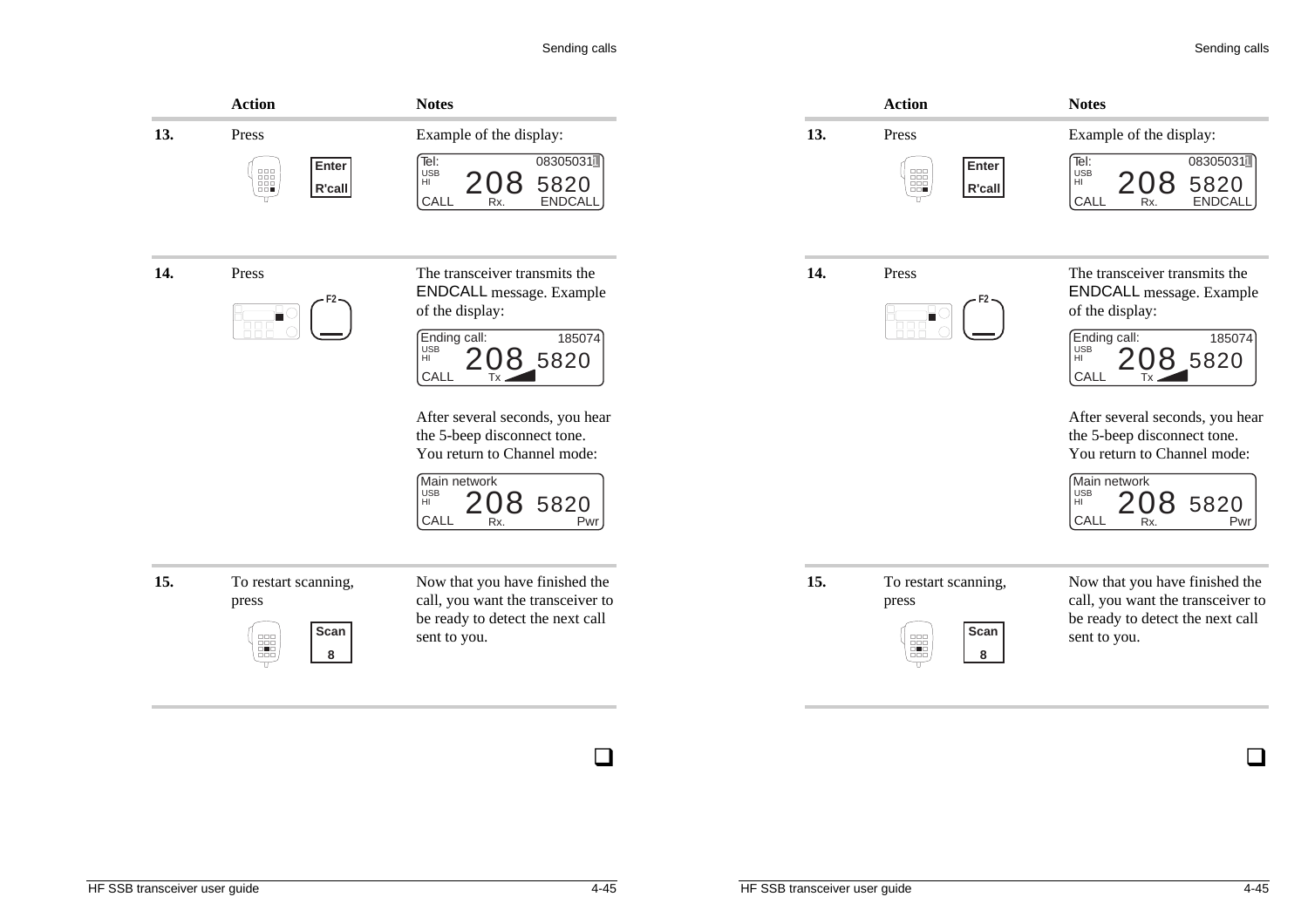# **Tone call**

A tone call allows you to call a station capable of receiving your two-tone calling signal.

Selective calling has largely replaced tone calling as a method of calling specific stations. You may want to use tone calling if some older stations in your network are incapable of using addresses.

All HF SSB series transceivers can send tone calls.

#### **Before you can send a tone call, you need to set up:**

- the tone call frequencies you are going to use (refer to the *HF SSB transceiver reference manual, Chapter 8, Tone call setup*)
- a channel for tone calling (refer to the *HF SSB transceiver reference manual, Chapter 3, Channel creation and editing*).

To send a tone call:

|                             | Action                                                                                   | <b>Notes</b>                                                                                                      |
|-----------------------------|------------------------------------------------------------------------------------------|-------------------------------------------------------------------------------------------------------------------|
| 1.                          | In Channel mode, wait<br>until the channel is<br>clear of all voice and<br>data traffic. |                                                                                                                   |
| $\mathcal{D}_{\mathcal{L}}$ | Press                                                                                    | The display shows the last type<br>of call made:<br>Selcall:<br>18507<br><b>USB</b><br>$\Gamma$ $\Omega$ $\Omega$ |

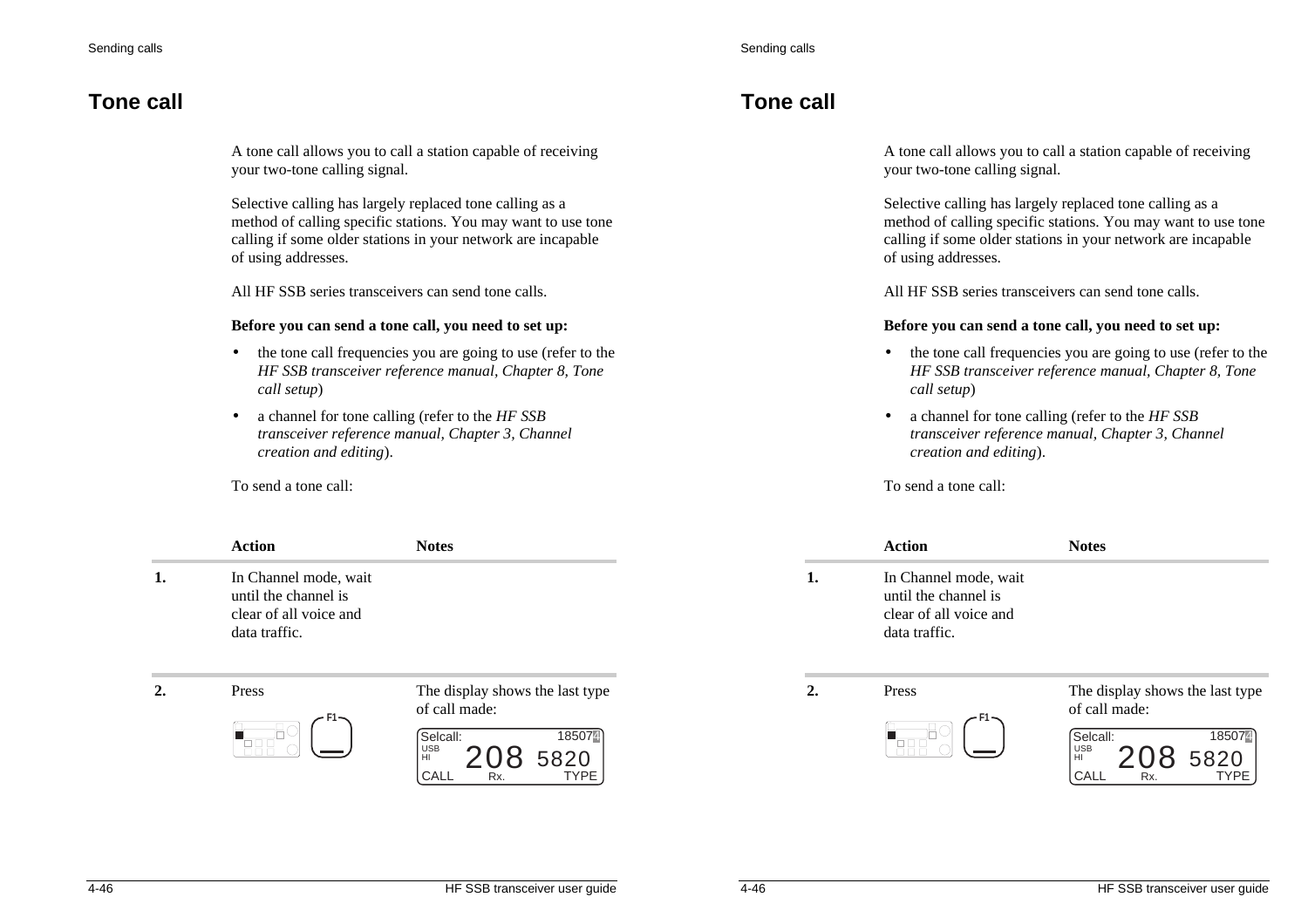|    | <b>Action</b>                                                                                           | <b>Notes</b>                                                                                                                                                                                                                   |  |
|----|---------------------------------------------------------------------------------------------------------|--------------------------------------------------------------------------------------------------------------------------------------------------------------------------------------------------------------------------------|--|
| 3. | Repeatedly press<br>until you see Tone Call<br>displayed on the top<br>line.                            | Example of the display:<br>Tone Call<br><b>USB</b><br>582<br>HI<br>CALL                                                                                                                                                        |  |
| 4. | To send the call, press<br>and hold down for 10<br>seconds                                              | You hear your transceiver's<br>calling tones. Example of the<br>display:<br>Calling:<br><b>USB</b><br>5820<br>HI<br>CALL<br>The receiving station does not<br>send a revertive signal.                                         |  |
| 5. | Wait for the operator of<br>the receiving station to<br>respond and<br>communicate in the<br>usual way. | If the receiving station is fitted<br>with a tone call decoder, the<br>operator is notified of your call<br>by an alarm.<br>If the call failed, try sending it<br>again. If the call repeatedly<br>fails, try another channel. |  |
| 6. | To restart scanning,<br>press<br>Scan                                                                   | Now that you have finished the<br>call, you want the transceiver to<br>be ready to detect the next call<br>sent to you.                                                                                                        |  |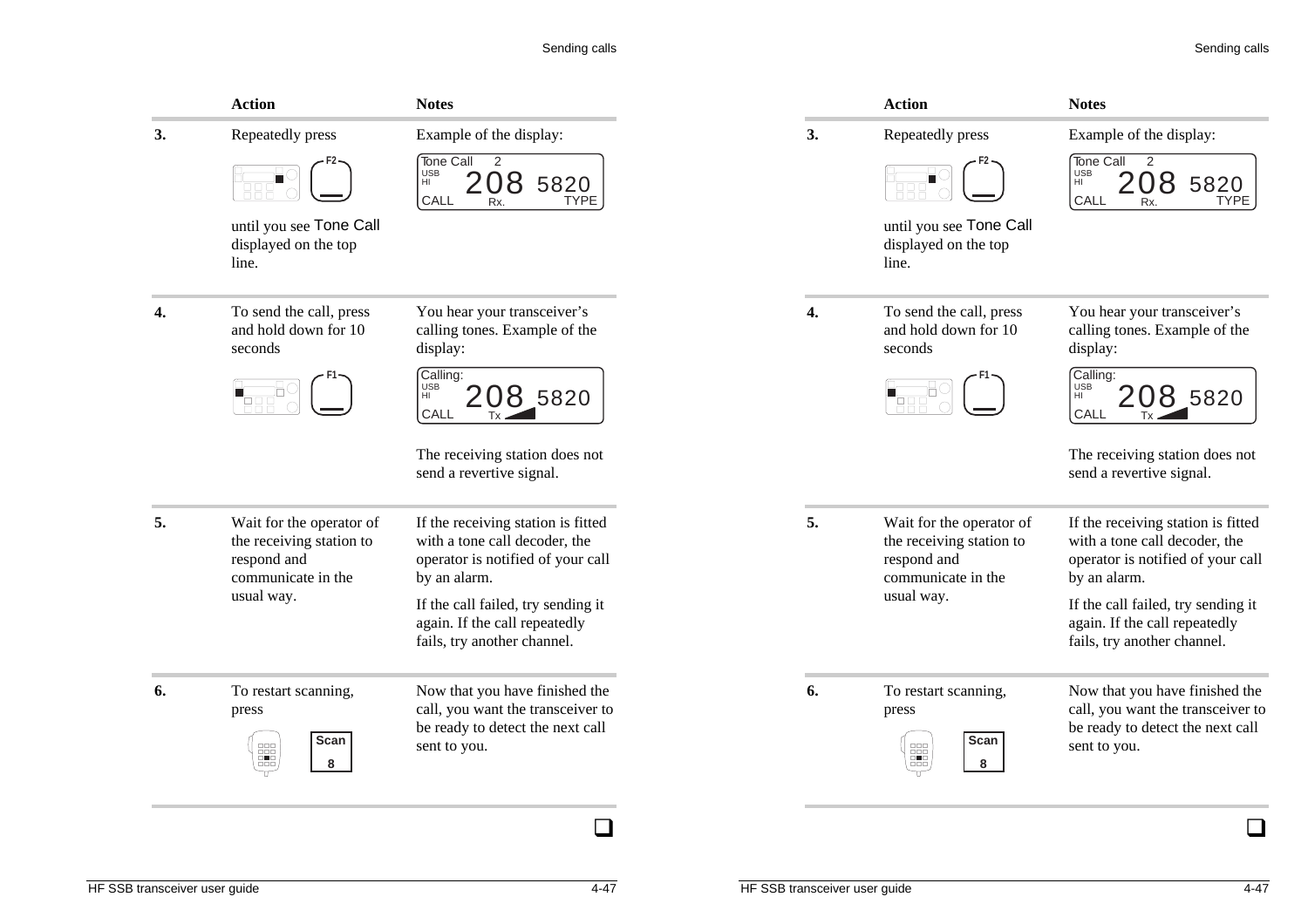# **Voice call**

A voice call is the simplest type of call to send. Your call can be heard by any station tuned to or scanning your current channel with their selcall mute switched off.

All HF SSB series transceivers can send voice calls.

To send a voice call:

|                  | Action                                                                 | <b>Notes</b>                                                                                                                                                                                                            |
|------------------|------------------------------------------------------------------------|-------------------------------------------------------------------------------------------------------------------------------------------------------------------------------------------------------------------------|
| 1.               | In Channel mode, select<br>a transmit channel to<br>use for this call. | Example of the display:<br>Geneva Switzerland<br><b>USB</b><br>149 2040<br>HI<br>CALL<br>Pwr<br>Rx.                                                                                                                     |
|                  |                                                                        | If the frequency is shown with a<br>receive-only bar above it, you<br>cannot transmit on this channel.<br>Select another channel. See<br>Chapter 2, The display layout<br>for an example showing a<br>receive-only bar. |
| $\overline{2}$ . | To tune the antenna,<br>press.<br>Tune                                 | If the transceiver is connected<br>to a manual or automatic<br>antenna system, tuning is<br>necessary for optimum<br>transmission and reception on<br>the current channel. See<br>Chapter 3, Tuning the antenna.        |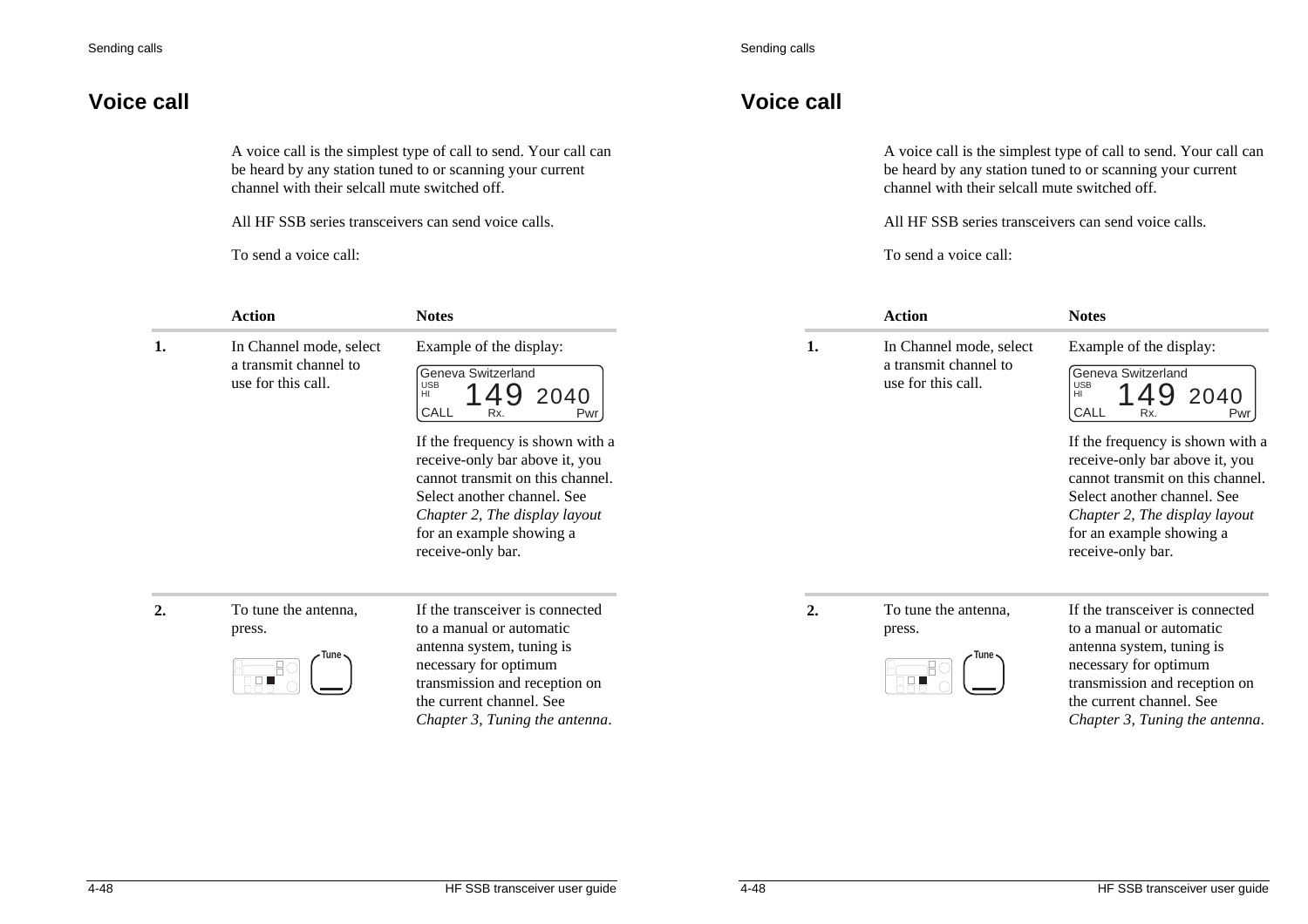|    | Action                                                               | <b>Notes</b>                                                                          |
|----|----------------------------------------------------------------------|---------------------------------------------------------------------------------------|
| 3. | Wait until the channel<br>is clear of all voice and<br>data traffic. | Temporarily switch off any<br>muting so that you can hear<br>activity on the channel. |
|    | To start talking, press                                              | If you get no response, try<br>another channel.                                       |
|    | PTT                                                                  | Speak clearly (see Chapter 3,<br>Using the microphone).                               |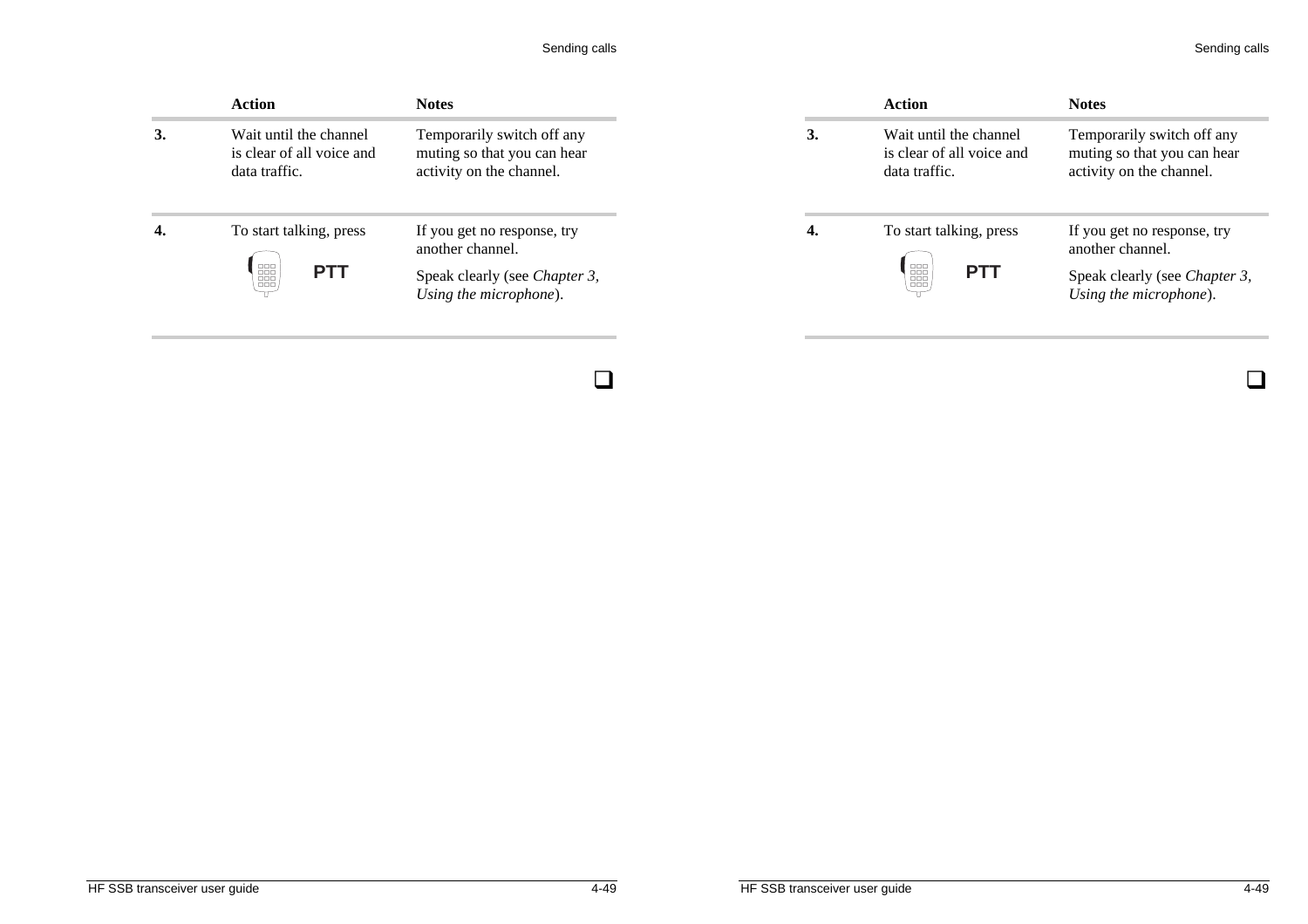Sending calls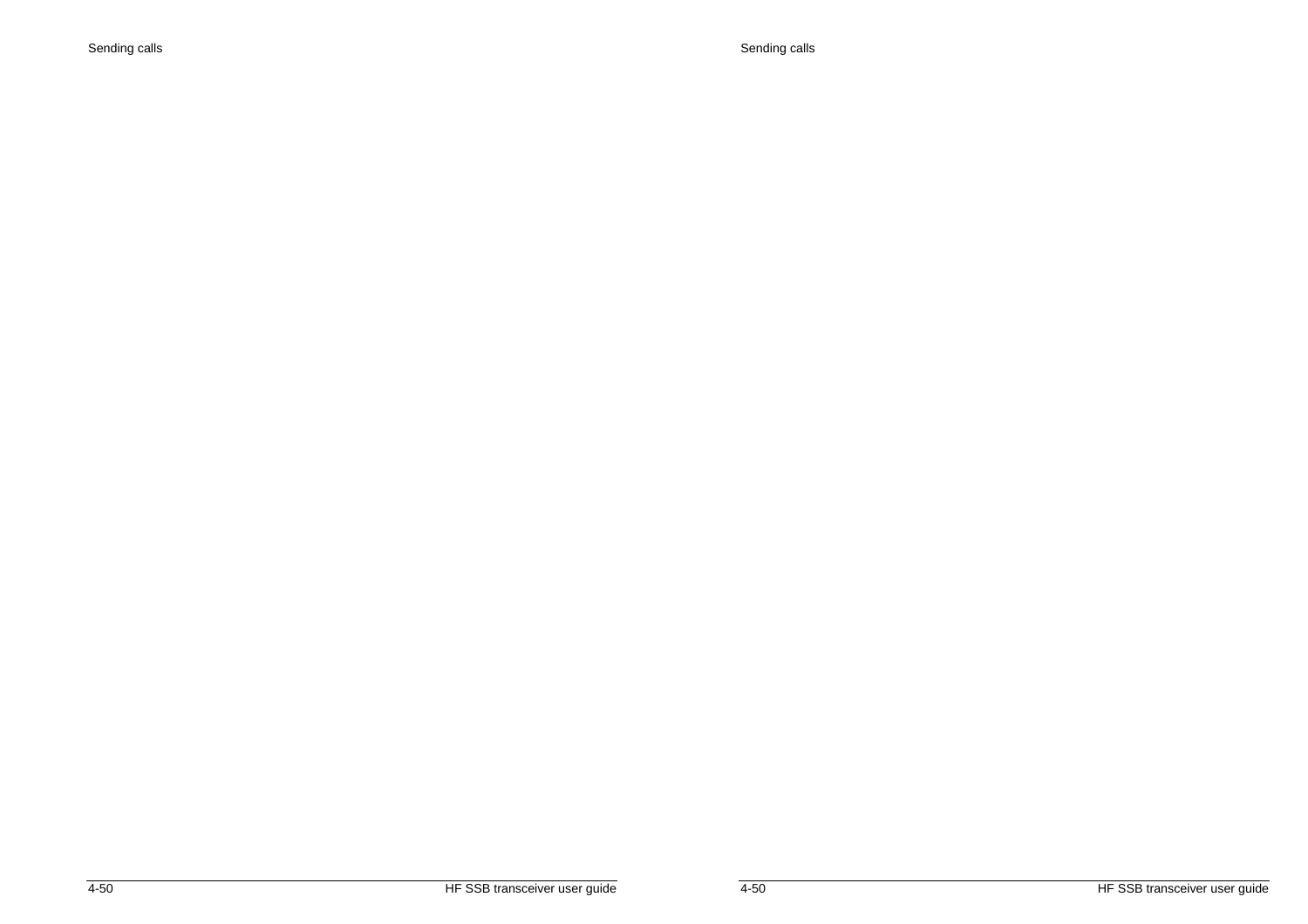

# **5 Receiving calls**

This chapter describes:

- receiving calls  $(5-2)$
- reviewing calls held in memory  $(5-7)$
- setting up the transceiver to receive emergency selcalls  $(5-10)$
- automatic handling of received beacon calls (5-11).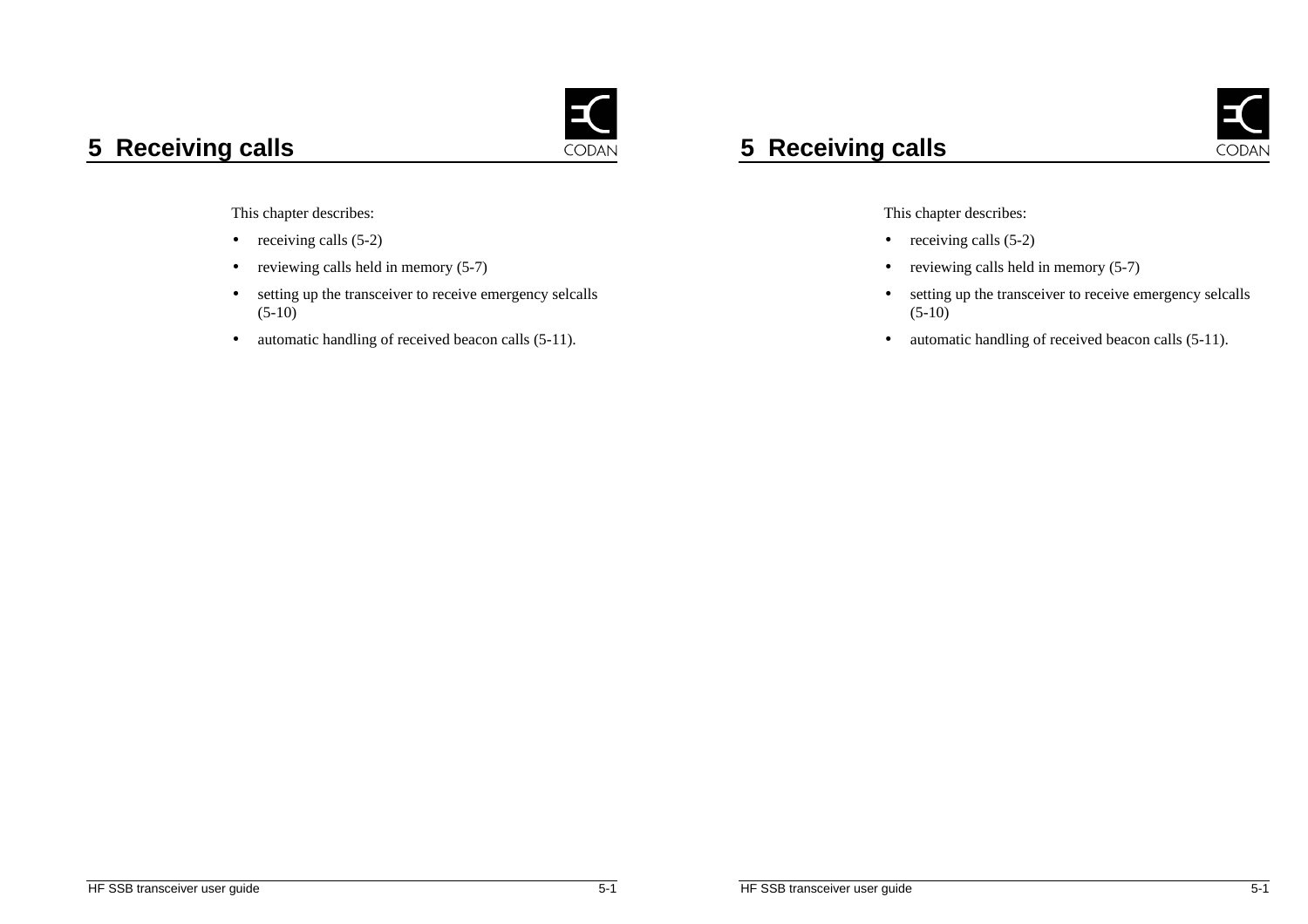# **Receiving calls**

Voice and tone calls are basic calls. No message is output on the display. You need to respond to these calls immediately as they are not recorded in call memory.

ALE calls, beacon calls, emergency selcalls, GPS calls, page calls, selcalls, status calls and telcalls are all types of selective call. To find out which types of selective call you can send and receive, see the front of this guide for the list of transceiver options fitted to your transceiver.

When you receive a selective call, the transceiver:

- outputs a message on the display
- generates an audio alarm for 30 seconds
- operates an external alarm facility
- stores details of the call in call memory.

To receive a call, the transceiver must be set to the same frequency of the caller or be scanning this frequency (see *Chapter 3, Scanning for incoming calls*). Remember that stations often transmit on different frequencies throughout the day as channel conditions vary.

The table below shows you how you can recognise the type of call you have received.

| Call     | Message on the display                                                      | Alarm              | <b>Notes</b>                                                                          |
|----------|-----------------------------------------------------------------------------|--------------------|---------------------------------------------------------------------------------------|
| ALE call | Called at 20:18<br>185074<br><b>USB</b><br>5820<br>HI<br>CALL<br>Pwr<br>Rx. | Two short<br>beeps | ALE call using numeric<br>addresses. Address of<br>caller recorded in call<br>memory. |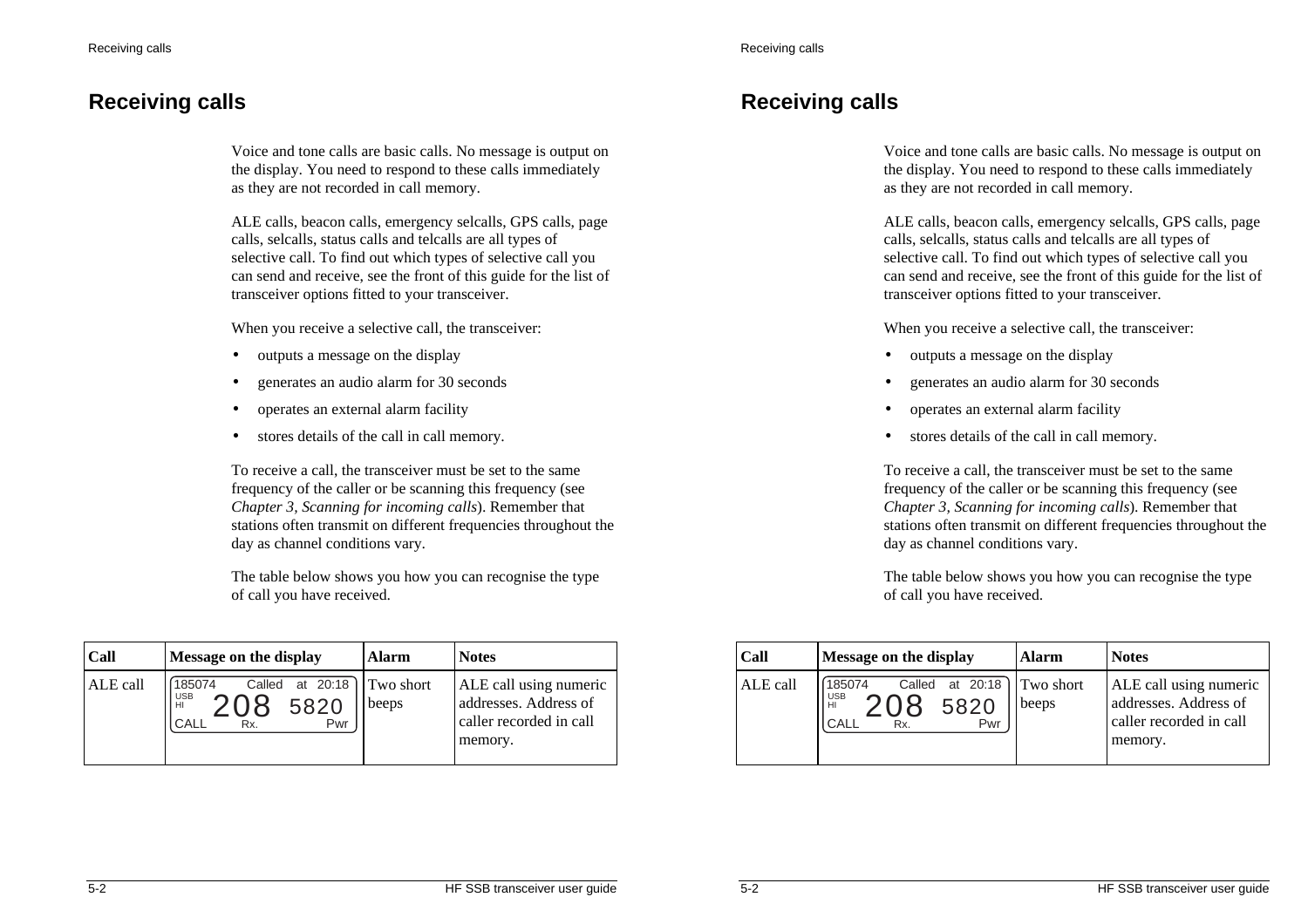| Call                           | Message on the display                                                                | <b>Alarm</b>                                        | <b>Notes</b>                                                                                                                                                                               |
|--------------------------------|---------------------------------------------------------------------------------------|-----------------------------------------------------|--------------------------------------------------------------------------------------------------------------------------------------------------------------------------------------------|
| Alpha ALE<br>call              | FOXTR<br>Called at 20:18<br><b>USB</b><br>08<br>5820<br>ĤĹ<br>Pwr<br>CALL<br>Rx.      | Two short<br>beeps                                  | ALE call using alpha-<br>numeric addresses. If<br>address of caller is<br>followed by an arrow,<br>refer to call memory for<br>complete address.                                           |
| Emergency<br>selcall           | <b>EMERGENCY</b><br>185074<br><b>USB</b><br>208 5820<br>HI<br>CALL<br>Pwr<br>Rx.      | 'Hee-haw'<br>emergency<br>siren for five<br>minutes | Address of caller<br>recorded in call<br>memory.<br>External alarm rings on<br>and off for five minutes.                                                                                   |
| <b>GPS</b><br>position<br>call | Position<br>185074<br><b>USB</b><br>78<br>5820<br>HI<br>Pwr<br>CALL<br>Rx.            | Three sets of<br>five beeps                         | Address of caller and<br><b>GPS</b> information<br>recorded in call<br>memory.<br>External alarm rings for<br>two minutes.                                                                 |
| Group call                     | Display as for non group call<br>(may be selcall, GPS position<br>call or page call). | 15 long<br>beeps                                    | As for non group selcall,<br>GPS position call or<br>page call except that no<br>revertive signal is sent.<br>See Chapter 6, Group<br>calling.<br>External alarm rings for<br>two minutes. |
| Page call                      | 185074<br>Message from<br><b>USB</b><br>5820<br>HI.<br>Pwr<br>CALL<br>Rx.             | Three sets of<br>five beeps                         | Address of caller and<br>text message recorded in<br>call memory.<br>External alarm rings for<br>two minutes.                                                                              |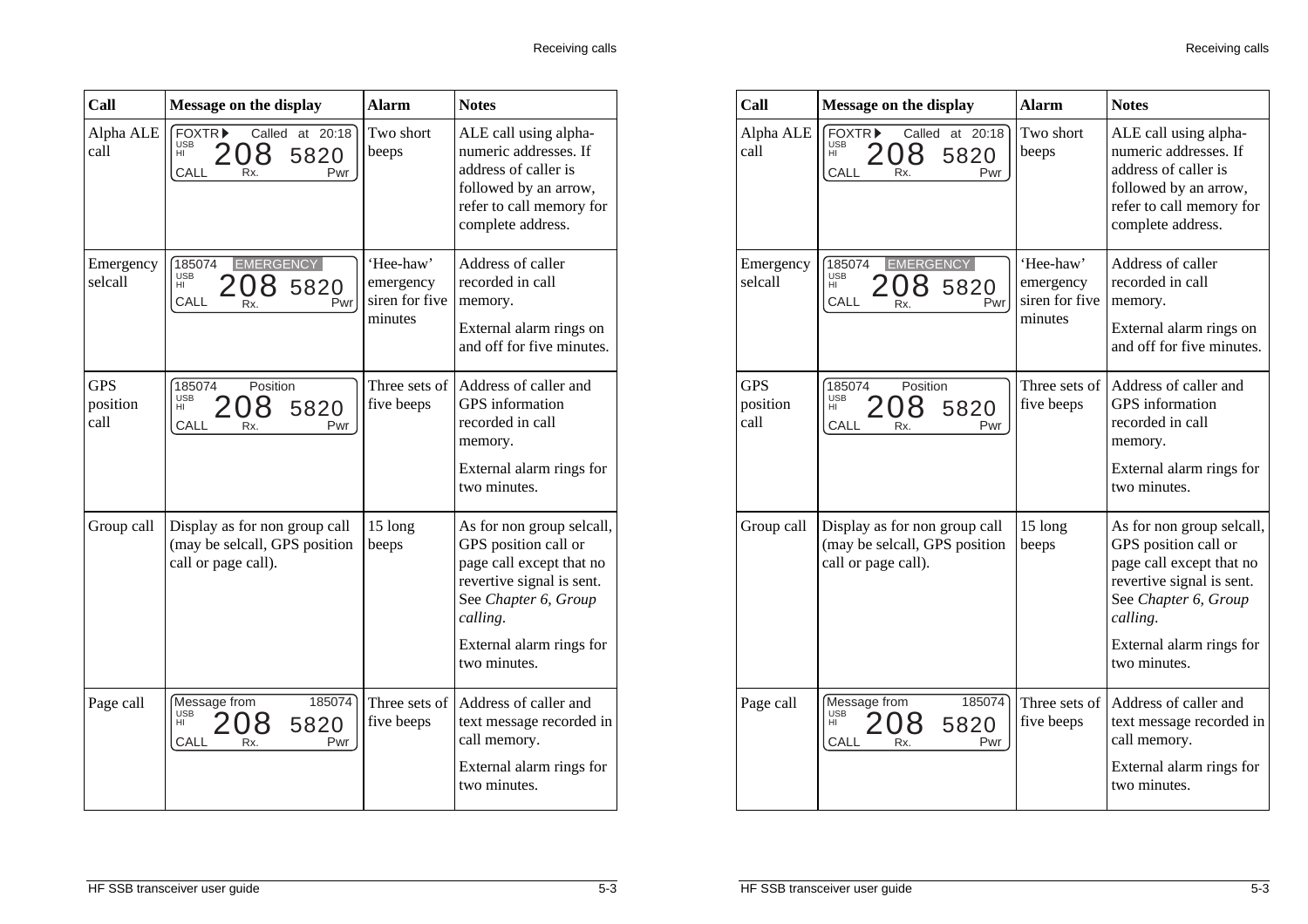| Call    | Message on the display                                                                | Alarm                       | <b>Notes</b>                                                                                                                                                                                                                                   |
|---------|---------------------------------------------------------------------------------------|-----------------------------|------------------------------------------------------------------------------------------------------------------------------------------------------------------------------------------------------------------------------------------------|
| Selcall | at 20:18<br>185074<br>Called<br><b>USB</b><br>208<br>5820<br>HI<br>CALL<br>Rx.<br>Pwr | Three<br>telephone<br>rings | Address of caller<br>recorded in call<br>memory.<br>External alarm rings for<br>two minutes.                                                                                                                                                   |
| Telcall | 20:18<br>185074<br>Telcall<br><b>USB</b><br>208 5820<br>HI<br>CALL<br>Pwr<br>Rx.      | Three<br>telephone<br>rings | Address of caller and<br>telephone number<br>recorded in call<br>memory.<br>The call may be from an<br>RDD station or from a<br>private station equipped<br>with a telephone<br>interconnect unit.<br>External alarm rings for<br>two minutes. |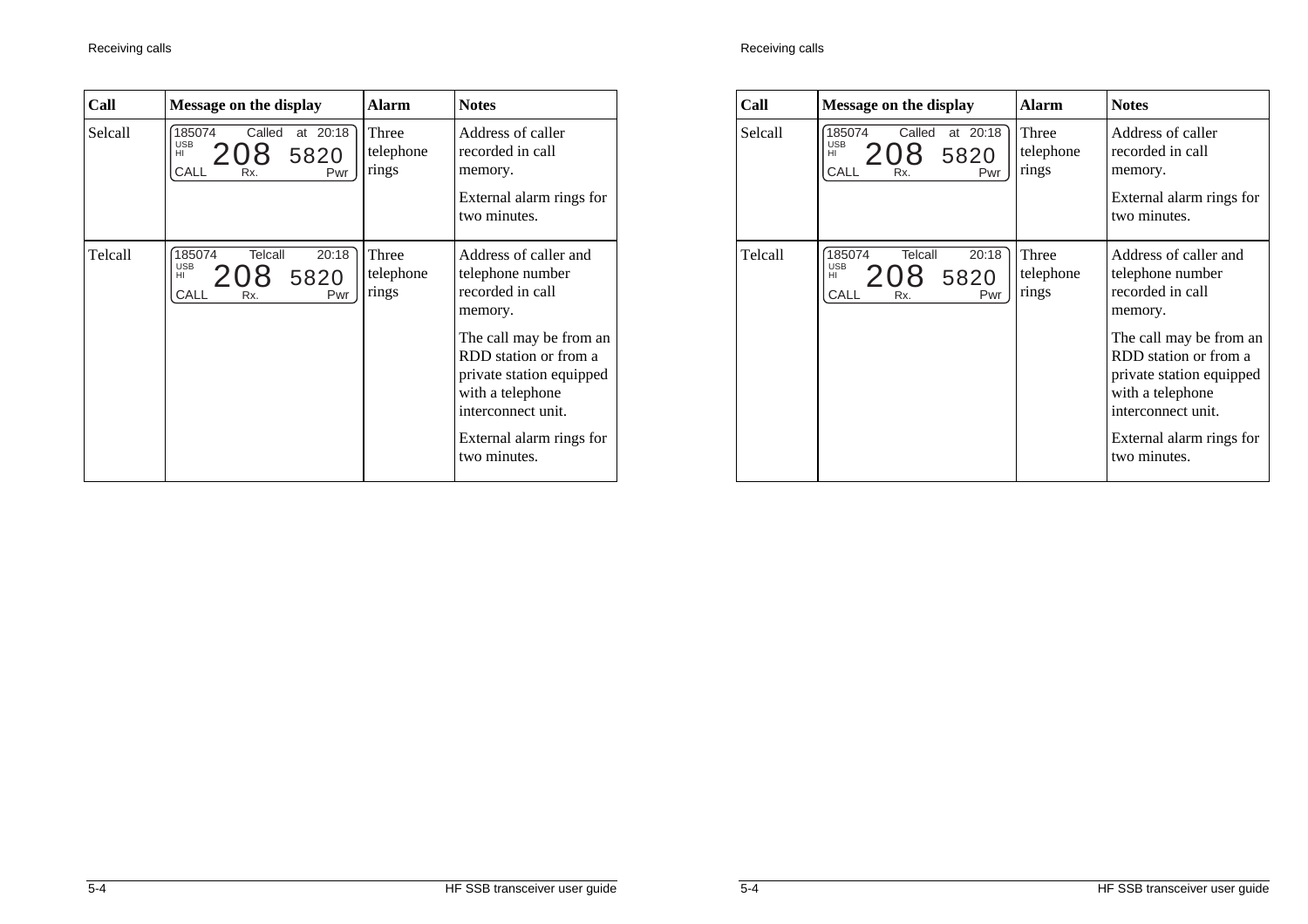## **Responding to an incoming call in scan**

If selcall is fitted and a call is received while the transceiver is scanning, the transceiver pauses scanning for 30 seconds and outputs the call alarm. You can answer the call anytime during this period.

When the call alarm stops, the transceiver beeps every four seconds to let you know that a call has been received and stored in the call memory. Beeping continues until you touch any button or knob.

To respond to an incoming call during scanning:

|    | Action                                                                                | <b>Notes</b>                                                                                     |
|----|---------------------------------------------------------------------------------------|--------------------------------------------------------------------------------------------------|
| 1. | When the transceiver<br>alerts you to an<br>incoming call, check<br>the type of call. | Use the table above to decide<br>what type of call this is and<br>how to respond.                |
| 2. | To stop your<br>transceiver scanning,<br>press<br>器<br><b>PTT</b><br>88 B.C           | Scanning stops and S'Call<br>Mute is switched off if the<br>transceiver was Selcall<br>scanning. |
| 3. | To start talking, press<br>PTT<br>$\Box$                                              | See <i>Voice call</i> in Chapter 4.                                                              |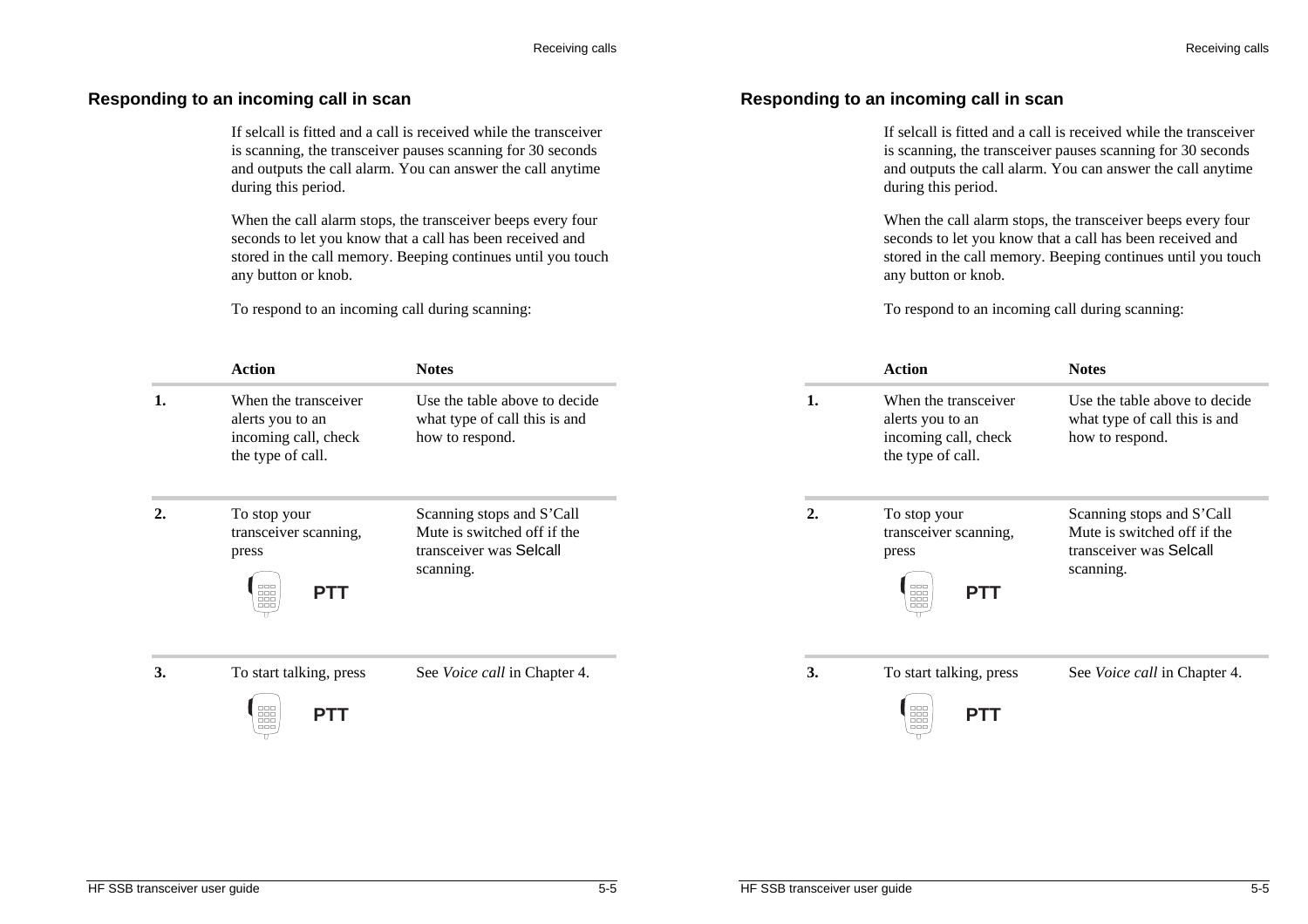| Action                                                                                                                                                                                               | <b>Notes</b>                                                                                                                               |
|------------------------------------------------------------------------------------------------------------------------------------------------------------------------------------------------------|--------------------------------------------------------------------------------------------------------------------------------------------|
| If the transceiver is<br>beeping once every four<br>seconds and is<br>scanning, you missed<br>the call. Stop the<br>transceiver scanning<br>and review the call<br>memory to find out who<br>called. | See Reviewing calls held in<br><i>memory</i> on page 5-7.<br>You can return a call from the<br>call memory by pressing a<br>single button. |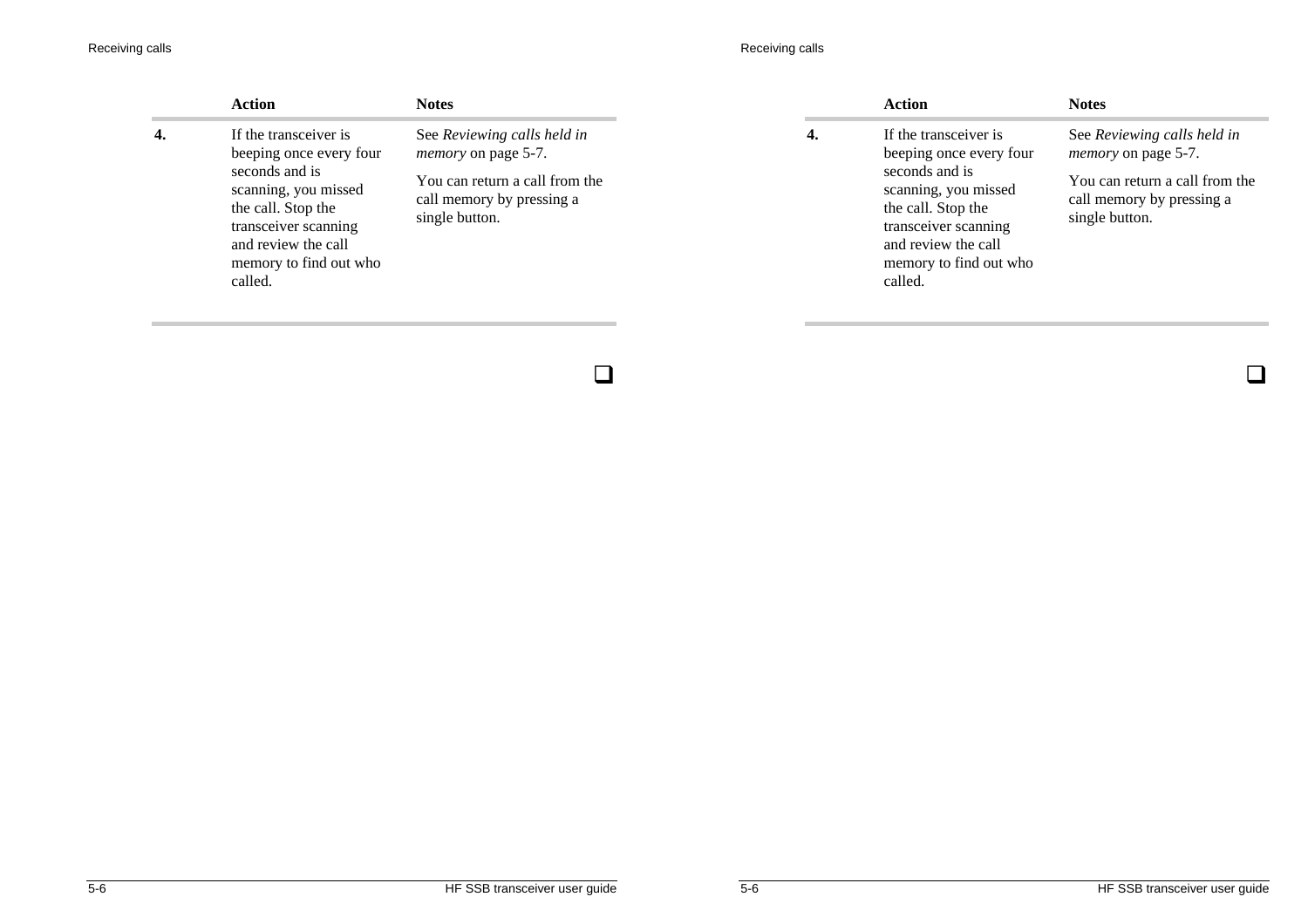# **Reviewing calls held in memory**

The table below lists the types of received calls that can be held in the call memory.

| Call                           | <b>Call memory display</b>                                                                         | <b>Entry details</b>                                                                                                                                           |
|--------------------------------|----------------------------------------------------------------------------------------------------|----------------------------------------------------------------------------------------------------------------------------------------------------------------|
| Alpha ALE<br>call              | Review:1<br>Chan: 208<br>23/03<br>20:18<br>Alpha<br>ALE: MALESSA@BASE1<br><b>DELETE</b><br>CALL    | Address of caller (alphanumeric), date<br>and time information.                                                                                                |
| Emergency<br>selcall           | Review:1<br>Chan: 208<br>185074: 23/03<br>20:18<br>Emgcy: S23'34.54 E120'<br><b>DELETE</b><br>CALL | Address of caller (numeric), date, time<br>and GPS information.                                                                                                |
| <b>GPS</b><br>position<br>call | Chan:208<br>Review:1<br>185074: 23/03<br>20:18<br>S23'34.54 E120'42.54<br>DELETE<br>CALL           | Address of caller (numeric), date, time<br>and GPS information (24-hour<br>Universal Time Coordinated-UTC-<br>latitude and longitude).                         |
| Page call                      | Chan: 208<br>Review:1<br>185074: 23/03<br>20:18<br>Please call Martin<br><b>DELETE</b><br>CALL     | Address of caller (numeric), date, time<br>and message.<br>If the message is longer than 20<br>characters, it scrolls across the screen<br>after four seconds. |
| Selcall or<br>ALE call         | Review:1<br>Chan: 208<br>23/03<br>185074:<br>20:18<br><b>DELETE</b><br>CALL                        | Address of caller (numeric), date and<br>time.                                                                                                                 |
| Telcall                        | Review:1<br>Chan: 208<br>20:18<br>185074: 23/03<br>Tel:083050311<br><b>DELETE</b><br>CALL          | Address of caller (numeric), date, time<br>and telephone number.                                                                                               |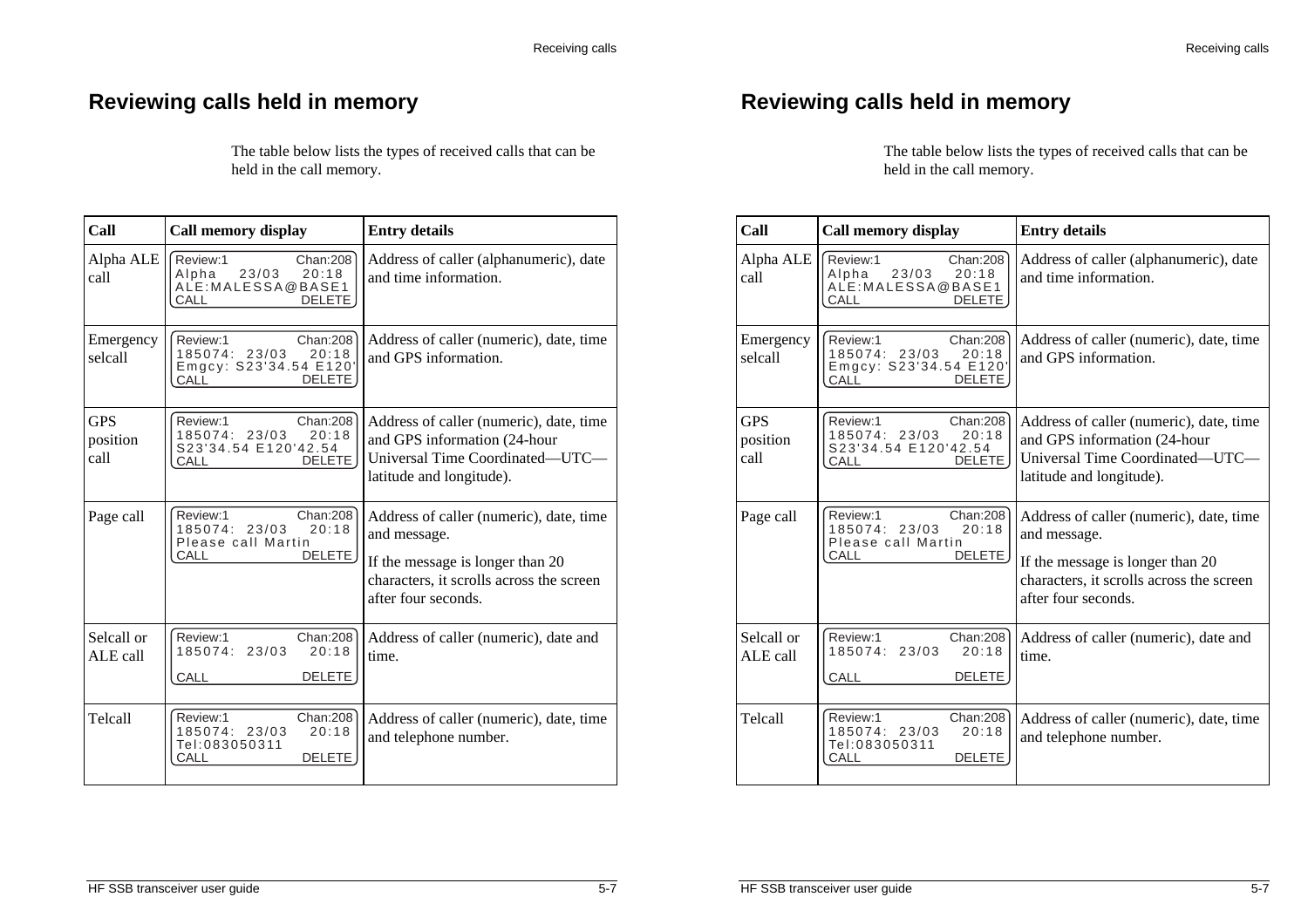These calls are always recorded in call memory even if you answer the call immediately. Calls may be on different channels if your transceiver was scanning.

The procedure below shows you how you can return a call by simply pressing the **F1** button on the control panel. Pressing this button sends the same type of call as you received except for GPS and page calls which are returned as selcalls.

Call memory holds up to ten entries. The last call received has the highest entry number.

If a station called you more than once on the same channel, only the last entry is retained. If you receive more than ten calls, the first entry in memory is deleted to make room for each new entry. Entries for other types of calls are deleted in preference to emergency selcall entries.

Entries are not lost when you switch off the transceiver. They remain in call memory until they are deleted by you or overwritten by later calls.

To review and return calls recorded in the call memory:

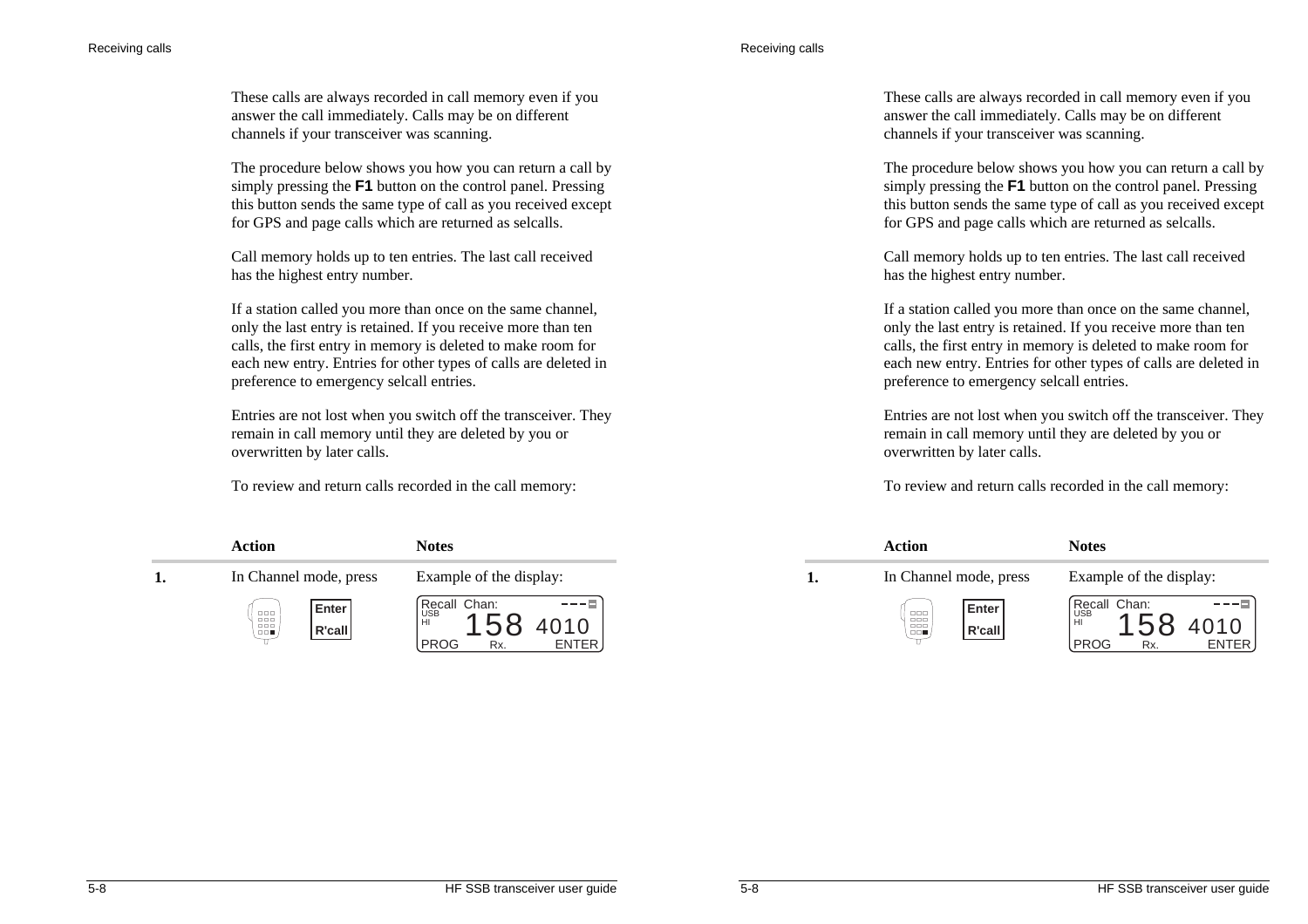|    | <b>Action</b>                                     | <b>Notes</b>                                                                                 |
|----|---------------------------------------------------|----------------------------------------------------------------------------------------------|
| 2. | Press<br>Call<br>88 88<br>300                     | The display shows the last call<br>that you received (highest entry<br>number).              |
|    |                                                   | Example of a telcall (entry<br>number 7):                                                    |
|    |                                                   | Review:7<br>Chan: 208<br>185074:<br>23/03<br>20:18<br>Tel:083050311<br><b>DELETE</b><br>CALL |
| 3. | To view other calls in<br>the call memory, rotate | To delete an entry, press                                                                    |
|    |                                                   |                                                                                              |
|    | <b>Select</b>                                     | Deleting an entry renumbers<br>the remaining entries.                                        |
| 4. | To call the currently<br>displayed caller, press  | This automatically tunes the<br>antenna and sends a call to the<br>station that called you.  |
| 5. | To return to Channel                              | Example of the display:                                                                      |
|    | mode, press                                       | Main network<br><b>USB</b><br>5820<br>HI<br>CALL<br>Pwr<br>Rx                                |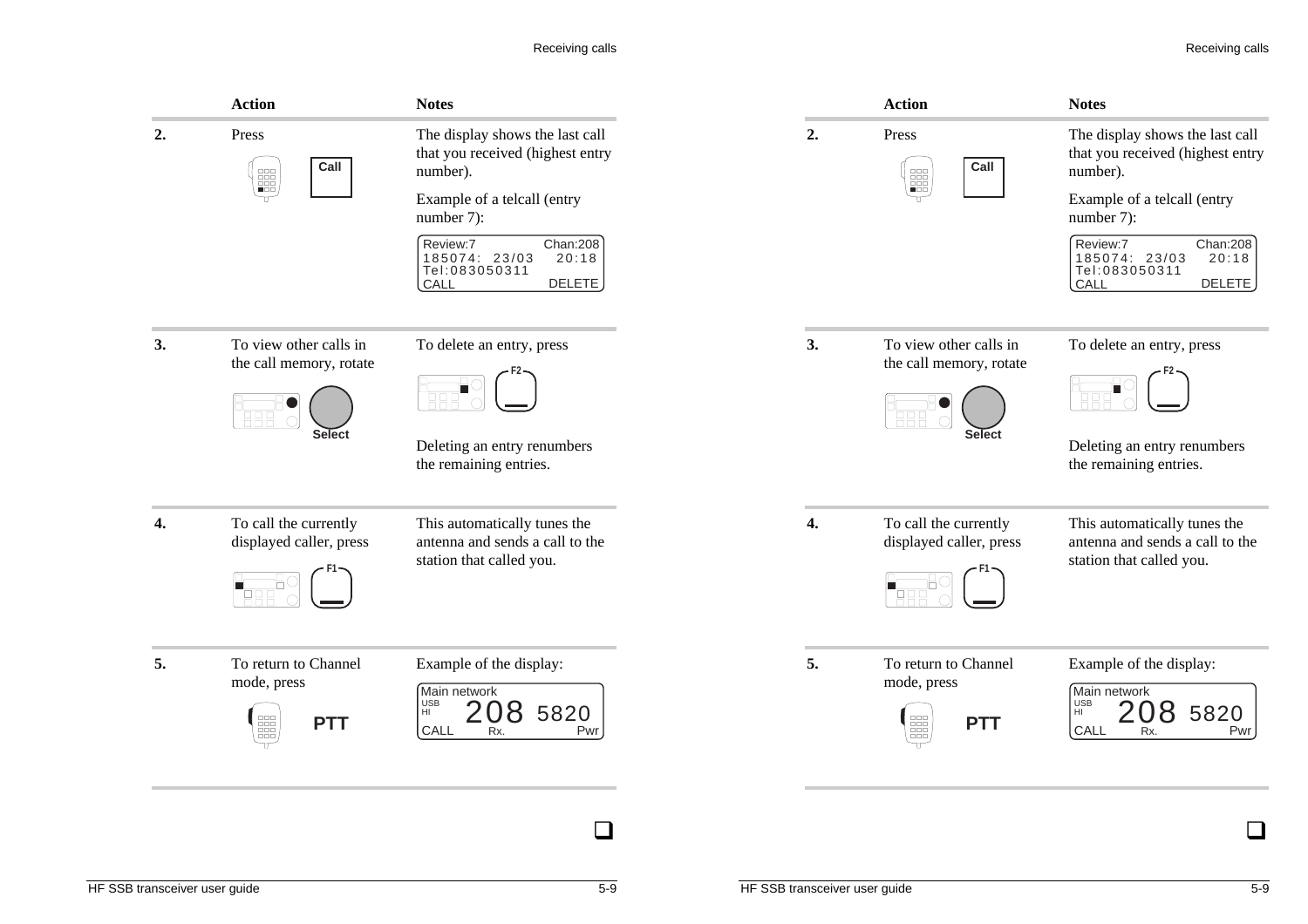# **Setting up to receive emergency selcalls**

An emergency selcall:

- alerts you by a special emergency tone and message
- automatically notifies you of the caller's GPS position if their station is set up for GPS.

You can set up your transceiver to:

- respond to emergency selcalls sent to your station and up to two additional addresses
- respond to all emergency selcalls
- not respond to any emergency selcalls.

#### **Before you can receive an emergency selcall, you need to:**

- set up your address (refer to the *HF SSB transceiver reference manual, Chapter 8, Selcall address setup*)
- set up how you want to receive emergency selcalls (refer to the *HF SSB transceiver reference manual, Chapter 6, Emergency selcall receive setup*).
- set 4-DIGIT-COMPATIBLE if you expect emergency selcalls from stations using 4-digit addresses (refer to the *HF SSB transceiver reference manual, Chapter 8, Selcall address size compatibility*).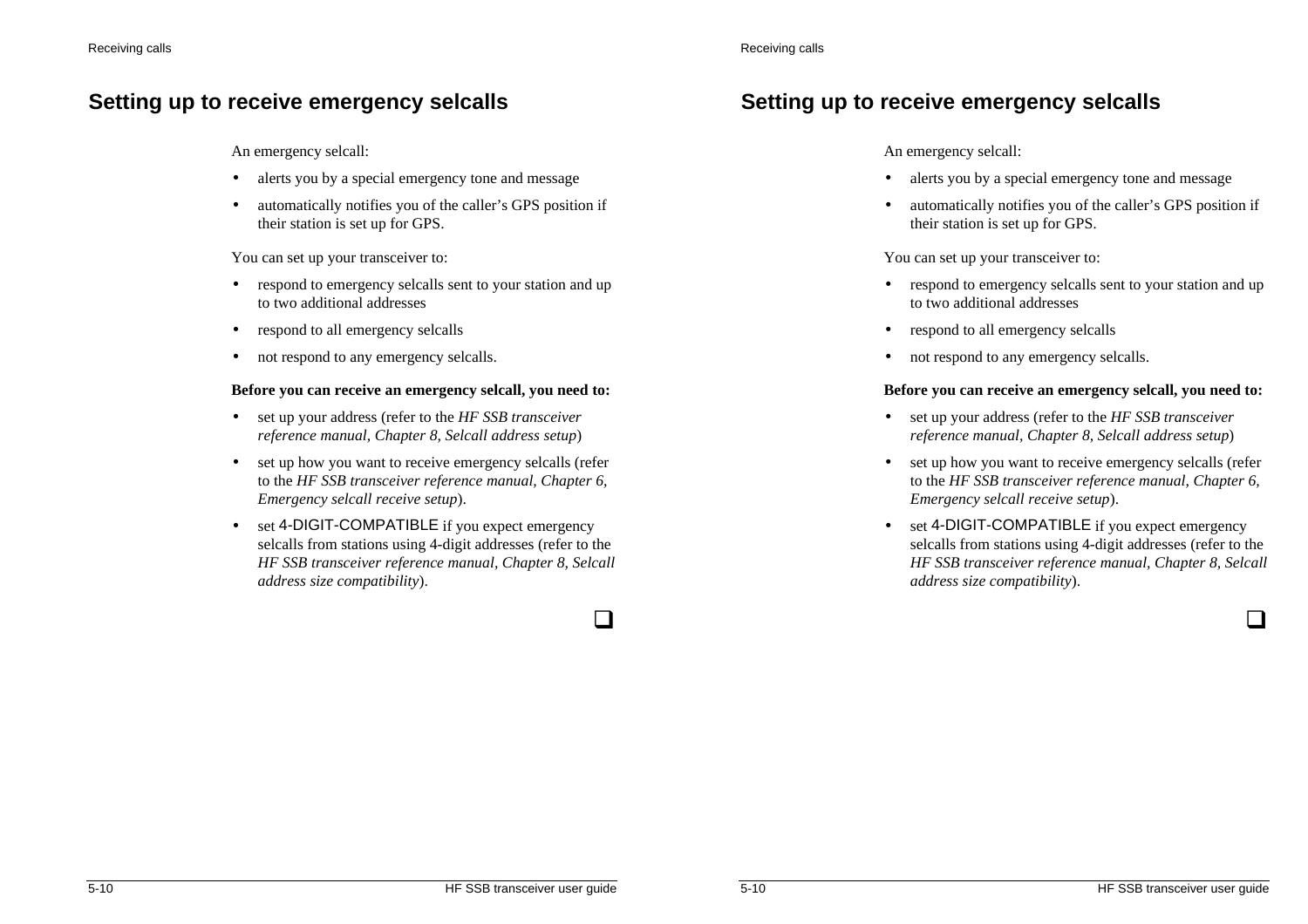# **Receiving beacon calls**

When your transceiver receives any type of beacon call, it takes a few seconds to respond automatically and send the beacon revertive signal to the station that sent the beacon call.

You can recognise that you are receiving a beacon call if you observe your transceiver:

- temporarily pause from scanning
- tune the antenna (if your station has an automatic tuning antenna)
- show  $Tx$  on the display.

⊓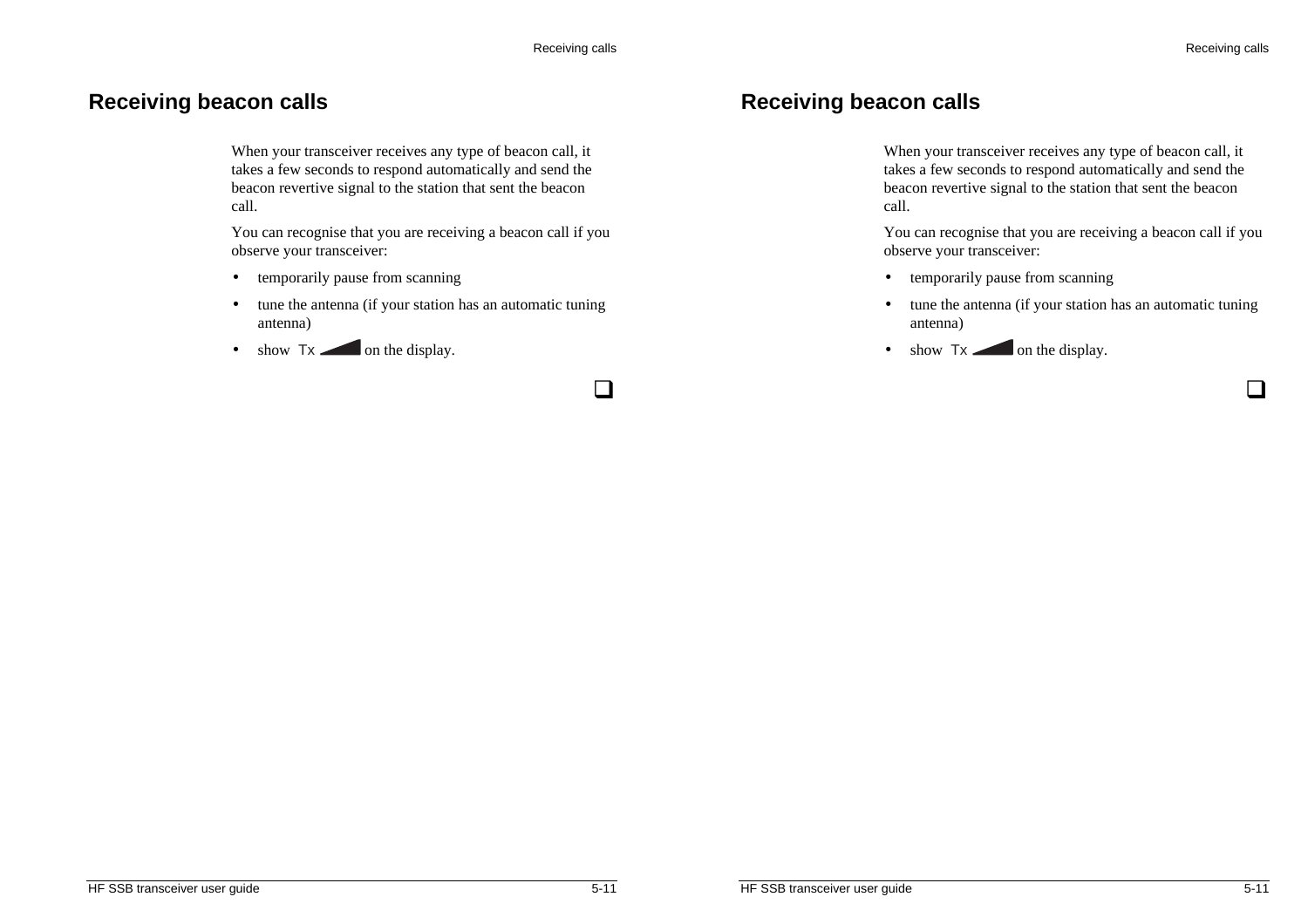Receiving calls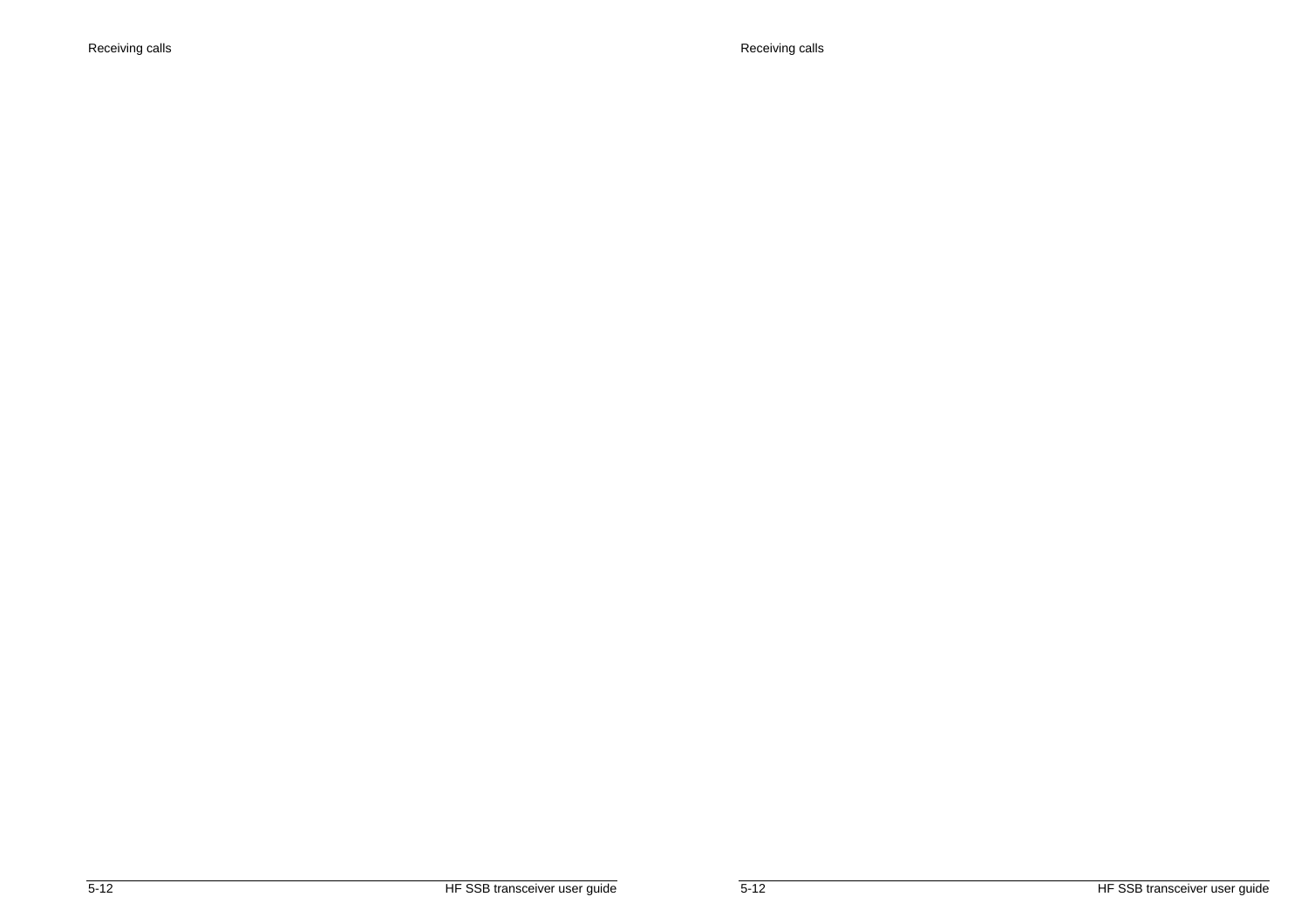

# **6 Advanced features**

This chapter describes advanced features of the transceiver:

- RFDS and Telstra services (Australian services only)  $(6-2)$
- $\bullet$  selcall lockout (6-12)
- controlling the transceiver from more than one control panel (6-13)
- operating the transceiver from a computer (6-16).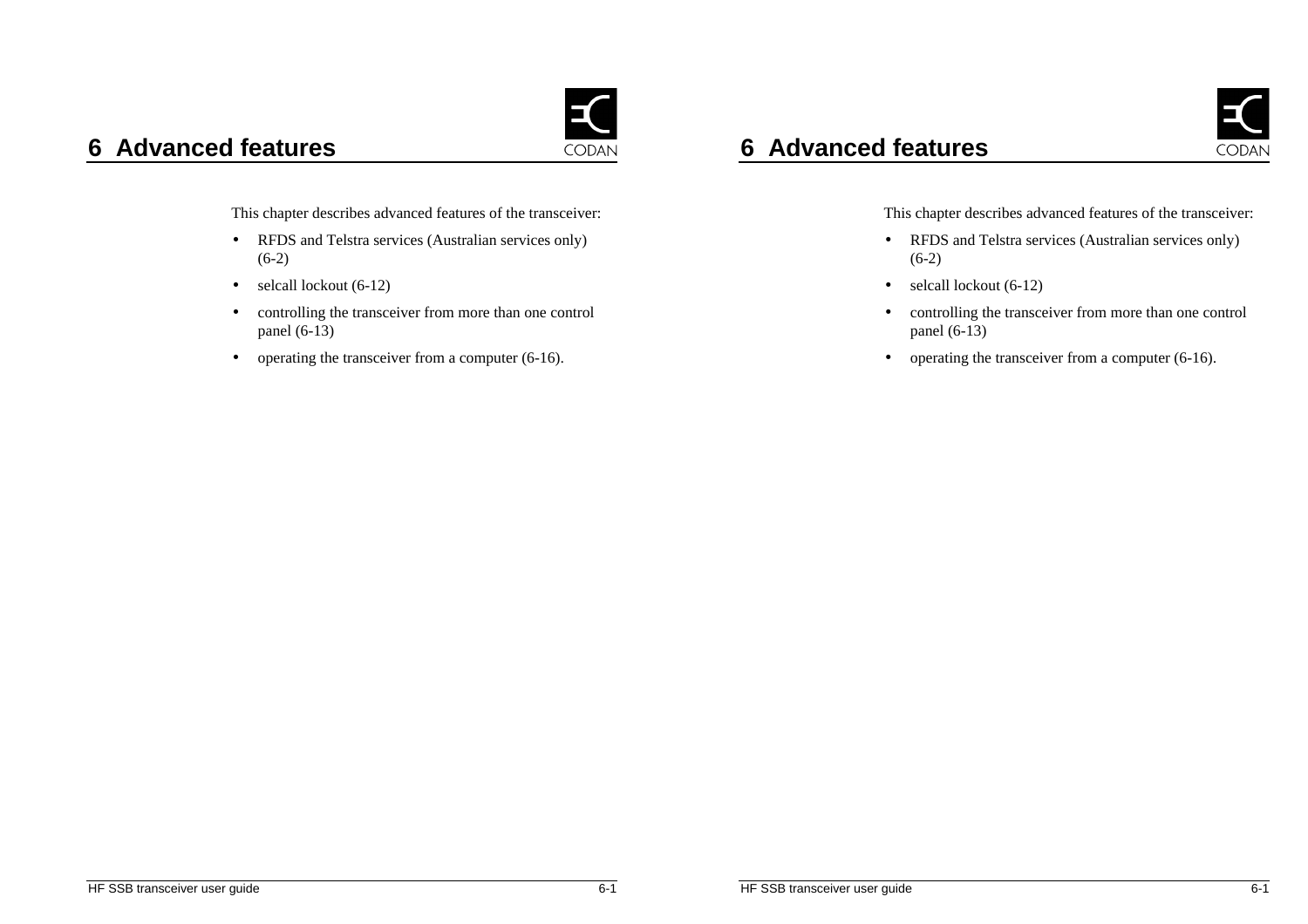# **RFDS and Telstra services**

This section applies to Australian services only.

Your transceiver has been customised for operation into the following remote area safety services:

- the Royal Flying Doctor Service (RFDS, 6-2)
- Telstra (6-7).

Channel frequencies for both services are already set up in your transceiver.

This section briefly covers the services offered by each organisation and details the procedures required to use these services.

# **RFDS**

The RFDS is a vital communications link in the Australian outback. Apart from maintaining contact and a listening watch for medical services, the organisation also provides general communication facilities that include radiotelephone and lettergram services.

Each base station is given a unique range of channel frequencies, some of which may be used to provide a day and night communications watch for medical aid and assistance.

It is most important before setting out on a trip or entering an area covered by a base station that you know the listening watch frequencies and operating times. Your calls may never be heard if you have chosen the wrong channel to send a call for help.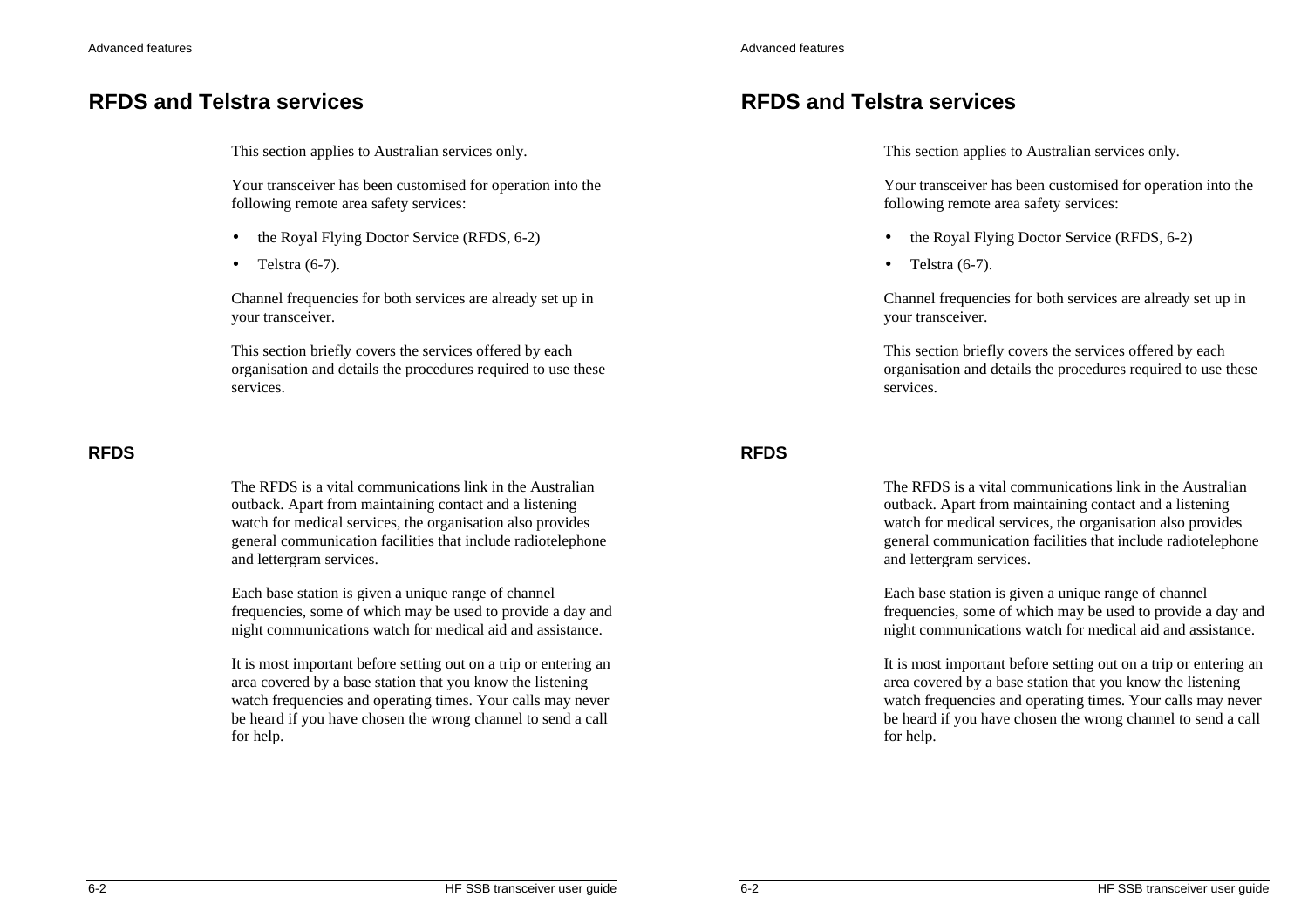We suggest that when you enter an area you arrange to send a test RFDS call to the base station. This will check that you understand the correct call procedure and give you assurance that the facility works properly.

### **How to contact the RFDS**

To contact an RFDS base station, select the station primary frequency and tune the antenna. Before transmitting, check that the channel is not being used. To send the call, follow the procedure in *Chapter 4, Voice call*.

### **Emergency communications**

Each RFDS base station has its own specified times for routine medical consultation. If during normal RFDS base station hours medical advice is required and cannot wait until the routine medical session, you should:

- wait until the first quiet moment on the channel
- call the base station by call sign, give your own call sign and state that this is an urgent medical call.

On receiving this call, the RFDS base station will deal only with the outstation seeking medical advice. Should the channel be continuously busy with traffic, precede the above medical call by a 30 second RFDS emergency alarm call.

If you need medical assistance when the RFDS base station is normally closed, at night or at weekends, follow the procedure on page 6-5, *RFDS emergency call*.

An RFDS base station hearing your call will respond within two minutes with a transmitted tone. The local hospital or police station will be notified that you need assistance. RFDS staff will respond within five minutes of the call being transmitted and ask you to identify yourself. You must then respond accordingly.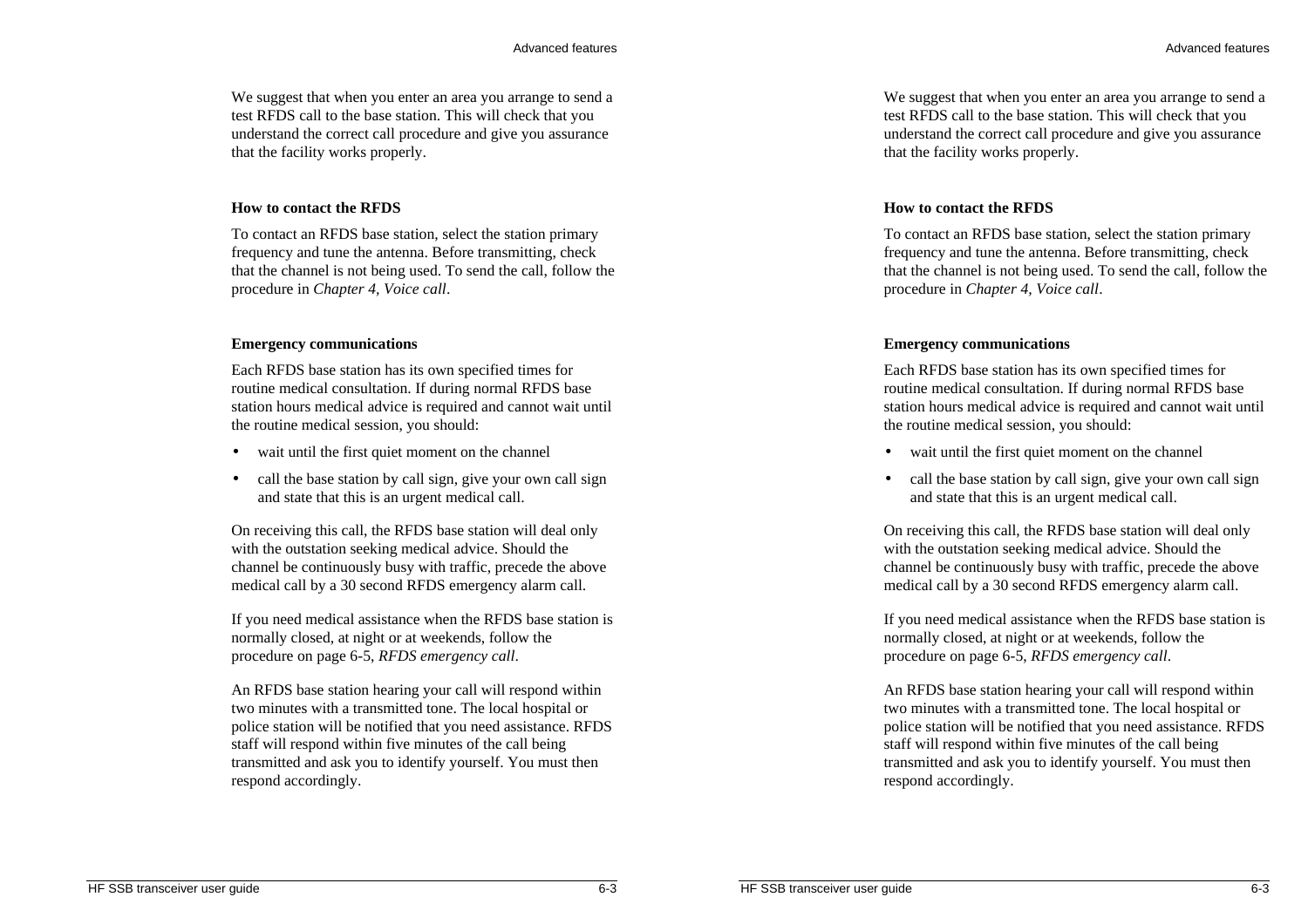## **RFDS and St Johns Ambulance Stations**

The table below lists the Australian control stations and call signs.

| <b>Control Station</b>         | <b>Call Sign</b> | <b>Telephone</b>                                      |
|--------------------------------|------------------|-------------------------------------------------------|
| Alice Springs                  | <b>VJD</b>       | (08) 8952 1033<br>(08) 8952 5355                      |
| <b>Broken Hill</b>             | <b>VJC</b>       | (080) 88 0777                                         |
| Cairns                         | <b>VJN</b>       | $(070)$ 53 1952<br>$(070)$ 53 1953<br>$(070)$ 53 1954 |
| Charleville                    | VJJ              | $(076)$ 54 1233<br>$(076)$ 54 1443 (m)                |
| Mount Isa                      | <b>VII</b>       | $(077)$ 43 2800<br>$(077)$ 43 2802 (m)                |
| Port Augusta                   | <b>VNZ</b>       | $(086)$ 42 2044                                       |
| St Johns (Darwin)              | <b>VJY</b>       | (08) 8922 6262                                        |
| <b>RFDS Western Operations</b> |                  |                                                       |
| Carnarvon                      | <b>VJT</b>       | Administration<br>$(09)$ 414 1200                     |
| Derby                          | <b>VJB</b>       | Radphone bookings                                     |
| Kalgoorlie                     | VJQ              | $(09)$ 414 1300                                       |
| Meekatharra                    | <b>VKI</b>       | Medical<br>1800 625 800 (m)                           |
| Port Hedland                   | <b>VKL</b>       |                                                       |

(m) = medical calls only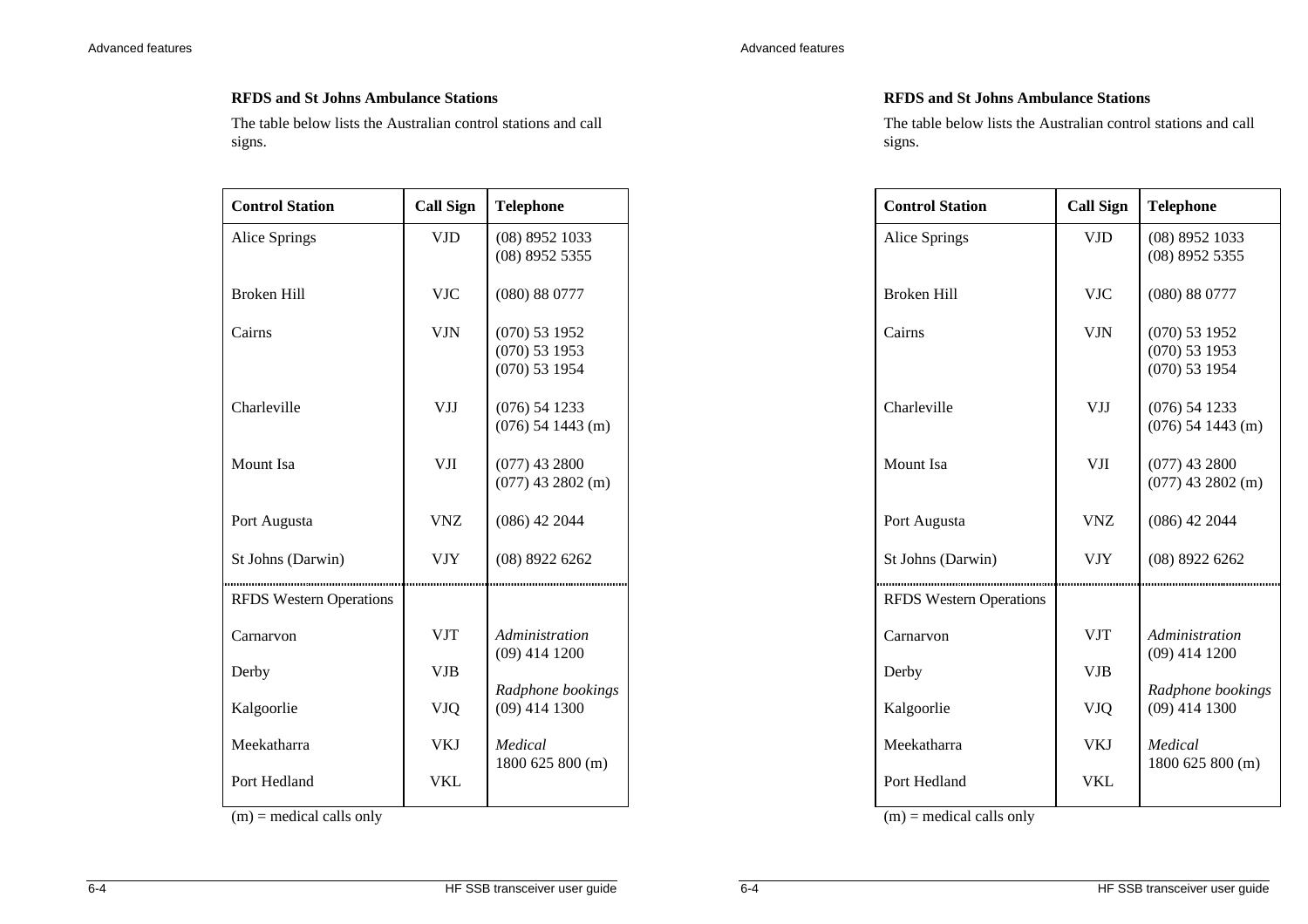# **RFDS emergency call**

An RFDS emergency call is a special type of tone call used to alert the Royal Flying Doctor Service that you need immediate help.

To send an RFDS emergency call:

|                  | Action                                                                                                  | <b>Notes</b>                                                                                                                                                          |
|------------------|---------------------------------------------------------------------------------------------------------|-----------------------------------------------------------------------------------------------------------------------------------------------------------------------|
| 1.               | In Channel mode, select<br>a transmit channel<br>frequency monitored by<br>the nearest RFDS<br>station. | The channel must be set up for<br>emergency RFDS calling.<br>Tune the tapped whip antenna<br>if used.                                                                 |
| $\overline{2}$ . | If possible, wait until<br>the channel is clear of<br>all voice and data<br>traffic.                    | Temporarily switch off any<br>muting so that you can hear<br>activity on the channel.                                                                                 |
| 3.               | To send the call, press<br>and hold down for two<br>seconds<br>Emgcy,<br>Call                           | You hear beeping for two<br>seconds and the transceiver<br>starts tuning the antenna. After<br>tuning, the transceiver sends<br>the emergency tone for 30<br>seconds. |
|                  |                                                                                                         | Example of the display:                                                                                                                                               |

USB<br>HI

RFDS Emgcy Calling

 $92\substack{+8.010\text{p}}$  TYP

**TYPE**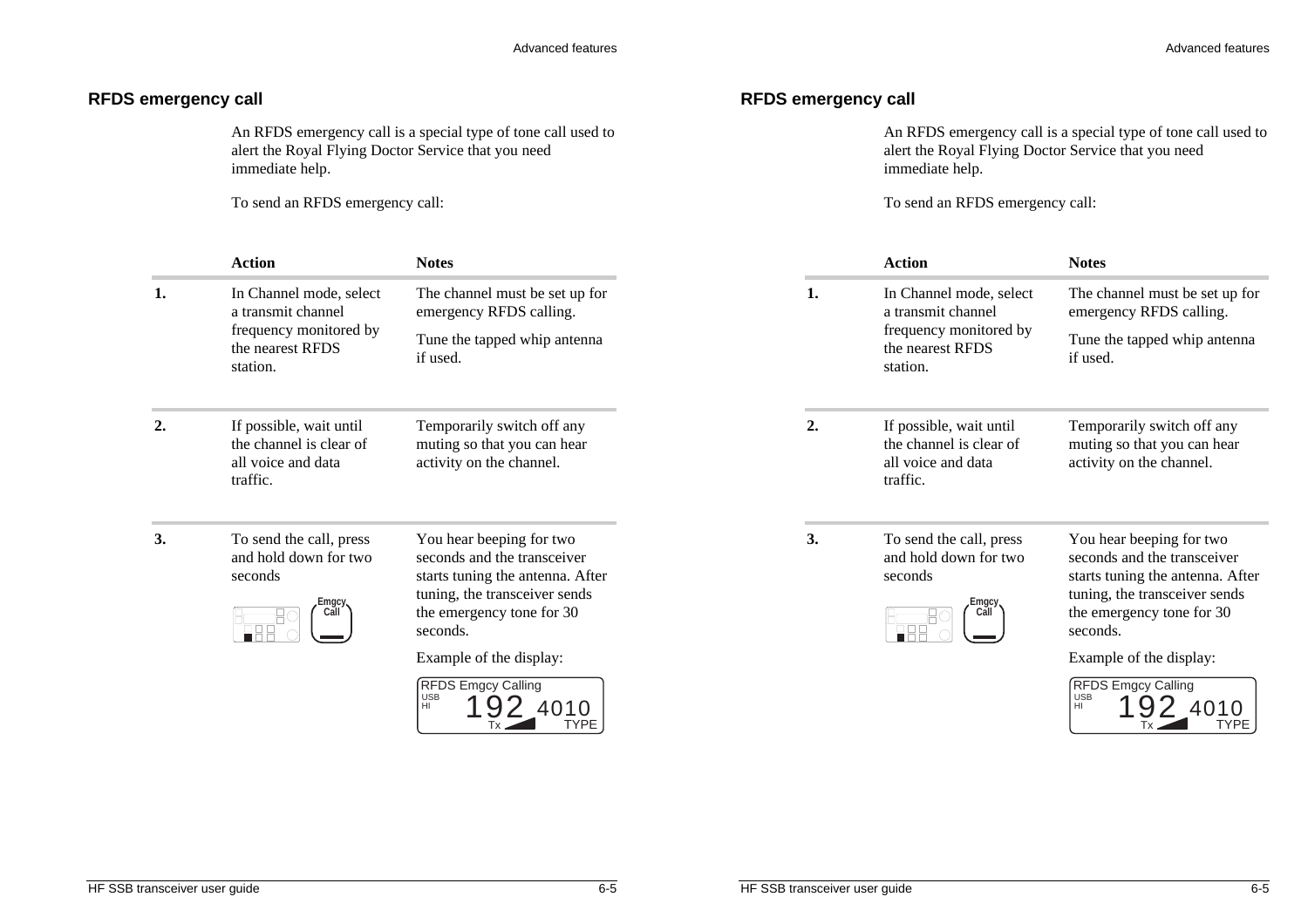|            | <b>Action</b>                                                       | <b>Notes</b>                                                                                                                                                                                                                                               |
|------------|---------------------------------------------------------------------|------------------------------------------------------------------------------------------------------------------------------------------------------------------------------------------------------------------------------------------------------------|
| 3. (cont.) |                                                                     | To stop the call during this 30<br>seconds, press<br><b>PTT</b>                                                                                                                                                                                            |
|            |                                                                     | If the station is attended, you<br>will get an immediate reply. If<br>it is unattended, you should<br>hear an acknowledgment tone<br>within two minutes to indicate<br>that your call has been received<br>and that an operator will speak<br>to you soon. |
|            |                                                                     | If the display shows Not<br>Enabled, the channel is not an<br>RFDS frequency and cannot be<br>used for an emergency call.                                                                                                                                  |
| 4.         | Did the RFDS station<br>respond by voice or<br>acknowledgment tone? | If your call was not<br>acknowledged, try sending it<br>again. If the call fails<br>repeatedly, try another channel.                                                                                                                                       |
|            | Yes ><br>Step 5.<br>No ><br><b>Repeat from</b><br>Step 2.           |                                                                                                                                                                                                                                                            |
| 5.         | Wait on this channel for<br>a reply before sending<br>your message. |                                                                                                                                                                                                                                                            |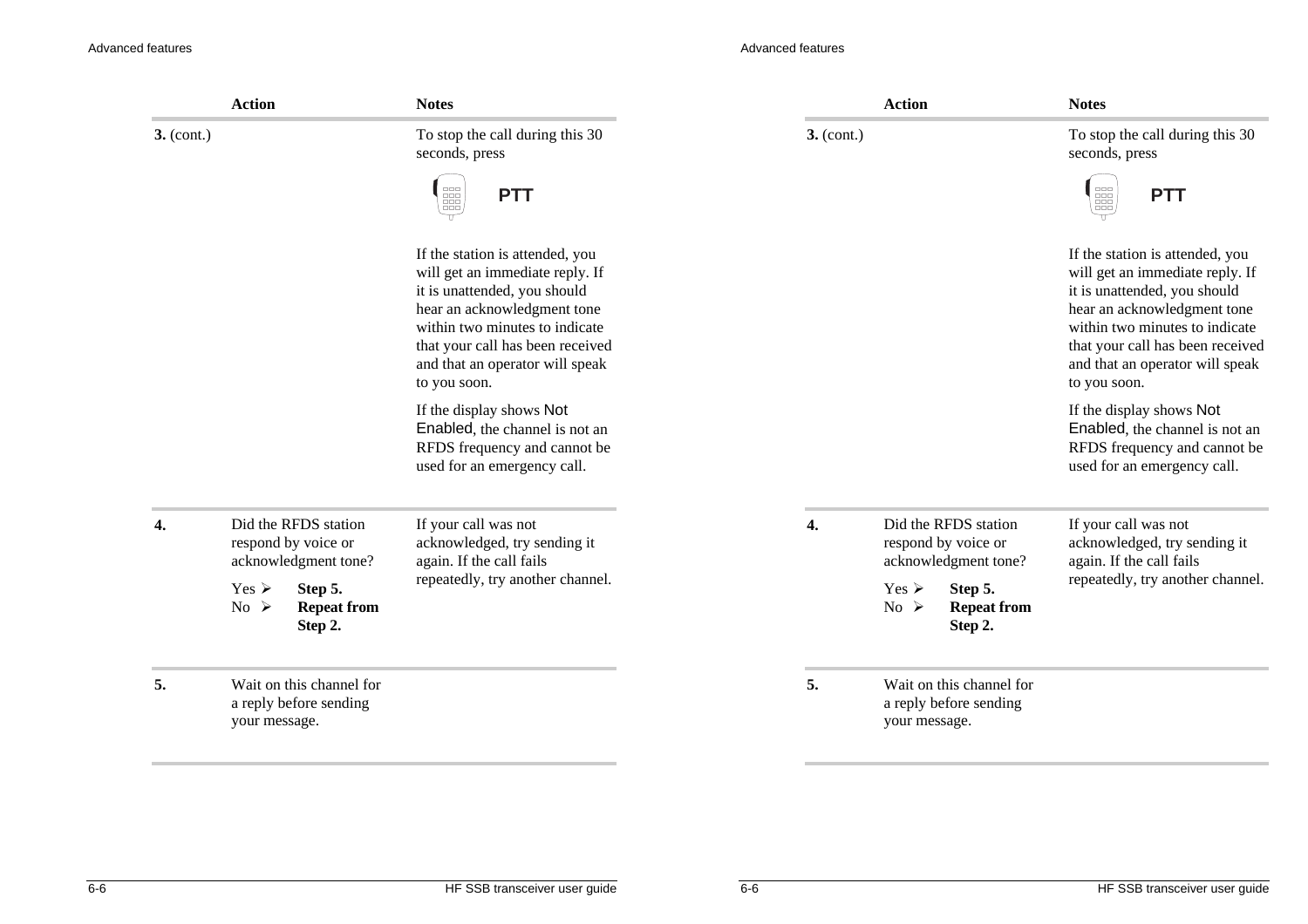## **Telstra services**

Telstra Mobile Satellite and Radio Services provide the HF SSB transceiver user with the ability to access the public switched telephone network (PSTN) at any time of the day or night. This brings the convenience of home or office to the outback traveller through the radio telephone facility of your transceiver and the Telstra organisation. You can send and receive calls just like a normal telephone.

The services provided by Telstra include:

| Radphone Direct Dial<br>(RDD) | for direct dialling from your<br>transceiver without operator<br>assistance               |
|-------------------------------|-------------------------------------------------------------------------------------------|
| Radphone selcall              | operator connected<br>telephone calls for registered<br>selcall users                     |
| Radphone                      | operator connected for non-<br>registered users suitable for<br>voice or selcall calling. |

To register for 'Radphone Direct Dial' or 'Radphone selcall' and for further details of Telstra services, contact the Telstra Customer Service Centre on Freecall 1800 810 023 or (02) 901 2103.

You can call a Telstra station by sending a selcall (which is recommended), tone call or voice call on the appropriate Telstra channel indicated in the frequency list handbook supplied with your transceiver.

You should always select the correct frequency for initial contact with a Telstra station as a listening watch is only kept on the voice calling channels.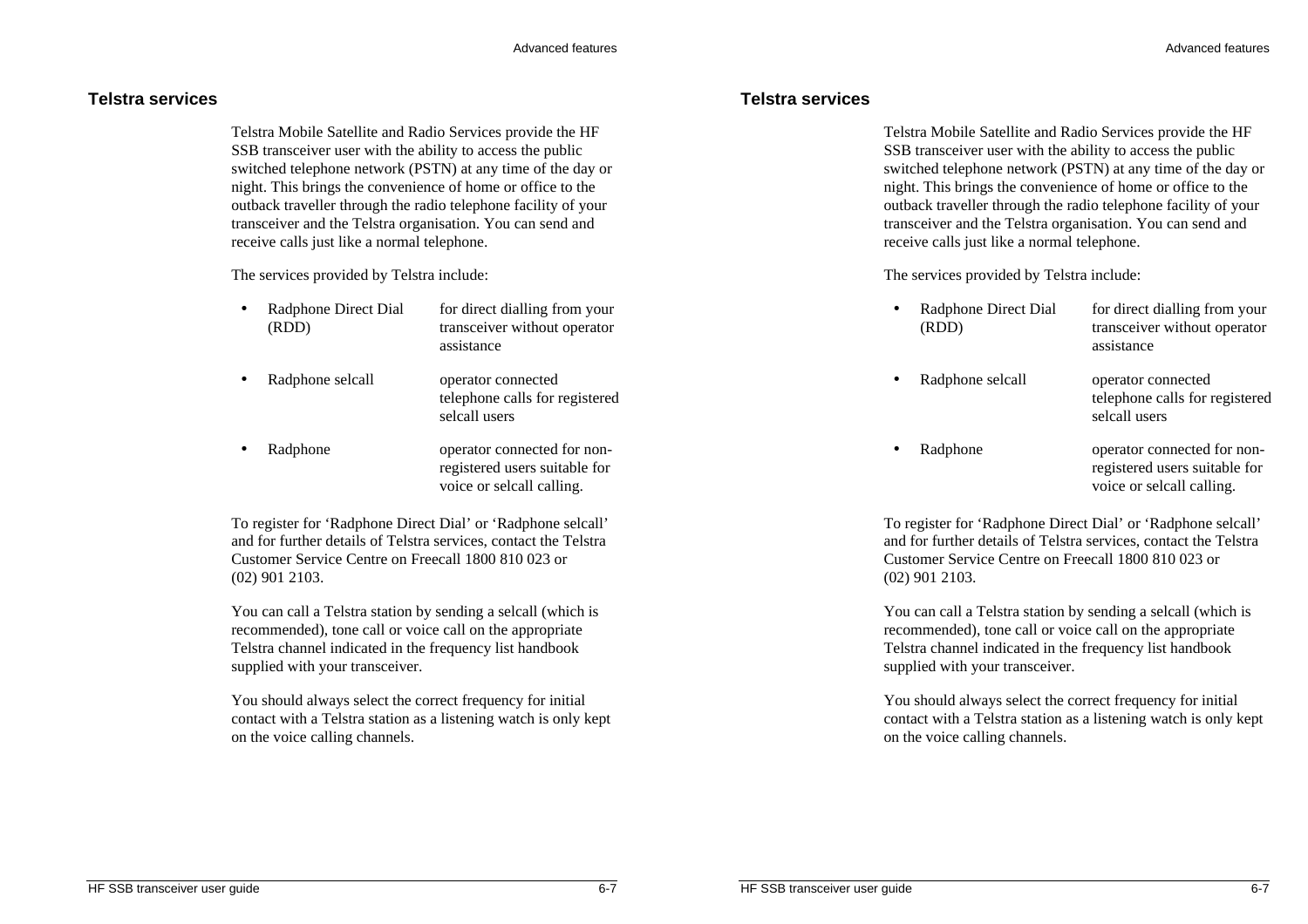For further information on using the Radphone service, we suggest you obtain a copy of the Telstra publications *Radphone User Guide* and *Radphone Direct Dial User Guide*.

### **Transmitting a Telstra beacon call**

Beacon calls check signal conditions between your transceiver and the selected Telstra station.

To beacon call Telstra you can either:

- use the station's selcall address (ID number) on a preferred selcall channel using the **B'con/0** button (see *Chapter 4*, *Selective beacon call*), or
- use the station's beacon address (ID number) on a preferred selcall channel and use the **Call** button (see *Chapter 4*, S*elcall*).

The first method is recommended as once the optimum channel has been determined, the address remains selected for use in calling.

You should always refer to the appropriate Telstra publication to obtain the correct selcall or beacon address and user information.

The preferred selcall channel is marked 'S' in the Telstra station channel frequency listing.

## **Radphone Direct Dial (RDD) telcall**

When you apply to be an RDD user, Telstra asks for your transceiver ID. To display this 14 character, alphanumeric code, see *Chapter 3, Using View All Settings mode*. Telstra provides you with an address for you to use as your address when sending RDD telcalls and a PIN (a code number of up to six digits). You need to set up both of these in your transceiver.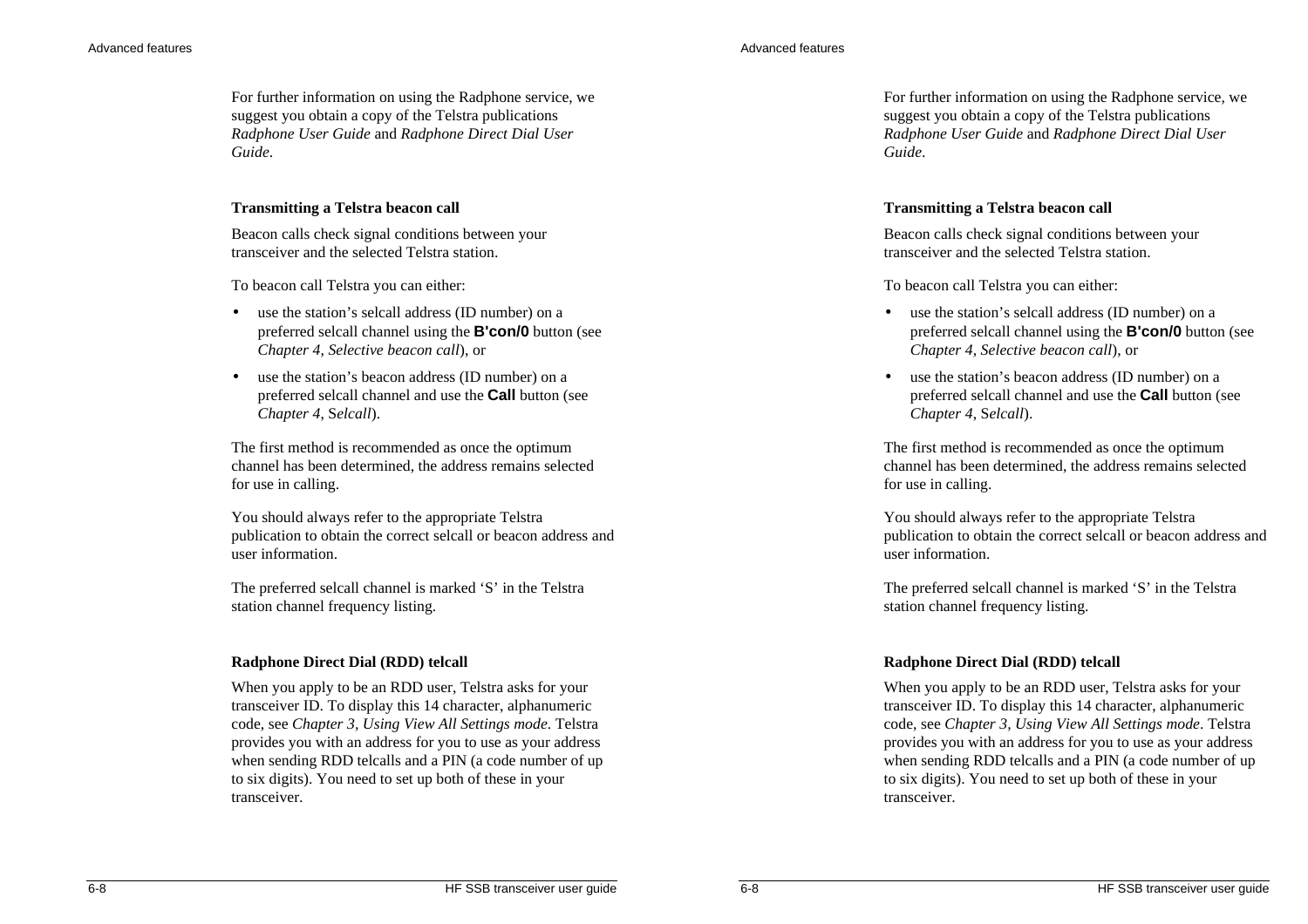Your address is sent automatically when you send an RDD telcall. It identifies you as the caller. You will be billed for the call. Your Telstra PIN protects you from other users copying your address and sending unauthorised calls chargeable to your account.

#### **Before you can send an RDD telcall, you need to:**

- set up your PIN and address provided by Telstra in a selcall group with RDD as the selcall type (refer to the *HF SSB transceiver reference manual, Chapter 8*, *Selcall address setup*)
- assign this selcall group to the channels you use for RDD telcalls (refer to the *HF SSB transceiver reference manual, Chapter 3*, *Channel creation and editing*).

To send an RDD telcall, follow the procedure in *Chapter 4*, *Telcall*, or the procedure in the Telstra publication *Radphone Direct Dial User Guide*. Refer to the Telstra publication to obtain the correct RDD selcall address to call and other user information.

If your RDD telcall is unsuccessful, the Telstra station may be busy with another call or the channel frequency may be inappropriate for the time of day and range you are working. Try calling again using another called address or channel frequency.

## **Transmitting a Telstra selcall (Radphone or Radphone selcall service)**

When you register as a Radphone selcall user, Telstra provides you with an address for you to use as your address when sending Telstra selcalls. You need to set up this address in your transceiver. Radphone service users operating on selcall also need to set up an address with a code nominated by the user—not Telstra.

Your address is sent automatically when you send a Radphone selcall. It identifies you as the caller. You will be billed for the call.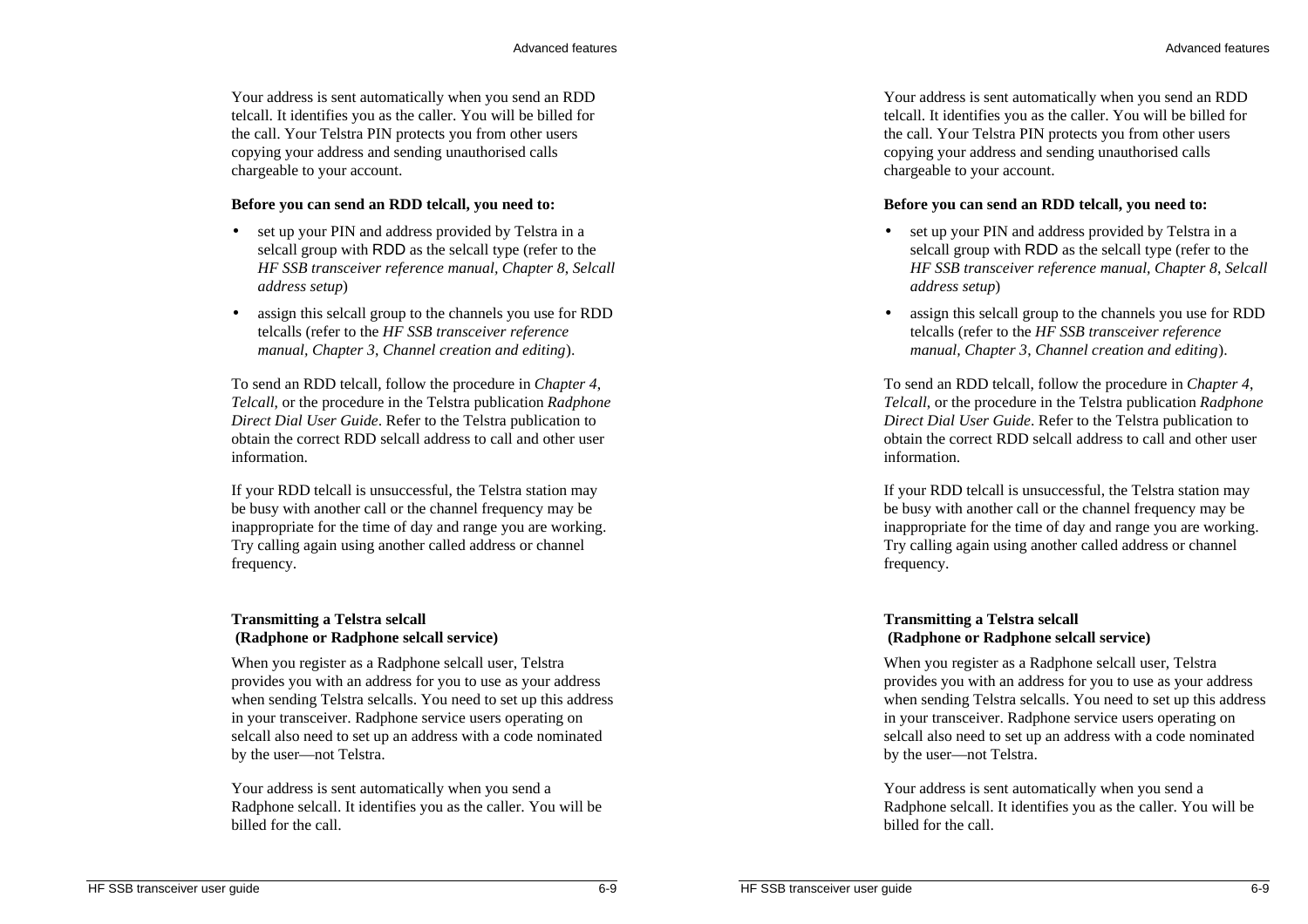#### **Before you can send a Radphone selcall, you need to:**

- set up your address provided by Telstra in a selcall group with CODAN as the selcall type (refer to the *HF SSB transceiver reference manual, Chapter 8, Selcall address setup*)
- assign this selcall group to the channels you use for Radphone selcalls (refer to the *HF SSB transceiver reference manual, Chapter 3, Channel and scan table setup*).

To send a Radphone selcall, follow the procedure in *Chapter 4, Selcall*, or the procedure in the Telstra publication *Radphone User Guide*. Refer to the Telstra publication to obtain the correct selcall address to call and other user information.

If the call is successful the Telstra station will automatically respond with a revertive signal. The station operator will then send you a voice call.

If your Radphone selcall is unsuccessful, the channel frequency may be inappropriate for the time of day and range you are working. Try calling again using another called address or channel frequency.

### **Receiving a Telstra telcall or selcall**

The following explains how you can receive a telephone call on your transceiver via Telstra and the public telephone service.

Telephone subscribers can book a radio-telephone call to you by dialling the national Telstra booking number 0108.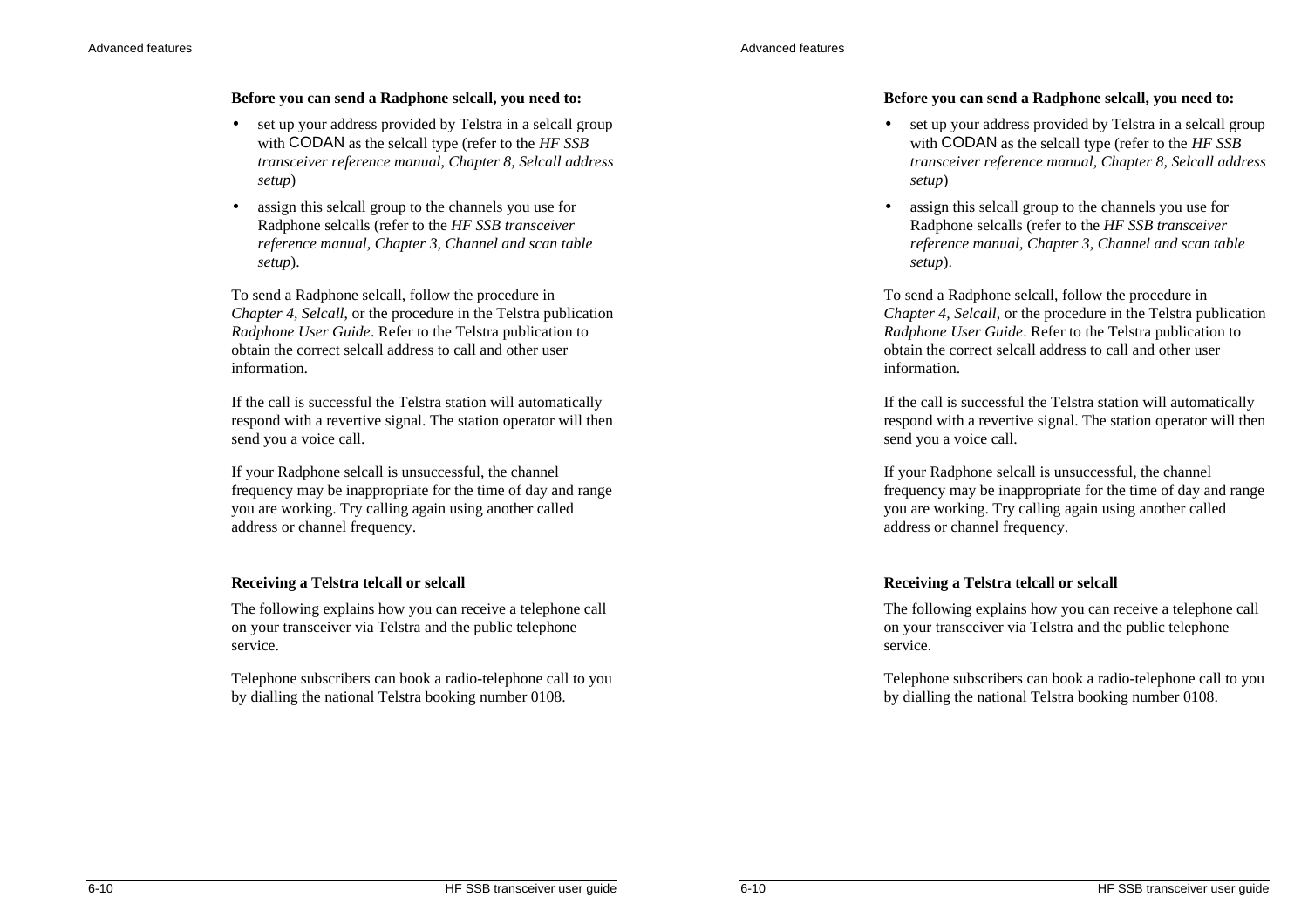To receive the call your transceiver must be switched on and either:

- scanning for the selective calls (refer to *Chapter 3, Scanning for incoming calls*) which is recommended, or
- set on the correct channel for the time of day with the antenna tuned to this channel.

On receiving the call you have two options:

- answer it immediately—see *Chapter 5, Responding to an incoming call in scan*
- let the transceiver automatically store the address of the caller in memory to await your reply—see *Chapter 5, Reviewing calls held in memory.*

If you received an RDD telcall but the caller did not include their phone number, return the call as a selcall instead of a telcall. The Telstra operator will know who called you and will assist you in making the connection.

 $\Box$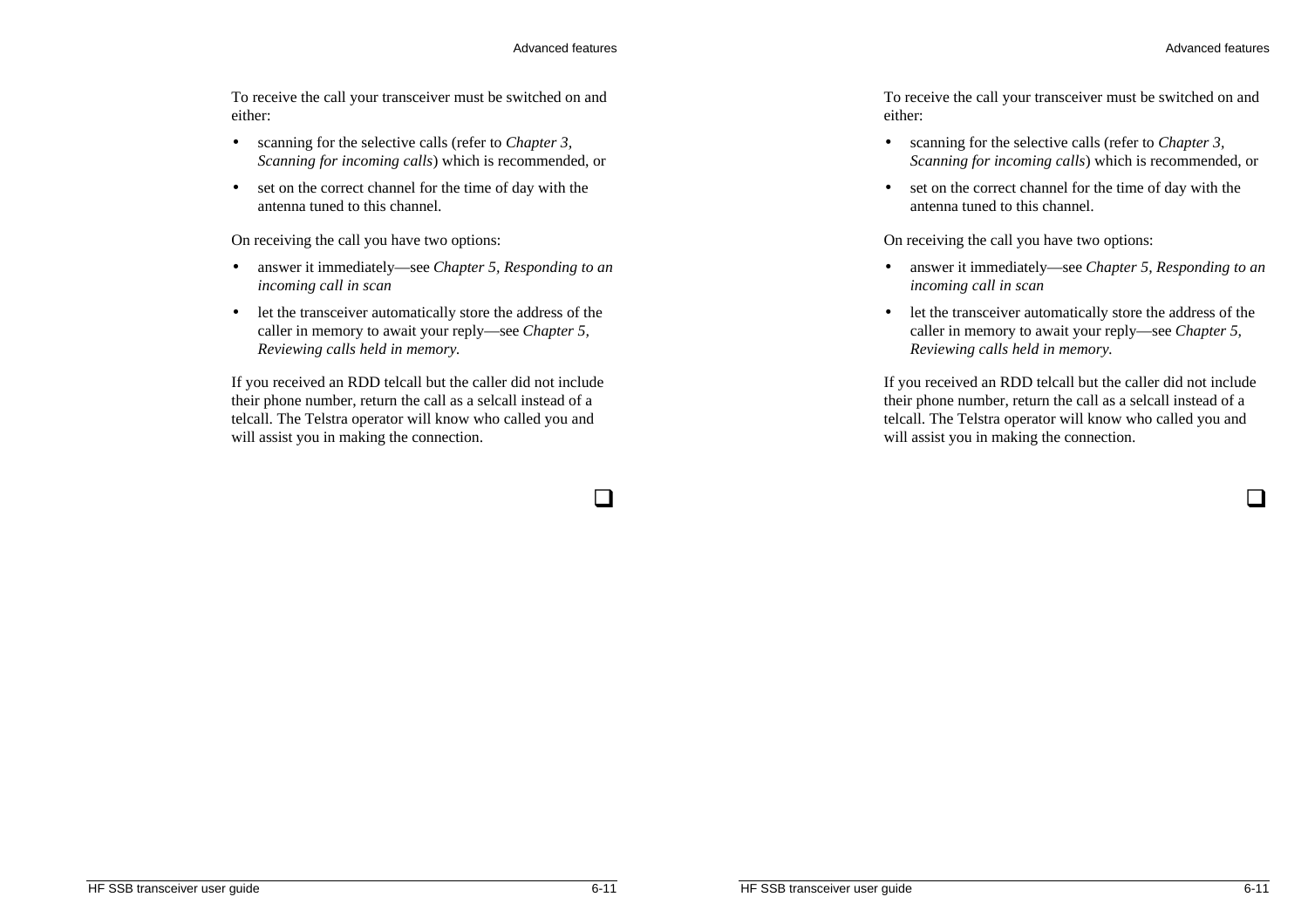# **Selcall lockout**

Before you can use selcall lockout, you need to make sure that use of this facility is switched on (refer to the *HF SSB transceiver reference manual, Chapter 8, Selcall lockout on/off*).

Selcall lockout prevents you from sending selective calls if the transceiver detects that another station is already in the process of sending a selective call on the same channel. This reduces call interference between stations and increases the chance of success when your call is transmitted.

Selcall lockout does not apply to voice, tone or emergency calls.

When selcall lockout occurs, the transceiver:

- beeps softly twice
- displays the error message 'Busy: Call is active' for two seconds.

 $\Box$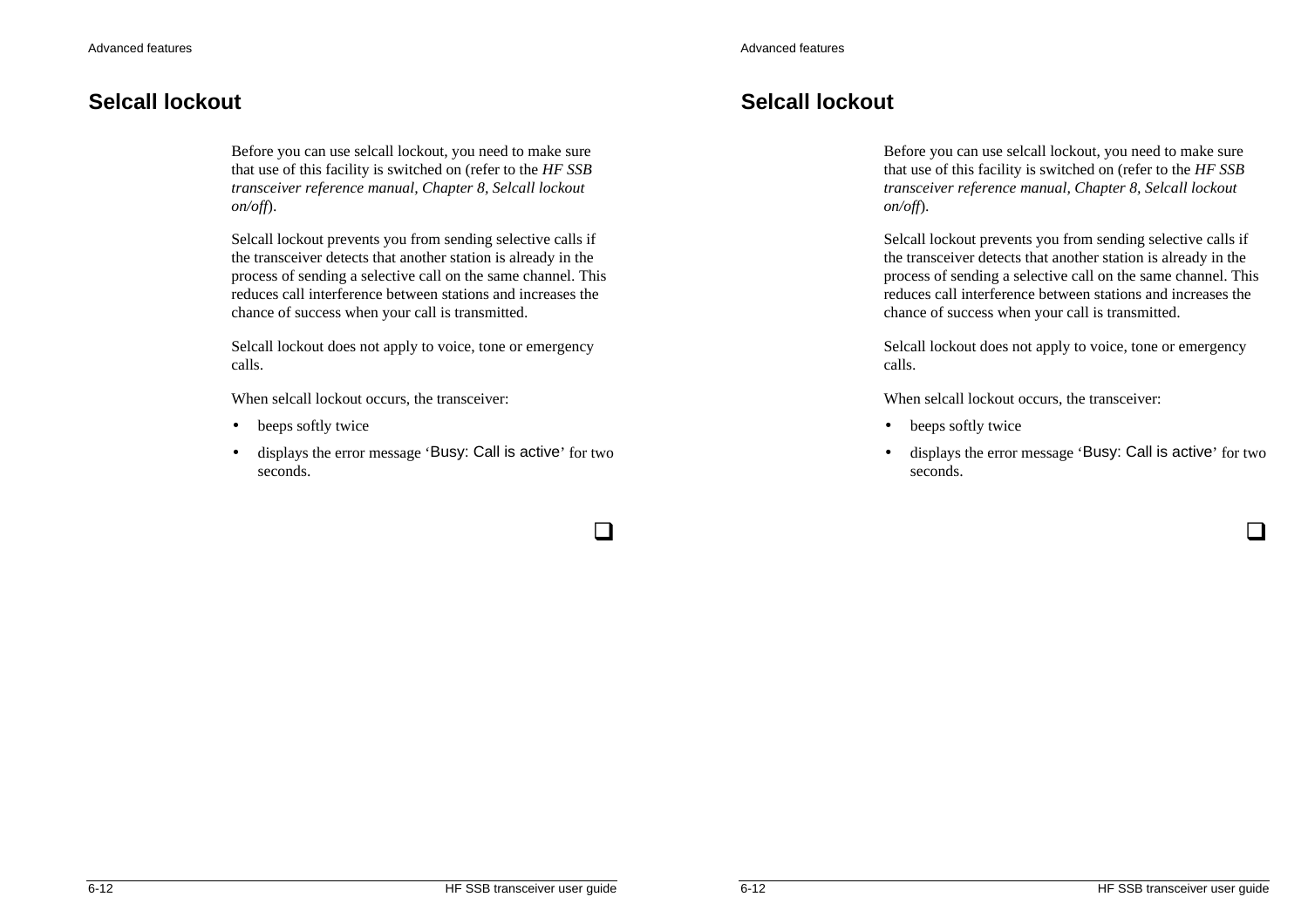### **Using more than one control panel**

You can control the transceiver from more than one control panel if you have connected one or more control heads to your system.

The operating mode of the connected system, identified as Multi-Access or Single-Access mode, is determined automatically according to which of the transceiver functions listed below is being used.

Emergency calls are not affected by operating modes. You can send an emergency call from any control panel at any time.

### **Multi-Access mode**

When the transceiver is in Multi-Access mode, you can use any control panel to control the transceiver. The displays on all control panels are the same.

Multi-Access operating mode functions include:

- PTT voice calls
- scanning
- Channel mode when not calling
- Clarifier mode when not calling
- Free-Tune Receiver mode
- View Channel Options mode.

If you operate between control panels, you need to wait two seconds before controlling the transceiver from the new panel.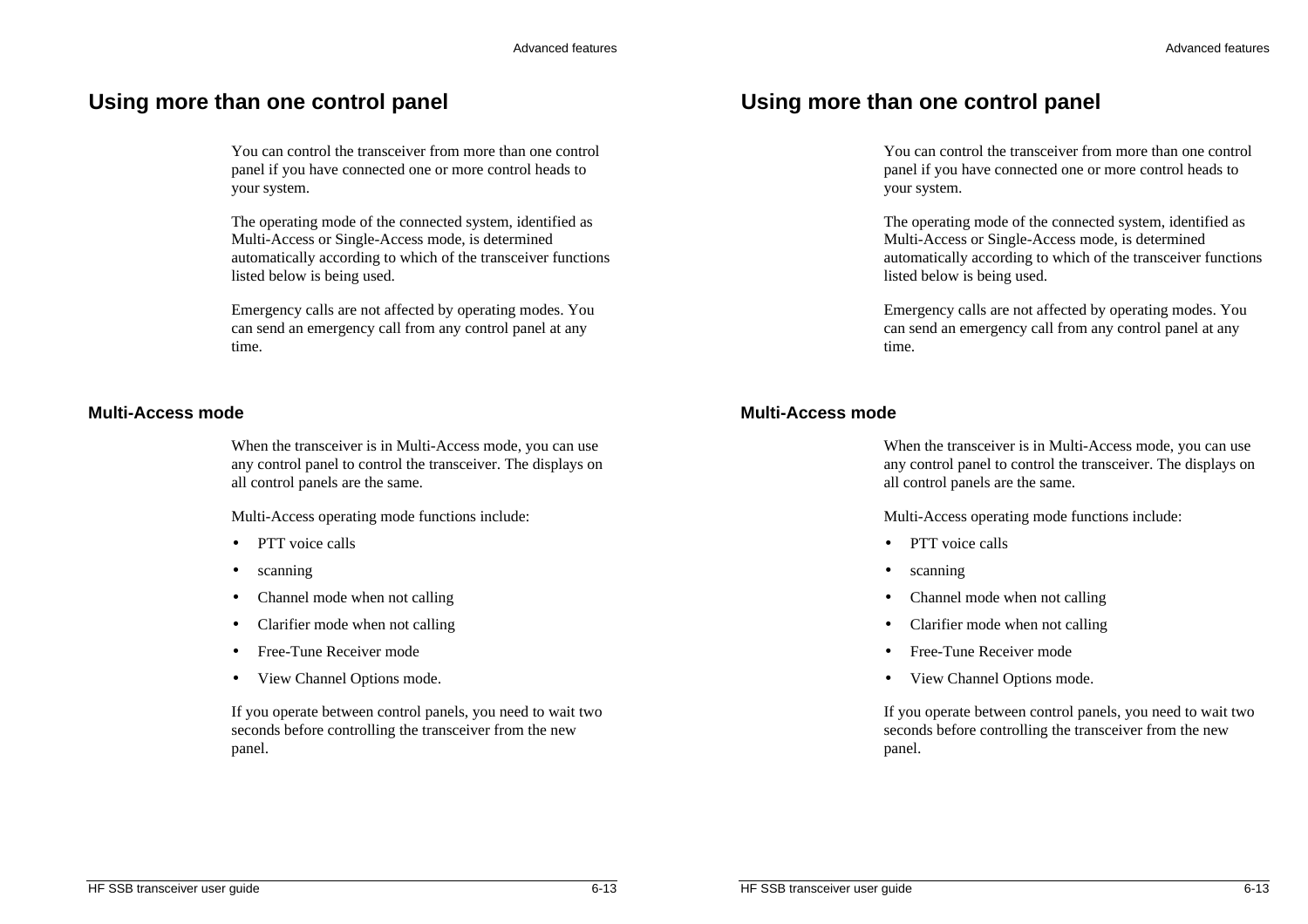### **Single-Access mode**

When the transceiver is in Single-Access mode, you can only control the transceiver from the control panel that initiated the Single-Access operating mode function. No other control panel can be used until you return the transceiver to Multi-Access mode.

Single-Access operating mode functions include:

- sending a call (except for voice and tone calls)
- creating and editing channels
- recalling channels
- creating and editing scan tables
- Setup mode
- View All Settings mode.

Other control panels cannot be used until you return the transceiver to a Multi-Access mode function. These control panels display a message indicating that the transceiver is busy.

The message indicates the transceiver operation:

- BUSY—All Settings mode
- BUSY—Calling
- BUSY—Emergency call
- BUSY—Programming (channel creation and editing)
- BUSY—Reviewing
- BUSY—Scan prog (scan table creation and editing)
- BUSY—Setting up (Setup mode).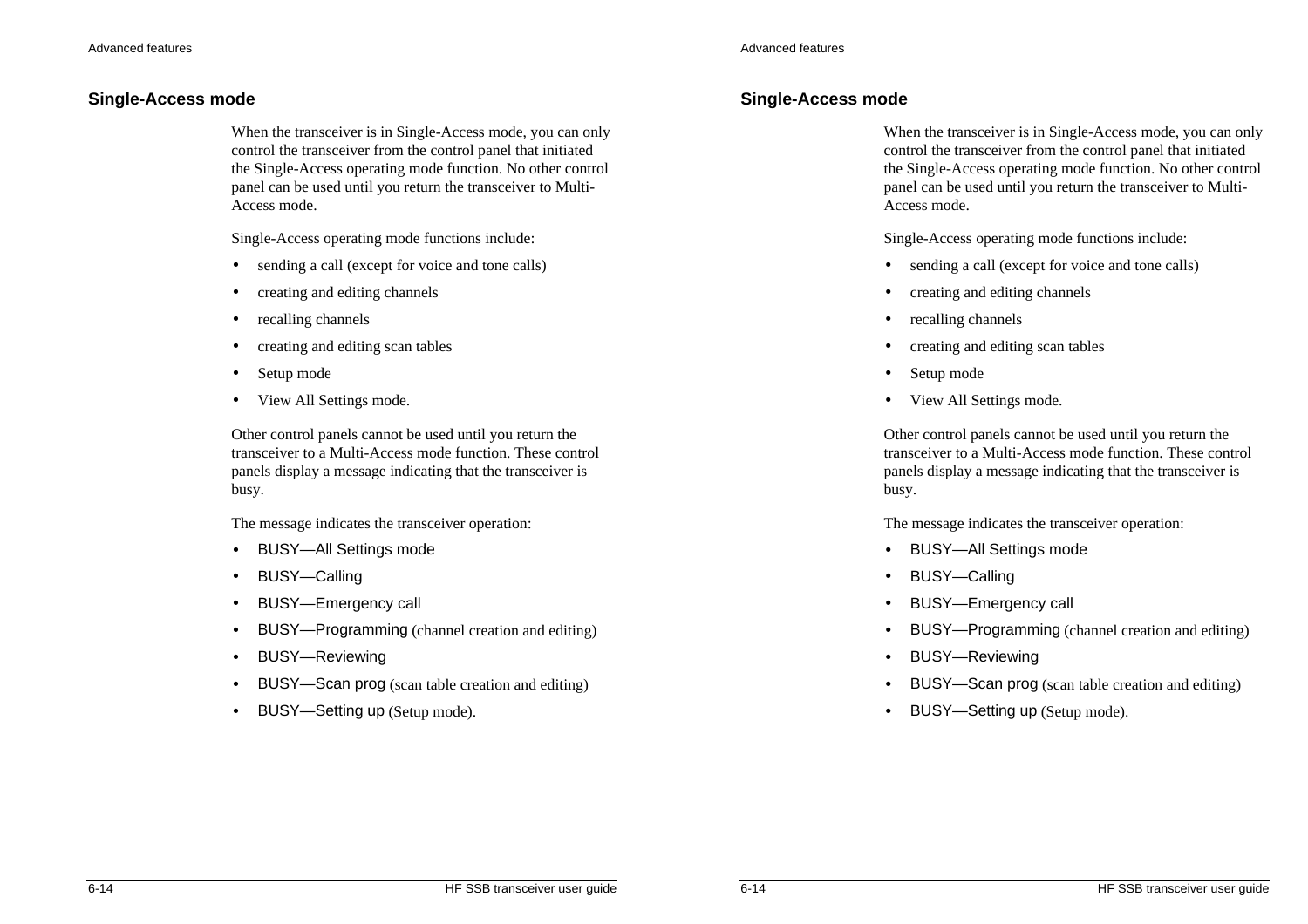$\Box$ 

Single-Access mode has a 30 second timeout. A control panel left unattended in this mode will not stop other control panels from being used for longer than 30 seconds. When timeout occurs, the transceiver automatically returns to Channel mode.

Note: The **PTT** buttons on the microphones are connected in parallel. When in Single-Access mode, do not use the microphones of the other control panels.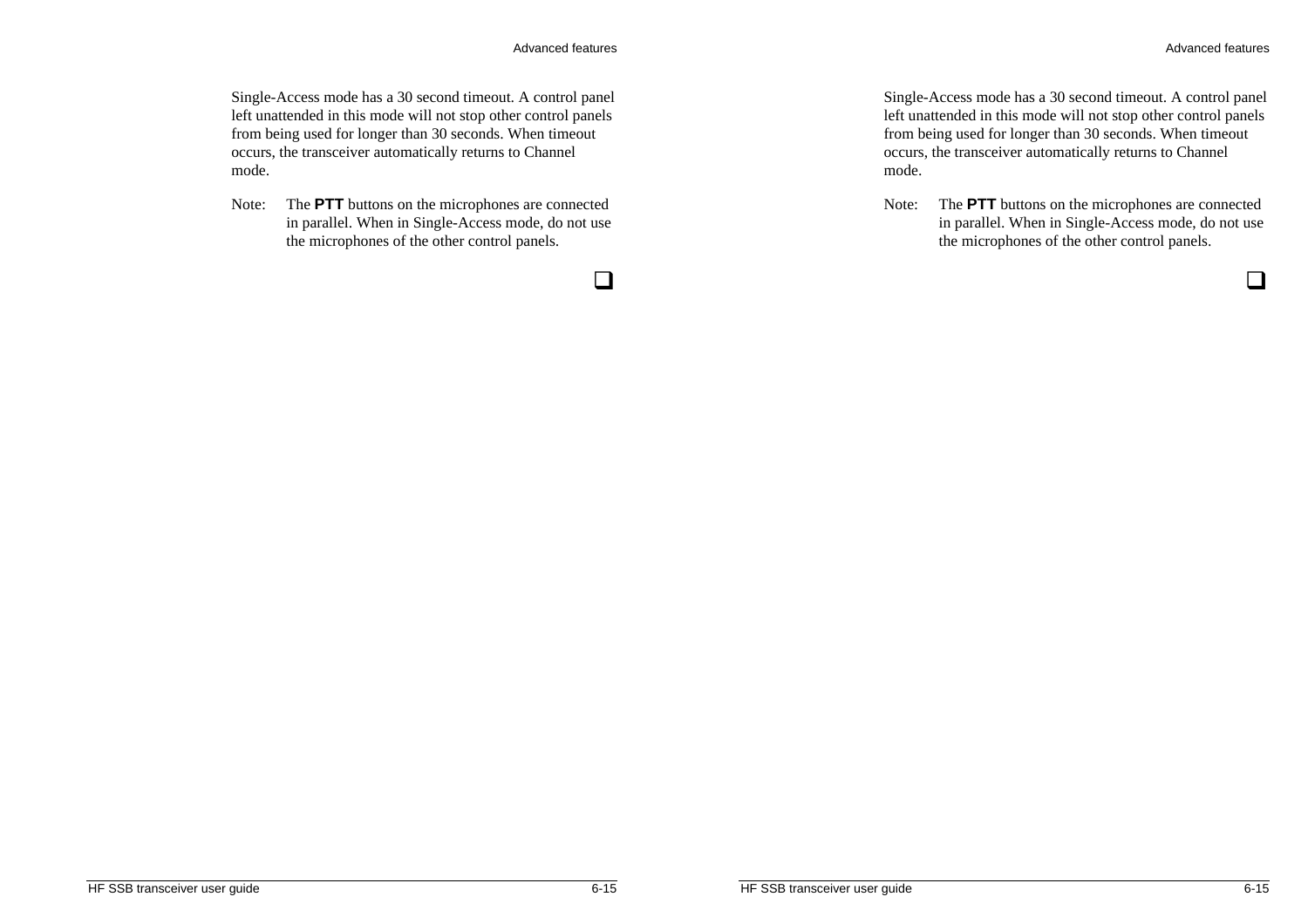## **Operating the transceiver from a computer**

You can operate your transceiver from an IBM compatible computer or personal organiser instead of a control panel. You send and receive calls using a special computer command language that the transceiver understands.



*Make sure that the transceiver is disconnected from the DC power source before connecting anything to the* **Remote Control** *connector.*

All commands and responses are followed by a carriage return and line feed.

Maximum length is four digits for channel numbers, six digits for numeric addresses and 15 characters for alphanumeric addresses. Messages are enclosed in double quotes.

Equipment connected to the transceiver can also control transceiver operation automatically by generating these commands.

#### **Before you can use a computer to control the transceiver, you need to:**

- connect the computer and set the correct RS-232 and baud rate settings (refer to the *HF SSB transceiver reference manual, Chapter 11, Connecting ancillary equipment*)
- set up the computer terminal to operate in Full Duplex mode.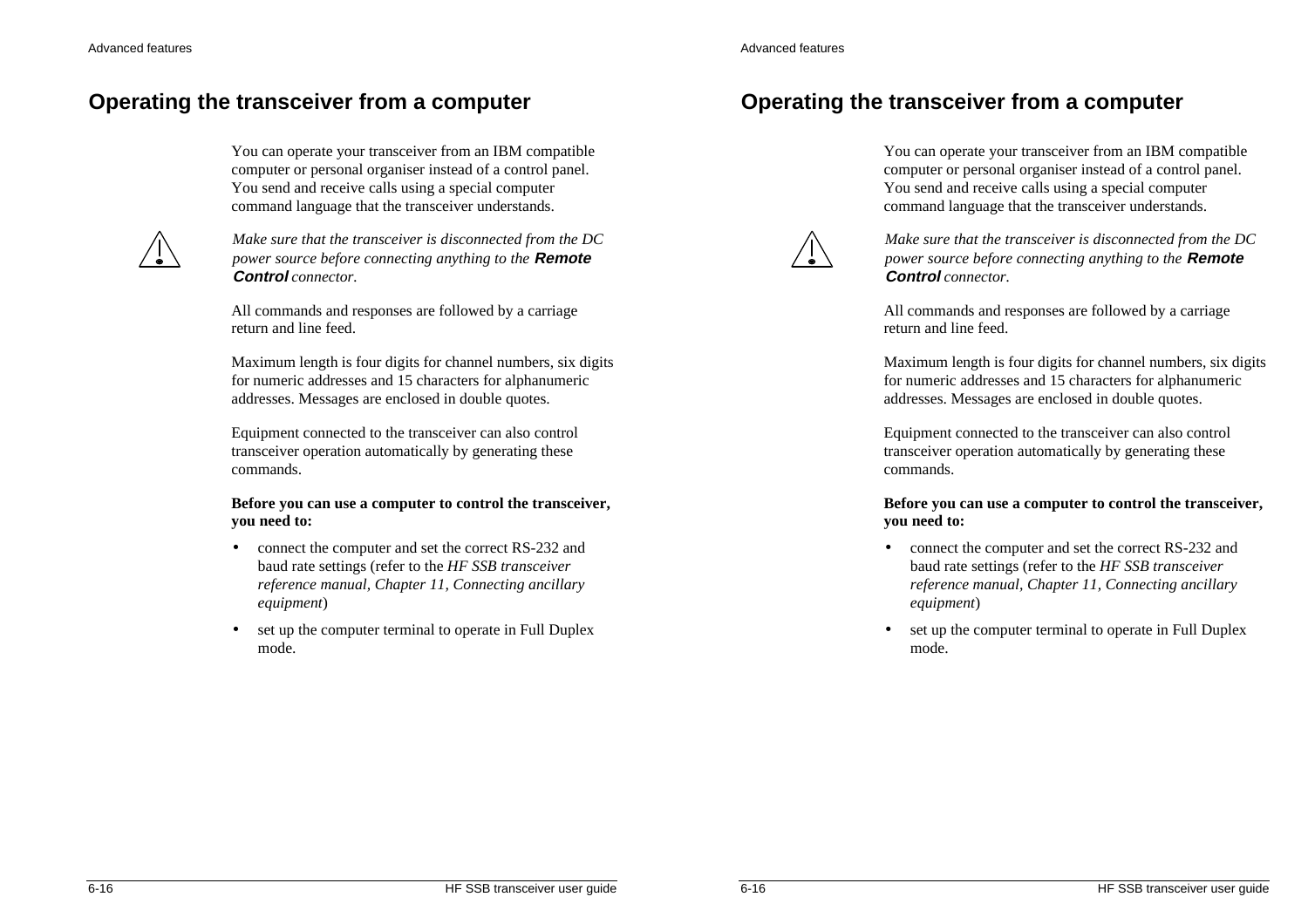### **Commands entered at the computer**

| Command                                              | <b>Meaning</b>                                                                                                                                                                 |
|------------------------------------------------------|--------------------------------------------------------------------------------------------------------------------------------------------------------------------------------|
| ALECALL= <address>,S</address>                       | Sends an ALE call. If you specify option<br>S, the call is sent silently with the<br>loudspeaker switched off.                                                                 |
| ALPHAID=<br><alphanumeric address=""></alphanumeric> | Sets your alphanumeric address. It can<br>consist of up to 15 of any of the<br>characters: 'A-Z', '0-9', ' $@$ ' and '?'.                                                      |
| CHAN= <channel number=""></channel>                  | Changes the transceiver channel to the<br>indicated number if it exists, otherwise the<br>error NOT FOUND is output and the<br>transceiver selects the next higher<br>channel. |
| CHAN?                                                | Shows you the current channel number.                                                                                                                                          |
| ECHO=ON<br>ECHO=OFF                                  | To switch between full (echo) and half<br>(echo off) duplex mode. Echo is on by<br>default on power up.                                                                        |
| FREQ= <khz frequency=""></khz>                       | Functions the same way as recall by<br>frequency. The transceiver selects the<br>channel with this frequency or the next<br>higher channel.                                    |
|                                                      | Enter the frequency in whole kHz only.<br>For example, to select the channel on<br>2040.8kHz, enter the number 2040.                                                           |
| FREQ?                                                | Shows you the current common<br>transmit/receive frequency or the separate<br>transmit and receive frequencies.                                                                |
| GPSBEACON= <address>,S</address>                     | Sends a GPS beacon call. If you specify<br>option S, the call is sent silently with the<br>loudspeaker switched off.                                                           |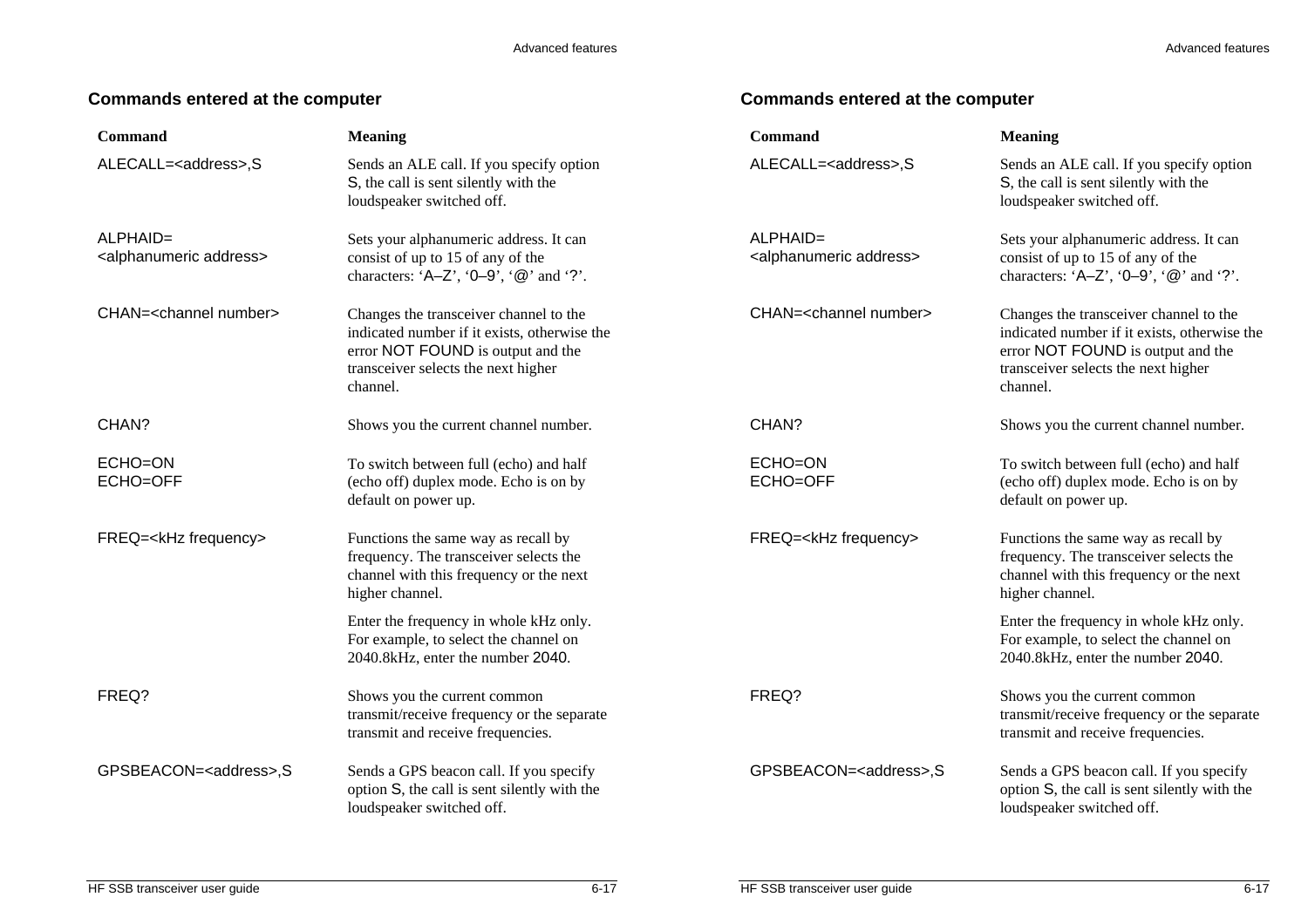| <b>Command</b>                                             | <b>Meaning</b>                                                                                                                                                    |
|------------------------------------------------------------|-------------------------------------------------------------------------------------------------------------------------------------------------------------------|
| MUTE=OFF<br>MUTE=SELCALL<br>MUTE=VOICE                     | Sets the mute for the transceiver. You can<br>use the abbreviations O, S and V.                                                                                   |
| MUTE?                                                      | Shows you the selected mute setting<br>(OFF, SELCALL or VOICE).                                                                                                   |
| PAGECALL= <address>,<br/>"<message>",S</message></address> | Sends a page call. Enter up to 64<br>characters within double quotes. If you<br>specify option S, the call is sent silently<br>with the loudspeaker switched off. |
| SCAN= <scan number="" table=""></scan>                     | Starts or stops the transceiver scanning.<br>Enter 1–3 to start scanning using one of<br>the scan tables. Enter 0 (zero) to stop<br>scanning.                     |
| SCAN=OFF                                                   | Stops scanning.                                                                                                                                                   |
| SCAN=ON                                                    | Starts the transceiver scanning using the<br>last scan table used.                                                                                                |
| SCAN?                                                      | Shows you whether the transceiver is<br>scanning one of the three scan tables<br>$(1-3)$ .                                                                        |
| SELBEACON= <address>,S</address>                           | Sends a selective beacon call. If you<br>specify option S, the call is sent silently<br>with the loudspeaker switched off.                                        |
| SELCALL= <address>,S</address>                             | Sends a selcall. If you specify option S,<br>the call is sent silently with the<br>loudspeaker switched off.                                                      |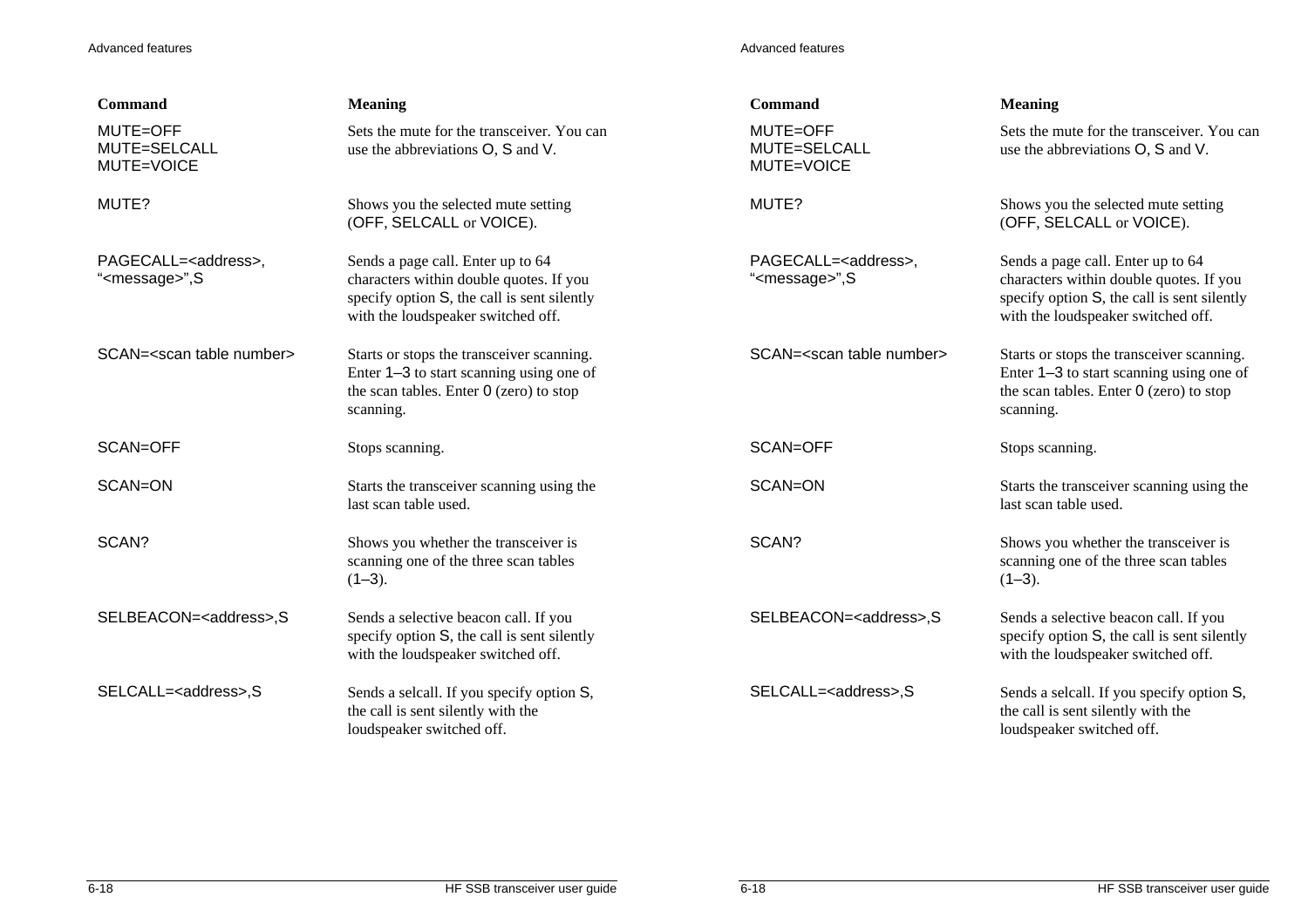| Command                                                      | <b>Meaning</b>                                                                                                                                                                                                                                                                                         |
|--------------------------------------------------------------|--------------------------------------------------------------------------------------------------------------------------------------------------------------------------------------------------------------------------------------------------------------------------------------------------------|
| SIDEBAND=USB<br>SIDEBAND=LSB<br>SIDEBAND=AM                  | Changes the sideband setting for the<br>current channel. If the channel does not<br>allow the sideband setting to be changed,<br>nothing happens. You can use the<br>abbreviations SB, U and L.                                                                                                        |
| SIDEBAND?                                                    | Shows you the selected sideband setting<br>(USB, LSB or AM). You can use the<br>abbreviation SB?.                                                                                                                                                                                                      |
| STATUSACK= <address>,<br/>"<message>",S</message></address>  | Sends a reply to acknowledge that a user<br>status call has been received. This<br>command is typically generated<br>automatically by equipment connected to<br>the transceiver. If you specify option S,<br>the call is sent silently with the<br>loudspeaker switched off.                           |
| STATUSCALL= <address>,<br/>"<message>",S</message></address> | Sends one of the three types of status call:<br>a remote diagnostics call for message "1",<br>a remote config call for message "2", or a<br>user status call for any other message up<br>to 63 characters. If you specify option S,<br>the call is sent silently with the<br>loudspeaker switched off. |
| STATUSTIME= <timeout></timeout>                              | Sets the status call reply timeout in the<br>range 1-255 seconds. The transceiver<br>waits this time for connected equipment to<br>respond to a user status command before<br>sending a negative acknowledgment.                                                                                       |
| STATUSTIME?                                                  | Shows you the current setting of the status<br>call reply timeout in seconds.                                                                                                                                                                                                                          |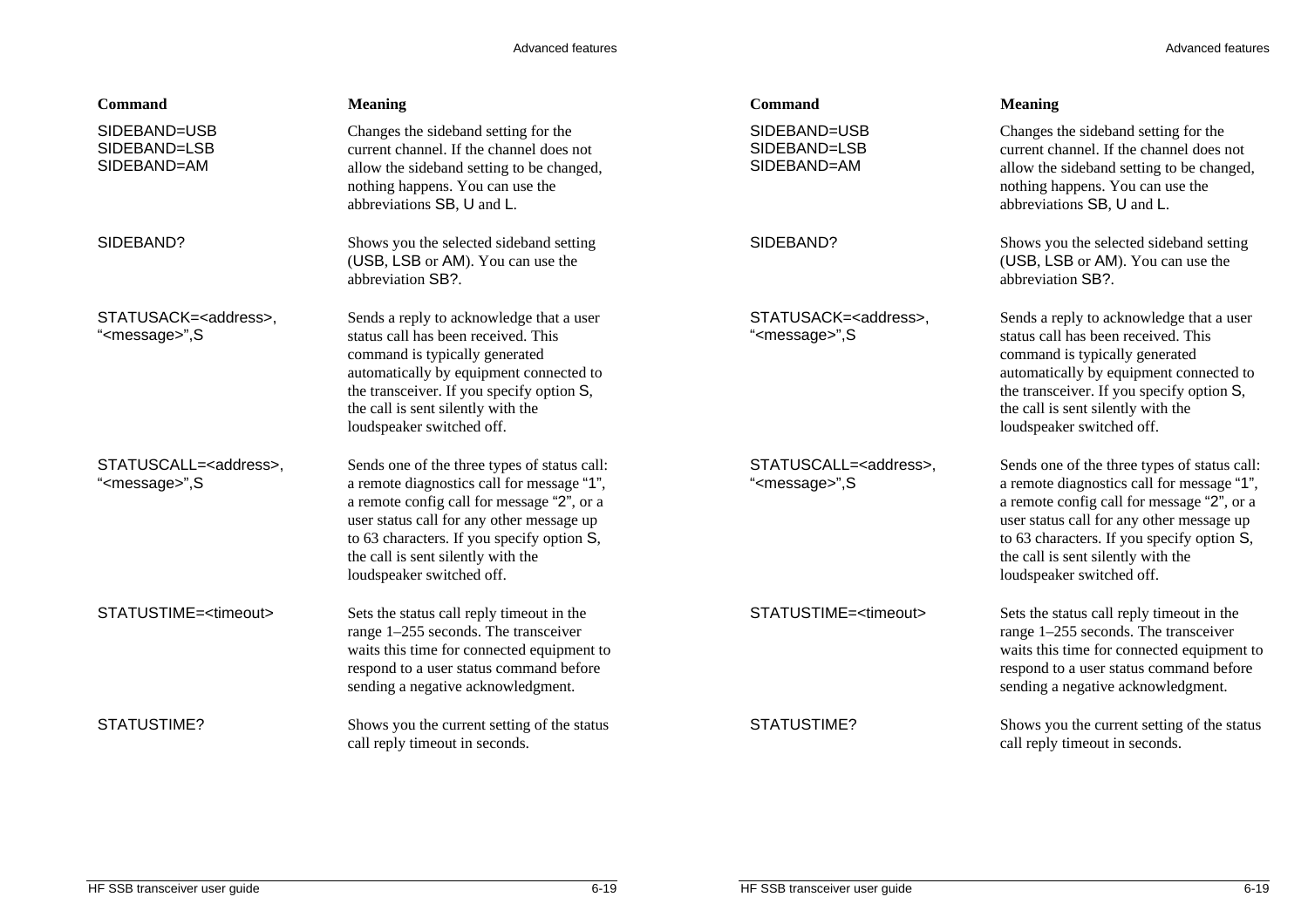| <b>Command</b>                                                        | <b>Meaning</b>                                                                                                                                                             |
|-----------------------------------------------------------------------|----------------------------------------------------------------------------------------------------------------------------------------------------------------------------|
| TELCALL= <address>,<br/><telephone number="">,S</telephone></address> | Sends a telcall to this telephone number<br>via the station with this address. If you<br>specify option S, the call is sent silently<br>with the loudspeaker switched off. |
| VER?                                                                  | Shows you the version of the command<br>set supported by the transceiver.                                                                                                  |

### **Computer display in response to a command**

| <b>Message</b>                                                                                                                                                                         | <b>Meaning</b>                                                              |
|----------------------------------------------------------------------------------------------------------------------------------------------------------------------------------------|-----------------------------------------------------------------------------|
| ALE-LINK: FAIL                                                                                                                                                                         | Your ALE call failed because no ALE<br>link could be established.           |
| ALE-LINK: <channel number="">,<br/><address of="" other="" station="">.<br/><your address="">, <time call="" of=""></time></your></address></channel>                                  | You successfully sent or received an ALE<br>call.                           |
| <b>CALL SENT</b>                                                                                                                                                                       | Your call has been sent.                                                    |
| <b>CALL STARTED</b>                                                                                                                                                                    | Your call has started.                                                      |
| EMERGENCY:<br><channel number="">,<br/><address of="" other="" station="">,<br/><your address="">, <time call="" of="">,<br/><gps position=""></gps></time></your></address></channel> | You received an emergency selcall from<br>the station at this GPS position. |
| <b>ERROR</b>                                                                                                                                                                           | Command longer than 100 characters, or<br>invalid command.                  |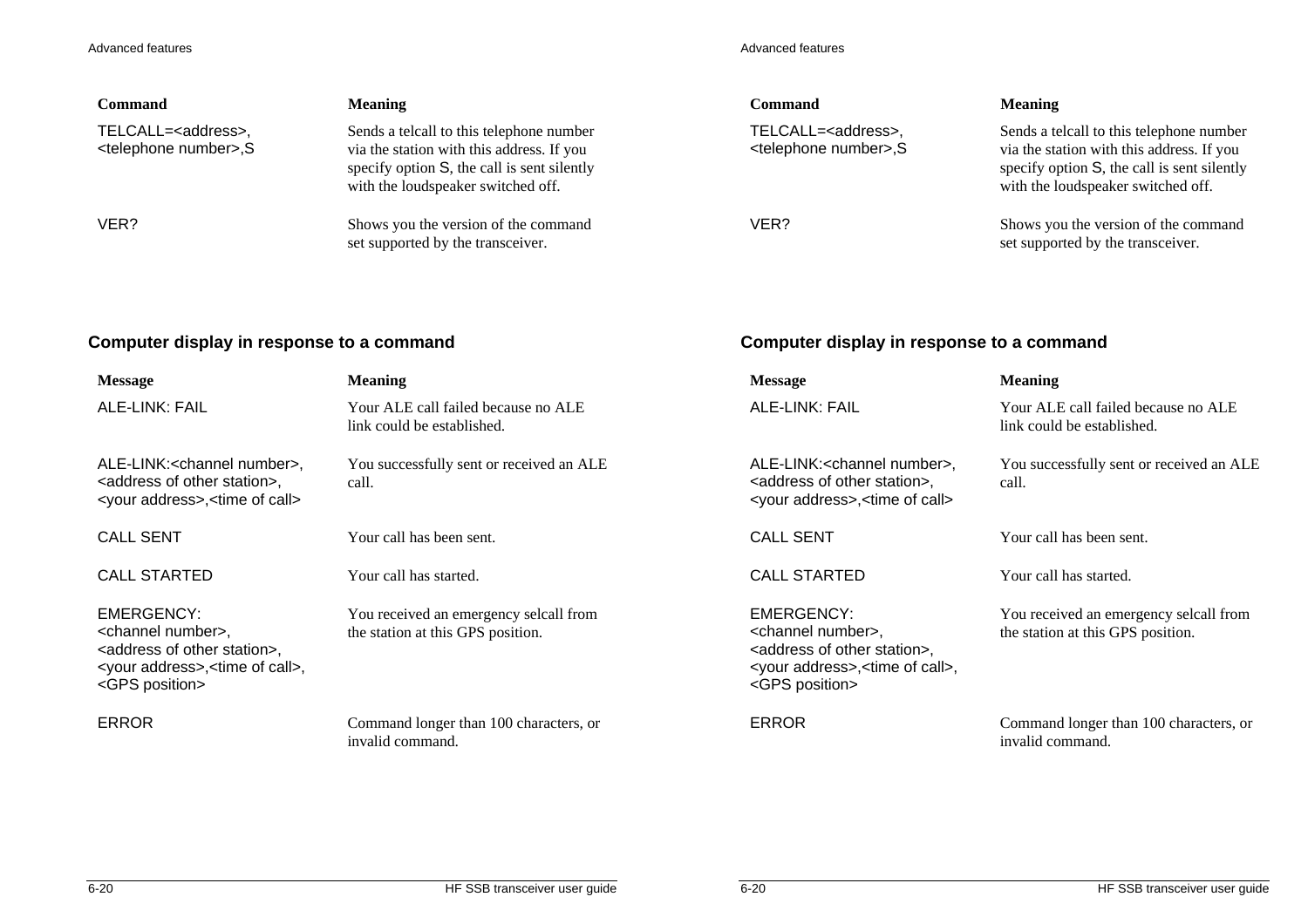| <b>Message</b>                                                                                                                                                                                   | <b>Meaning</b>                                                                                             |
|--------------------------------------------------------------------------------------------------------------------------------------------------------------------------------------------------|------------------------------------------------------------------------------------------------------------|
| <b>GPS-POSITION:</b><br><channel number="">,<br/><address of="" other="" station="">,<br/><your address="">, <time call="" of="">,<br/><gps position=""></gps></time></your></address></channel> | You sent a GPS beacon call or received a<br>GPS position call from the station at this<br>GPS position.    |
| <b>MUTE:OFF</b><br>MUTE:SELCALL<br><b>MUTE:VOICE</b>                                                                                                                                             | A control panel was used to change the<br>mute setting.                                                    |
| NO ALPHA SELF ID                                                                                                                                                                                 | You tried to send an ALE call to an<br>alphanumeric address but your own<br>alphanumeric address is unset. |
| <b>NO EXTERNAL UNIT</b><br><b>CONNECTED</b>                                                                                                                                                      | You sent a user status call to a station that<br>is not connected to a computer.                           |
| <b>NO RESPONSE</b>                                                                                                                                                                               | Your call has not been acknowledged.                                                                       |
| <b>NOT FOUND</b>                                                                                                                                                                                 | Non existing channel number or scan<br>table number.                                                       |
| OK                                                                                                                                                                                               | Command accepted and executed.                                                                             |
| PAGE-CALL-ACK:<br><channel number="">,<br/><address of="" other="" station="">,<br/><your address="">, <time call="" of=""></time></your></address></channel>                                    | Your page call was received.                                                                               |
| PAGE-CALL: <channel number="">,<br/><address of="" other="" station="">,<br/><your address="">,<time call="" of="">,<br/>"<message>"</message></time></your></address></channel>                 | You received a page call with this<br>message.                                                             |
| <b>SCAN TABLE EMPTY</b>                                                                                                                                                                          | Attempt to start scanning using a scan<br>table that has not been set up.                                  |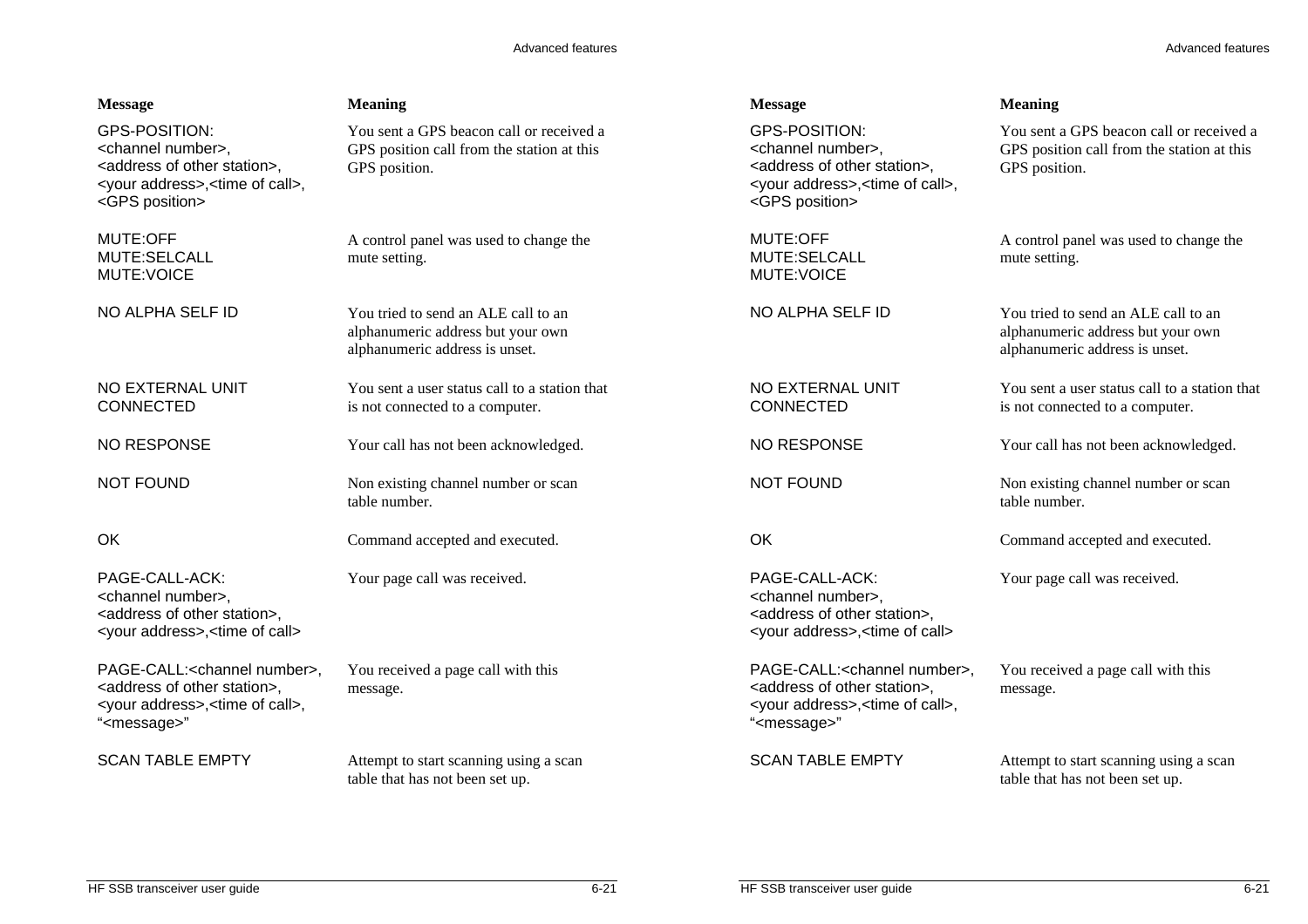| <b>Message</b>                                                                                                                                                                             | <b>Meaning</b>                                                                                   |
|--------------------------------------------------------------------------------------------------------------------------------------------------------------------------------------------|--------------------------------------------------------------------------------------------------|
| SCAN: <scan number="" table=""></scan>                                                                                                                                                     | A control panel was used to change the<br>scan table being used.                                 |
| SCAN:IPC                                                                                                                                                                                   | IPC-500 scanning.                                                                                |
| SCAN:OFF                                                                                                                                                                                   | You attempted to send a call while the<br>transceiver was scanning. Scanning has<br>now stopped. |
| SEL-CALL: <channel number="">,<br/><address of="" other="" station="">,<br/><your address="">, <time call="" of="">,</time></your></address></channel>                                     | You received a selcall.                                                                          |
| SIDEBAND:USB<br>SIDEBAND:LSB<br>SIDEBAND:AM                                                                                                                                                | A control panel was used to change the<br>sideband setting for the current channel.              |
| STATUS-CALL-ACK:<br><channel number="">,<br/><address of="" other="" station="">,<br/><your address="">, <time call="" of="">,<br/>"<message>"</message></time></your></address></channel> | You received an acknowledgment to your<br>status call.                                           |
| STATUSCALL:<br><channel number="">,<br/><address of="" other="" station="">,<br/><your address="">, <time call="" of="">,<br/>"<message>"</message></time></your></address></channel>      | You received a user status call.                                                                 |
| STATUSTIME: <timeout></timeout>                                                                                                                                                            | Response to a STATUSTIME?<br>command showing you the status call<br>reply timeout in seconds.    |
| TEL-CALL:<br><channel number="">,<br/><address of="" other="" station="">,</address></channel>                                                                                             | You received a telcall from this telephone<br>number via the other station.                      |

<your address>,<time of call>,

<telephone number>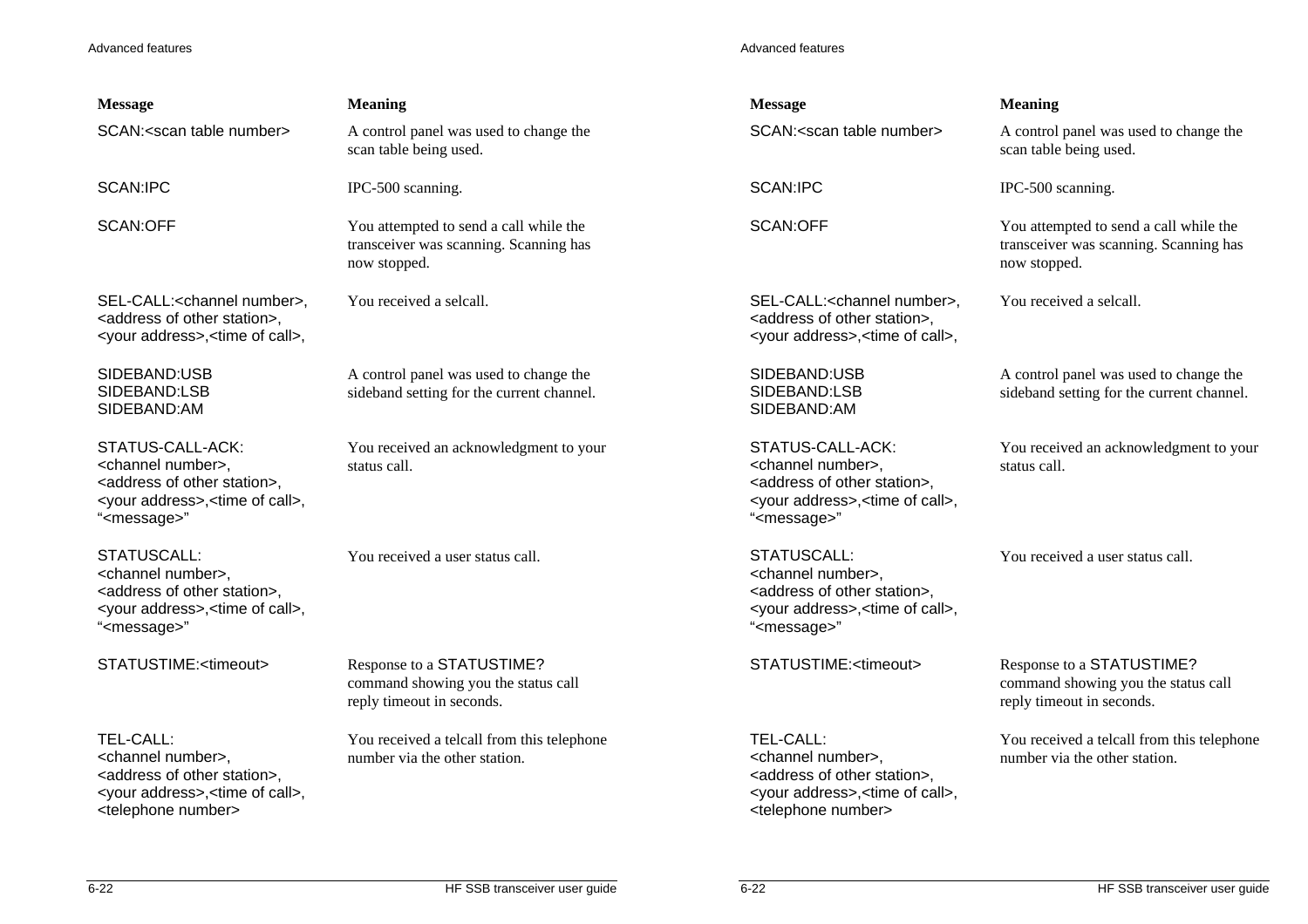| <b>Message</b>                        | <b>Meaning</b>                                                                                  |
|---------------------------------------|-------------------------------------------------------------------------------------------------|
| TX INHIBITED                          | You attempted to send a call on a receive-<br>only channel.                                     |
| CICS: V <version number=""></version> | Response to VER? command showing<br>you the command set version number (for<br>example, V2.00). |

The GPS position is displayed as follows:

|  | IIII.IIII, a, yyyyy.yyyy, a, hhmmss |                  |
|--|-------------------------------------|------------------|
|  | <b><i><u>A.</u></i></b>             | Time of last fix |
|  |                                     |                  |
|  |                                     | Longitude        |
|  | -------------------------           | 'N' / 'S'        |
|  |                                     | Latitude         |
|  |                                     |                  |

∩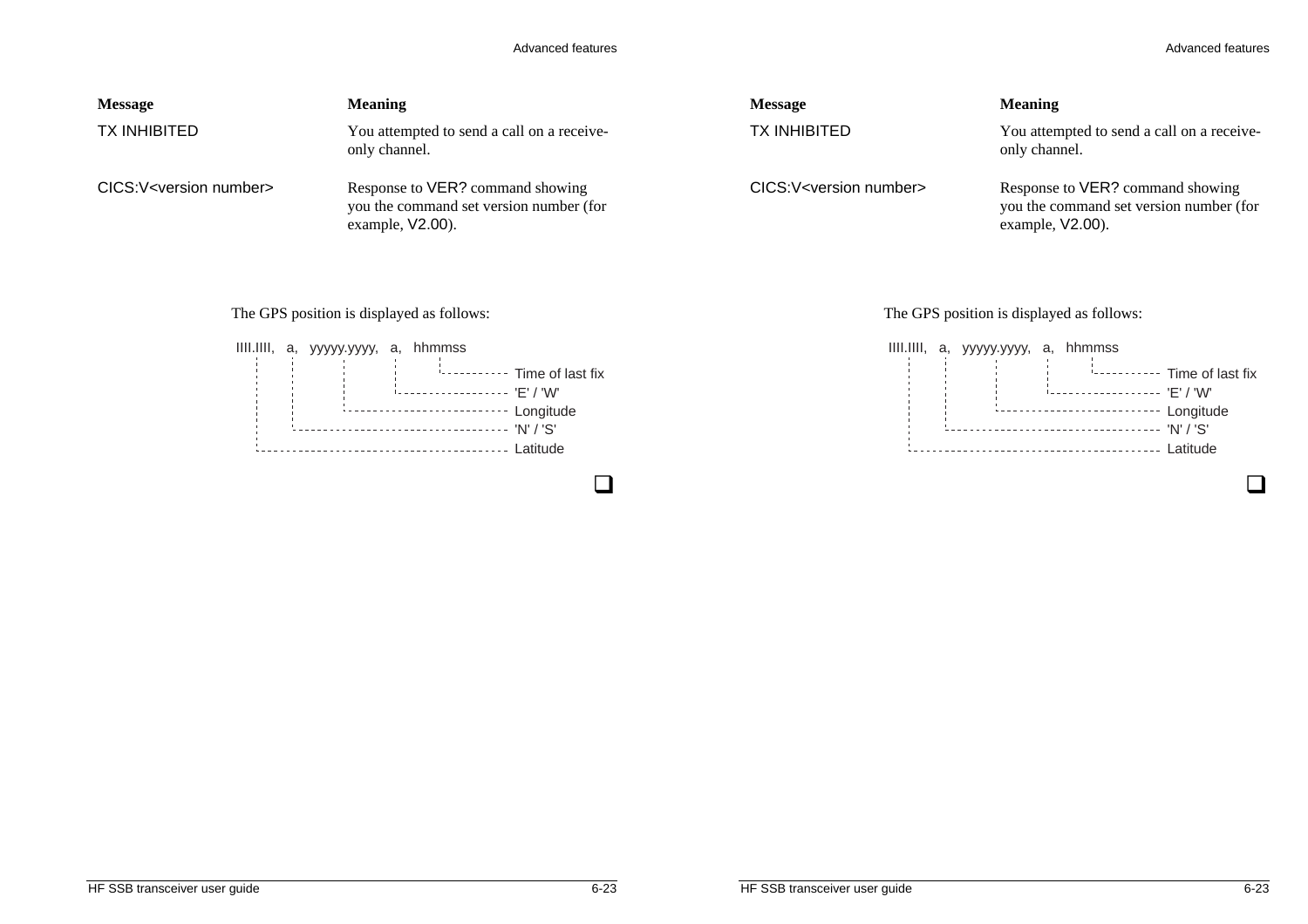Advanced features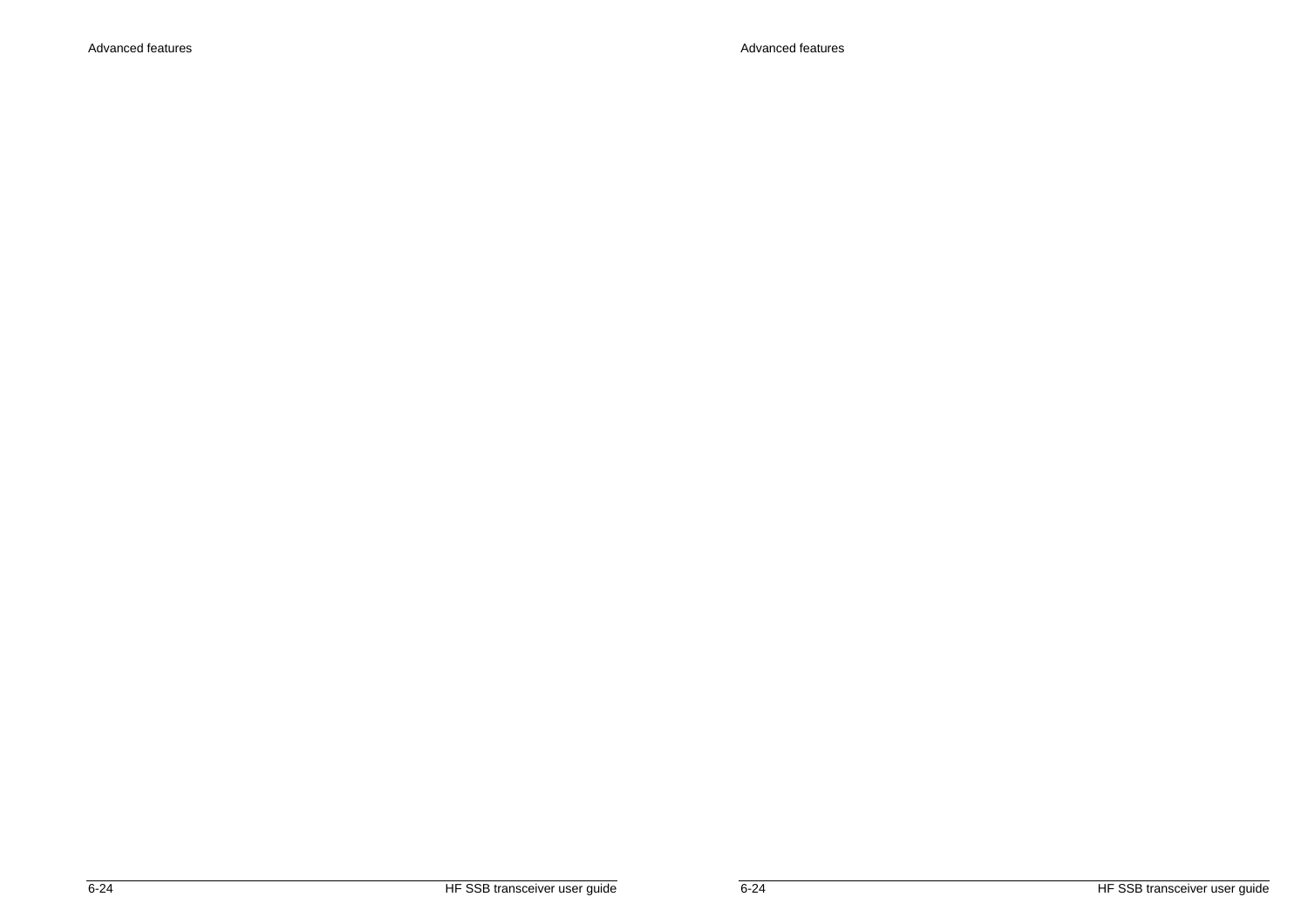# **Index**

| 99-beacon call                                                                                                                 | 4-29                                                                 |
|--------------------------------------------------------------------------------------------------------------------------------|----------------------------------------------------------------------|
|                                                                                                                                |                                                                      |
| advanced features<br>ALE call<br>alphanumeric ID<br>AM<br>antenna tuning<br>automatic link establishment<br>automatic scanning | 6-1<br>$4 - 3$<br>$4 - 3$<br>$2 - 12$<br>$3 - 14$<br>See ALE<br>3-23 |
|                                                                                                                                | —R—                                                                  |
| beacon calling<br>brightness<br><b>BUSY</b> messages                                                                           | 4-29, 5-11<br>$3 - 28$<br>$6 - 14$                                   |
|                                                                                                                                |                                                                      |
| call                                                                                                                           |                                                                      |
| 99-beacon call                                                                                                                 | $4 - 29$                                                             |
| ALE call                                                                                                                       | $4 - 3$                                                              |
| emergency selcall                                                                                                              | $4-7, 5-10$                                                          |
| GPS beacon call                                                                                                                | $4 - 12$                                                             |
| GPS position call                                                                                                              | $2-4, 4-16$                                                          |
| group call                                                                                                                     | $2 - 4$                                                              |
| interference                                                                                                                   | $6 - 12$                                                             |
| list of types                                                                                                                  | $3-2$                                                                |
| memory                                                                                                                         | $5 - 7$                                                              |
| page call                                                                                                                      | $2-4, 4-20$<br>$6 - 7$                                               |
| Radphone call<br>RDD telcall                                                                                                   | $4 - 41$                                                             |
| receiving                                                                                                                      | $5 - 1$                                                              |
| remote config call                                                                                                             | $4 - 32$                                                             |
| remote diagnostics call                                                                                                        | $4 - 32$                                                             |

| ۱Δ<br>Г |
|---------|

| RFDS emergency call         | $6 - 5$     |
|-----------------------------|-------------|
| selcall                     | $2-4, 4-26$ |
| selective beacon call       | $4 - 29$    |
| status call                 | $4 - 32$    |
| telcall                     | 4-39        |
| Telstra call                | $6 - 7$     |
| tone call                   | $4 - 46$    |
| user status call            | $4 - 32$    |
| voice call                  | $4 - 48$    |
| canned message              | $4 - 20$    |
| channel                     | $2 - 3$     |
| comment                     | $2 - 12$    |
| frequency                   | $2 - 13$    |
| number                      | $2 - 13$    |
| options                     | $3 - 31$    |
| protection                  | $2 - 13$    |
| receive-only indicator      | $2 - 12$    |
| scanning                    | $3 - 23$    |
| selecting                   | $3 - 7$     |
| settings                    | $3 - 31$    |
| Channel mode                | $3 - 20$    |
| Clarifier mode              | $3 - 30$    |
| cloning                     | $2 - 5$     |
| computer use                | $6 - 16$    |
| connectors                  | $2 - 14$    |
| contrast                    | $3-29$      |
| control panel               | $2-7, 6-13$ |
| controls                    |             |
| brightness                  | $3-28$      |
| contrast                    | $3-29$      |
| control panel               | $2-7, 6-13$ |
| microphone                  | $2 - 8$     |
| mute                        | $3 - 18$    |
| transmitter power           | $3 - 27$    |
| volume                      | $3-6$       |
| customising the transceiver | $3 - 39$    |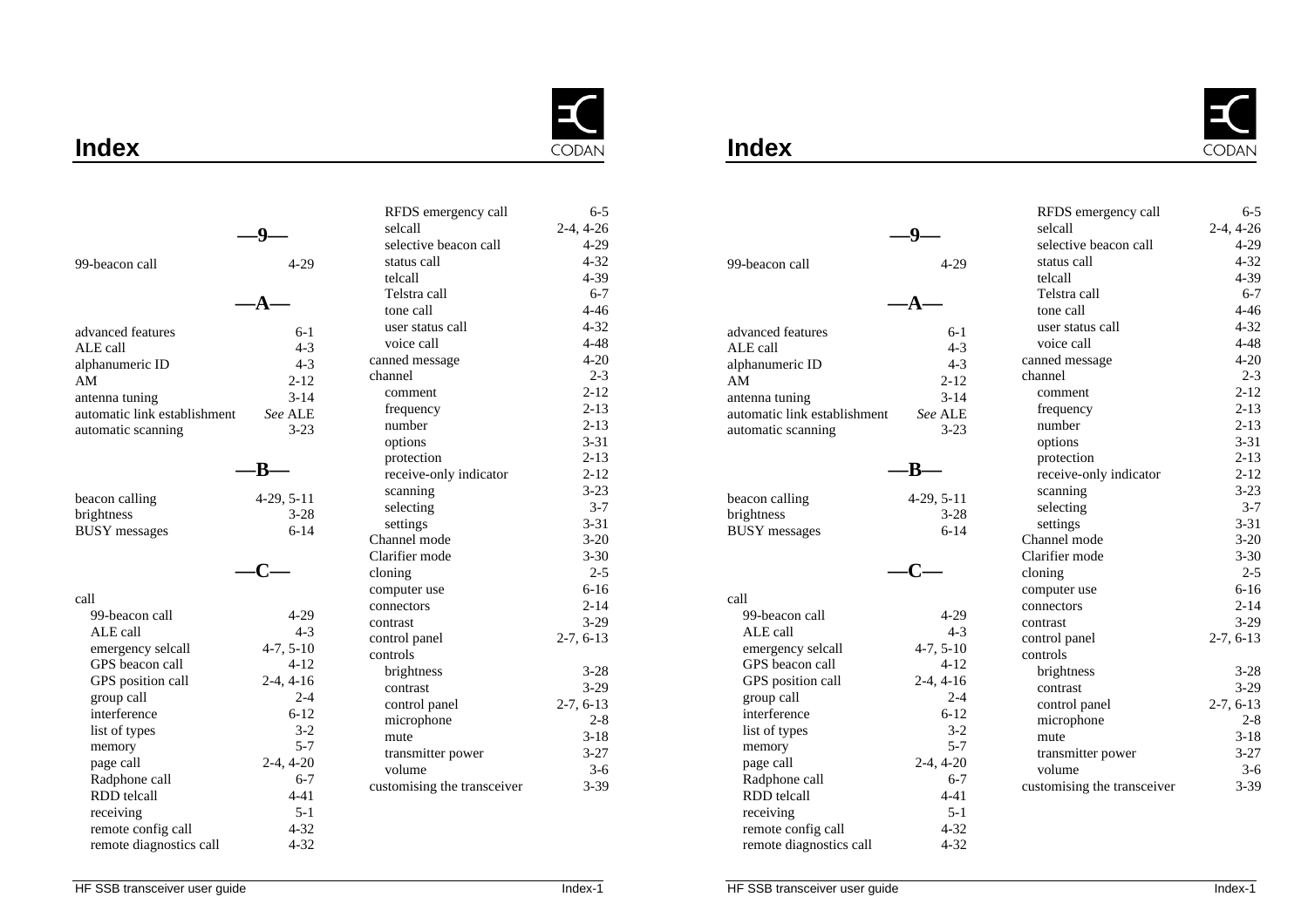Index

|                                                                                   | -D—                                                 |                              |
|-----------------------------------------------------------------------------------|-----------------------------------------------------|------------------------------|
| data sending<br>display<br>brightness<br>contrast                                 | $2 - 5$<br>$2 - 12$<br>$3 - 28$<br>$3-29$           | $\mathbf n$                  |
| emergency RFDS call<br>emergency selcall                                          | $-$ E $-$<br>$6 - 5$<br>$4-7, 5-10$                 |                              |
| fax<br>Free-Tune Receiver mode                                                    | $-F-$<br>$2 - 5$<br>$3 - 33$                        | N<br>$\mathbf n$             |
| global positioning system<br><b>GPS</b><br>beacon call<br>position call           | $-G-$<br>See GPS<br>$2 - 5$<br>$4 - 12$<br>$4 - 16$ | $\mathbf{O}$<br>$\mathbf{O}$ |
| group call<br>ID                                                                  | $2 - 4$<br>$-I-$                                    | p<br>p<br>P                  |
| alphanumeric<br>self<br>transceiver<br>installing the transceiver                 | $4 - 3$<br>$4-26, 4-41$<br>$3 - 37$<br>$2 - 5$      | p<br>P                       |
| LCD<br>lockout<br><b>LSB</b>                                                      | $-L-$<br>See display<br>$6 - 12$<br>$2 - 12$        | R<br>R<br>r                  |
|                                                                                   | $-M$ —                                              | r                            |
| memory store of received calls<br>messages<br><b>BUSY</b><br>canned<br>microphone | $5 - 7$<br>$6 - 14$<br>$4 - 20$                     |                              |

| controls             | $2 - 8$  |
|----------------------|----------|
| using                | $3 - 17$ |
| mode                 |          |
| Channel              | $3-20$   |
| Clarifier            | $3 - 30$ |
| Free-Tune Receiver   | $3 - 33$ |
| Multi-Access         | $6 - 13$ |
| operating types      | $3-20$   |
| Setup                | $3 - 20$ |
| Single-Access        | $6 - 14$ |
| Sleep                | $3 - 17$ |
| View All Settings    | $3 - 37$ |
| View Channel Options | $3 - 31$ |
| Multi-Access mode    | $6 - 13$ |
| mute                 | $3-18$   |
|                      |          |

**—O—**

| operating       |                      |
|-----------------|----------------------|
| modes           | $3-20$               |
| the transceiver | $3-1$                |
| options         | $2-2, 2-6, 3-2, 6-1$ |

### **—P—**

| page call                      | $2-4, 4-20$ |
|--------------------------------|-------------|
| personal identification number | See PIN     |
| PIN                            | $3 - 4$     |
| <b>RDD</b>                     | $4 - 41$    |
| power                          |             |
| switching on                   | $3-4$       |
| transmitter                    | $3 - 27$    |
| PTT                            | $2 - 11$    |

| Radphone services  | $4-41, 6-7$ |
|--------------------|-------------|
| RDD                | $4-41, 6-8$ |
| rear panel         | $2 - 14$    |
| receiving          |             |
| basic call         | $5-2$       |
| beacon call        | $5 - 11$    |
| broadcast stations | $3 - 33$    |
| emergency selcall  | $5-10$      |
| group call         | $2 - 4$     |
| Radphone call      | 6-10        |
|                    |             |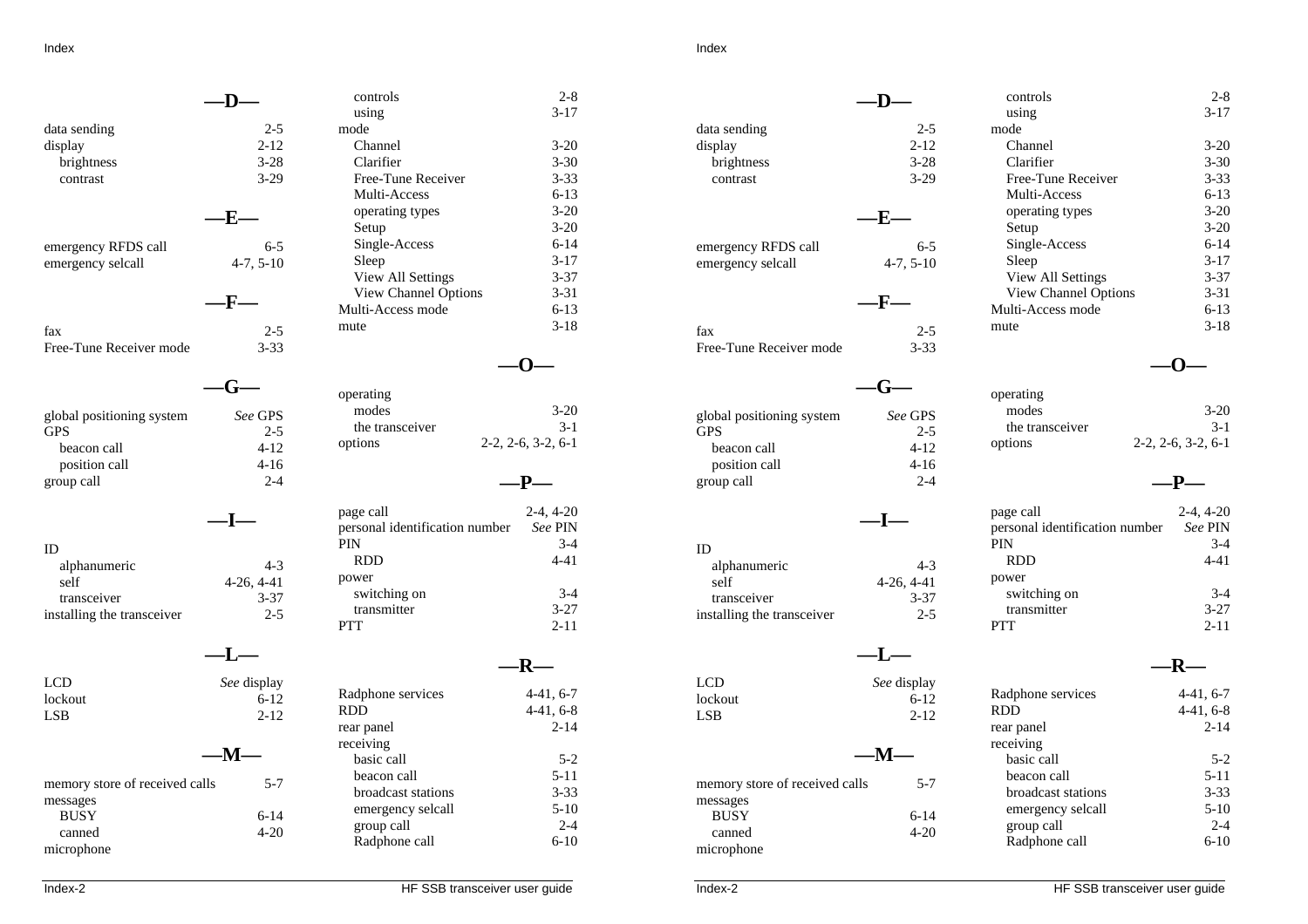| selcall               |  |
|-----------------------|--|
|                       |  |
| selective beacon call |  |
| status call           |  |

| RFDS emergency call   | 6-5      |
|-----------------------|----------|
| selcall               | $4 - 26$ |
| selective beacon call | $4 - 29$ |
| status call           | $4 - 32$ |
| telcall               | 4-39     |
| Telstra call          | $6 - 7$  |
| tone call             | $4 - 46$ |
| user status call      | $4 - 32$ |
| voice call            | 4-48     |

setting up the transceiver 3-39 Setup mode 3-20

selective call 5-2 Telstra call 6-10 remote config call  $4-32$ remote diagnostics call 4-32 revertive signal 4-29<br>reviewing and returning calls 5-7

RFDS 6-2 Royal Flying Doctor Service 6-2

scanning 3-23 selcall 4-26  $\text{lockout}$  6-12

channels 3-7 mute 3-18 operating mode 3-20 sideband 2-12 USB/LSB/AM  $2-12$ selective beacon call  $4-29$ selective calling 1-4, 3-2 self ID 4-26, 4-41

99-beacon call 4-29 ALE call 4-3 emergency selcall  $4-7$ GPS beacon call  $4-12$ GPS position call  $4-16$ group call 2-4 page call 4-20 Radphone call 6-7 RDD telcall 4-41 remote config call  $4-32$ remote diagnostics call  $4-32$ 

**—S—**

reviewing and returning calls

selecting

sending

| sideband                     | $2 - 12$    |
|------------------------------|-------------|
| signal                       |             |
| clarifying                   | $3 - 30$    |
| revertive                    | 4-29        |
| strength                     | $2 - 13$    |
| two-tone                     | 4-46        |
| Single-Access mode           | $6 - 14$    |
| Sleep mode                   | $3 - 17$    |
| sockets                      | $2 - 14$    |
| software                     | $2-1, 3-37$ |
| status call                  | 4-32        |
| switching the transceiver on | $3-4$       |
|                              |             |

|                   | -'T`—                |
|-------------------|----------------------|
| telcall           | $2-5, 4-39$          |
| Telstra services  | $6-7$                |
| tone call         | $4 - 46$             |
| transceiver       |                      |
| advanced features | 6-1                  |
| brightness        | $3-28$               |
| contrast          | $3-29$               |
| controls          | $2-7, 6-13$          |
| ID                | $3 - 37$             |
| installing        | $2 - 5$              |
| main features     | $2-2$                |
| microphone        | $2 - 8$              |
| mute              | $3 - 18$             |
| operation         | $3-1$                |
| options           | $2-2, 2-6, 3-2, 6-1$ |
| rear panel        | $2 - 14$             |
| setting up        | $3-39$               |
| switching on      | $3 - 4$              |
| transmitter power | 2-13, 3-27           |
| volume control    | $3-6$                |
| transmitter power | 2-13, 3-27           |
| tuning            |                      |
| receive frequency | $3 - 33$             |
| the antenna       | $3 - 14$             |
| types of calls    | $3-2$                |
|                   |                      |

| <b>USB</b>       | $2 - 12$ |
|------------------|----------|
| user status call | $4 - 32$ |
| using            |          |